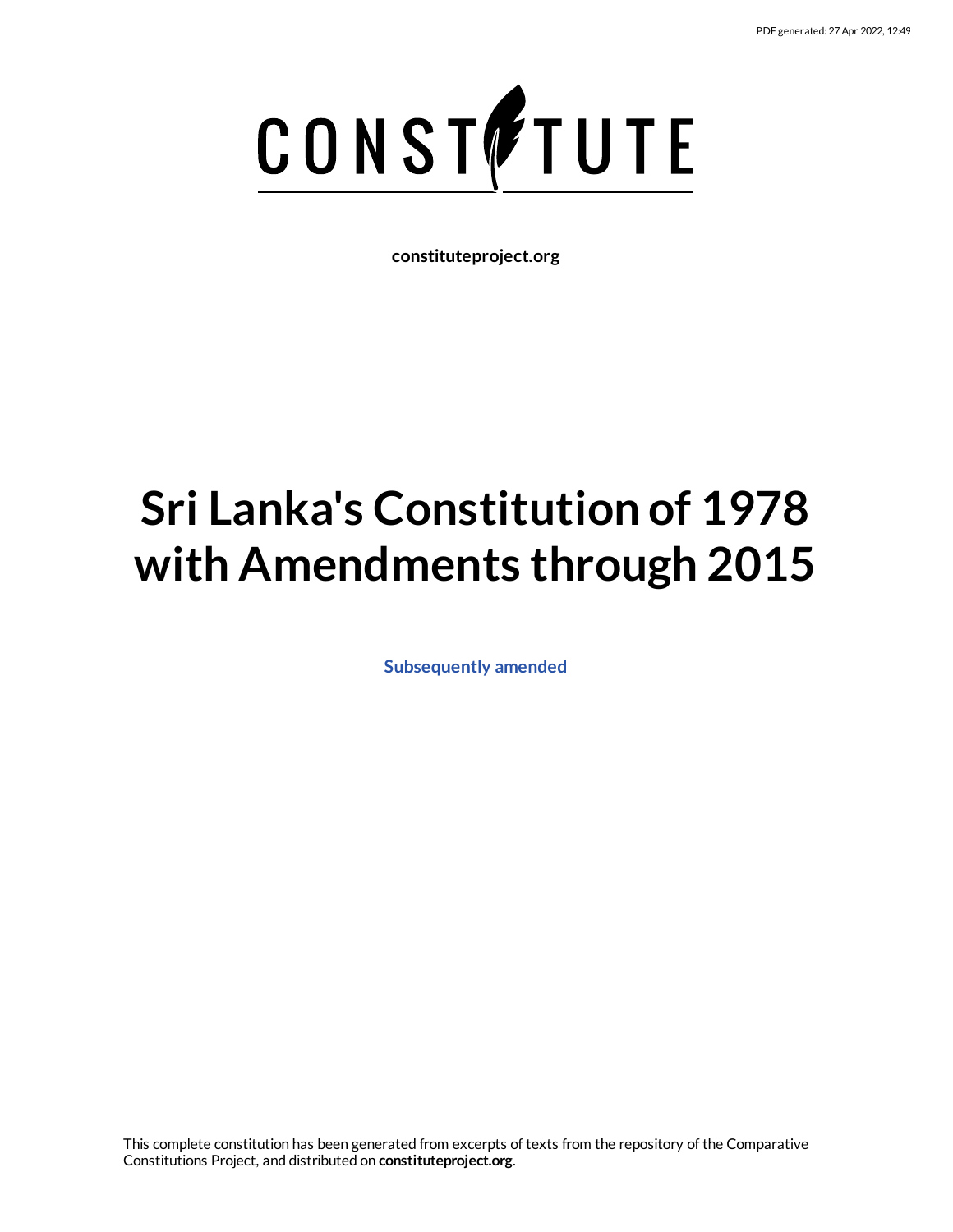### **Table of contents**

| CHAPTER I. THE PEOPLE, THE STATE AND SOVEREIGNTY 8                                                  |  |
|-----------------------------------------------------------------------------------------------------|--|
|                                                                                                     |  |
|                                                                                                     |  |
|                                                                                                     |  |
|                                                                                                     |  |
|                                                                                                     |  |
|                                                                                                     |  |
|                                                                                                     |  |
|                                                                                                     |  |
|                                                                                                     |  |
|                                                                                                     |  |
|                                                                                                     |  |
|                                                                                                     |  |
|                                                                                                     |  |
| 13. Freedom from arbitrary arrest, detention and punishment, and prohibition of retrospective penal |  |
|                                                                                                     |  |
| 14. Freedom of speech, assembly, association, occupation, movement etc  11                          |  |
|                                                                                                     |  |
|                                                                                                     |  |
|                                                                                                     |  |
| 17. Remedy for the infringement of fundamental rights by executive action  13                       |  |
|                                                                                                     |  |
|                                                                                                     |  |
|                                                                                                     |  |
| 20. Use of National Languages in Parliament, Provincial Councils and Local Authorities  13          |  |
|                                                                                                     |  |
|                                                                                                     |  |
|                                                                                                     |  |
|                                                                                                     |  |
| 25. Provision for adequate facilities for use of languages provided for in this Chapter  16         |  |
| 25A. Provision of any law inconsistent with this Chapter deemed to be repealed  16                  |  |
|                                                                                                     |  |
|                                                                                                     |  |
| CHAPTER VI. DIRECTIVE PRINCIPLES OF STATE POLICY AND FUNDAMENTAL                                    |  |
|                                                                                                     |  |
|                                                                                                     |  |
|                                                                                                     |  |
| 29. Principles of State Policy and fundamental duties not justifiable  18                           |  |
| CHAPTER VII. THE EXECUTIVE - The President of the Republic  18                                      |  |
|                                                                                                     |  |
|                                                                                                     |  |
|                                                                                                     |  |
|                                                                                                     |  |
|                                                                                                     |  |
|                                                                                                     |  |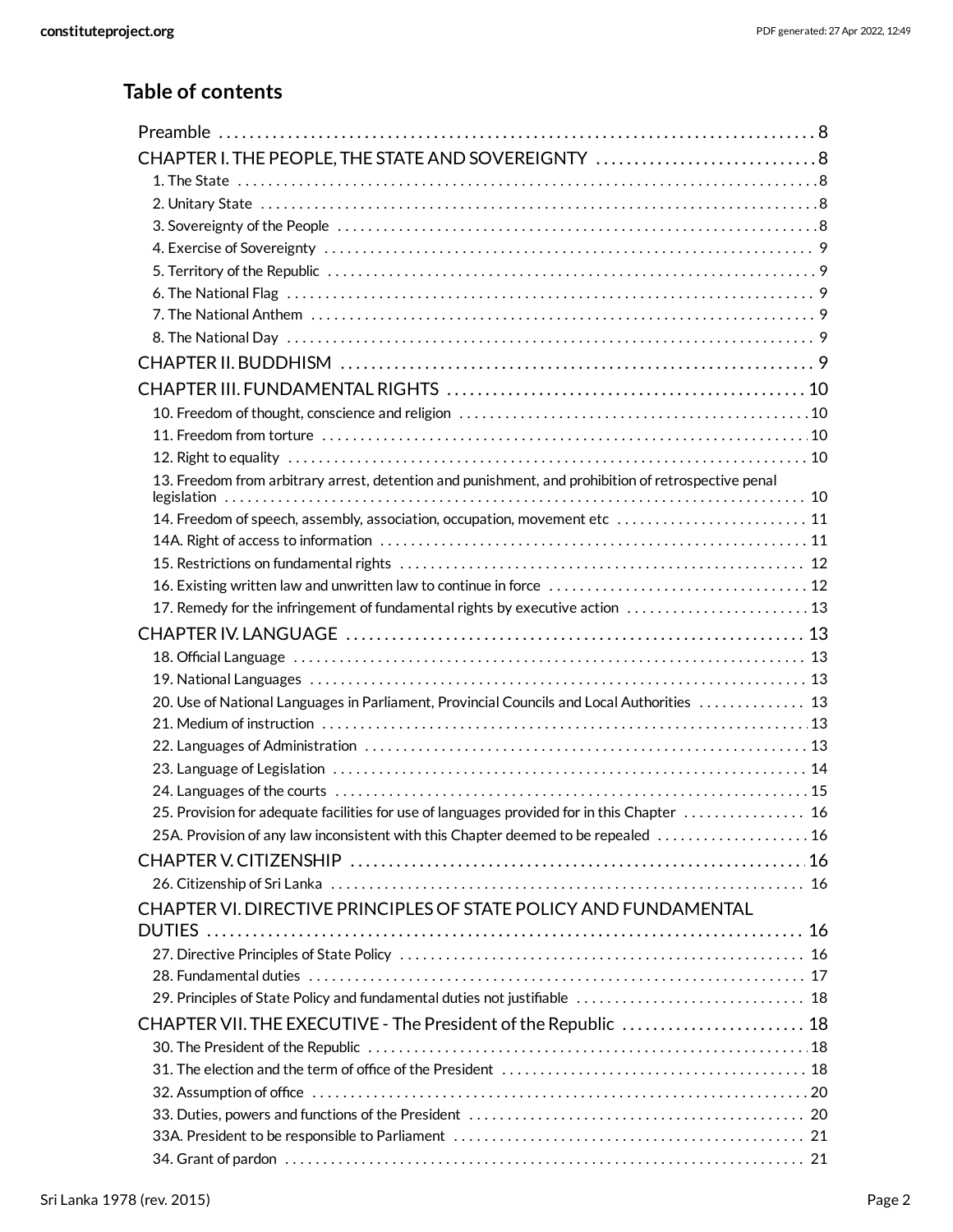| 37. Exercise, performance and discharge of powers, duties and functions of the President by the Prime       |  |
|-------------------------------------------------------------------------------------------------------------|--|
|                                                                                                             |  |
| 39. Determination by the Supreme Court that the President was not duly elected or the election of the       |  |
|                                                                                                             |  |
| 40. Vacation of office by President and election of succeeding President 24                                 |  |
|                                                                                                             |  |
|                                                                                                             |  |
|                                                                                                             |  |
|                                                                                                             |  |
|                                                                                                             |  |
|                                                                                                             |  |
|                                                                                                             |  |
|                                                                                                             |  |
|                                                                                                             |  |
|                                                                                                             |  |
|                                                                                                             |  |
|                                                                                                             |  |
|                                                                                                             |  |
|                                                                                                             |  |
|                                                                                                             |  |
|                                                                                                             |  |
| 46. Tenure of office of the Prime Minister, and the limitation of numbers and tenure of office of Ministers |  |
|                                                                                                             |  |
|                                                                                                             |  |
|                                                                                                             |  |
|                                                                                                             |  |
|                                                                                                             |  |
|                                                                                                             |  |
|                                                                                                             |  |
|                                                                                                             |  |
|                                                                                                             |  |
|                                                                                                             |  |
| 55. Powers and functions of the Cabinet of Ministers and of the Commission 34                               |  |
|                                                                                                             |  |
|                                                                                                             |  |
|                                                                                                             |  |
|                                                                                                             |  |
|                                                                                                             |  |
|                                                                                                             |  |
|                                                                                                             |  |
|                                                                                                             |  |
|                                                                                                             |  |
|                                                                                                             |  |
|                                                                                                             |  |
|                                                                                                             |  |
|                                                                                                             |  |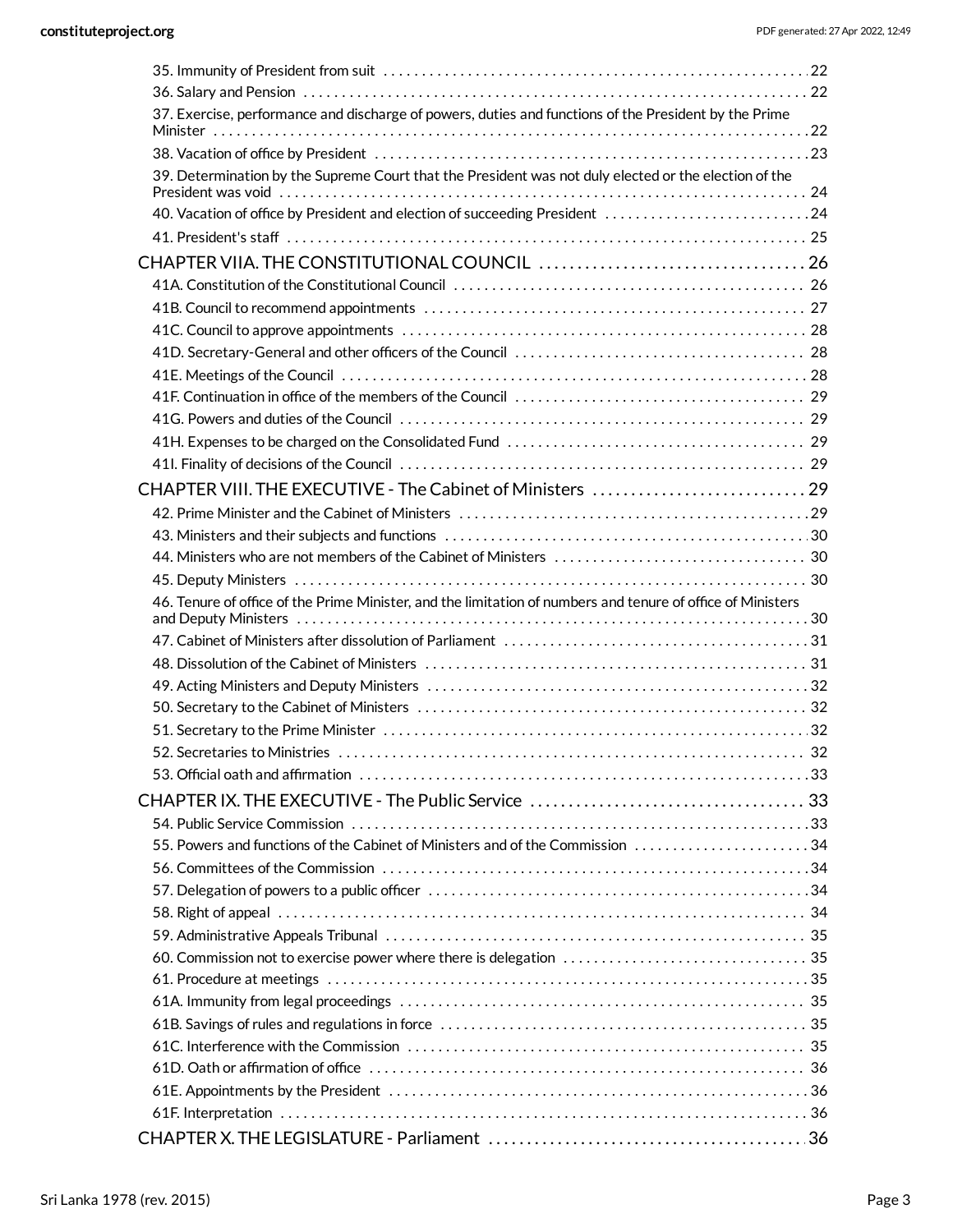| 64. Speaker, Deputy Speaker and Deputy Chairman of Committees 36                                       |  |
|--------------------------------------------------------------------------------------------------------|--|
|                                                                                                        |  |
|                                                                                                        |  |
| 67. Privileges, immunities and powers of Parliament and Members 38                                     |  |
|                                                                                                        |  |
|                                                                                                        |  |
|                                                                                                        |  |
|                                                                                                        |  |
|                                                                                                        |  |
|                                                                                                        |  |
|                                                                                                        |  |
|                                                                                                        |  |
|                                                                                                        |  |
|                                                                                                        |  |
|                                                                                                        |  |
|                                                                                                        |  |
|                                                                                                        |  |
|                                                                                                        |  |
|                                                                                                        |  |
| CHAPTER XII. THE LEGISLATURE - AMENDMENT OF THE CONSTITUTION 42                                        |  |
|                                                                                                        |  |
|                                                                                                        |  |
|                                                                                                        |  |
|                                                                                                        |  |
|                                                                                                        |  |
|                                                                                                        |  |
| 86. Submission of matters of national importance to People by Referendum 44                            |  |
|                                                                                                        |  |
|                                                                                                        |  |
|                                                                                                        |  |
|                                                                                                        |  |
|                                                                                                        |  |
|                                                                                                        |  |
|                                                                                                        |  |
|                                                                                                        |  |
|                                                                                                        |  |
|                                                                                                        |  |
|                                                                                                        |  |
|                                                                                                        |  |
| 98. Number of Members to be returned by the several electoral districts and their apportionment among  |  |
|                                                                                                        |  |
| 99A. Election of Members of Parliament on the basis of the total number of votes polled at a General   |  |
|                                                                                                        |  |
|                                                                                                        |  |
|                                                                                                        |  |
| 102. Public officer or an officer of a public corporation not to function during period of election 53 |  |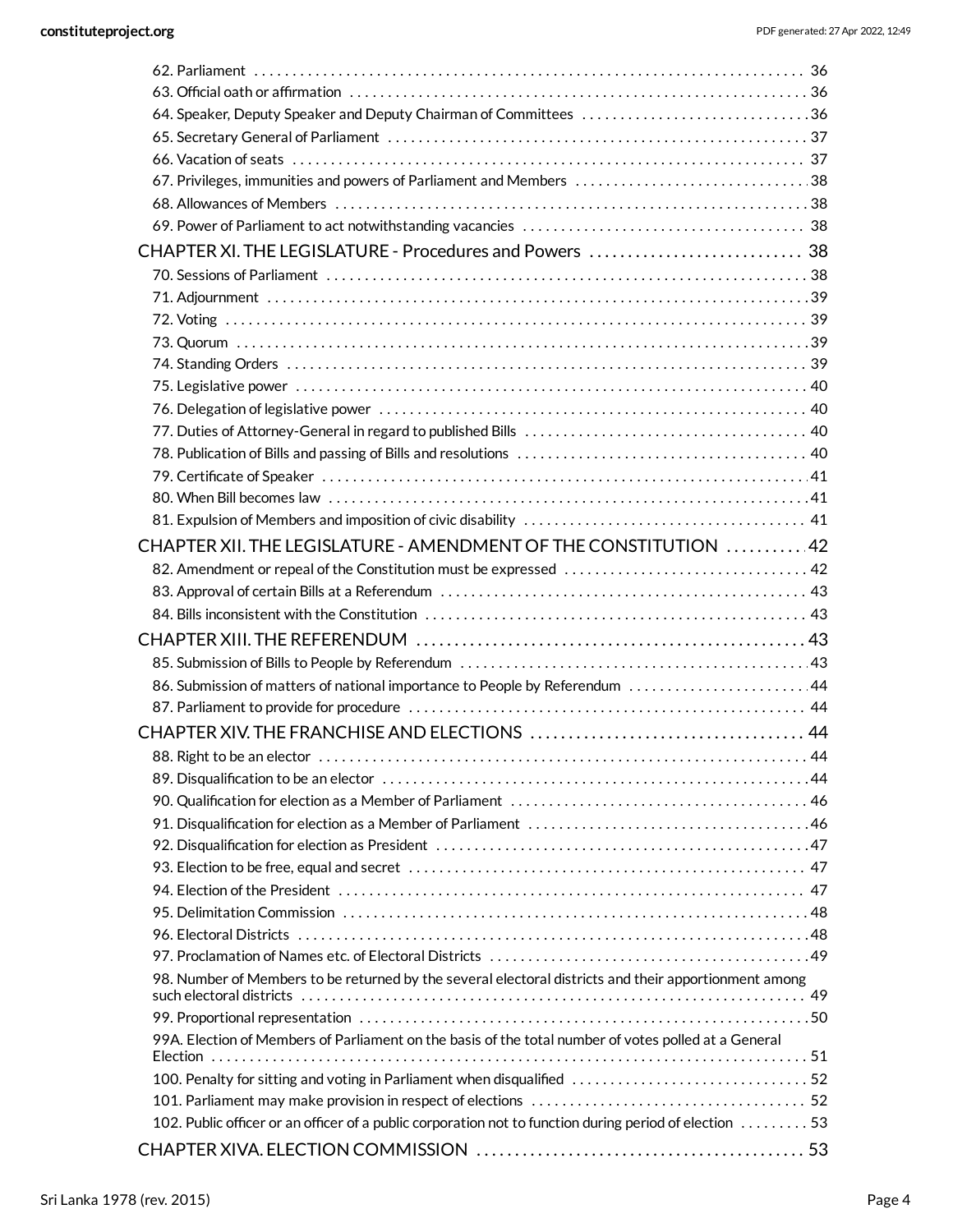| 104E. Commissioner-General of Elections and other officers of the Commission  56                        |  |
|---------------------------------------------------------------------------------------------------------|--|
|                                                                                                         |  |
|                                                                                                         |  |
|                                                                                                         |  |
|                                                                                                         |  |
|                                                                                                         |  |
|                                                                                                         |  |
|                                                                                                         |  |
|                                                                                                         |  |
|                                                                                                         |  |
|                                                                                                         |  |
|                                                                                                         |  |
|                                                                                                         |  |
|                                                                                                         |  |
|                                                                                                         |  |
|                                                                                                         |  |
|                                                                                                         |  |
|                                                                                                         |  |
|                                                                                                         |  |
|                                                                                                         |  |
|                                                                                                         |  |
|                                                                                                         |  |
|                                                                                                         |  |
|                                                                                                         |  |
|                                                                                                         |  |
|                                                                                                         |  |
|                                                                                                         |  |
|                                                                                                         |  |
|                                                                                                         |  |
|                                                                                                         |  |
|                                                                                                         |  |
|                                                                                                         |  |
|                                                                                                         |  |
|                                                                                                         |  |
|                                                                                                         |  |
| 153D. Influencing or attempting to influence decision of the Commission or any officer of the Sri Lanka |  |
|                                                                                                         |  |
|                                                                                                         |  |
|                                                                                                         |  |
|                                                                                                         |  |
|                                                                                                         |  |
|                                                                                                         |  |
|                                                                                                         |  |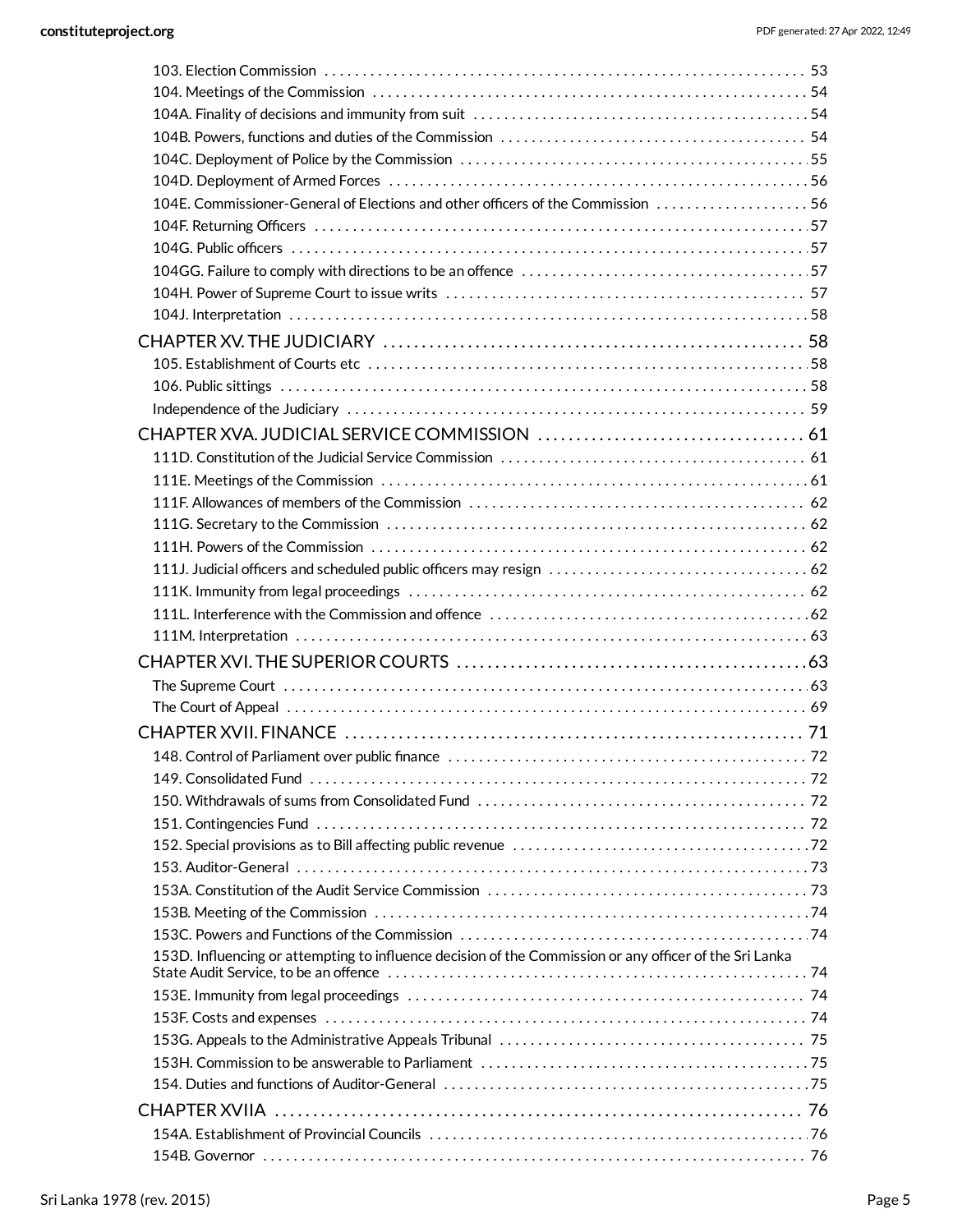| 154M. Parliament to confer powers of Provincial Council to President  82                          |  |
|---------------------------------------------------------------------------------------------------|--|
|                                                                                                   |  |
|                                                                                                   |  |
|                                                                                                   |  |
|                                                                                                   |  |
| 1545. Special provision enabling Provincial Councils not to exercise powers under this Chapter 85 |  |
|                                                                                                   |  |
|                                                                                                   |  |
|                                                                                                   |  |
|                                                                                                   |  |
|                                                                                                   |  |
|                                                                                                   |  |
|                                                                                                   |  |
|                                                                                                   |  |
|                                                                                                   |  |
|                                                                                                   |  |
|                                                                                                   |  |
|                                                                                                   |  |
| 155H. Delegation of certain powers of the Commission to a Committee  89                           |  |
|                                                                                                   |  |
|                                                                                                   |  |
|                                                                                                   |  |
|                                                                                                   |  |
|                                                                                                   |  |
|                                                                                                   |  |
| CHAPTER XIX. THE PARLIAMENTARY COMMISSIONER FOR ADMINISTRATION  90                                |  |
|                                                                                                   |  |
| CHAPTER XIXA. COMMISSION TO INVESTIGATE ALLEGATIONS OF BRIBERY OR                                 |  |
|                                                                                                   |  |
| CHAPTER XIXB. NATIONAL PROCUREMENT COMMISSION  91                                                 |  |
|                                                                                                   |  |
|                                                                                                   |  |
|                                                                                                   |  |
|                                                                                                   |  |
|                                                                                                   |  |
|                                                                                                   |  |
|                                                                                                   |  |
|                                                                                                   |  |
|                                                                                                   |  |
|                                                                                                   |  |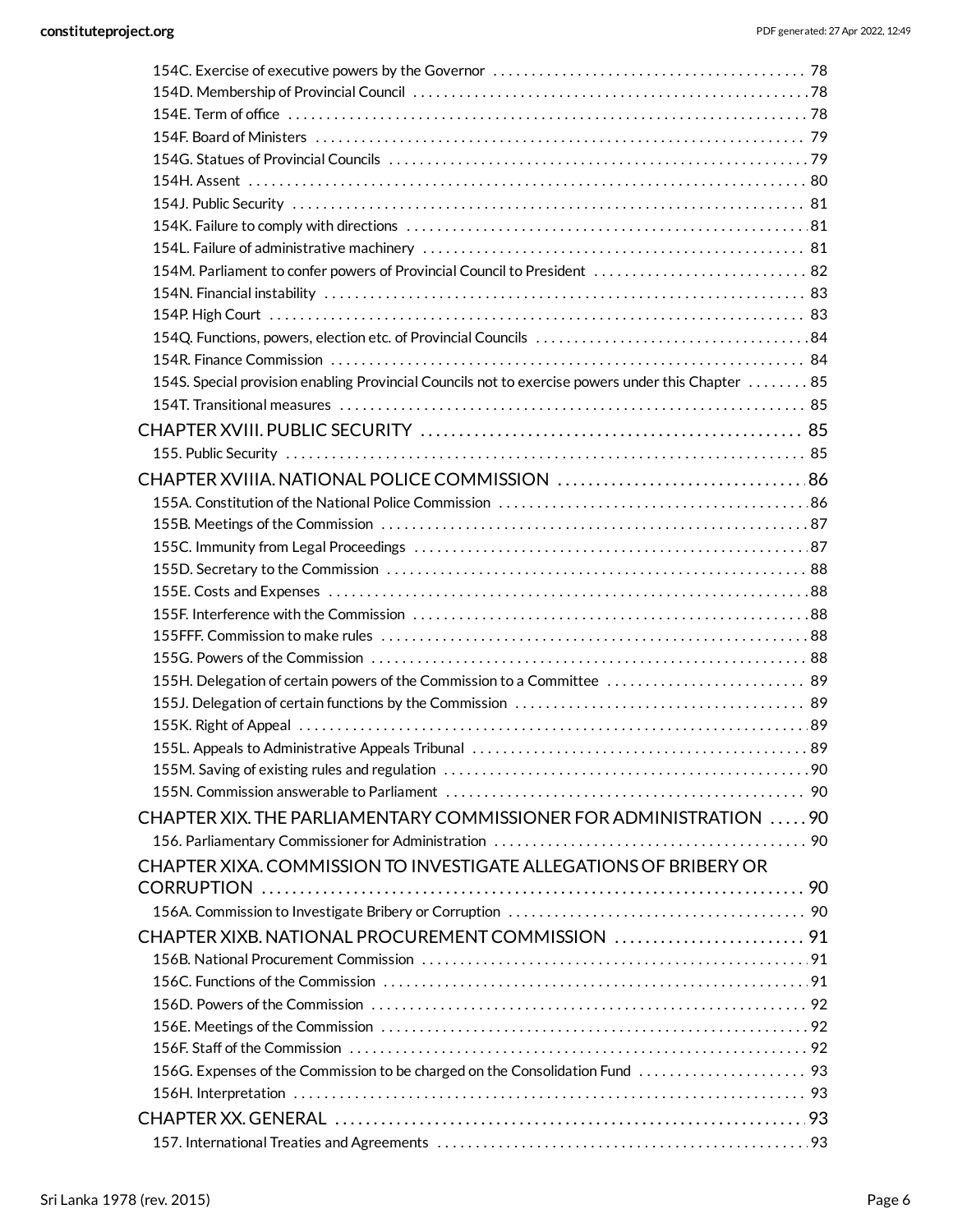| 165. Oath or affirmation to be taken or made by public officers and others                                                                                   |  |
|--------------------------------------------------------------------------------------------------------------------------------------------------------------|--|
|                                                                                                                                                              |  |
|                                                                                                                                                              |  |
| 168. Past operation of laws, previous Acts, offences and pending actions etc  100                                                                            |  |
|                                                                                                                                                              |  |
| 169A. Provision relating to Queen's Counsel and Senior Attorneys-at-Law  103                                                                                 |  |
|                                                                                                                                                              |  |
|                                                                                                                                                              |  |
|                                                                                                                                                              |  |
| CHAPTER XXIV. PROMULGATION OF THE CONSTITUTION  105                                                                                                          |  |
|                                                                                                                                                              |  |
| Other Consequential Amendments in the Seventeenth Amendment to the Constitution 105                                                                          |  |
| 24. Commissions under repealed Articles 56 and 112 of the Constitution to continue  105                                                                      |  |
| 25. Chief Justice, Judges of the Supreme Court, President of the Court of Appeal etc.; to continue to<br>hold office …………………………………………………………………………………………… 106 |  |
|                                                                                                                                                              |  |
|                                                                                                                                                              |  |
| 28. Pending matters before the Public Service Commission to stand removed to the National Police                                                             |  |
| FIRST SCHEDULE. Names of Administrative Districts (ARTICLE 5)  107                                                                                           |  |
|                                                                                                                                                              |  |
| SECOND SCHEDULE. The National Flag (ARTICLE 6)  107                                                                                                          |  |
| THIRD SCHEDULE. Words and Music of the National Anthem (ARTICLE 7) 107                                                                                       |  |
|                                                                                                                                                              |  |
|                                                                                                                                                              |  |
|                                                                                                                                                              |  |
| SEVENTH SCHEDULE. ARTICLE 157A AND ARTICLE 161(d) (iii) 109                                                                                                  |  |
|                                                                                                                                                              |  |
|                                                                                                                                                              |  |
|                                                                                                                                                              |  |
|                                                                                                                                                              |  |
|                                                                                                                                                              |  |
| SCHEDULE. List of Offences to be investigated by the National Police 115                                                                                     |  |
|                                                                                                                                                              |  |
|                                                                                                                                                              |  |
|                                                                                                                                                              |  |
|                                                                                                                                                              |  |
|                                                                                                                                                              |  |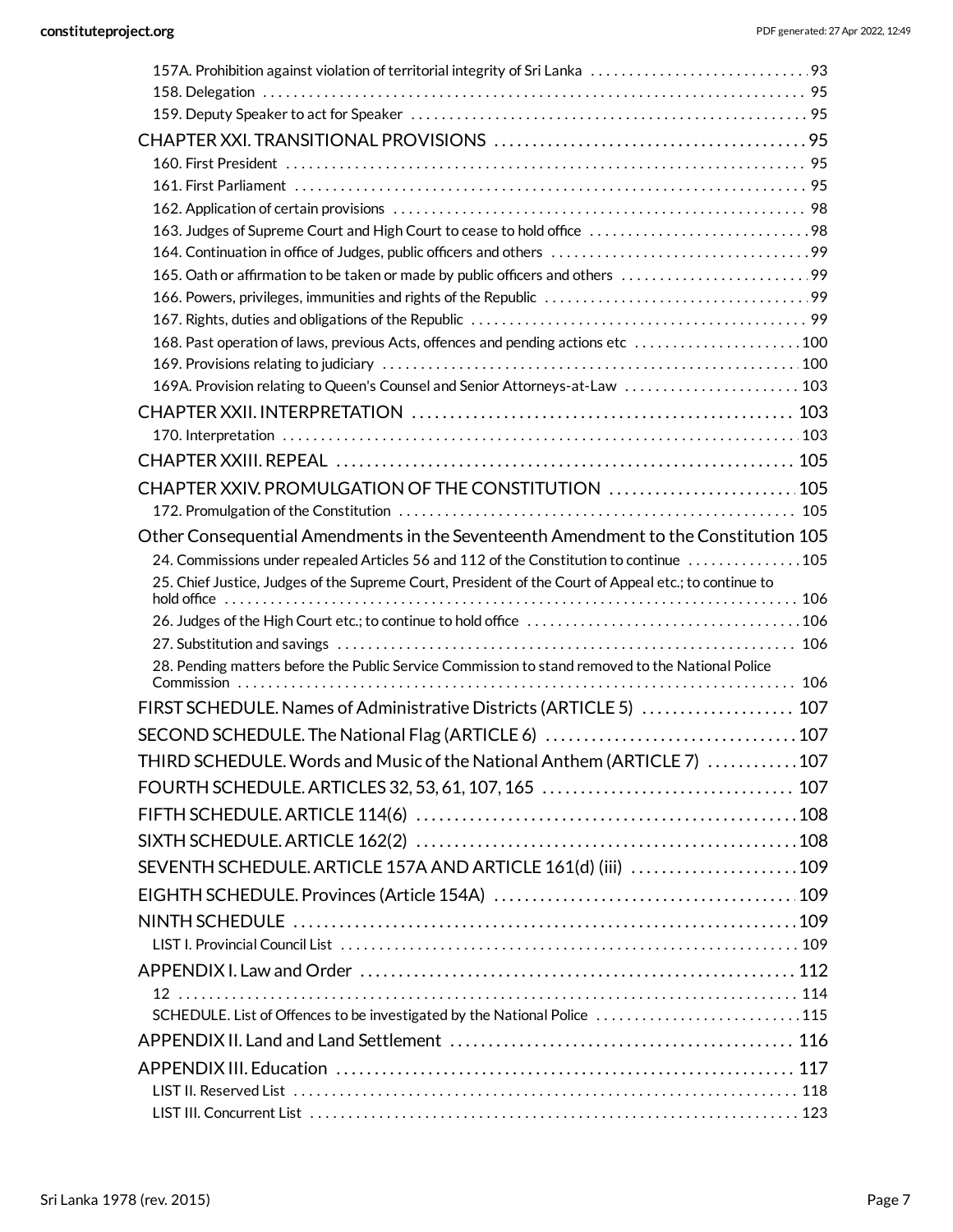- Motives for writing constitution  $\sim$
- Source of constitutional authority
- Preamble
- Human dignity
- Type of government envisioned Judicial independence

<span id="page-7-0"></span>**Preamble**

The PEOPLE OF SRI LANKA having, by their Mandate freely expressed and granted on the Sixth day of the waxing moon in the month of Adhi Nikini in the year Two Thousand Five Hundred and Twenty one of the Buddhist Era (being Thursday the Twenty first day of the month of July in the year One Thousand Nine Hundred and Seventy seven), entrusted to and empowered their Representatives elected on that day to draft, adopt and operate a new Republican Constitution in order to achieve the goals of a DEMOCRATIC SOCIALIST REPUBLIC, and having solemnly resolved by the grant of such Mandate and the confidence reposed in their said Representatives who were elected by an overwhelming majority, to constitute SRI LANKA into a DEMOCRATIC SOCIALIST REPUBLIC whilst ratifying the immutable republican principles of REPRESENTATIVE DEMOCRACY and assuring to all peoples FREEDOM, EQUALITY, JUSTICE, FUNDAMENTAL HUMAN RIGHTS and the INDEPENDENCE OF THE JUDICIARY as the intangible heritage that guarantees the dignity and well-being of succeeding generations of the People of SRI LANKA and of all the people of the World, who come to share with those generations the effort of working for the creation and preservation of a JUSTAND FREE SOCIETY:

WE, THE FREELY ELECTED REPRESENTATIVES OF THE PEOPLE OF SRI LANKA, in pursuance of such Mandate, humbly acknowledging our obligations to our People and gratefully remembering their heroic and unremitting struggle to regain and preserve their rights and privileges so that the Dignity and Freedom of the Individual may be assured, Just, Social, Economic and Cultural Order attained, the Unity of the Country restored, and Concord established with other Nations,

do hereby adopt and enact

this

**CONSTITUTION** 

as the

SUPREME LAW

of the

DEMOCRATIC SOCIALIST REPUBLIC OF SRI LANKA.

# <span id="page-7-1"></span>**CHAPTER I. THE PEOPLE, THE STATE AND SOVEREIGNTY**

Type of government envisioned

### <span id="page-7-2"></span>**1. The State**

Sri Lanka (Ceylon) is a Free, Sovereign, Independent and Democratic Socialist Republic and shall be known as the Democratic Socialist Republic of Sri Lanka.

### <span id="page-7-3"></span>**2. Unitary State**

The Republic of Sri Lanka is a Unitary State.

### <span id="page-7-4"></span>**3. Sovereignty of the People**

In the Republic of Sri Lanka sovereignty is in the People and is inalienable. Sovereignty includes the powers of government, fundamental rights and the franchise.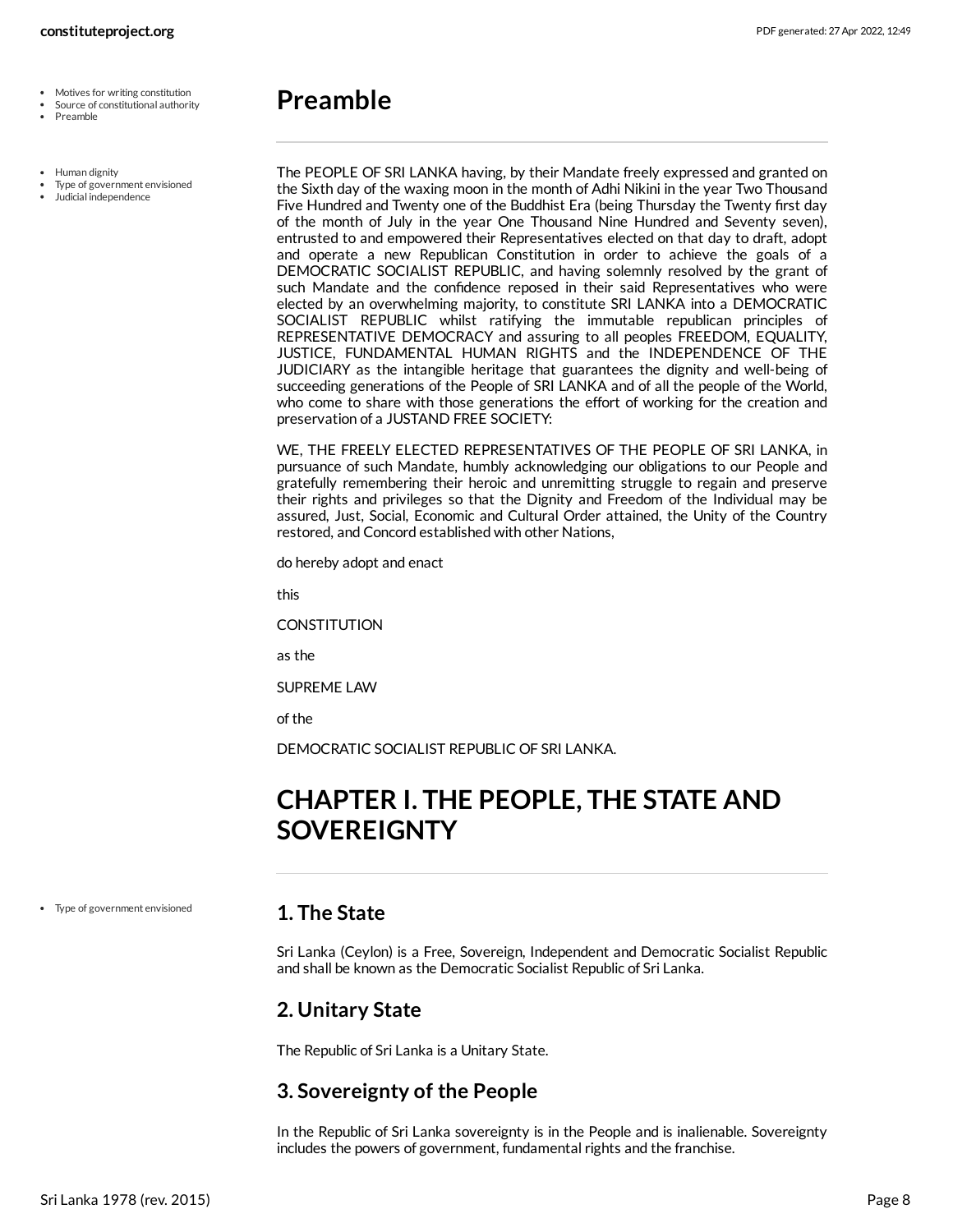Referenda

Referenda

• National flag

National anthem

### <span id="page-8-0"></span>**4. Exercise of Sovereignty**

The Sovereignty of the People shall be exercised and enjoyed in the following manner:–

- **a.** the legislative power of the People shall be exercised by Parliament, consisting of elected representatives of the People and by the People at a Referendum;
- **b.** the executive power of the People, including the defence of Sri Lanka, shall be exercised by the President of the Republic elected by the People;
- **c.** the judicial power of the People shall be exercised by Parliament through courts, tribunals and institutions created and established, or recognized, by the Constitution, or created and established by law, except in regard to matters relating to the privileges, immunities and powers of Parliament and of its Members, wherein the judicial power of the People may be exercised directly by Parliament according to law;
- **d.** the fundamental rights which are by the Constitution declared and recognized shall be respected, secured and advanced by all the organs of government and shall not be abridged, restricted or denied, save in the manner and to the extent hereinafter provided; and
- **e.** the franchise shall be exercisable at the election of the President of the Republic and of the Members of Parliament and at every Referendum by every citizen who has attained the age of eighteen years and who, being qualified to be an elector as hereinafter provided, has his name entered in the register of electors.

### <span id="page-8-1"></span>**5. Territory of the Republic**

The territory of the Republic of Sri Lanka shall consist of the twenty-five administrative districts, the names of which are set out in the First Schedule and its territorial waters:

Provided that such administrative districts may be subdivided or amalgamated so as to constitute different administrative districts, as Parliament may by resolution determine.

### <span id="page-8-2"></span>**6. The National Flag**

The National Flag of the Republic of Sri Lanka shall be the Lion Flag depicted in the Second Schedule.

### <span id="page-8-3"></span>**7. The National Anthem**

The National Anthem of the Republic of Sri Lanka shall be "Sri Lanka Matha", the words and music of which are set out in the Third Schedule.

### <span id="page-8-4"></span>**8. The National Day**

The National Day of the Republic of Sri Lanka shall be the fourth day of February.

# <span id="page-8-5"></span>**CHAPTER II. BUDDHISM**

God or other deities Official religion

**9.** The Republic of Sri Lanka shall give to Buddhism the foremost place and accordingly it shall be the duty of the State to protect and foster the Buddha Sasana, while assuring to all religions the rights granted by Articles 10 and 14(1) (e).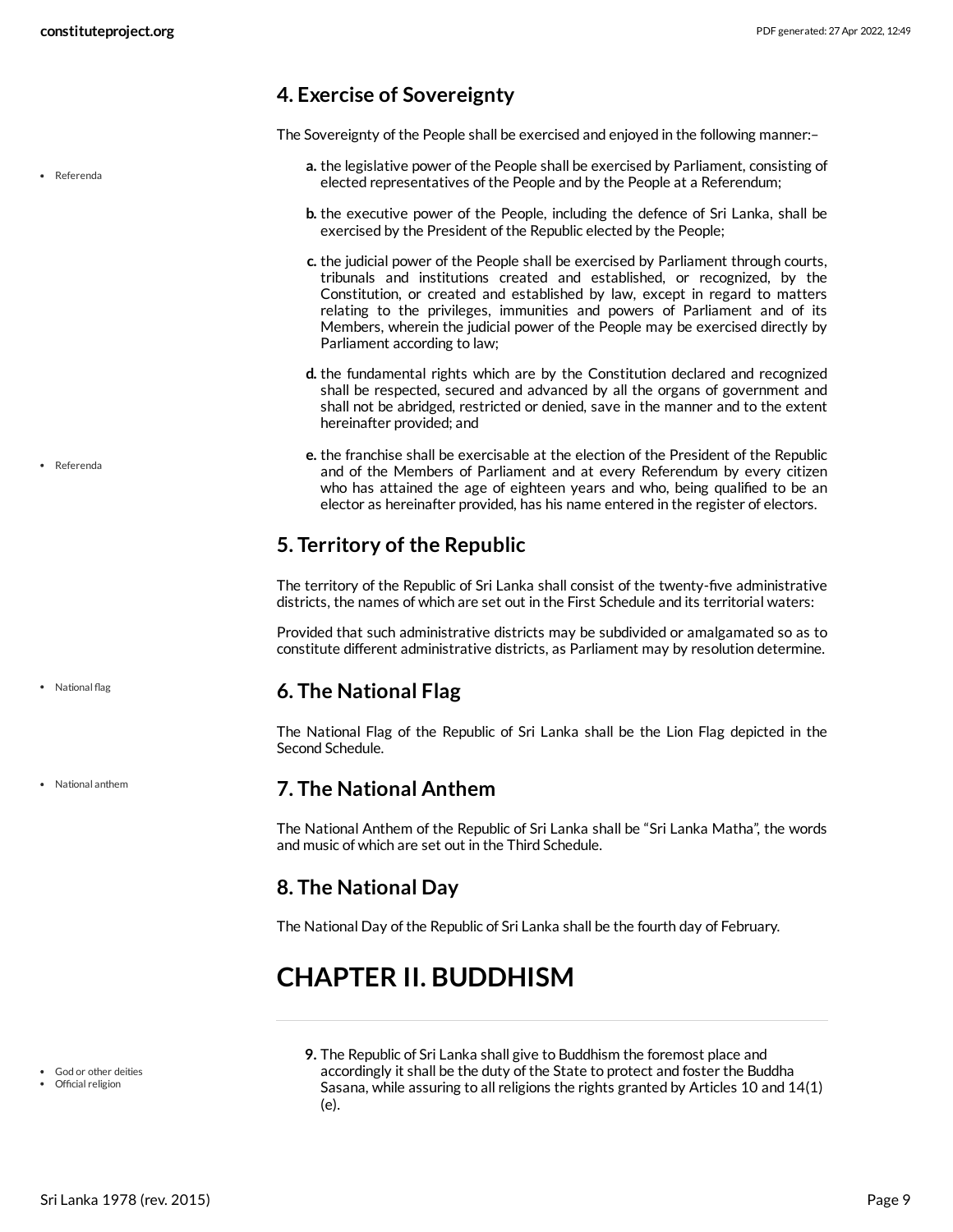# <span id="page-9-0"></span>**CHAPTER III. FUNDAMENTAL RIGHTS**

Freedom of religion Freedom of opinion/thought/conscience

- Prohibition of torture
- Prohibition of cruel treatment

General guarantee of equality

- Equality regardless of language
- Equality regardless of political party
- Equality regardless of religion Equality regardless of origin
- Equality regardless of race
- Mentions of social class
- Equality regardless of gender

- Equality regardless of gender
- Equality regardless of religion
- Equality regardless of language
- Equality regardless of race

- Protection from uniustified restraint
- Right to fair trial
- Presumption of innocence in trials

### <span id="page-9-1"></span>**10. Freedom of thought, conscience and religion**

Every person is entitled to freedom of thought, conscience and religion, including the freedom to have or to adopt a religion or belief of his choice.

### <span id="page-9-2"></span>**11. Freedom from torture**

No person shall be subjected to torture or to cruel, inhuman or degrading treatment or punishment.

### <span id="page-9-3"></span>**12. Right to equality**

- **1.** All persons are equal before the law and are entitled to the equal protection of the law.
- **2.** No citizen shall be discriminated against on the grounds of race, religion, language, caste, sex, political opinion, place of birth or any one of such grounds:

Provided that it shall be lawful to require a person to acquire within a reasonable time sufficient knowledge of any language as a qualification for any employment or office in the Public, Judicial or Local Government Service or in the service of any Public Corporation, where such knowledge is reasonably necessary for the discharge of the duties of such employment or office:

Provided further that it shall be lawful to require a person to have a sufficient knowledge of any language as a qualification for any such employment or office where no function of that employment or office can be discharged otherwise than with a knowledge of that language.

- **3.** No person shall, on the grounds of race, religion, language, caste, sex or any one of such grounds, be subject to any disability, liability, restriction or condition with regard to access to shops, public restaurants, hotels, places of public entertainment and places of public worship of his own religion.
- **4.** Nothing in this Article shall prevent special provision being made, by law, subordinate legislation or executive action, for the advancement of women, children or disabled persons.

### <span id="page-9-4"></span>**13. Freedom from arbitrary arrest, detention and punishment, and prohibition of retrospective penal legislation**

- **1.** No person shall be arrested except according to procedure established by law. Any person arrested shall be informed of the reason for his arrest.
- **2.** Every person held in custody, detained or otherwise deprived of personal liberty shall be brought before the judge of the nearest competent court according to procedure established by law and shall not be further held in custody, detained or deprived of personal liberty except upon and in terms of the order of such judge made in accordance with procedure established by law.
- **3.** Any person charged with an offence shall be entitled to be heard, in person or by an attorney-at-law, at a fair trial by a competent court.
- **4.** No person shall be punished with death or imprisonment except by order of a competent court, made in accordance with procedure established by law. The arrest, holding in custody, detention or other deprivation of personal liberty of a person, pending investigation or trial, shall not constitute punishment.
- **5.** Every person shall be presumed innocent until he is proved guilty: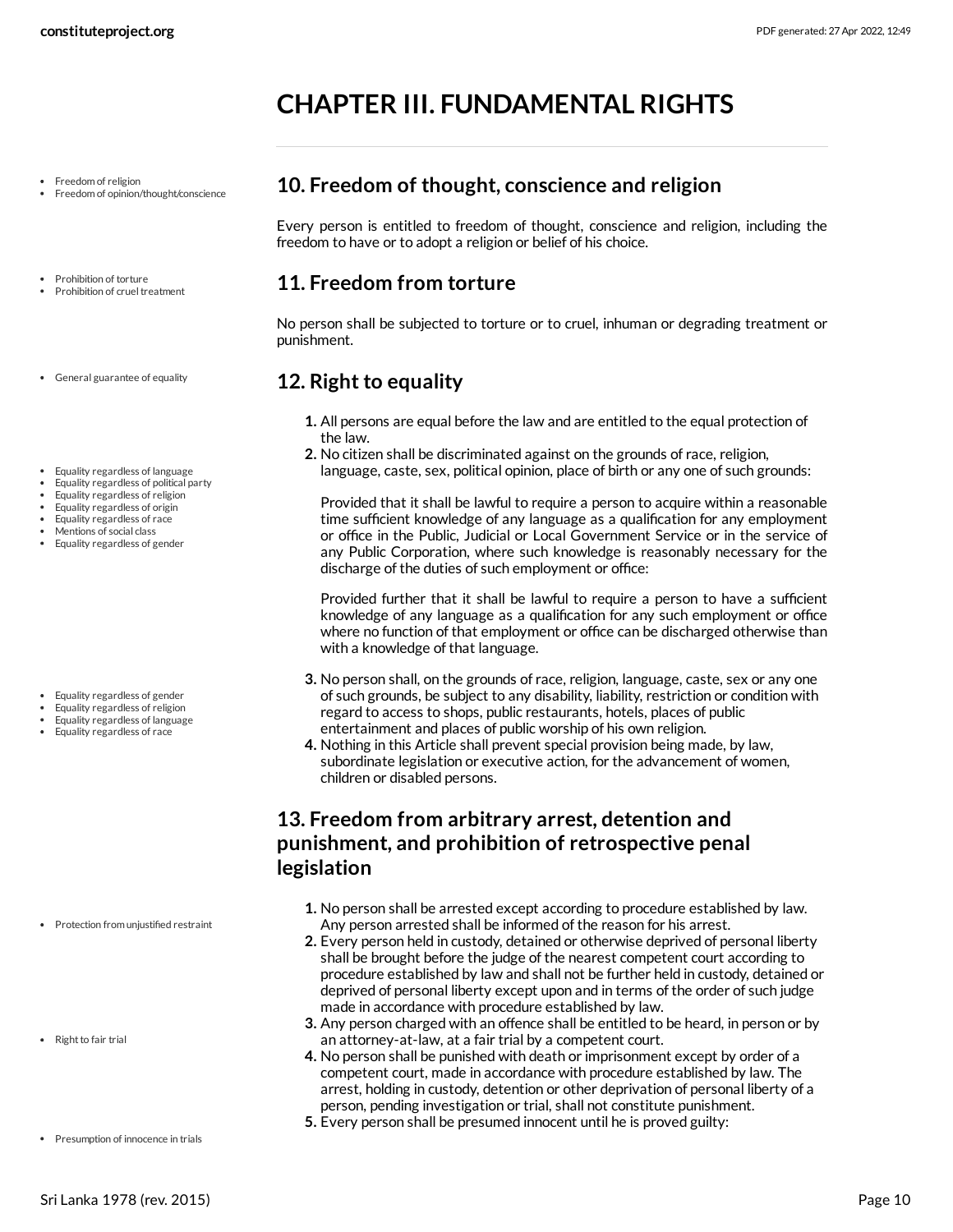- Protection from ex post facto laws
- Principle of no punishment without law

• Power to deport citizens

- Freedom of press
- $F$  Freedom of sxpression
- Freedom of association
- Right to join trade unions
- Right to choose occupation Right to establish a business
- Freedom of movement
- Right to information

• Right to protect one's reputation

- **5.** Provided that the burden of proving particular facts may, by law, be placed on an accused person.
- **6.** No person shall be held guilty of an offence on account of any act or omission which did not, at the time of such act or omission, constitute such an offence and no penalty shall be imposed for any offence more severe than the penalty in force at the time such offence was committed.

Nothing in this Article shall prejudice the trial and punishment of any person for any act or omission which, at the time when it was committed, was criminal according to the general principles of law recognized by the community of nations.

It shall not be contravention of this Article to require the imposition of a minimum penalty for an offence provided that such penalty does not exceed the maximum penalty prescribed for such offence at the time such offence was committed.

**7.** The arrest, holding in custody, detention or other deprivation of personal liberty of a person, by reason of a removal order or a deportation order made under the provisions of the Immigrants and Emigrants Act or the Indo-Ceylon Agreement (Implementation) Act, No. 14 of 1967, or such other law as may be enacted in substitution therefor, shall not be a contravention of this Article.

### <span id="page-10-0"></span>**14. Freedom of speech, assembly, association, occupation, movement etc**

- **1.** Every citizen is entitled to
	- **a.** the freedom of speech and expression including publication;
	- **b.** the freedom of peaceful assembly;
	- **c.** the freedom of association;
	- **d.** the freedom to form and join a trade union;
	- **e.** the freedom, either by himself or in association with others, and either in public or in private, to manifest his religion or belief in worship, observance, practice and teaching;
	- **f.** the freedom by himself or in association with others to enjoy and promote his own culture and to use his own language;
	- **g.** the freedom to engage by himself or in association with others in any lawful occupation, profession, trade, business or enterprise;
	- **h.** the freedom of movement and of choosing his residence within Sri Lanka; and
	- **i.** the freedom to return to Sri Lanka.
- **2.** A person who, not being a citizen of any other country, has been permanently and legally resident in Sri Lanka immediately prior to the commencement of the Constitution and continues to be so resident shall be entitled, for a period of ten years from the commencement of the Constitution, to the rights declared and recognized by paragraph (1) of this Article.

### <span id="page-10-1"></span>**14A. Right of access to information**

- **1.** Every citizen shall have the right of access to any information as provided for by law, being information that is required for the exercise or protection of a citizen's right held by
	- **a.** the State, a Ministry or any Government Department or any statutory body established or created by or under any law;
	- **b.** any Ministry of a Minster of the Board of Ministers of a Province or any Department or any statutory body established or created by a statute of a Provincial Council;
	- **c.** any local authority; and
	- **d.** any other person, who is in possession of such information relating to any institution referred to in sub-paragraphs (a) (b) or (c) of this paragraph.
- **2.** No restrictions shall be placed on the right declared and recognized by this Article, other than such restrictions prescribed by law as are necessary in a democratic society, in the interests of national security, territorial integrity or public safety, for the prevention of disorder or crime, for the protection of health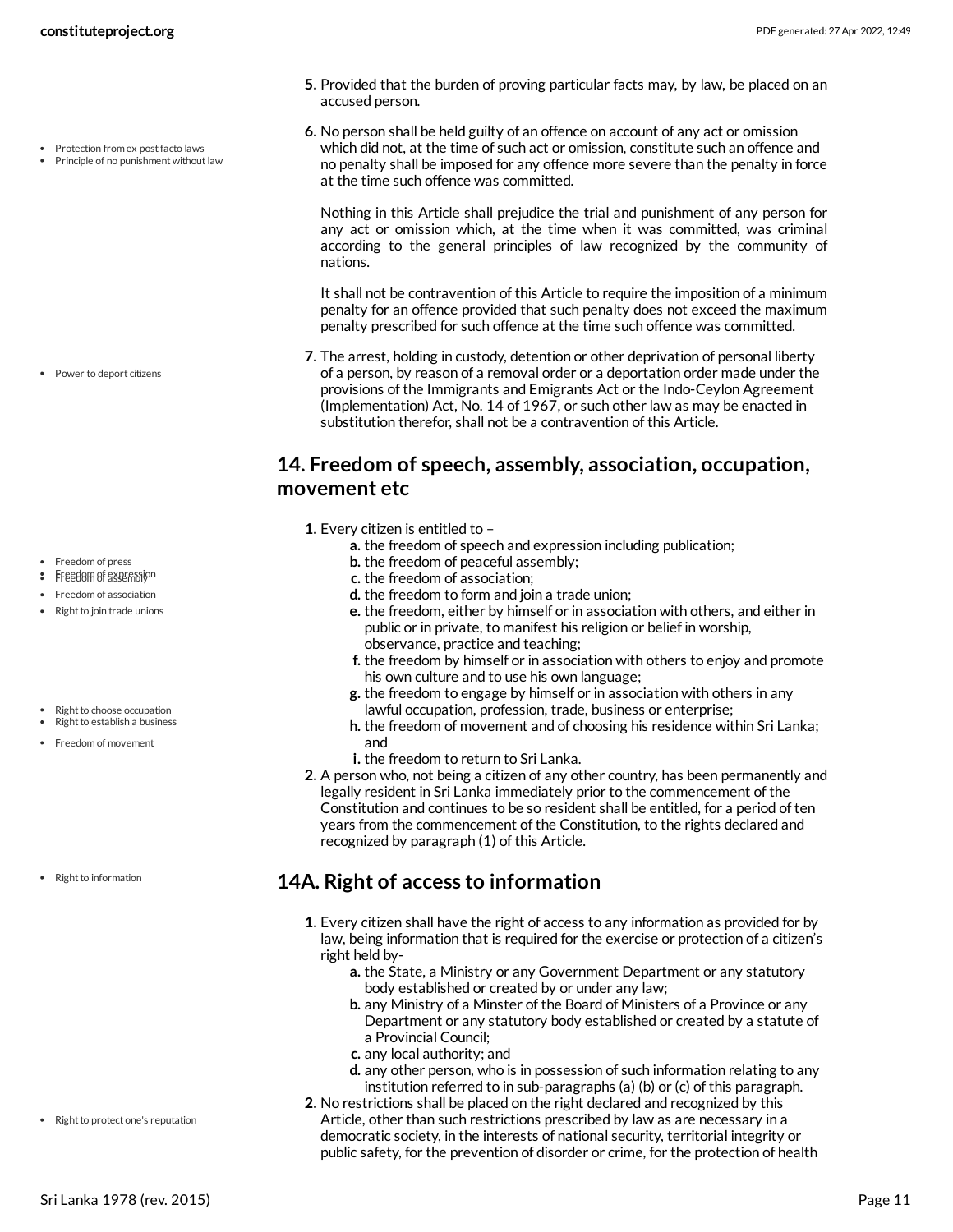- **2.** or morals and of the reputation or the rights of others, privacy, prevention of contempt of court, protection of parliamentary privilege, for preventing the disclosure of information communicated in confidence, or for maintaining the authority and impartiality of the judiciary.
- **3.** In this Article, "citizen" includes a body whether incorporated or unincorporated, if not less than three-fourths of the members of such body are citizens.

### <span id="page-11-0"></span>**15. Restrictions on fundamental rights**

- **1.** The exercise and operation of the fundamental rights declared and recognized by Articles 13(5) and 13(6) shall be subject only to such restrictions as may be prescribed by law in the interests of national security. For the purposes of this paragraph "law" includes regulations made under the law for the time being relating to public security.
- **2.** The exercise and operation of the fundamental right declared and recognized by Article 14(1)(a) shall be subject to such restrictions as may be prescribed by law in the interests of racial and religious harmony or in relation to parliamentary privilege, contempt of court, defamation or incitement to an offence.
- **3.** The exercise and operation of the fundamental right declared and recognized by Article 14(1)(b) shall be subject to such restrictions as may be prescribed by law in the interests of racial and religious harmony.
- **4.** The exercise and operation of the fundamental right declared and recognized by Article 14(1)(c) shall be subject to such restrictions as may be prescribed by law in the interests of racial and religious harmony or national economy.
- **5.** The exercise and operation of the fundamental right declared and recognized by Article 14(1)(g) shall be subject to such restrictions as may be prescribed by law in the interests of national economy or in relation to –
	- **a.** the professional, technical, academic, financial and other qualifications necessary for practising any profession or carrying on any occupation, trade, business or enterprise and the licensing and disciplinary control of the person entitled to such fundamental right; and
	- **b.** the carrying on by the State, a State agency or a public corporation of any trade, business, industry, service or enterprise whether to the exclusion, complete or partial, of citizens or otherwise.
- **6.** The exercise and operation of the fundamental right declared and recognized by Article 14(1)(h) shall be subject to such restrictions as may be prescribed by law in the interests of national economy.
- **7.** The exercise and operation of all the fundamental rights declared and recognized by Articles 12, 13(1), 13(2) and 14 shall be subject to such restrictions as may be prescribed by law in the interests of national security, public order and the protection of public health or morality, or for the purpose of securing due recognition and respect for the rights and freedoms of others, or of meeting the just requirements of the general welfare of a democratic society. For the purposes of this paragraph "law" includes regulations made under the law for the time being relating to public security.
- **8.** The exercise and operation of the fundamental rights declared and recognized by Articles 12(1), 13 and 14 shall, in their application to the members of the Armed Forces, Police Force and other Forces charged with the maintenance of public order, be subject to such restrictions as may be prescribed by law in the interests of the proper discharge of their duties and the maintenance of discipline among them.

### <span id="page-11-1"></span>**16. Existing written law and unwritten law to continue in force**

- **1.** All existing written law and unwritten law shall be valid and operative notwithstanding any inconsistency with the preceding provisions of this Chapter.
- **2.** The subjection of any person on the order of a competent court to any form of punishment recognized by any existing written law shall not be a contravention of the provisions of this Chapter.

Ultra-vires administrative actions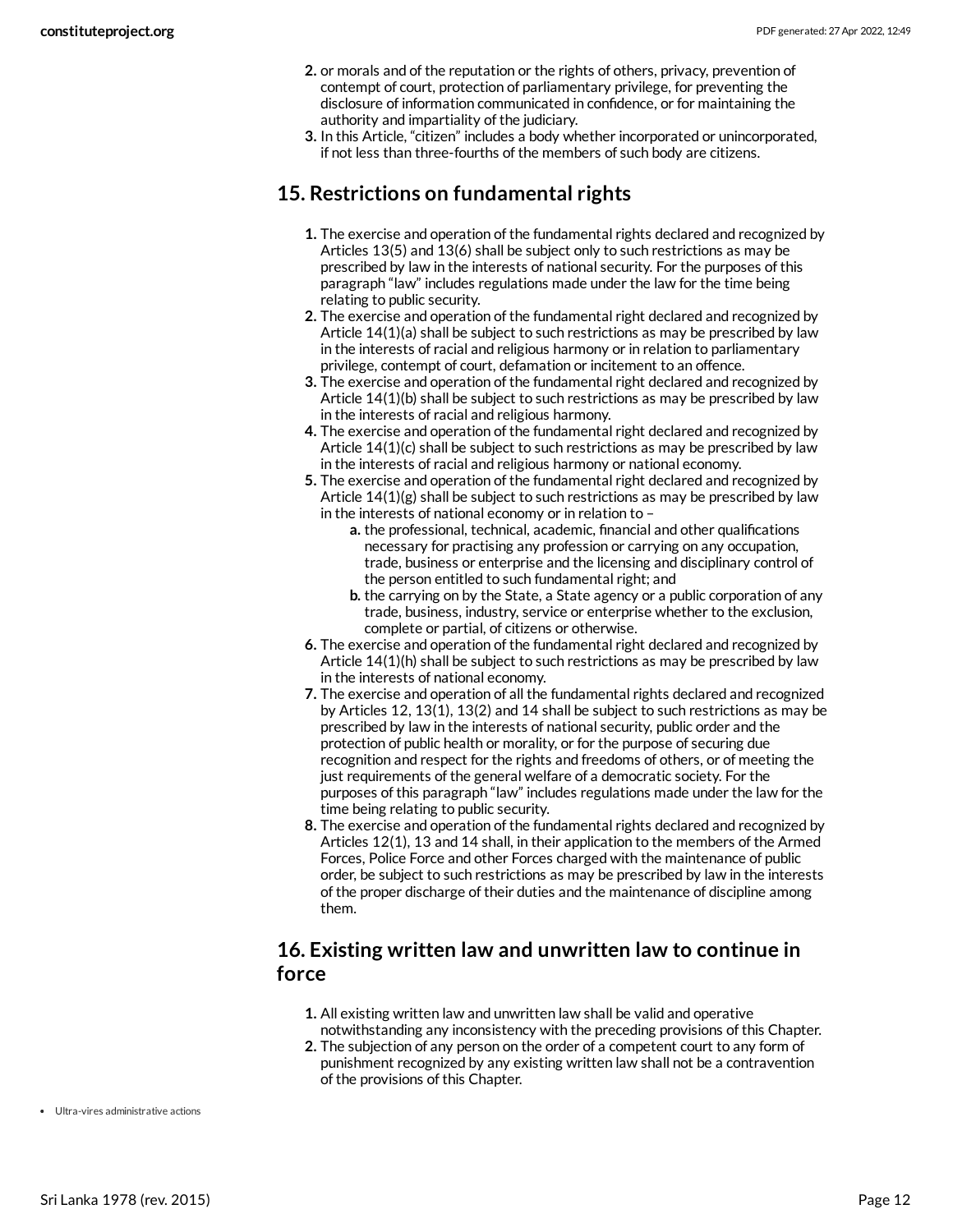### <span id="page-12-0"></span>**17. Remedy for the infringement of fundamental rights by executive action**

Every person shall be entitled to apply to the Supreme Court, as provided by Article 126, in respect of the infringement or imminent infringement, by executive or administrative action, of a fundamental right to which such person is entitled under the provisions of this Chapter.

# <span id="page-12-1"></span>**CHAPTER IV. LANGUAGE**

Official or national languages

### <span id="page-12-2"></span>**18. Official Language**

- **1.** The Official Language of Sri Lanka shall be Sinhala.
- **2.** Tamil shall also be an official language.
- **3.** English shall be the link language.
- **4.** Parliament shall by law provide for the implementation of the provisions of this Chapter.

### <span id="page-12-3"></span>**19. National Languages**

The National Languages of Sri Lanka shall be Sinhala and Tamil.

### <span id="page-12-4"></span>**20. Use of National Languages in Parliament, Provincial Councils and Local Authorities**

A Member of Parliament or a member of a Provincial Council or a Local Authority shall be entitled to perform his duties and discharge his functions in Parliament or in such Provincial Council or Local Authority in either of the National Languages.

### <span id="page-12-5"></span>**21. Medium of instruction**

**1.** A person shall be entitled to be educated through the medium of either of the National Languages:

Provided that the provisions of this paragraph shall not apply to an institution of higher education where the medium of instruction is a language other than a National Language.

**2.** Where one National Language is a medium of instruction for or in any course, department or faculty of any University directly or indirectly financed by the State, the other National Language shall also be made a medium of instruction for or in such course, department or faculty for students who prior to their admission to such University, were educated through the medium of such other National Language:

Provided that compliance with the preceding provisions of this paragraph shall not be obligatory if such other National Language is the medium of instruction for or in any like course, department or faculty either at any other campus or branch of such University or of any other like University.

**3.** In this Article "University" includes any institution of higher education.

### <span id="page-12-6"></span>**22. Languages of Administration**

**1.** Sinhala and Tamil shall be the languages of administration throughout Sri Lanka and Sinhala shall be the language of administration and be used for the

Official or national languages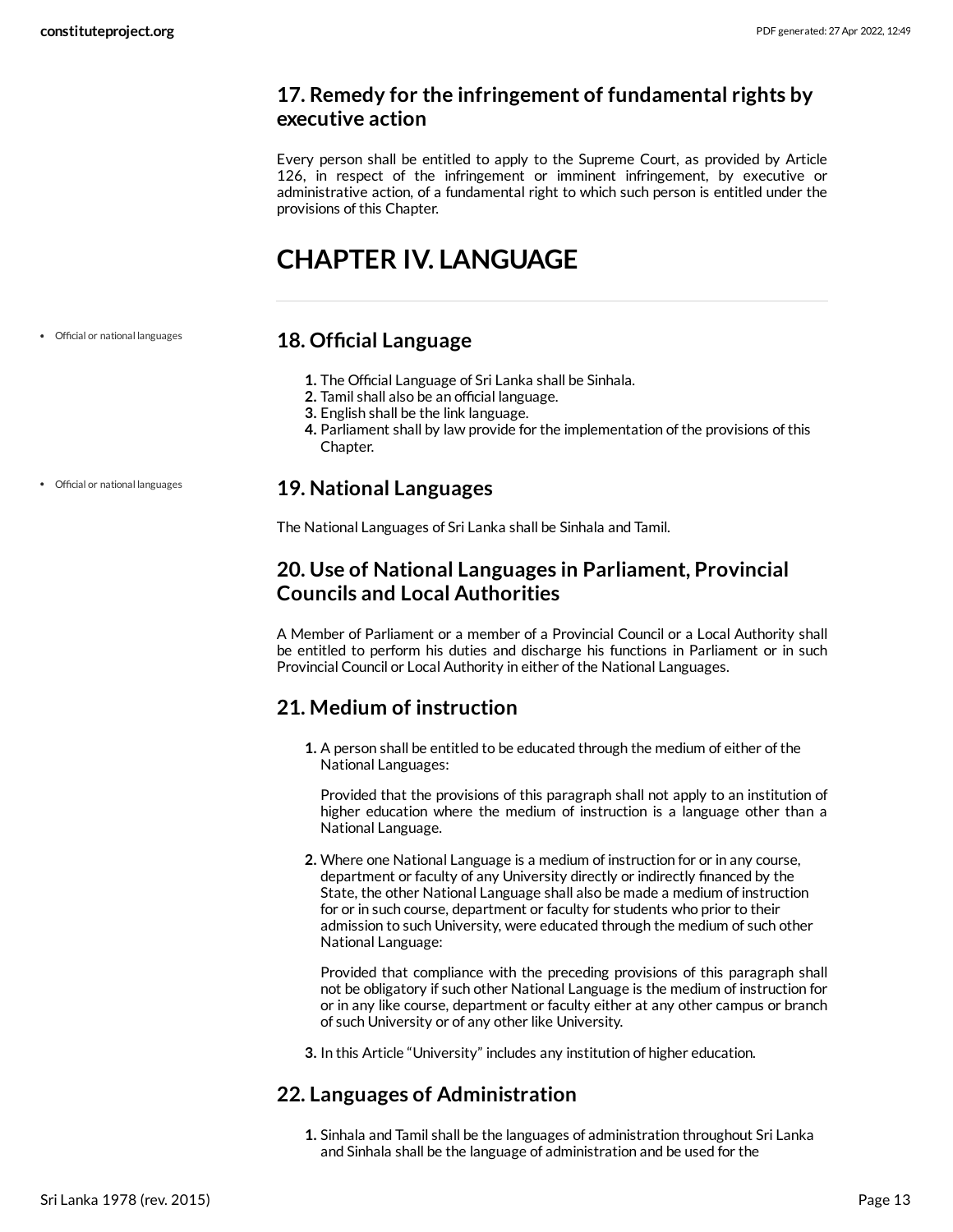**1.** maintenance of public records and the transaction of all business by public institutions of all the Provinces of Sri Lanka other than the Northern and Eastern Provinces where Tamil shall be so used:

Provided that the President may, having regard to the proportion which the Sinhala or Tamil linguistic minority population in any unit comprising a division of an Assistant Government Agent, bears to the total population of that area, direct that both Sinhala and Tamil or a language other than the language used as the language of administration in the province in which such area may be situated, be used as the language of administration for such area.

- **2.** In any area where Sinhala is used as the language of administration a person other than an official acting in his official capacity, shall be entitled:
	- **a.** to receive communications from and to communicate and transact business with, any official in his official capacity, in either Tamil or English;
	- **b.** If the law recognizes his right to inspect or to obtain copies of or extracts from any official register, record, publication or other document, to obtain a copy of, or an extract from such register, record, publication or other document, or a translation thereof, as the case may be, in either Tamil or English;
	- **c.** where a document is executed by any official for the purpose of being issued to him, to obtain such document or a translation thereof, in either Tamil or English;
- **3.** In any area where Tamil is used as the language of administration, a person other than an official acting in his official capacity, shall be entitled to exercise the rights and to obtain the services, referred to in sub paragraphs (a), (b) and (c) of paragraph (2) of this Article, in Sinhala or English.
- **4.** A Provincial Council or a Local Authority which conducts its business in Sinhala shall be entitled to receive communications from and to communicate and transact business with, any official in his official capacity, in Sinhala and a Provincial Council or a Local Authority which conducts its business in Tamil shall be entitled to receive communications from and to communicate and transact business with, any official in his official capacity, in Tamil:

Provided, however, that a Provincial Council, Local Authority, Public Institution or any official receiving communications from transacting business with any other or Provincial Council, Local Authority, Public Institution or an official functioning in an area in which a different language is used as the Language of administration shall be entitled to receive communications from and to communicate and transact business in English.

**5.** A person shall be entitled to be examined through the medium of either Sinhala or Tamil or a language of his choice at any examination for the admission of persons to the Public Service, Judicial Service, Provincial Public Service, Local Government Service or any public institution, subject to the condition that he may be required to acquire a sufficient knowledge of Tamil or Sinhala, as the case may be, within a reasonable time after admission to such service or public institution where such knowledge is reasonably necessary for the discharge of his duties:

Provided that a person may be required to have a sufficient knowledge of Sinhala or Tamil, as a condition for admission to any such service or public institution where no function of the office or employment for which he is recruited can be discharged otherwise than with a sufficient knowledge of such language.

- **6.** In this Article
	- "Official" means the President, any Minister, Deputy Minister, Governor, Chief Minister or Minister of the Board of Ministers of a Province, or any officer of a public institution; local authority or Provincial Council; and
	- "Public Institution" means a department or institution of the Government, a public corporation or statutory institution.

### <span id="page-13-0"></span>**23. Language of Legislation**

**1.** All laws and subordinate legislation shall be enacted or made and published in Sinhala and Tamil, together with a translation thereof in English: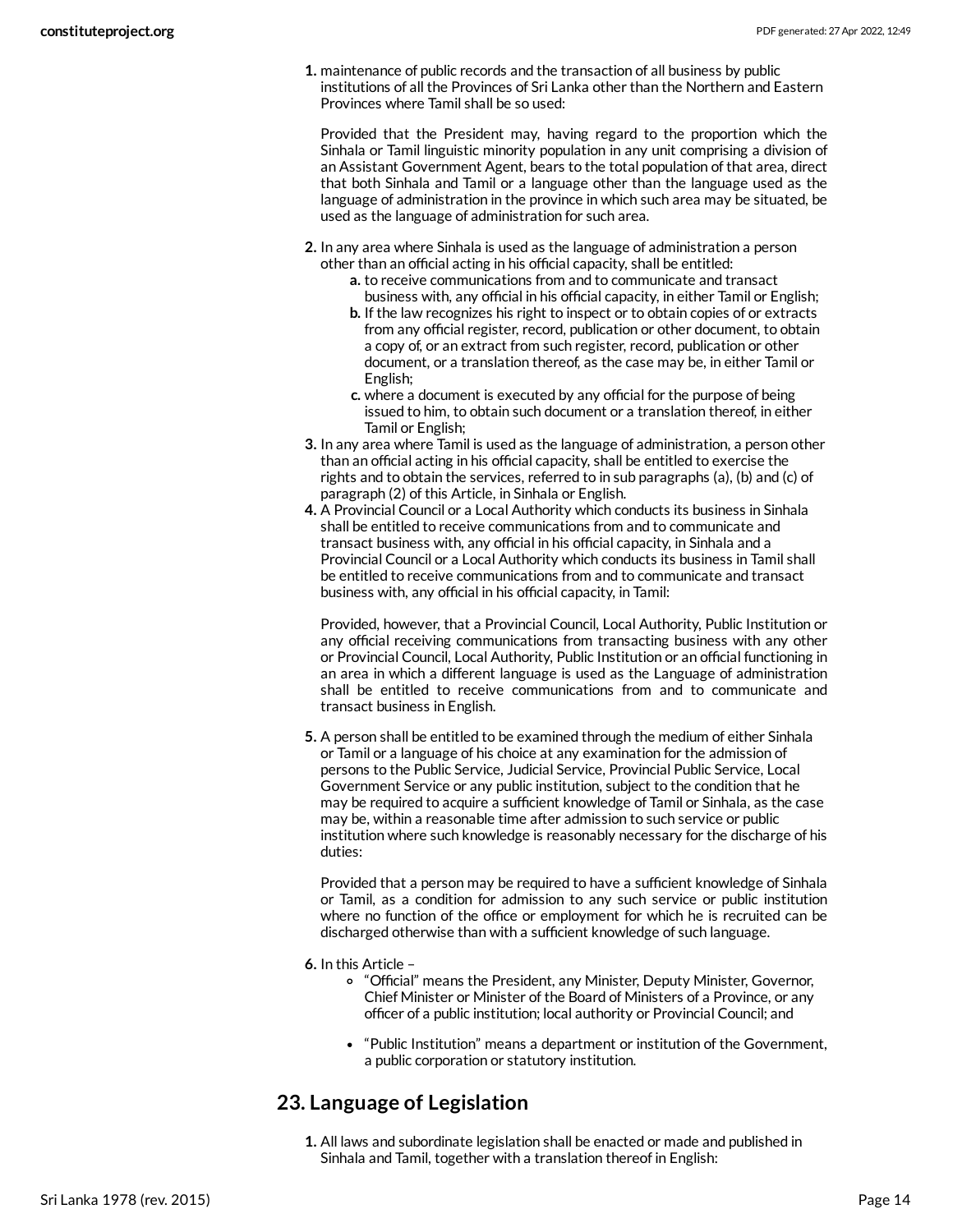**1.** Provided that Parliament shall, at the stage of enactment of any law determine which text shall prevail in the event of any inconsistency between texts:

Provided further that in respect of all other written laws and the text in which such written laws was enacted or adopted or made, shall prevail in the event of any inconsistency between such texts.

- **2.** All Orders, Proclamations, Rules, By-laws, Regulations and Notifications made or issued under any written law other than those made or issued by a Provincial Council or a Local Authority and the Gazette shall be published in Sinhala and Tamil together with a translation thereof in English.
- **3.** All Orders, Proclamations, Rules, By-laws, Regulations and Notifications made or issued under any written law by any Provincial Council or Local Authority and all documents, including circulars and forms issued by such body or any public institution shall be published in the Language used in the administration in the respective areas in which they function, together with a translation thereof in English.
- **4.** All laws and subordinate legislation in force immediately prior to the commencement of the Constitution, shall be published in the Gazette in the Sinhala and Tamil Language as expeditiously as possible.

### <span id="page-14-0"></span>**24. Languages of the courts**

**1.** Sinhala and Tamil shall be the languages of the Courts throughout Sri Lanka and Sinhala shall be used as the language of the courts situated in all the areas of Sri Lanka except those in any area where Tamil is the language of administration. The record and proceedings shall be in the language of the Court. In the event of an appeal from any court records shall also be prepared in the language of the court hearing the appeal, if the language of such court is other than the language used by the court from which the appeal is preferred:

Provided that the Minister in charge of the subject of Justice may, with the concurrence of the cabinet of Ministers direct that the record of any court shall also be maintained and the proceedings conducted in a language other than the language of the court;

- **2.** Any party or applicant or any person legally entitled to represent such party or applicant may initiate proceedings and submit to court pleadings and other documents and participate in the proceedings in courts, in either Sinhala or Tamil.
- **3.** Any judge, juror, party or applicant or any person legally entitled to represent such party or applicant, who is not conversant with the language used in a court, shall be entitled to interpretation and to translation into Sinhala or Tamil provided by the State, to enable him to understand and participate in the proceedings before such court and shall also be entitled to obtain in such language any such part of the record or a translation thereof, as the case may be, as he may be entitled to obtain according to law.
- **4.** The Minister in charge of the subject of Justice may, with the concurrence of the Cabinet of Ministers, issue, directions permitting the use of English in or in relation to the records and proceedings in any court for all purposes or for such purposes as may be specified therein. Every judge shall be bound to implement such directions.
- **5.** In this Article
	- "Court" means any court or tribunal created and established for the administration of justice including the adjudication and settlement of industrial and other disputes, or any other tribunal or institution exercising judicial or quasi-judicial functions or any tribunal or institution created and established for the conciliation and settlement of disputes;
	- "Judge" includes the President, Chairman, Presiding Officer and member of any court; and
	- "Record" includes Pleadings, Judgments, Orders and Other judicial and Ministerial acts.

• Trial in native language of accused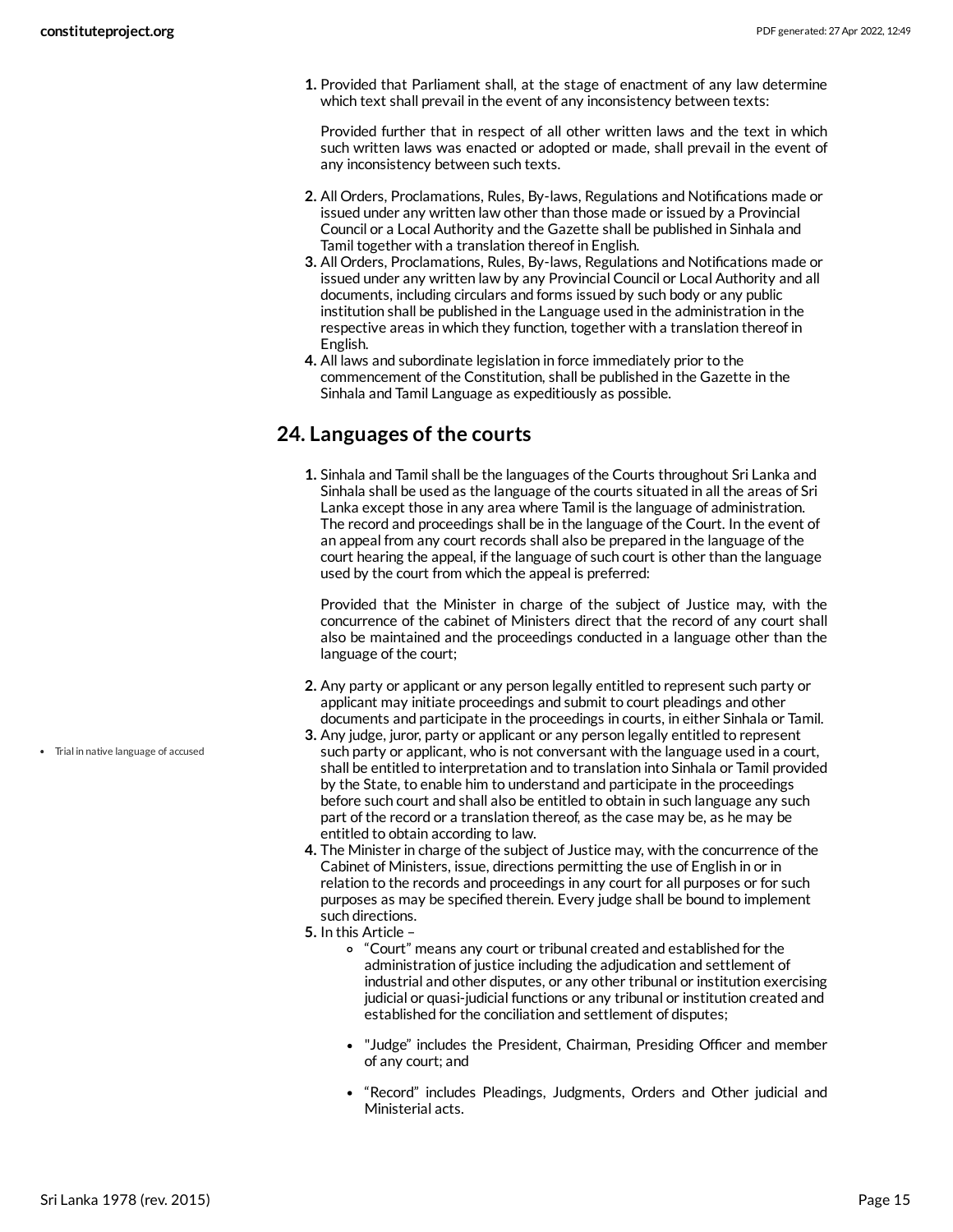### <span id="page-15-0"></span>**25. Provision for adequate facilities for use of languages provided for in this Chapter**

The State shall provide adequate facilities for the use of the languages provided for in this Chapter.

### <span id="page-15-1"></span>**25A. Provision of any law inconsistent with this Chapter deemed to be repealed**

In the event of any inconsistency between the provisions of any law and the provisions of this Chapter, the provisions of this Chapter shall prevail.

• Requirements for birthright citizenship

# <span id="page-15-2"></span>**CHAPTER V. CITIZENSHIP**

### <span id="page-15-3"></span>**26. Citizenship of Sri Lanka**

- **1.** There shall be one status of citizenship known as "the status of a citizen of Sri Lanka".
- **2.** A citizen of Sri Lanka shall for all purposes be described only as a "citizen of Sri Lanka", whether such person became entitled to citizenship by descent or by virtue of registration in accordance with the law relating to citizenship.
- **3.** No distinction shall be drawn between citizens of Sri Lanka for any purpose by reference to the mode of acquisition of such status, as to whether acquired by descent or by virtue of registration.
- **4.** No citizen of Sri Lanka shall be deprived of his status of a citizen of Sri Lanka, except under and by virtue of the provisions of sections 19, 20, 21 and 22 of the Citizenship Act:

Provided that the provisions of sections 23 and 24 of that Act shall also be applicable to a person who became entitled to the status of a citizen of Sri Lanka by virtue of registration under the provisions of section 11, 12 or 13 of that Act.

- **5.** Every person who immediately prior to the commencement of the Constitution was a citizen of Sri Lanka, whether by descent or by virtue of registration in accordance with any law relating to citizenship, shall be entitled to the status and to the rights of a citizen of Sri Lanka as provided in the preceding provisions of this Article.
- **6.** The provisions of all existing written laws relating to citizenship and all other existing written laws wherein reference is made to citizenship shall be read subject to the preceding provisions of this Article.

# <span id="page-15-4"></span>**CHAPTER VI. DIRECTIVE PRINCIPLES OF STATE POLICY AND FUNDAMENTAL DUTIES**

### <span id="page-15-5"></span>**27. Directive Principles of State Policy**

- **1.** The Directive Principles of State Policy herein contained shall guide Parliament, the President and the Cabinet of Ministers in the enactment of laws and the governance of Sri Lanka for the establishment of a just and free society.
- **2.** The State is pledged to establish in Sri Lanka a Democratic Socialist Society, the objectives of which include –
	- **a.** the full realization of the fundamental rights and freedoms of all persons;

Requirements for naturalization

Conditions for revoking citizenship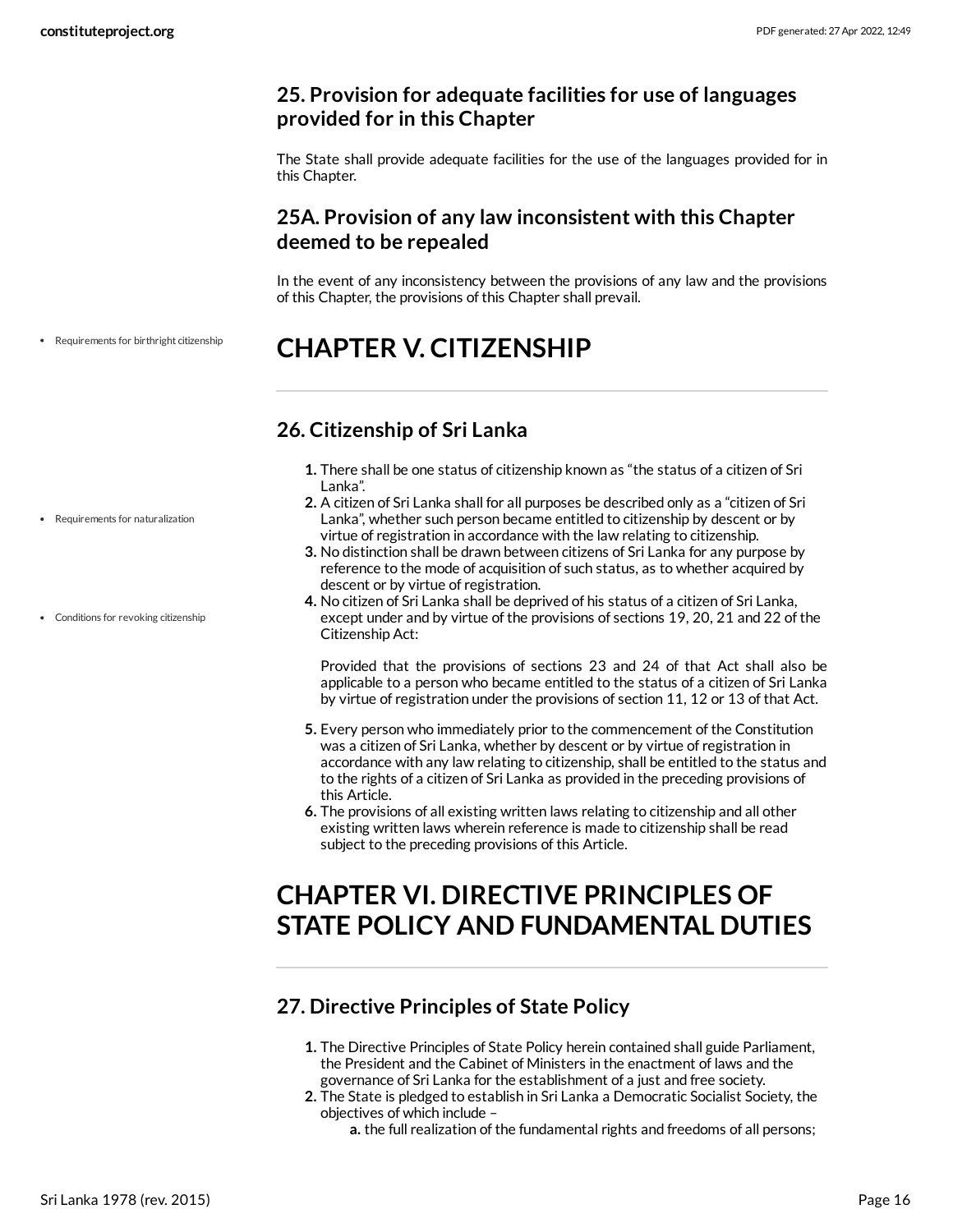- Right to rest and leisure
- Right to reasonable standard of living
- Right to culture
- Right to shelter
- Mentions of social class
- Right to development of personality
- Access to higher education

- Protection of language use • Right to culture
- Right to found a family
- State support for children
- Rights of children
- Protection of environment

Duty to obey the constitution

- **2. b.** the promotion of the welfare of the People by securing and protecting as effectively as it may, a social order in which justice (social, economic and political) shall guide all the institutions of the national life;
	- **c.** the realization by all citizens of an adequate standard of living for themselves and their families, including adequate food, clothing and housing, the continuous improvement of living conditions and the full enjoyment of leisure and social and cultural opportunities;
	- **d.** the rapid development of the whole country by means of public and private economic activity and by laws prescribing such planning and controls as may be expedient for directing and co-ordinating such public and private economic activity towards social objectives and the public weal;
	- **e.** the equitable distribution among all citizens of the material resources of the community and the social product, so as best to subserve the common good;
	- **f.** the establishment of a just social order in which the means of production, distribution and exchange are not concentrated and centralised in the State, State agencies or in the hands of a privileged few, but are dispersed among and owned by, all the People of Sri Lanka;
	- **g.** raising the moral and cultural standards of the People and ensuring the full development of human personality; and
	- **h.** the complete eradication of illiteracy and the assurance to all persons of the right to universal and equal access to education at all levels.
- **3.** The State shall safeguard the independence, sovereignty, unity and the territorial integrity of Sri Lanka.
- **4.** The State shall strengthen and broaden the democratic structure of government and the democratic rights of the People by decentralising the administration and by affording all possible opportunities to the People to participate at every level in national life and in government.
- **5.** The State shall strengthen national unity by promoting co-operation and mutual confidence among all sections of the People of Sri Lanka, including the racial, religious, linguistic and other groups and shall take effective steps in the fields of teaching, education and information in order to eliminate discrimination and prejudice.
- **6.** The State shall ensure equality of opportunity to citizens, so that no citizen shall suffer any disability on the ground of race, religion, language, caste, sex, political opinion or occupation.
- **7.** The State shall eliminate economic and social privilege and disparity and the exploitation of man by man or by the State.
- **8.** The State shall ensure that the operation of the economic system does not result in the concentration of wealth and the means of production to the common detriment.
- **9.** The State shall ensure social security and welfare.
- **10.** The State shall assist the development of the cultures and the languages of the People.
- **11.** The State shall create the necessary economic and social environment to enable people of all religious faiths to make a reality of their religious principles.
- **12.** The State shall recognize and protect the family as the basic unit of society.
- **13.** The State shall promote with special care the interests of children and youth, so as to ensure their full development, physical, mental, moral, religious and social, and to protect them from exploitation and discrimination.
- **14.** The State shall protect, preserve and improve the environment for the benefit of the community.
- **15.** The State shall promote international peace, security and cooperation, and the establishment of a just and equitable international economic and social order and shall endeavour to foster respect for international law and treaty obligations in dealings among nations.

### <span id="page-16-0"></span>**28. Fundamental duties**

The exercise and enjoyment of rights and freedoms are inseparable from the performance of duties and obligations and accordingly it is the duty of every person in Sri Lanka –

**a.** to uphold and defend the Constitution and the law;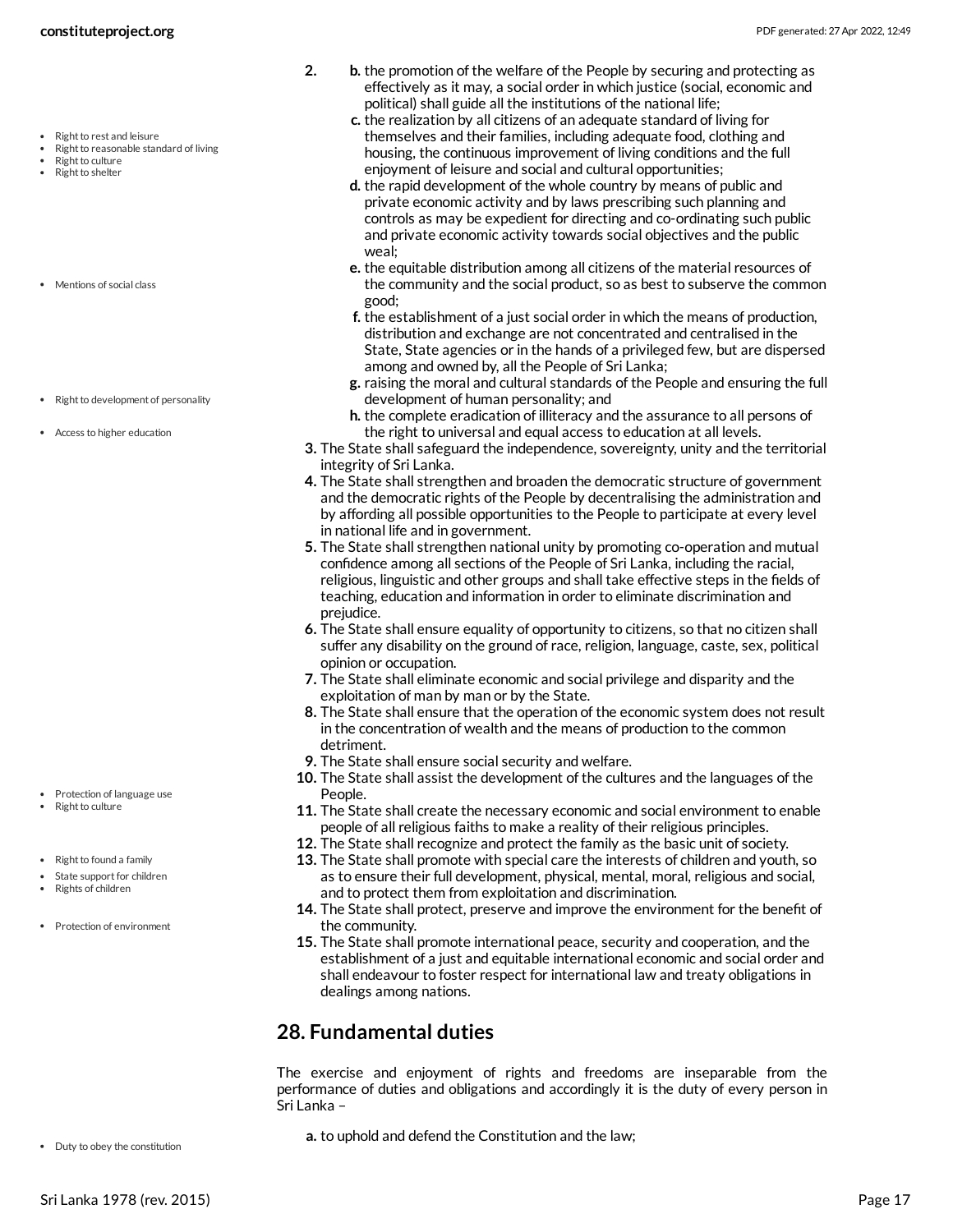• Protection of environment

• Duty to work

- **b.** to further the national interest and to foster national unity;
- **c.** to work conscientiously in his chosen occupation;
- **d.** to preserve and protect public property and to combat misuse and waste of public property;
- **e.** to respect the rights and freedoms of others; and
- **f.** to protect nature and conserve its riches.

### <span id="page-17-0"></span>**29. Principles of State Policy and fundamental duties not justifiable**

The provisions of this Chapter do not confer or impose legal rights or obligations and are not enforceable in any court or tribunal. No question of inconsistency with such provisions shall be raised in any court or tribunal.

# <span id="page-17-1"></span>**CHAPTER VII. THE EXECUTIVE - The President of the Republic**

### <span id="page-17-2"></span>**30. The President of the Republic**

- **1.** There shall be a President of the Republic of Sri Lanka, who is the Head of the State, the Head of the Executive and of the Government and the Commander-in-Chief of the Armed Forces.
- **2.** The President of the Republic shall be elected by the People and shall hold office for a term of five years.

### <span id="page-17-3"></span>**31. The election and the term of office of the President**

- **1.** Any citizen who is qualified to be elected to the office of President may be nominated as a candidate for such office –
	- **a.** by a recognized political party; or
	- **b.** if he is or has been an elected member of the legislature, by any other political party or by an elector whose name has been entered in any register of electors.
- **2.** No person who has been twice elected to the office of President by the People, shall be qualified thereafter to be elected to such office by the People.
- **3.** The poll for the election of the President shall be taken not less than one month and not more than two months before the expiration of the term of office of the President in office.

#### **3A**

- **a. i.** Notwithstanding anything to the contrary in the preceding provisions of this Chapter, the President may, at any time after the expiration of four years from the commencement of his first term of office, by Proclamation, declare his intention of appealing to the People for a mandate to hold office, by election, for a further term:
	- **ii.** Upon the making of a Proclamation under sub-paragraph (i) the Commissioner of Elections shall be required to take a poll for the election of the President.
- **b.** If, at any time after the date of Proclamation referred to in paragraph (a), and before the close of the poll at the election held in pursuance of such Proclamation, the President in office dies, such Proclamation shall be deemed to have been revoked with effect from the date of such death and
- 
- Name/structure of executive(s)
- Designation of commander in chief
- Head of state term length • Head of state selection
- 
- Head of state selection
- Head of state term limits
- Scheduling of elections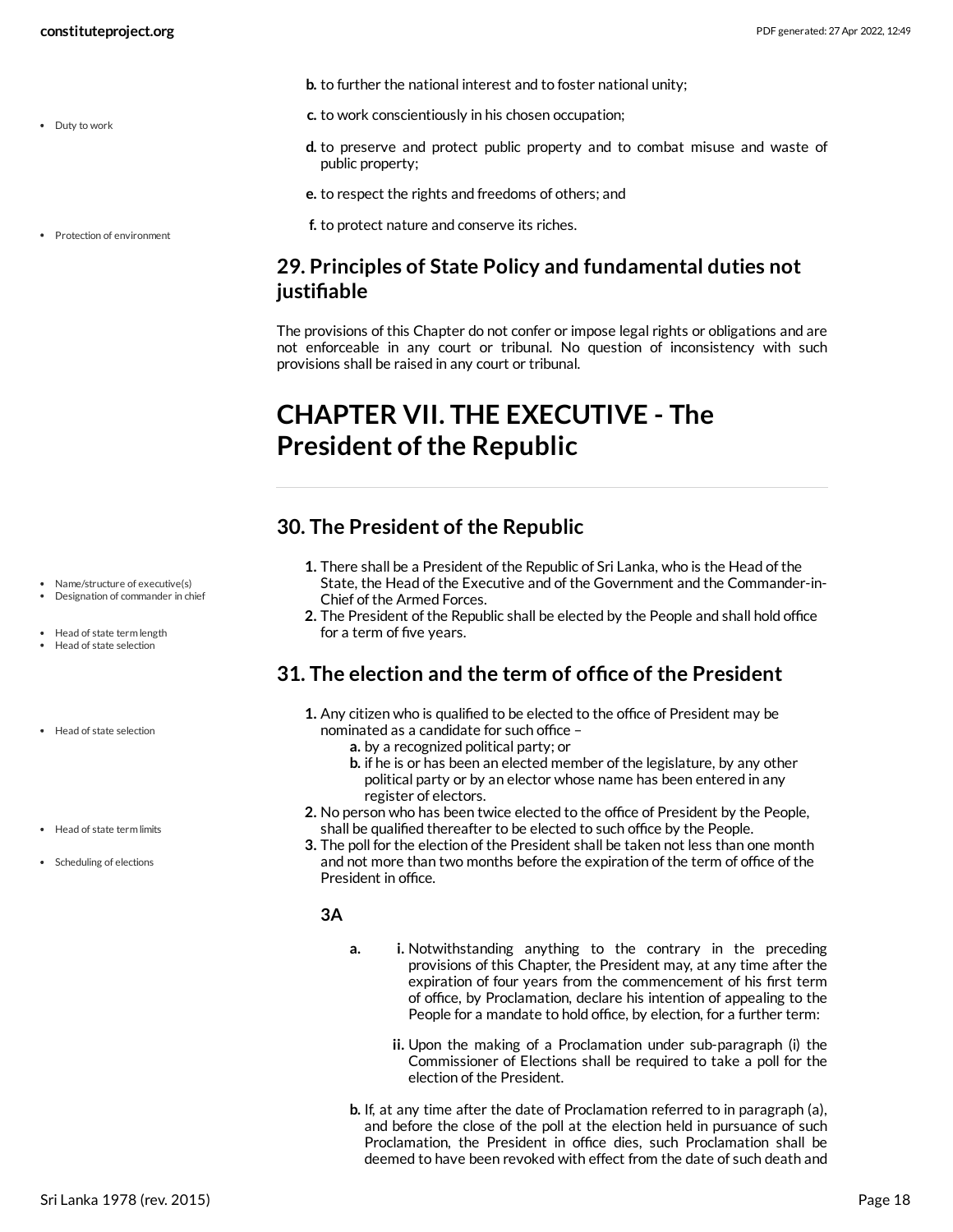- **b.** the election to be held in pursuance of such Proclamation shall be deemed to be cancelled. The vacancy in the office of President caused by such death shall be filled in accordance with the provisions of Article 40.
- **c. i.** If, at any time between the close of the poll at an election held under this paragraph and the declaration of the result of such election, a candidate at such election dies, the Commissioner of Elections shall proceed with the count and declare the result of such election, notwithstanding the death of such candidate.
	- **ii.** If the person entitled to be declared elected as President is dead at the time of the declaration of the result of such election, the Commissioner of Elections shall not declare the result of such election but shall take a fresh poll for the election of the President.
	- **iii.** If by reason of the death referred to in sub-paragraph (i) there is a vacancy in the office of President, the Prime Minister shall act in the office of President during the period between the occurrence of such vacancy and the assumption of office by the new President and shall appoint one of the other Ministers of the Cabinet to act in the office of Prime Minister:

Provided that if the office of Prime Minister be then vacant or the Prime Minister is unable to act, the Speaker shall act in the office of President.

- **d.** The person declared elected as President at an election held under this paragraph shall, if such person –
	- **i.** is the President in office, hold office for a term of five years commencing on such date in the year in which that election is held (being a date after such election) or in the succeeding year, as corresponds to the date on which his first term of office commenced, whichever date is earlier; or
	- **ii.** is not the President in office, hold office for a term of five years commencing on the date on which the result of such election is declared.
- **e.** A person succeeding to the office of President under the provisions of Article 40 shall not be entitled to exercise the right conferred on a President by sub-paragraph (a) of this paragraph.
- **f.** For the purposes of this paragraph, the first term of office of the first President referred to in Article 160 shall be deemed to have commenced on February 4, 1978.
- **4.** (Where a poll for the election of a President is taken, the term of office of the person elected as President at such election shall commence on the expiration of the term of office of the President in office:

Provided that notwithstanding anything to the contrary in Article 40 –

- **a.** if any person declared elected as President at a poll for the election of a President dies at any time after his being declared elected as President and before the date on which his term of office would, but for his death, have commenced, the Commissioner of Elections, shall take a fresh poll for the election of a President. If the date fixed for such fresh poll is a date later than such first-mentioned date, the term of office of the person declared elected at such poll shall, notwithstanding the preceding provisions of this Article, be deemed to have commenced on such firstmentioned date. For the purposes only of Article 38(1)(d), the date of commencement of the term of office of the new President shall be the date of his election;
- **b.** where the President in office is not a candidate or is not reelected, at a poll for the election of a President, his term of office shall be deemed to have expired on the date on which the result of such election is declared.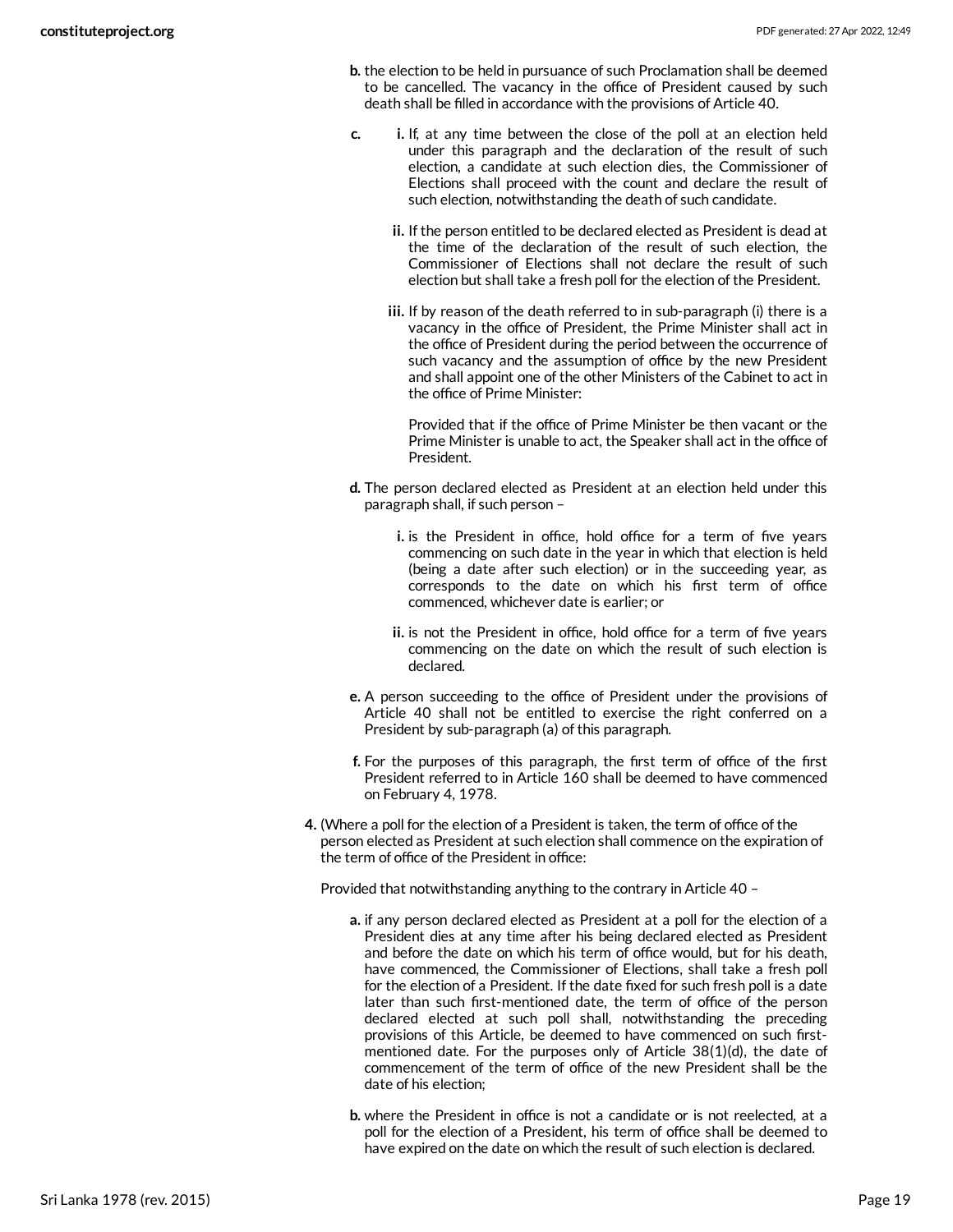**4. b.** The person elected as President at such election shall assume office forthwith, but not later than two weeks from such date:

> Provided that the President in office, notwithstanding anything to the contrary in Article 30, shall continue to exercise, perform and discharge the powers, duties and functions of the office of President until the assumption of office by the person declared elected as President. If the office of President becomes vacant, by reason of the person declared elected as President failing to assume office, the President in office shall continue to exercise, perform and discharge the powers, duties and functions of the office of President, until the Prime Minister or if the office of Prime Minister be then vacant or if the Prime Minister be unable to act, the Speaker commences to act in the office of President in terms of Article 40;

**c.** if by reason of the death referred to in sub-paragraph (a) there is a vacancy in the office of President, the Prime Minister shall act in the office of President during the period between the occurrence of such vacancy and the assumption of office by the new President and shall appoint one of the other Ministers of the Cabinet to act as Prime Minister:

Provided that if the office of Prime Minister be then vacant or the Prime Minister is unable to act, the Speaker shall act in the office of President.

- **5.** The election of the President shall be conducted by the Commissioner of Elections who shall fix the date for the nomination of candidates for such election and the date on which the poll shall be taken.
- **6.** Parliament shall by law make provision for
	- **a.** the nomination of candidates for the election of President;
	- **b.** the register of electors to be used at and the procedure for the election of the President;
	- **c.** the creation of offences relating to such election and the punishment therefor;
	- **d.** the grounds and manner of avoiding such election and of determining any disputed election; and
	- **e.** all other matters necessary or incidental thereto.

### <span id="page-19-0"></span>**32. Assumption of office**

- **1.** The person elected or succeeding to the office of President shall assume office upon taking and subscribing the oath or making and subscribing the affirmation, set out in the Fourth Schedule, in Sri Lanka before the Chief Justice or any other Judge of the Supreme Court.
- **2.** Upon such assumption of office the President shall cease to hold any other office created or recognized by the Constitution and if he is a Member of Parliament, shall vacate his seat in Parliament. The President shall not hold any other office or place of profit whatsoever.
- **3.** The President shall, by virtue of his office attend Parliament once in every three months. In the discharge of this function the President shall be entitled to all the privileges, immunities and powers of a Member of Parliament, other than the entitlement to vote, and shall not be liable for any breach of the privileges of Parliament or of its members.
- **4.** The President shall by virtue of his office, also have the right to address and send messages to Parliament.

### <span id="page-19-1"></span>**33. Duties, powers and functions of the President**

- **1.** It shall be the duty of the President to
	- **a.** ensure that the Constitution is respected and upheld;
	- **b.** promote national reconciliation and integration;
	- **c.** ensure and facilitate the proper functioning of the Constitutional Council and the institutions referred to in Chapter VIIA; and
	- **d.** on the advice of the Election Commission, ensure the creation of proper conditions for the conduct of free and fair elections and referenda.

Oaths to abide by constitution

• Head of state powers

Referenda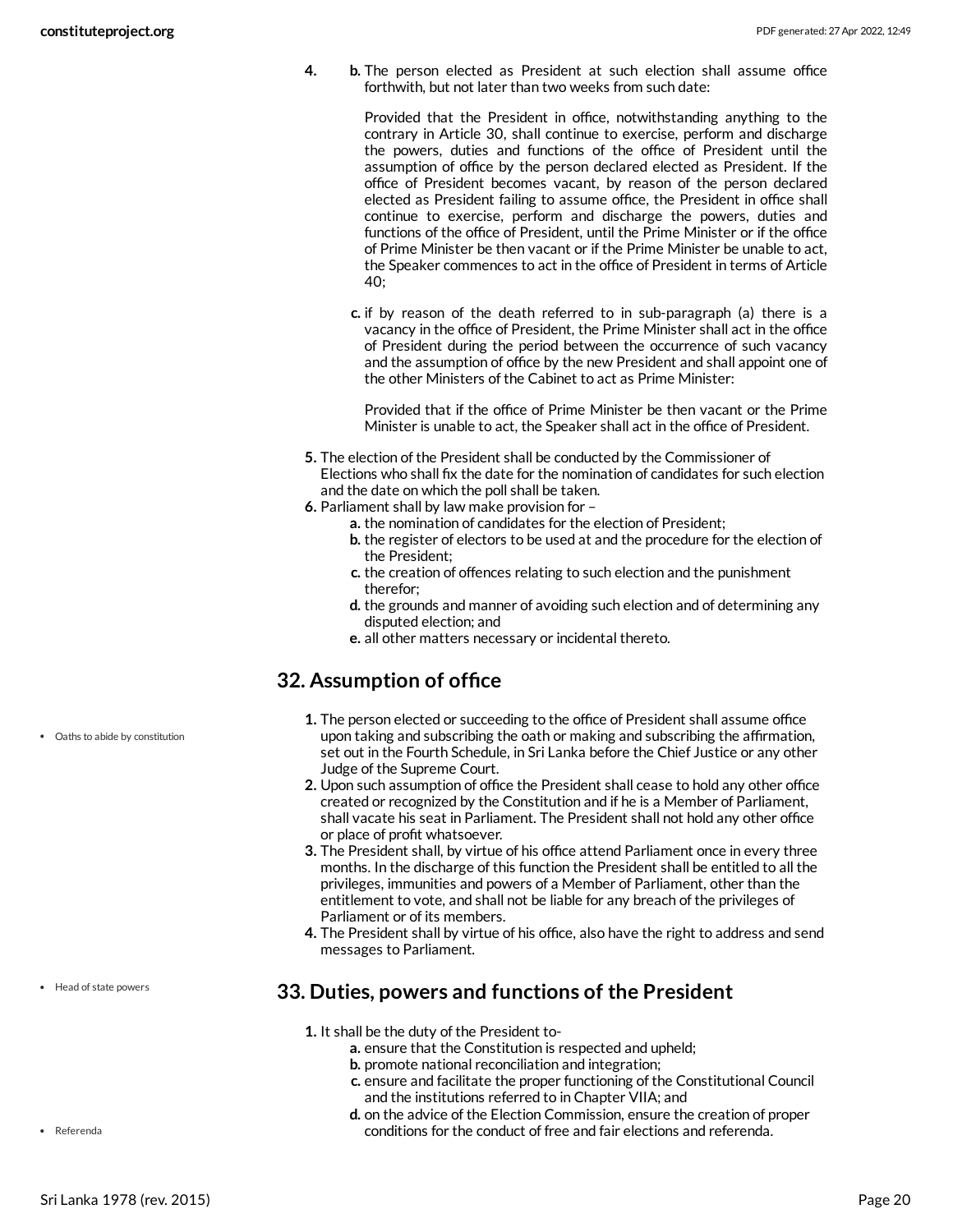Foreign affairs representative

- Power to declare/approve war
- International law

Power to pardon

- **2.** In addition to the powers, duties and functions expressly conferred or imposed on, or assigned to the President by the Constitution or other written law, the President shall have the power –
	- **a.** to make the Statement of Government Policy in Parliament at the commencement of each session of Parliament;
	- **b.** to preside at ceremonial sittings of Parliament;
	- **c.** to summon, prorogue and dissolve Parliament;
	- **d.** to receive and recognize, and to appoint and accredit, Ambassadors, High Commissioners, Plenipotentiaries and other diplomatic agents;
	- **e.** to appoint as President's Counsel, attorneys-at-law who have reached eminence in the profession and have maintained high standards of conduct and professional rectitude. Every President's Counsel appointed under this paragraph shall be entitled to all such privileges as were hitherto enjoyed by Queen's Counsel;
	- **f.** to keep the Public Seal of the Republic, and to make and execute under the Public Seal, the acts of appointment of the Prime Minister and other Ministers of the Cabinet of Ministers, the Chief Justice and other judges of the Supreme Court, the President of the Court of Appeal and other judges of the Court of Appeal, and such grants and dispositions of lands and other immovable property vested in the Republic as the President is by law required or empowered to do, and to use the Public Seal for sealing all things whatsoever that shall pass that Seal;
	- **g.** to declare war and peace; and
	- **h.** to do all such acts and things, not inconsistent with the provisions of the Constitution or written law, as by international law, custom or usage the President is authorized or required to do.

### <span id="page-20-0"></span>**33A. President to be responsible to Parliament**

The President shall be responsible to Parliament for the due exercise, performance and discharge of his powers, duties and functions under the Constitution and any written law, including the law for the time being relating to public security.

### <span id="page-20-1"></span>**34. Grant of pardon**

- **1.** The President may in the case of any offender convicted of any offence in any court within the Republic of Sri Lanka –
	- **a.** grant a pardon, either free or subject to lawful conditions;
	- **b.** grant any respite, either indefinite for such period as the President may think fit, of the execution of any sentence passed on such offender;
	- **c.** substitute a less severe form of punishment for any punishment imposed on such offender; or
	- **d.** remit the whole or any part of any punishment imposed or of any penalty or forfeiture otherwise due to the Republic on account of such offence:

Provided that where any offender shall have been condemned to suffer death by the sentence of any court, the President shall cause a report to be made to him by the Judge who tried the case and shall forward such report to the Attorney-General with instructions that after the Attorney-General has advised thereon, the report shall be sent together with the Attorney-General's advice to the Minister in charge of the subject of Justice, who shall forward the report with his recommendation to the President.

- **2.** The President may in the case of any person who is or has become subject to any disqualification specified in paragraph (d), (e), (f), (g) or (h) of Article 89 or subparagraph (g) of Paragraph (1) of Article 91
	- **a.** grant a pardon, either free or subject to lawful conditions; or **b.** reduce the period of such disqualification.
- **3.** When any offence has been committed for which the offender may be tried within the Republic of Sri Lanka, the President may grant a pardon to any accomplice in such offence who shall give such information as shall lead to the conviction of the principal offender or of any one of such principal offenders, if more than one.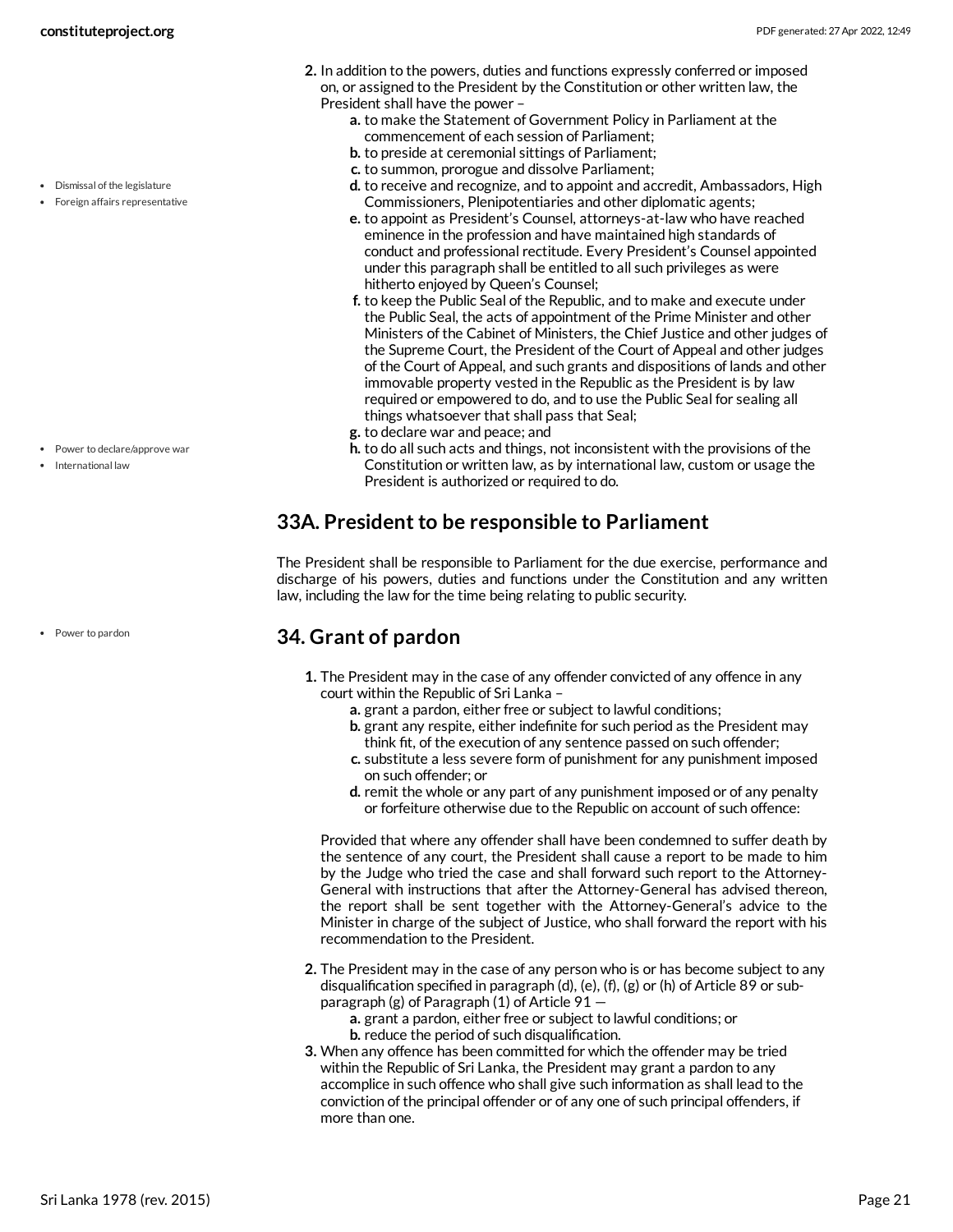Head of state immunity

### <span id="page-21-0"></span>**35. Immunity of President from suit**

**1.** While any person holds office as President of the Republic of Sri Lanka, no civil or criminal proceedings shall be instituted or continued against the President in respect of anything done or omitted to be done by the President, either in his official or private capacity:

Provided that nothing in this paragraph shall be read and construed as restricting the right of any person to make an application under Article 126 against the Attorney-General, in respect of anything done or omitted to be done by the President, in his official capacity:

Provided further that the Supreme Court shall have no jurisdiction to pronounce upon the exercise of the powers of the President under Article 33(2)(g).

- **2.** Where provision is made by law limiting the time within which proceedings of any description may be instituted against any person, a period of time during which such person holds the office of President of the Republic of Sri Lanka shall not be taken into account in calculating any period of time prescribed by that law.
- **3.** The immunity conferred by the provisions of paragraph (1) shall not apply to proceedings in the Supreme Court under paragraph (2) of Article 129 and to proceedings under Article 130 (a) relating to the election of the President or the validity of a referendum.

### <span id="page-21-1"></span>**36. Salary and Pension**

- **1.** Within one month of the commencement of the Constitution, Parliament shall by resolution determine the salary, allowances and pension entitlement of the holders of the office of President. Such pension shall be in addition to any other pension to which such person is entitled by virtue of any prior service.
- **2.** Upon the assumption of the office of President the holder of such office shall become entitled to the receipt of such salary and allowances and thereafter, of such pension as may be determined by Parliament. Any subsequent amendment, repeal or replacement of this Article and any subsequent law or any provision thereof inconsistent with this Article shall not have retrospective operation.
- **3.** The salary, allowances and pension of the President shall be charged on the Consolidated Fund.
- **4.** Parliament may by resolution increase, but shall not reduce, the salary, allowances or pension entitlement of the holders of the office of President.

### <span id="page-21-2"></span>**37. Exercise, performance and discharge of powers, duties and functions of the President by the Prime Minister**

**1.** If the President is of the opinion that by reason of illness, absence from Sri Lanka or any other cause he will be unable to exercise, perform and discharge the powers, duties and functions of his office, he may appoint the Prime Minister to exercise, perform and discharge the powers, duties and functions of the office of President during such period and may also appoint one of the other Ministers of the Cabinet to act in the office of Prime Minister during such period:

Provided that if the office of Prime Minister be then vacant or the Prime Minister is unable to act, the President may appoint the Speaker to exercise, perform and discharge the powers, duties and functions of the office of president during such period.

**2.** If the Chief Justice in consultation with the Speaker is of the opinion that the President is temporarily unable to exercise, perform and discharge the powers, duties and functions of his office and is unable to make an appointment in terms of paragraph (1) of this Article, he shall communicate in writing his opinion to the Speaker and thereupon the Prime Minister shall exercise, perform and discharge the powers, duties and functions of the office of President during such period and shall appoint one of the Ministers of the Cabinet to act in the office of Prime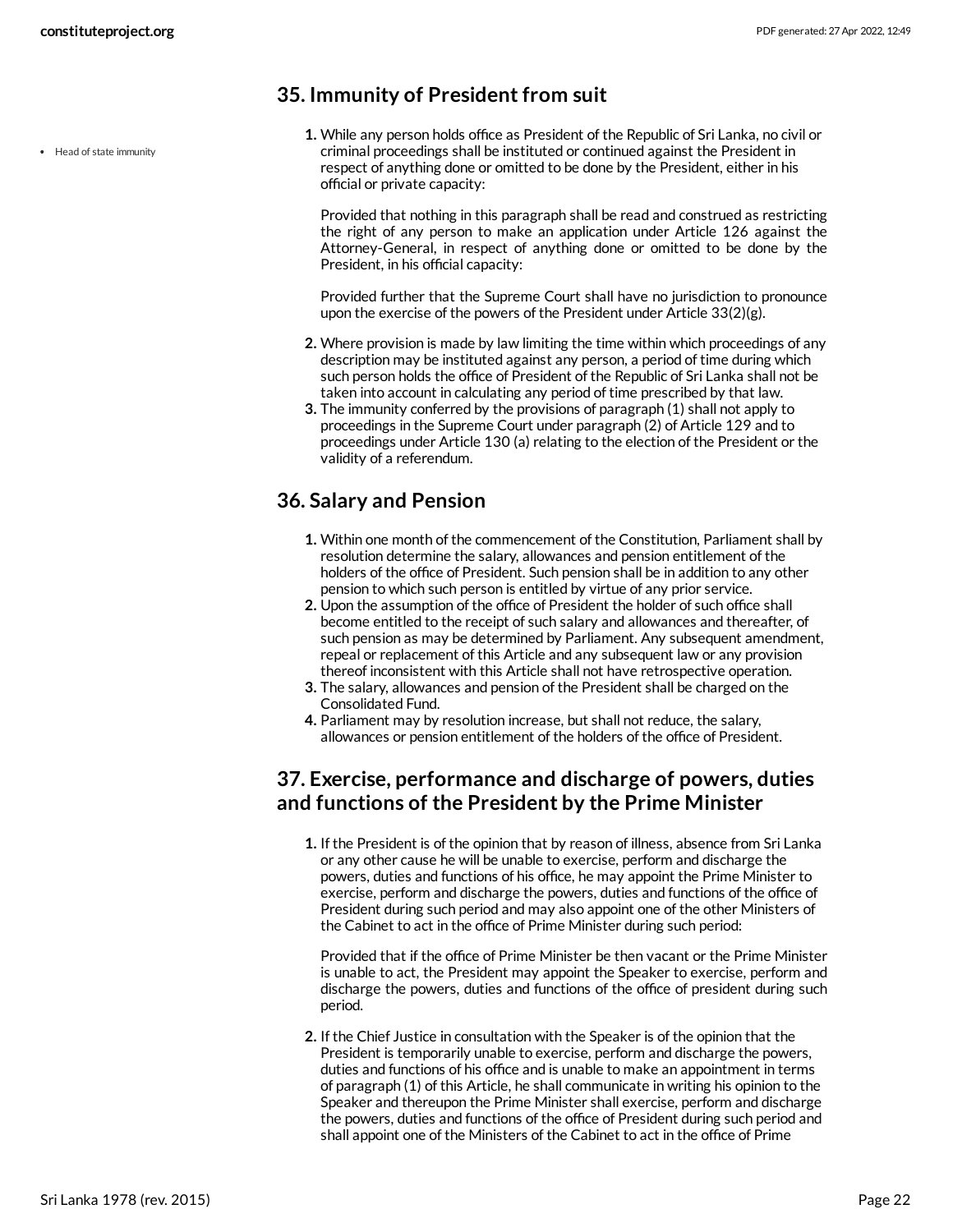**2.** Minister during such period, notwithstanding the absence of such appointment as is provided for in paragraph (1) of this Article:

Provided that if the office of Prime Minister be then vacant or the Prime Minister is unable to act, the Speaker shall exercise, perform and discharge the powers, duties and functions of the office of President during such period.

- **3.** The provisions of the Constitution relating to the President (other than the provisions of paragraph (2) of Article 32) shall apply, in so far as they can be applied, to the person so exercising, performing and discharging the powers, duties and functions of the office of President.
- **4.** In this Article and in Articles 38(1)(b) and 40(1), "the Speaker" includes, during any period when Parliament is dissolved, the person who held the office of Speaker immediately before the dissolution of Parliament.

### <span id="page-22-0"></span>**38. Vacation of office by President**

- **1.** The office of President shall become vacant
	- **a.** upon his death;
	- **b.** if he resigns his office by a writing under his hand addressed to the Speaker;
	- **c.** if he ceases to be a citizen of Sri Lanka;
	- **d.** if the person elected as President willfully fails to assume office within two weeks from the date of commencement of his term of office;
	- **e.** if he is removed from office as provided in the next succeeding paragraph; or
	- **f.** if the Supreme Court in the exercise of its powers under Article 130(a) determines that his election as President was void and does not determine that any other person was duly elected as President.

Head of state removal Supreme court powers

Supreme court powers

- **2**
- **a.** Any Member of Parliament may, by a writing addressed to the Speaker, give notice of a resolution alleging that the President is permanently incapable of discharging the functions of his office by reason of mental or physical infirmity or that the president has been guilty of –
	- **i.** intentional violation of the Constitution,
	- **ii.** treason,
	- **iii.** bribery,
	- **iv.** misconduct or corruption involving the abuse of the powers of his office, or
	- **v.** any offence under any law, involving moral turpitude and setting out full particulars of the allegation or allegations made and seeking an inquiry and report thereon by the Supreme Court.
- **b.** No notice of such resolution shall be entertained by the Speaker or placed on the Order Paper of Parliament unless it complies with the provisions of subparagraph (a) and –
	- **i.** such notice of resolution is signed by not less than two-thirds of the whole number of Members of Parliament; or
	- **ii.** such notice of resolution is signed by not less than one-half of the whole number of Members of Parliament and the Speaker is satisfied that such allegation or allegations merit inquiry and report by the Supreme Court.
- **c.** Where such resolution is passed by not less than two-thirds of the whole number of Members (including those not present) voting in its favour, the allegation or allegations contained in such resolution shall be referred by the Speaker to the Supreme Court for inquiry and report.
- **d.** The Supreme Court shall, after due inquiry at which the President shall have the right to appear and to be heard, in person or by an attorney-at-law, make a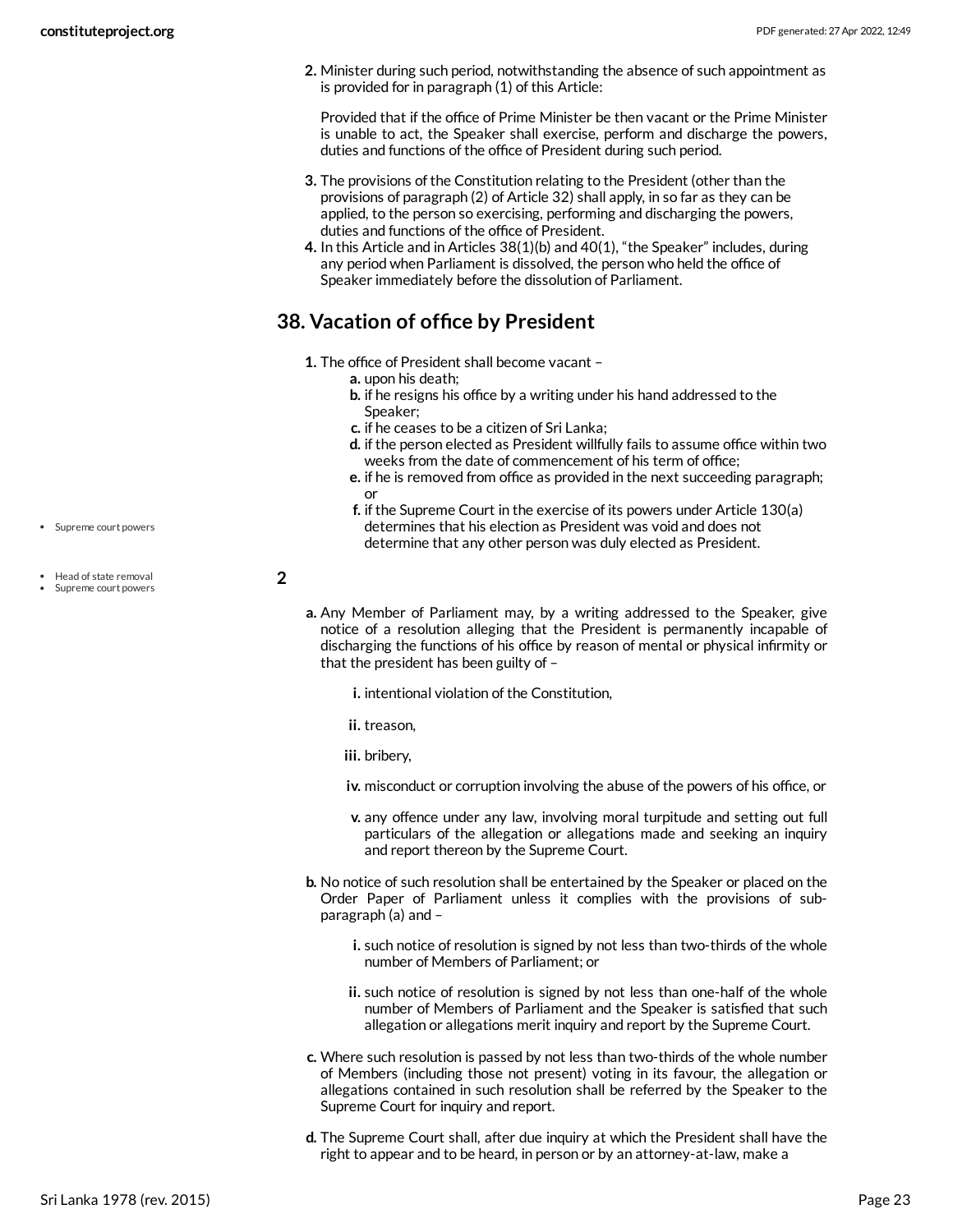**d.** report of its determination to Parliament together with the reasons therefor.

**e.** Where the Supreme Court reports to Parliament that in its opinion the President is permanently incapable of discharging the functions of his office by reason of mental or physical infirmity or that the President has been guilty of any of the other allegations contained in such resolution, as the case may be, Parliament may by a resolution passed by not less than two-thirds of the whole number of Members (including those not present) voting in its favour remove the President from office.

### <span id="page-23-0"></span>**39. Determination by the Supreme Court that the President was not duly elected or the election of the President was void**

- **1.** Where the Supreme Court in the exercise of its jurisdiction under Article 130 determines –
	- **a.** that the election of the President was void and does not determine that any other person was duly elected, then, a poll for the election of the President shall be taken not later than three months from the date of the determination; or
	- **b.** that any other person was duly elected as President, then, such other person shall assume the office of President within one month of the date of the determination.

For the purposes of Article 38(1)(d), the date of commencement of the term of office of the new President shall be the date of his election or the date of the determination, as the case may be.

**2.** Upon the Supreme Court making any such determination as is referred to in paragraph (1) of this Article, the person who was exercising, performing and discharging the powers, duties and functions of the office of President shall forthwith cease to exercise, perform and discharge such powers, duties and functions. During the period intervening between the date of such determination and the assumption of office by the new president, the Prime Minister shall act in the office of President and shall appoint one of the other Ministers of the Cabinet to act in the office of the Prime Minister:

Provided that if the office of Prime Minister be then vacant or the Prime Minister is unable to act, the Speaker shall act in the office of the President.

- **3.** For the purposes of Article 30(2) and notwithstanding the provisions of Article 31(4), the term of office of the new President shall be deemed to have commenced on the date on which the term of office of the person whose election was determined to have been void or undue would, but for such determination, have commenced.
- **4.** The exercise, performance and discharge by any person of the powers, duties and functions of the office of President shall not be invalid by reason only of the fact that the Supreme Court subsequently determines that the election of such person as President was void or undue.
- **5.** The provisions of this Article shall apply notwithstanding anything to the contrary in Article 40.

### <span id="page-23-1"></span>**40. Vacation of office by President and election of succeeding President**

**1**

• Head of state replacement

**a.** If the office of President shall become vacant prior to the expiration of his term of office, Parliament shall elect as President one of its Members who is qualified to be elected to the office of President. Any person so succeeding to the office of President shall hold office only for the unexpired period of the term of office of the President vacating office.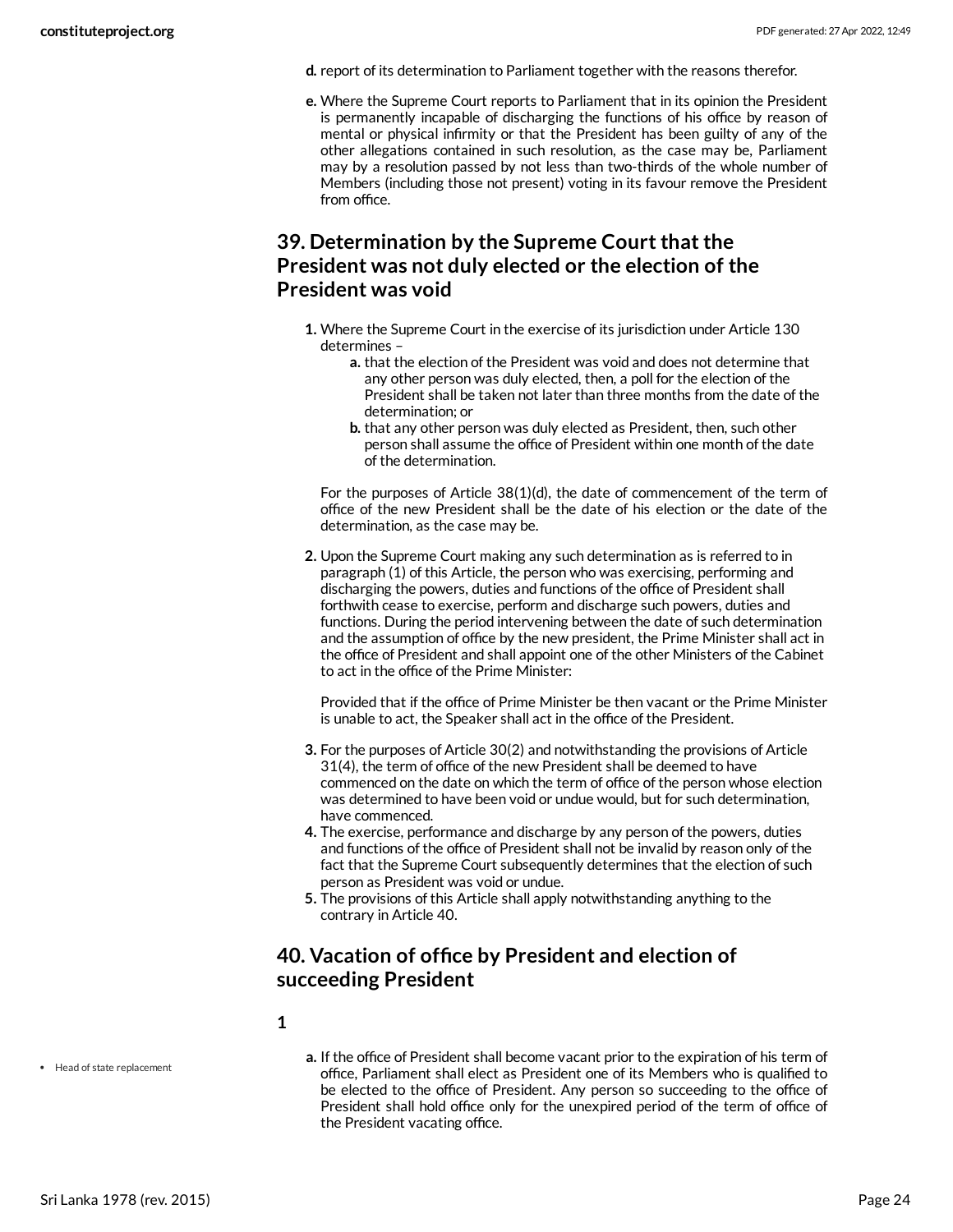**b.** Such election shall be held as soon as possible after, and in no case later than one month from, the date of, occurrence of the vacancy. Such election shall be by secret ballot and by an absolute majority of the votes cast in accordance with such procedure as Parliament may by law provide:

Provided that if such vacancy occurs after the dissolution of Parliament, the President shall be elected by the new Parliament within one month of its first meeting.

**c.** During the period between the occurrence of such vacancy and the assumption of office by the new President, the Prime Minister shall act in the office of President and shall appoint one of the other Ministers of the Cabinet to act in the office of Prime Minister:

Provided that if the office of Prime Minister be then vacant or the Prime Minister is unable to act, the Speaker shall act in the office of President.

- **2.** The provisions of the Constitution relating to the President (other than the provisions of paragraph (2) of Article 32) shall apply, in so far as they can be applied, to an acting President.
- **3.** Parliament shall by law provide for all matters relating to the procedure for the election of the President by Parliament and all other matters necessary or incidental thereto.

### <span id="page-24-0"></span>**41. President's staff**

- **1.** The President shall have the power to appoint such Secretaries, and, in consultation with the Cabinet of Ministers, such other officers and staff as are in his opinion necessary to assist him in the exercise, performance and discharge of the powers, duties and functions of his office, and to determine their terms and conditions of service.
- **2.** The salaries of such Secretaries, officers and staff shall be charged on the Consolidated Fund.
- **3.** Such Secretaries, officers and staff shall be deemed to be public officers except that the dismissal and disciplinary control of such Secretaries, officers and staff shall be vested in the President, who may delegate to any such Secretary his powers of dismissal and disciplinary control in respect of any such officers or staff.
- **4.** Every such Secretary, officer or member of the staff shall cease to hold office upon a new President assuming office.
- **5.** Where any such Secretary, officer or member of the staff so ceases to hold office, the Cabinet of Ministers may appoint such Secretary, officer or member of the staff to any post in the Public Service:

Provided that any such Secretary, officer or member of the staff who immediately prior to his appointment as Secretary, officer or member of the staff was in the Public or Local Government Service or in the service of a public corporation shall be entitled to revert to such service without loss of seniority upon a new President assuming office.

- **6.** The proviso to paragraph (5) of this Article shall, mutatis mutandis, apply to any person referred to in that proviso upon–
	- **a.** the President terminating the services of such person, otherwise than by dismissal on disciplinary ground; or
	- **b.** the resignation of such person, unless disciplinary proceedings are pending or contemplated against such person on the date of his resignation.
- **7.** For the purposes of paragraphs (5) and (6) of this Article any person who has continuously held the office of Secretary to the President, Secretary to any Ministry or any office in the President's staff or any one or more of such offices shall be deemed to have continuously held the office which such person last held.

Advisory bodies to the head of state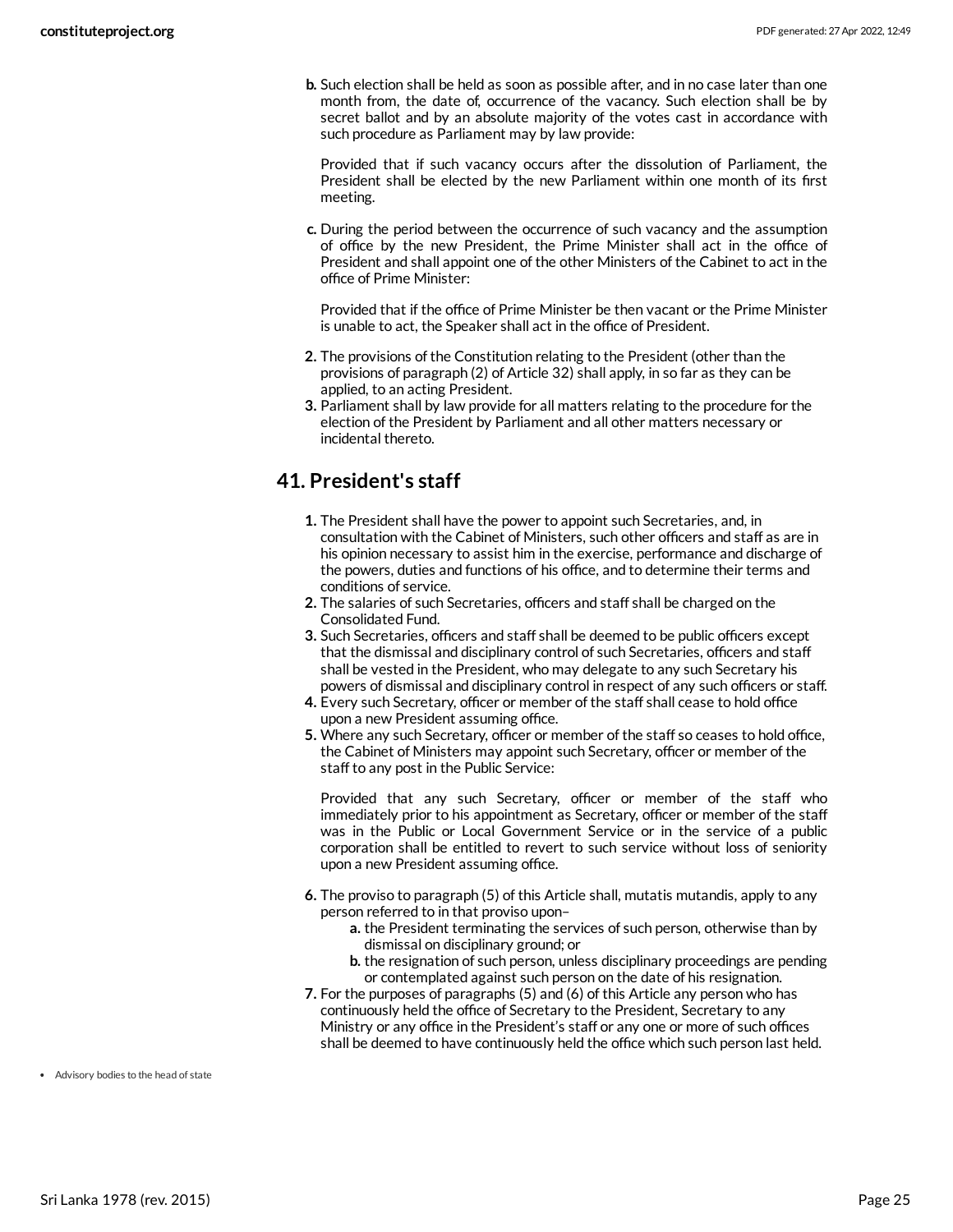## <span id="page-25-0"></span>**CHAPTER VIIA. THE CONSTITUTIONAL COUNCIL**

### <span id="page-25-1"></span>**41A. Constitution of the Constitutional Council**

- **1.** There shall be a Constitutional Council (in this Chapter referred to as the "Council") which shall consist of the following members –
	- **a.** the Prime Minister;
	- **b.** the Speaker;
	- **c.** the Leader of the Opposition in Parliament;
	- **d.** one Member of Parliament appointed by the President;
	- **e.** five persons appointed by the President, on the nomination of both the Prime Minister and the Leader of the Opposition of whom two persons shall be Members of Parliament; and
	- **f.** one Member of Parliament nominated by agreement of the majority of the Members of Parliament belonging to political parties or independent groups, other than the respective political parties or independent groups to which the Prime Minister and the Leader of the Opposition belong, and appointed by the President.
- **2.** The Speaker shall be the Chairman of the Council.
- **3.** It shall be the duty of the Speaker to ensure that nominations for appointments under sub-paragraph (e) or sub-paragraph (f) of paragraph (1) are made, whenever an occasion for such nominations arises.
- **4.** In nominating the five persons referred to in sub-paragraph (e) of paragraph (1), the Prime Minister and the Leader of the Opposition shall consult the leaders of political parties and independent groups represented in Parliament so as to ensure that the Constitutional Council reflects the pluralistic character of Sri Lankan society, including professional and social diversity.
- **5.** The persons who are not Members of Parliament to be appointed under subparagraph (e) of paragraph (1) shall be persons of eminence and integrity who have distinguished themselves in public or professional life and who are not members of any political party whose nomination shall be approved by Parliament.
- **6.** The President shall, within fourteen days of the receipt of a written communication specifying the nominations made under subparagraphs (e) and (f) of paragraph (1), make the necessary appointments. In the event of the President failing to make the necessary appointments within such period of fourteen days, the persons nominated shall be deemed to have been appointed as members of the Council, with effect from the date of expiry of such period.

#### **7**

- **a.** On the dissolution of Parliament, notwithstanding the provisions of paragraph (2) of Article 64, the Speaker shall continue to hold office as a member of the Council, until a Member of Parliament is elected to be the Speaker under paragraph (1) of the aforesaid Article;
- **b.** Notwithstanding the dissolution of Parliament, the Prime Minister, the Leader of the Opposition and the Members of Parliament who are members of the Constitutional Council, shall continue to hold office as Members of such Council, until such time after a General Election following such dissolution, a Member of Parliament is appointed as the Prime Minister or recognized as the Leader of the Opposition or such number of Members of Parliament are appointed as Members of the Constitutional Council under sub-paragraphs (d), (e) and (f) of paragraph (1), as the case may be.
- **8.** Every member of the Council appointed under sub-paragraphs (d), (e) and (f) of paragraph (1), shall hold office for a period of three years from the date of appointment unless the member earlier resigns his office by writing addressed to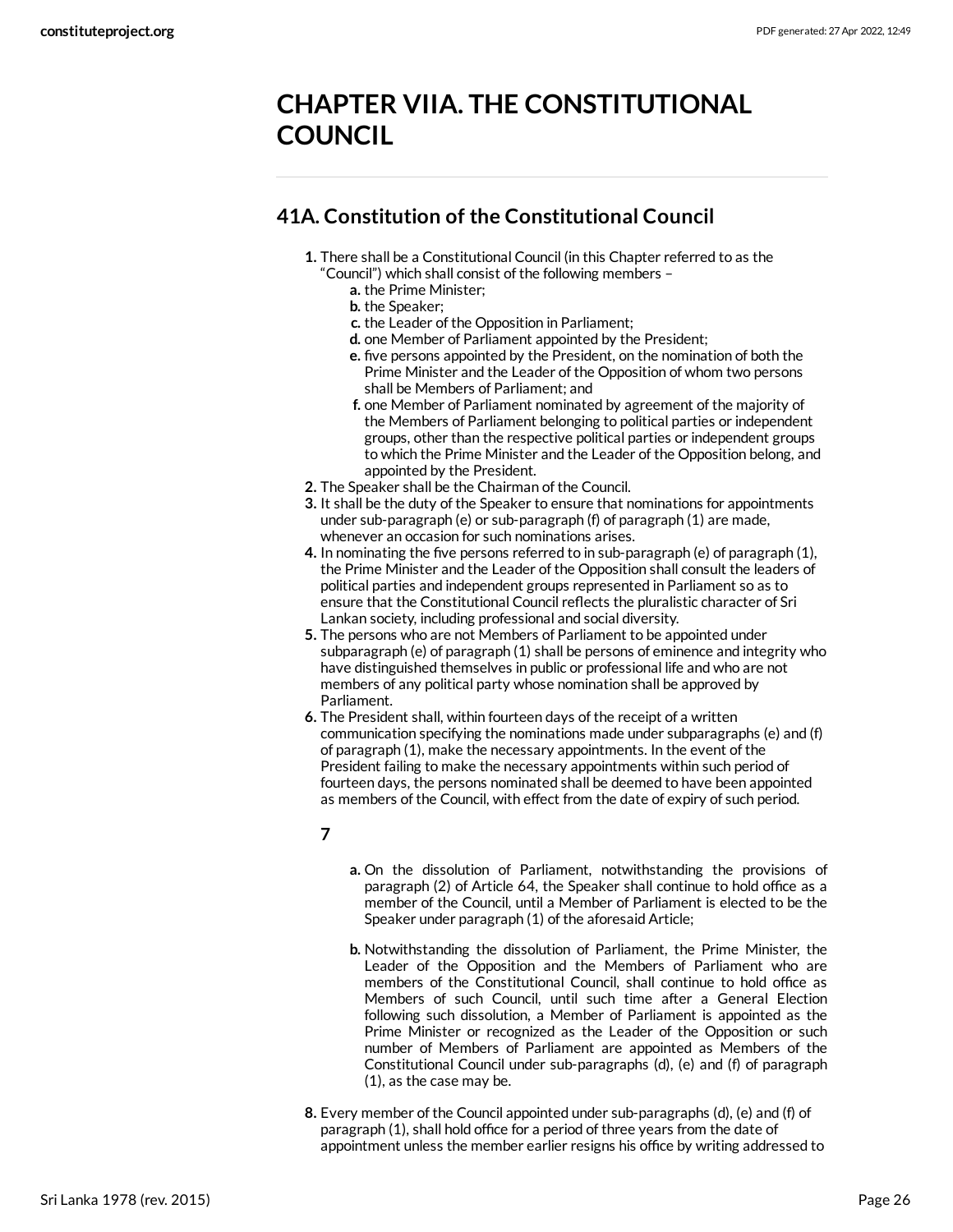- **8.** the President, is removed from office by the President on both the Prime Minister and the Leader of the Opposition forming an opinion that such member is physically or mentally incapacitated and is unable to function further in office or is convicted by a court of law for any offence involving moral turpitude or if a resolution for the imposition of civic disability upon him has been passed in terms of Article 81 of the Constitution or is deemed to have vacated his office under paragraph (7) of Article 41E.
- **9.** In the event of there being a vacancy among the members appointed under subparagraphs (d), (e) or (f)) of paragraph (1), the President shall, within fourteen days of the occurrence of such vacancy and having regard to the provisions of the aforementioned subparagraphs, appoint another person to succeed such member. Any person so appointed, shall hold office during the unexpired part of the period of office of the member whom he succeeds.
- **10.** A member appointed under subparagraphs (d), (e) or (f) of paragraph (1), shall not be eligible for re-appointment.
- **11.** The appointments made by the President under sub-paragraphs (d), (e) and (f) of paragraph (1), shall be communicated to the Speaker.

### <span id="page-26-0"></span>**41B. Council to recommend appointments**

- **1.** No person shall be appointed by the President as the Chairman or a member of any of the Commissions specified in the Schedule to this Article, except on a recommendation of the Council.
- **2.** The provisions of paragraph (1) of this Article shall apply in respect of any person appointed to act as the Chairman or as a member of any such Commission.
- **3.** It shall be the duty of the Council to recommend to the President fit and proper persons for appointment as Chairmen or members of the Commissions specified in the Schedule to this Article, whenever the occasion for such appointments arises, and such recommendations shall endeavour to ensure that such recommendations reflect the pluralistic character of Sri Lankan society, including gender. In the case of the Chairmen of such Commissions, the Council shall recommend three persons for appointment, and the President shall appoint one of the persons recommended as Chairman.
- **4.** The President shall appoint the Chairman and the members of the Commissions specified in the Schedule to this Article, within fourteen days of receiving the recommendations of the Council for such appointments. In the event of the President failing to make the necessary appointments within such period of fourteen days –
	- **a.** the persons recommended under paragraph (3), to be appointed as members of a Commission, shall be deemed to have been appointed as the members of the Commissions; and
	- **b.** the person whose name appears first in the list of names recommended under paragraph (3), to be appointed as the Chairman of a Commission, shall be deemed to have been appointed the Chairman of the respective Commission,

with effect from the date of expiry of such period.

- **5.** No person appointed under paragraph (1) or a person appointed to act as the Chairman or a member of any such Commission, shall be removed except as provided for in the Constitution or in any written law, and where there is no such provision, such person shall be removed by the President only with the prior approval of the Council.
- **6.** All the Commissions referred to in the Schedule to this Article, other than the Election Commission, shall be responsible and answerable to Parliament.

### **SCHEDULE TO THE ARTICLE**

- **a.** The Election Commission.
- **b.** The Public Service Commission.
- **c.** The National Police Commission.
- **d.** The Audit Service Commission.
- **e.** The Human Rights Commission of Sri Lanka.
- **f.** The Commission to Investigate Allegations of Bribery or Corruption.
	- **g.** The Finance Commission.
	- **h.** The Delimitation Commission.

• Head of state powers

• Human rights commission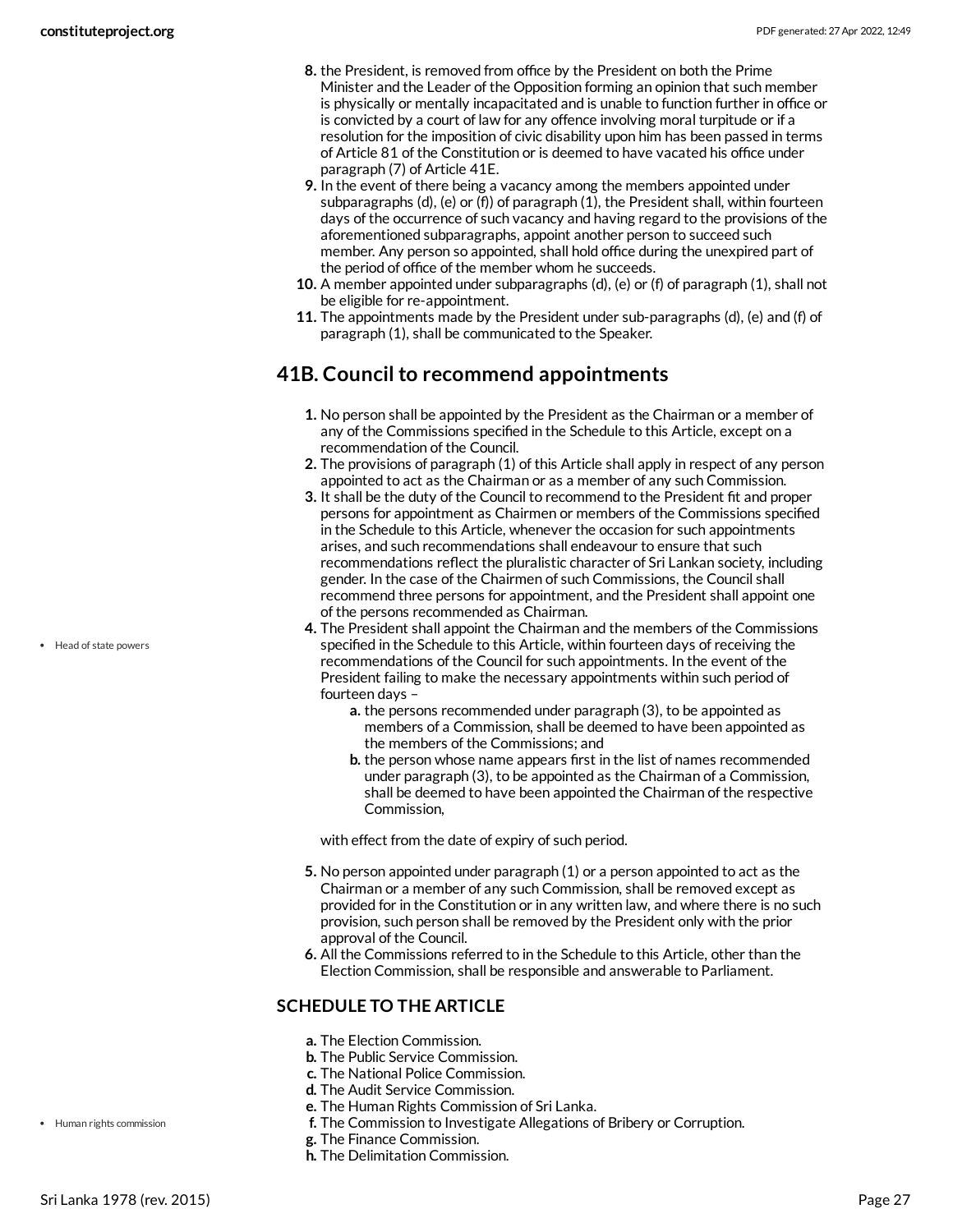**i.** The National Procurement Commission.

### <span id="page-27-0"></span>**41C. Council to approve appointments**

- **1.** No person shall be appointed by the President to any of the Offices specified in the Schedule to this Article, unless such appointment has been approved by the Council upon a recommendation made to the Council by the President.
- **2.** The provisions of paragraph (1) of this Article shall apply in respect of any person appointed to act for a period exceeding fourteen days, in any Office specified in the Schedule to this Article:

Provided that no person shall be appointed to act in any such office for successive periods not exceeding fourteen days, unless such acting appointment has been approved by the Council on a recommendation by the President.

- **3.** No person appointed to any Office specified in the Schedule to this Article or to act in any such Office, shall be removed from such Office except as provided for in the Constitution or in any law.
- **4.** In the discharge of its function relating to the appointment of Judges of the Supreme Court and the President and Judges of the Court of Appeal, the Council shall obtain the views of the Chief Justice.

#### **SCHEDULE TO THE ARTICLE**

#### **PART I**

- **a.** The Chief Justice and the Judges of the Supreme Court.
- **b.** The President and the Judges of the Court of Appeal.
- **c.** The Members of the Judicial Service Commission, other than the Chairman.

#### **PART II**

- **a.** The Attorney-General.
- **b.** The Auditor-General.
- **c.** The Inspector-General of Police.
- **d.** The Parliamentary Commissioner for Administration (Ombudsman).
- **e.** The Secretary-General of Parliament.

### <span id="page-27-1"></span>**41D. Secretary-General and other officers of the Council**

- **1.** There shall be a Secretary-General to the Council who shall be appointed by the Council for a term of five years. Upon the expiration of his term of office, the Secretary-General shall be eligible for reappointment.
- **2.** The Council may appoint such officers as it considers necessary for the discharge of its functions, on such terms and conditions as shall be determined by the Council.

### <span id="page-27-2"></span>**41E. Meetings of the Council**

- **1.** The Council shall meet at least twice every month, and as often as may be necessary to discharge the functions assigned to the Council by the provisions of this Chapter or by any law, and such meetings shall be summoned by the Secretary-General to the Council on the direction of the Chairman of the Council.
- **2.** The Chairman shall preside at all meetings of the Council and in the absence of the Chairman, the Prime Minister, and in the absence of the Prime Minister, the Leader of the Opposition shall preside at the meetings of the Council.
- **3.** The quorum for any meeting of the Council shall be five members.
- **4.** The Council shall endeavour to make every recommendation, approval or decision it is required to make by unanimous decision and in the absence of an unanimous decision, no recommendation, approval or decision made by the Council shall be valid, unless supported by not less than five members of the Council present at such meeting.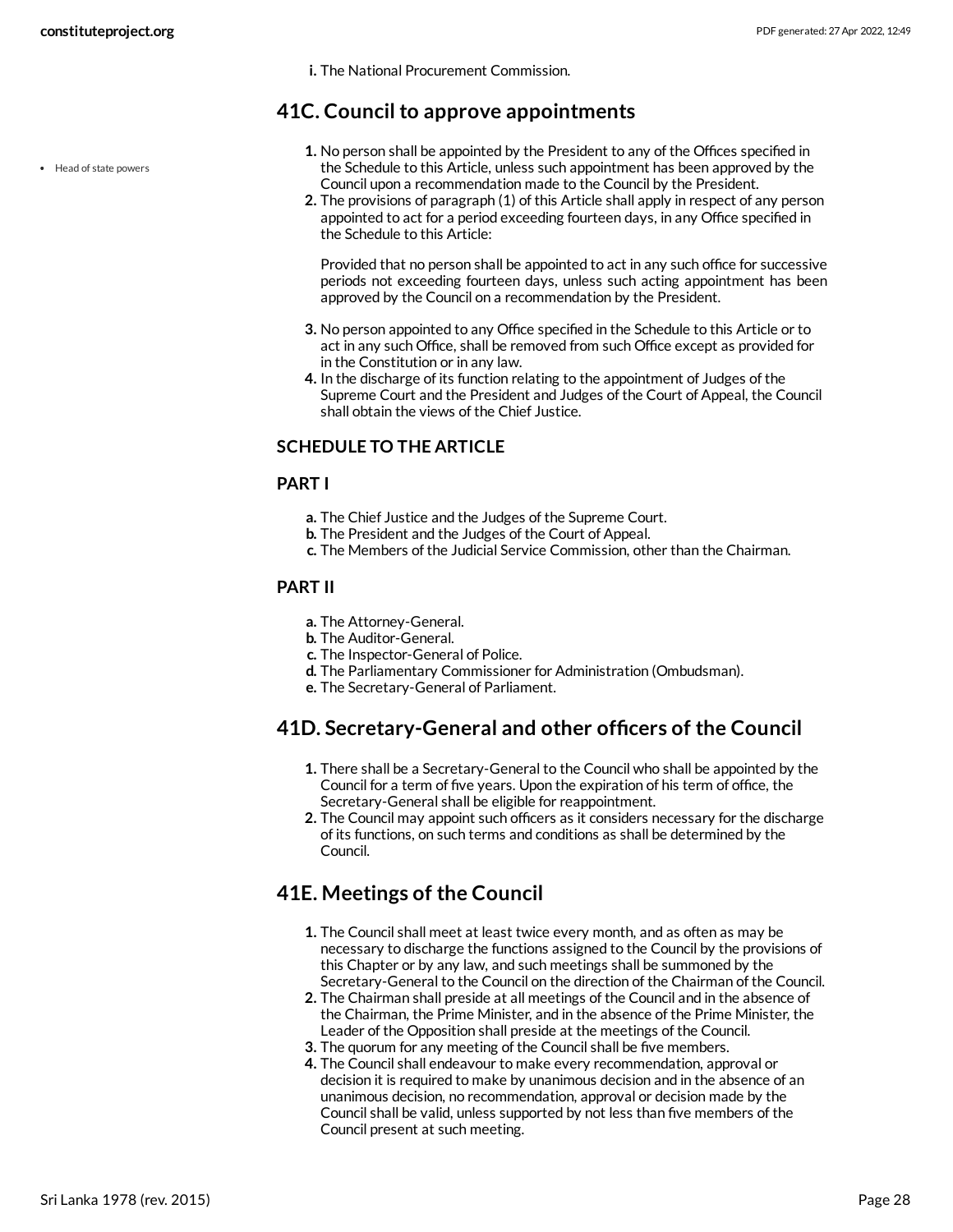- **5.** The Chairman or the other member presiding shall not have an original vote, but in the event of an equality of votes on any question for decision at any meeting of the Council, the Chairman or other member presiding at such meeting, shall have a casting vote.
- **6.** The procedure in regard to meetings of the Council and the transaction of business at such meetings shall be determined by the Council, including procedures to be followed in regard to the recommendation or approval of persons suitable for any appointment under Article 41B or Article 41C.
- **7.** Any member of the Council appointed under sub-paragraphs (d), (e), or (f) of paragraph (1) of Article 41A, who without obtaining prior leave of the Council absents himself from three consecutive meetings of the Council, shall be deemed to have vacated office with effect from the date of the third of such meetings.
- **8.** The Council shall have the power to act notwithstanding the fact that it has not been fully constituted or that there is a vacancy in its membership, and no act, proceeding or decision of the Council shall be or deemed to be invalid by reason only of the fact that the Council has not been fully constituted or that there has been a vacancy in its membership or that there has been any defect in the appointment of a member.

### <span id="page-28-0"></span>**41F. Continuation in office of the members of the Council**

Notwithstanding the expiration of the term of office of the members of the Council or of the members of any Commission specified in the Schedule to Article 41B, the members of the Council or of such other Commission shall continue in office until the assumption of office by the new members of the Council or of such other Commission.

### <span id="page-28-1"></span>**41G. Powers and duties of the Council**

- **1.** The Council shall, once in every three months, submit to the President a report of its activities during the preceding three months.
- **2.** The Council shall perform and discharge such other duties and functions as may be imposed or assigned to the Council by the Constitution, or by any other written law.
- **3.** The Council shall have the power to make rules relating to the performance and discharge of its duties and function. All such rules shall be published in the Gazette and be placed before Parliament within three months of such publication.

### <span id="page-28-2"></span>**41H. Expenses to be charged on the Consolidated Fund**

The expenses incurred by the Council shall be charged on the Consolidated Fund.

### <span id="page-28-3"></span>**41I. Finality of decisions of the Council**

Subject to the provisions of Article 126, no court shall have the power or jurisdiction to entertain, hear or decide or call in question, on any ground whatsoever, or in any manner whatsoever, any decision of the Council or any approval or recommendation made by the Council, which decision, approval or recommendation shall be final and conclusive for all purposes.

Establishment of cabinet/ministers

# <span id="page-28-4"></span>**CHAPTER VIII. THE EXECUTIVE - The Cabinet of Ministers**

### <span id="page-28-5"></span>**42. Prime Minister and the Cabinet of Ministers**

**1.** There shall be a Cabinet of Ministers charged with the direction and control of the Government of the Republic

Powers of cabinet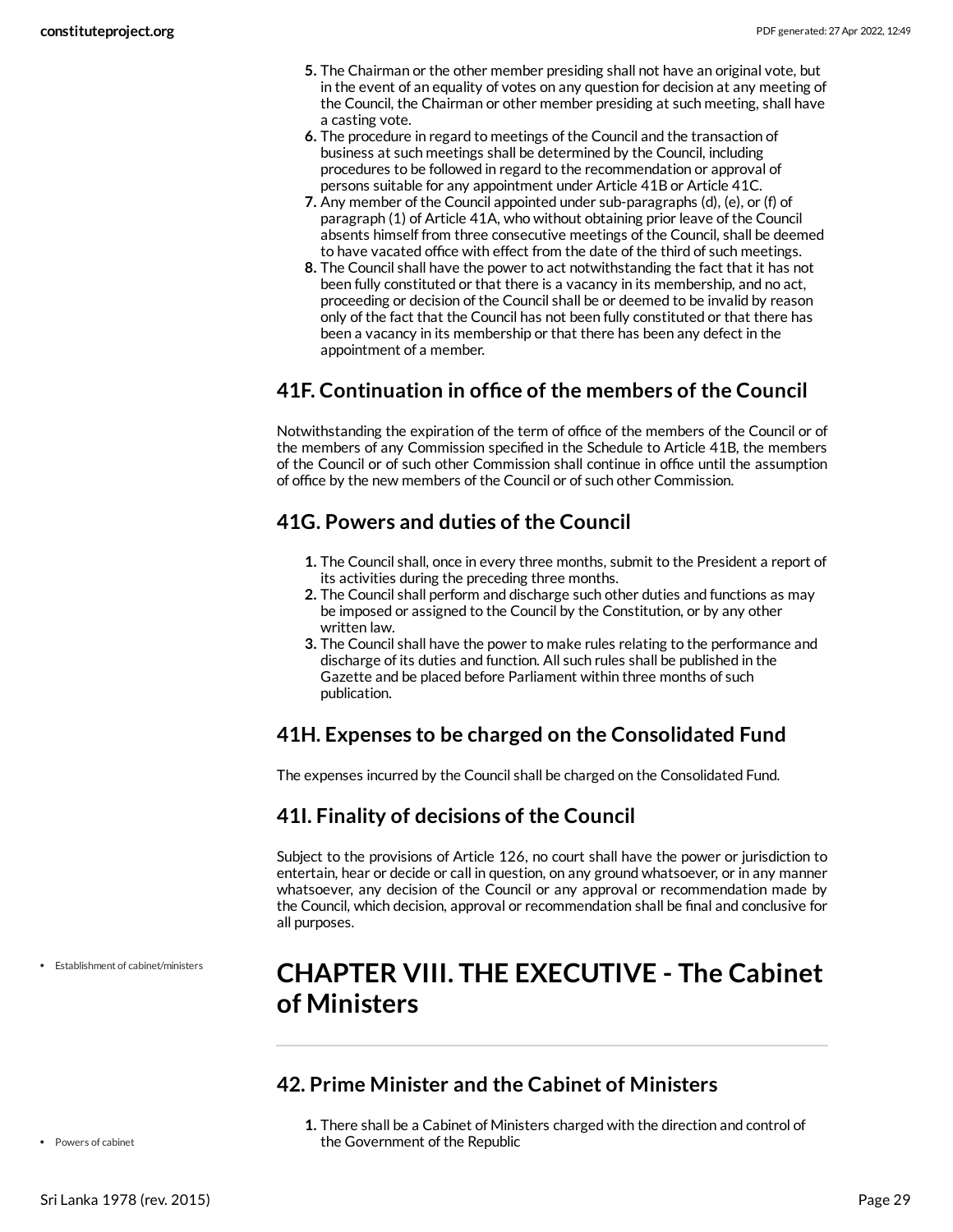- Cabinet removal
- Head of government's role in the legislature
- Head of government selection
- Minimum age of head of government
- Name/structure of executive(s)
- Eligibility for head of government
- Head of state powers
- Eligibility for cabinet
- Cabinet selection
- Head of state powers
- **2.** The Cabinet of Ministers shall be collectively responsible and answerable to Parliament.
- **3.** The President shall be a member of the Cabinet of Ministers and shall be the Head of the Cabinet of Ministers.
- **4.** The President shall appoint as Prime Minister the Member of Parliament, who, in the President's opinion, is most likely to command the confidence of Parliament.

### <span id="page-29-0"></span>**43. Ministers and their subjects and functions**

- **1.** The President shall, in consultation with the Prime Minister, where he considers such consultation to be necessary, determine the number of Ministers of the Cabinet of Ministers and the Ministries and the assignment of subjects and functions to such Ministers.
- **2.** The President shall, on the advice of the Prime Minister, appoint from among the Members of Parliament, Ministers, to be in charge of the Ministries so determined.
- **3.** The President may at any time change the assignment of subjects and functions and the composition of the Cabinet of Ministers. Such changes shall not affect the continuity of the Cabinet of Ministers and the continuity of its responsibility to Parliament.

### <span id="page-29-1"></span>**44. Ministers who are not members of the Cabinet of Ministers**

- **1.** The President may, on the advice of the Prime Minister, appoint from among Members of Parliament, Ministers who shall not be members of the Cabinet of Ministers.
- **2.** The President may, in consultation with the Prime Minister where he considers such consultation to be necessary, determine the assignment of subjects and functions to Ministers appointed under paragraph (1) of this Article and the Ministries, if any, which are to be in charge of, such Ministers.
- **3.** The President may at any time change any assignment made under paragraph (2).
- **4.** Every Minister appointed under paragraph (1) shall be responsible to the Cabinet of Ministers and to Parliament.
- **5.** Any Minister of the Cabinet of Ministers may, by Notification published in the Gazette, delegate to any Minister who is not a member of the Cabinet of Ministers, any power or duty pertaining to any subject or function assigned to such cabinet Minister, or any power or duty conferred or imposed on him by any written law, and it shall be lawful for such other Minister to exercise and perform any power or duty delegated notwithstanding anything to the contrary in the written law by which that power or duty is conferred or imposed on such Minister of the Cabinet of Ministers.

### <span id="page-29-2"></span>**45. Deputy Ministers**

- **1.** The President may, on the advice of the Prime Minister, appoint from among the Members of Parliament, Deputy Ministers to assist the Ministers of the Cabinet of Ministers in the performance of their duties.
- **2.** Any Minister of the Cabinet of Ministers may by Notification published in the Gazette, delegate to his Deputy Minister any power or duty pertaining to any subject or function assigned to him or any power or duty conferred or imposed on him by any written law, and it shall be lawful for such Deputy Minister to exercise and perform any power or duty delegated notwithstanding anything to the contrary in the written law by which that power or duty is conferred or imposed on such Minister.

### <span id="page-29-3"></span>**46. Tenure of office of the Prime Minister, and the limitation of numbers and tenure of office of Ministers and Deputy Ministers**

**1.** The total number of–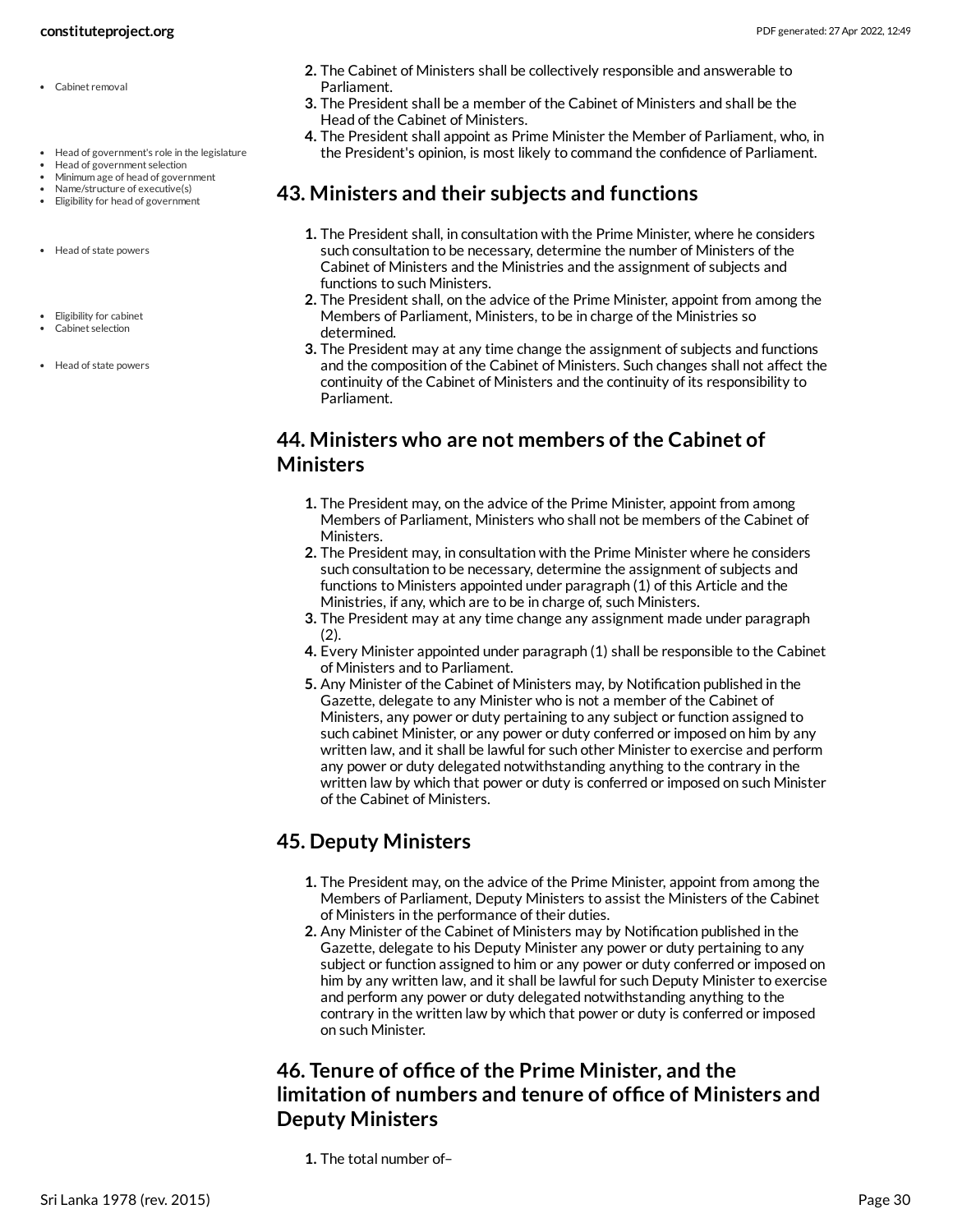- Head of government removal
- Cabinet removal
- **1. a.** Ministers of the Cabinet of Ministers shall not exceed thirty; and
	- **b.** Ministers who are not members of the Cabinet of Ministers and Deputy Ministers shall not, in the aggregate, exceed forty.
- **2.** The Prime Minister shall continue to hold office throughout the period during which the Cabinet of Ministers continues to function under the provisions of the Constitution unless he –
	- **a.** resigns his office by a writing under his hand addressed to the President; or
	- **b.** ceases to be a Member of Parliament.
- **3.** A Minister of the Cabinet of Ministers, a Minister who is not a member of the Cabinet of Ministers and a Deputy Minister, shall continue to hold office throughout the period during which the Cabinet of Ministers continues to function under the provisions of the Constitution unless he–
	- **a.** is removed from office under the hand of the President on the advice of the Prime Minister;
	- **b.** resigns from office by a writing under his hand addressed to the President; or
	- **c.** ceases to be a Member of Parliament.
- **4.** Notwithstanding anything contained in paragraph (1) of this Article, where the recognized political party or the independent group which obtains highest number of seats in Parliament forms a National Government, the number of Ministers in the Cabinet of Ministers, the number of Ministers who are not Cabinet of Ministers and the number of Deputy Ministers shall be determined by Parliament.
- **5.** For the purpose of paragraph (4), National Government means, a Government formed by the recognized political party or the independent group which obtains the highest number of seats in Parliament together with the other recognized political parties or the independent groups.

### <span id="page-30-0"></span>**47. Cabinet of Ministers after dissolution of Parliament**

- **1.** The Cabinet of Ministers functioning immediately prior to the dissolution of Parliament shall, notwithstanding such dissolution, continue to function and shall cease to function upon the conclusion of the General Election and accordingly, the Prime Minister and the Ministers of the Cabinet of Ministers, shall continue to function unless they cease to hold office as provided in sub paragraph (a) of paragraph (2) or sub paragraph (a) or (b) of paragraph (3) of Article 46 and shall comply with the criteria set out by the Commissioner of Elections and shall not cause any undue influence on the General Election.
- **2.** Notwithstanding the death, removal from office or resignation of the Prime Minister, during the period intervening between the dissolution of Parliament and the conclusion of the General Election, the Cabinet of Ministers shall continue to function with the other Ministers of the Cabinet of Ministers as it members, until the conclusion of the General Election. The President may appoint one such Minister to exercise, perform and discharge the powers, duties and functions of the Prime Minister.
- **3.** On the death, removal from office or resignation, during the period intervening between the dissolution of Parliament and the conclusion of the General Election, of a Minister of the Cabinet of Ministers, the President may, on the advice of the Prime Minister, appoint any other Minister to be the Minister in charge of the Ministry of such Minister or to exercise, perform and discharge the powers, duties and functions of such Minister.

#### Cabinet removal

- Head of government replacement
- Head of government removal

### <span id="page-30-1"></span>**48. Dissolution of the Cabinet of Ministers**

**1.** On the Prime Minister ceasing to hold office by death, resignation or otherwise, except during the period intervening between the dissolution of Parliament and the conclusion of the General Election, the Cabinet of Ministers shall, unless the President has in the exercise of his powers under Article 70, dissolved Parliament, stand dissolved and the President shall appoint a Prime Minister, Ministers of the Cabinet of Ministers, Ministers who are not members of the Cabinet of Ministers and Deputy Ministers in terms of Articles 42, 43, 44 and 45: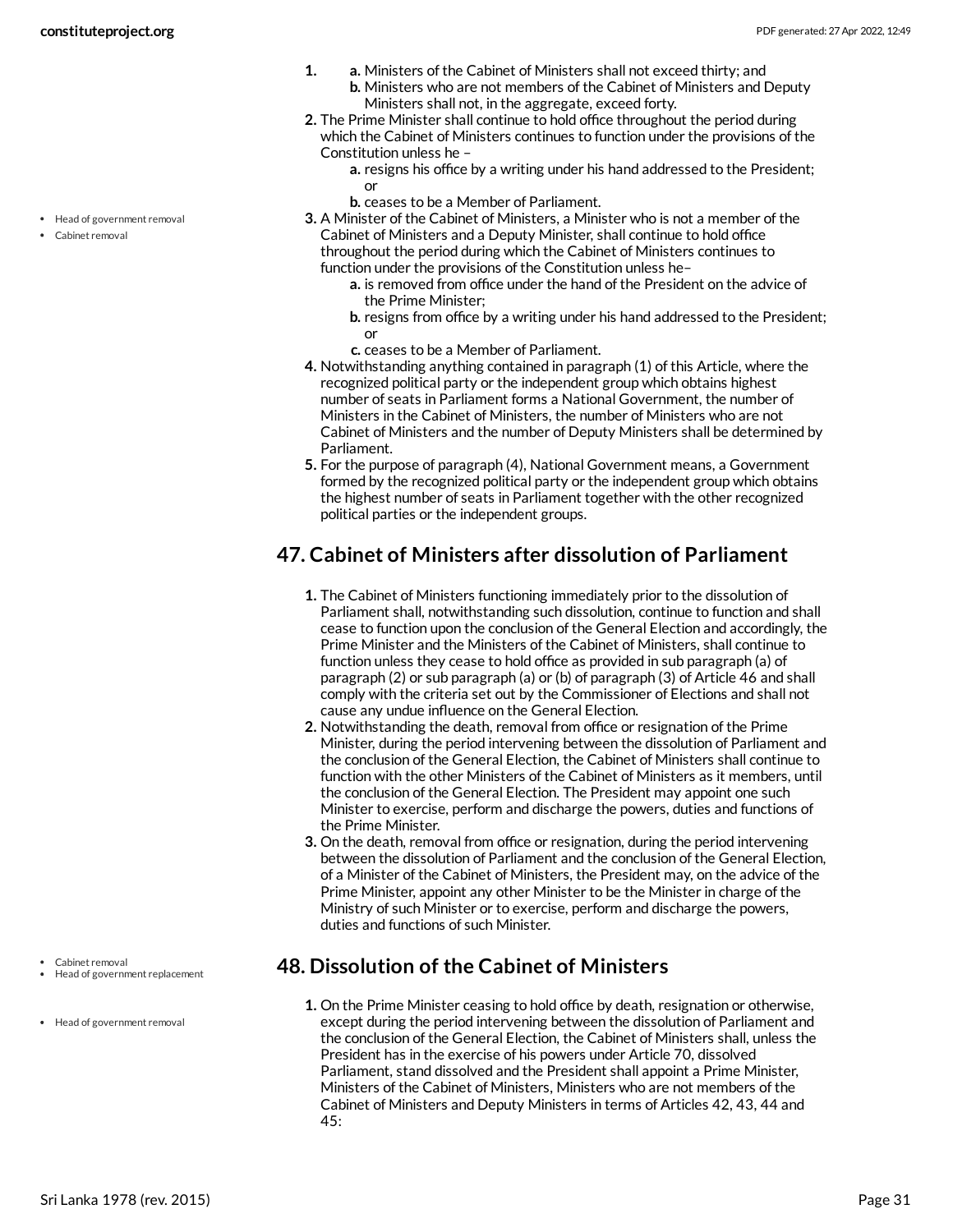- **1.** Provided that if after the Prime Minister so ceases to hold office, Parliament is dissolved, the Cabinet of Ministers shall continue to function with the other Ministers of the Cabinet as its members, until the conclusion of the General Election. The President may appoint one such Minister to exercise, perform and discharge the powers, duties and functions of the Prime Minister, and the provisions of Article 47 shall, mutatis mutandis, apply.
- **2.** If Parliament rejects the Statement of Government Policy or the Appropriation Bill or passes a vote of no-confidence in the Government, the Cabinet of Ministers shall stand dissolved, and the President shall, unless he has in the exercise of his powers under Article 70, dissolved Parliament, appoint a Prime Minister, Ministers of the Cabinet of Ministers, Ministers who are not members of the Cabinet of Ministers and Deputy Ministers in terms of Articles 42, 43, 44 and 45.

### <span id="page-31-0"></span>**49. Acting Ministers and Deputy Ministers**

Whenever a Minister of the Cabinet of Ministers, a Minister who is not a members of the Cabinet of Ministers or a Deputy Minister is unable to discharge the functions of his office, the President may, on the advice of the Prime Minister, appoint any Member of Parliament to act in the place of such Minister of the Cabinet of Ministers, Minister who is not a member of the Cabinet of Ministers or a Deputy Minister.

### <span id="page-31-1"></span>**50. Secretary to the Cabinet of Ministers**

- **1.** There shall be a Secretary to the Cabinet of Ministers who shall be appointed by the President.
- **2.** The Secretary shall, subject to the direction of the President, have charge of the office of the Cabinet of Ministers, and shall discharge and perform such other functions and duties as may be assigned to him by the President or the Cabinet of Ministers.

### <span id="page-31-2"></span>**51. Secretary to the Prime Minister**

- **1.** There shall be a Secretary to the Prime Minister who shall be appointed by the President.
- **2.** The Secretary shall have charge of the office of the Prime Minister and shall perform and discharge the duties and functions of his office, subject to the directions of the Prime Minister.

### <span id="page-31-3"></span>**52. Secretaries to Ministries**

- **1.** There shall be a Secretary for every Ministry of a Minister of the Cabinet of Ministers, who shall be appointed by the President.
- **2.** The Secretary to the Ministry shall, subject to the direction and control of his Minister, exercise supervision over the departments of government or other institutions in charge of the Minister.
- **3.** The Secretary to a Ministry shall cease to hold office upon the dissolution of the Cabinet of Ministers under the provisions of the Constitution or upon a determination by the President under Article 43 or Article 44 which results in such Ministry ceasing to exist.
- **4.** For the purposes of this Article, the office of the Secretary to the President, the office of the Secretary to the Cabinet of Ministers, the office of the Auditor-General, the office of the Parliamentary Commissioner for Administration (Ombudsman), the office of the Secretary-General of Parliament, the Constitutional Council, and the Commissions referred to in the Schedule to Article 41B shall be deemed not to be departments of Government.

Oaths to abide by constitution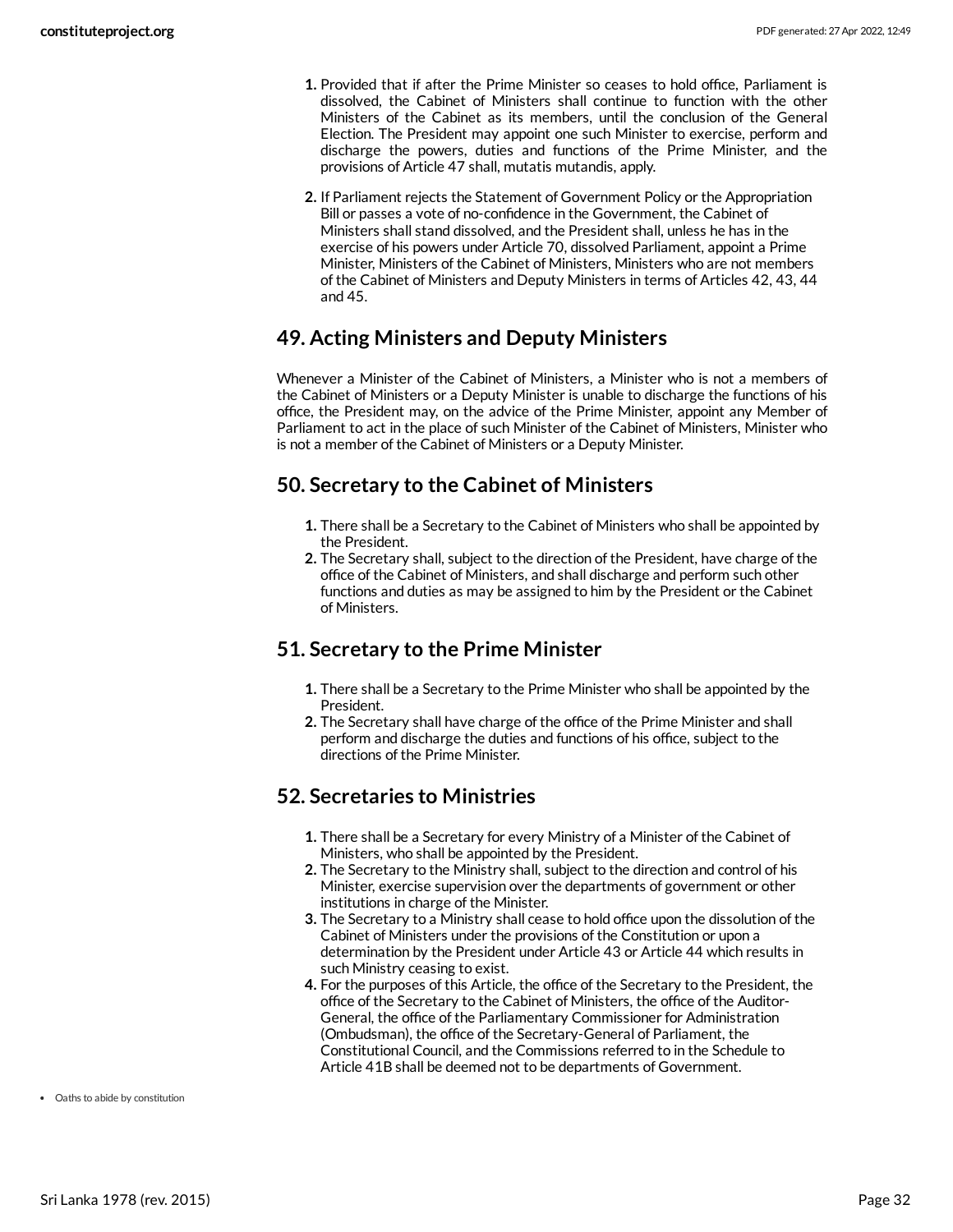### <span id="page-32-0"></span>**53. Official oath and affirmation**

Every person appointed to any office referred to in this Chapter shall not enter upon the duties of his office until he takes and subscribes the oath, or makes and subscribes the affirmation, set out in the Fourth Schedule and Seventh Schedule.

# <span id="page-32-1"></span>**CHAPTER IX. THE EXECUTIVE - The Public Service**

### <span id="page-32-2"></span>**54. Public Service Commission**

- **1.** There shall be a Public Service Commission (in this Chapter referred to as the "Commission") which shall consist of nine members appointed by the President on the recommendation of the Constitutional Council, of whom not less than three members shall be persons who have had over fifteen years experience as a public officer. The President on the recommendation of the Constitutional Council shall appoint one member as its Chairman.
- **2.** No person shall be appointed as a member of the Commission or continue to hold office as such member if he is or becomes a member of Parliament, a Provincial Council or a local authority.
- **3.** Every person who immediately before his appointment as a member of the Commission was a public officer in the service of the State or a judicial officer, shall, upon such appointment taking effect ceases to hold such office and shall be ineligible for further appointment as a public officer or a judicial officer:

Provided that any such person shall, until he ceases to be a member of the Public Service Commission, or while continuing to be a member, attains the age at which he would, if he were a public officer or a judicial officer, as the case may be, be required to retire, be deemed to be a public officer or a judicial officer and to hold a pensionable office in the service of the State, for the purpose of any provision relating to the grant of pensions, gratuities and other allowances in respect of such service.

- **4.** Every member of the Commission shall hold office for a period of three years from the date of appointment, unless the member becomes subject to any disqualification under paragraph (2) or earlier resigns from his office by writing addressed to the President or is removed from office by the President with the approval of the Constitutional Council or is convicted by a court of law of any offence involving moral turpitude or if a resolution for the imposition of civic disability upon the member has been passed in terms of Article 81 or is deemed to have vacated his office under paragraph (6).
- **5.** A member of the Commission shall be eligible for reappointment as a member, but shall not be eligible for appointment as a public officer or a judicial officer after the expiry of his term of office as a member. No member shall be eligible to hold office as a member of the Commission for more than two terms.
- **6.** A member of the Commission who without obtaining prior leave of the Commission absents himself from three consecutive meetings of the commission, shall be deemed to have vacated office with effect from the date of the third of such meetings, and shall not be eligible thereafter to be reappointed as a member of the Commission.
- **7.** The President may grant a member leave from the performance of his duties relating to the Commission for a period not exceeding two months and shall, for the duration of such period, on the recommendation of the Constitutional Council, appoint a person qualified to be a member of the Commission, to be a temporary member for the period of such leave.
- **8.** A member of the Commission shall be paid such emoluments as may be determined by Parliament. The emoluments paid to a member of the Commission shall be charged on the Consolidated Fund and shall not be diminished during the term of office of such member.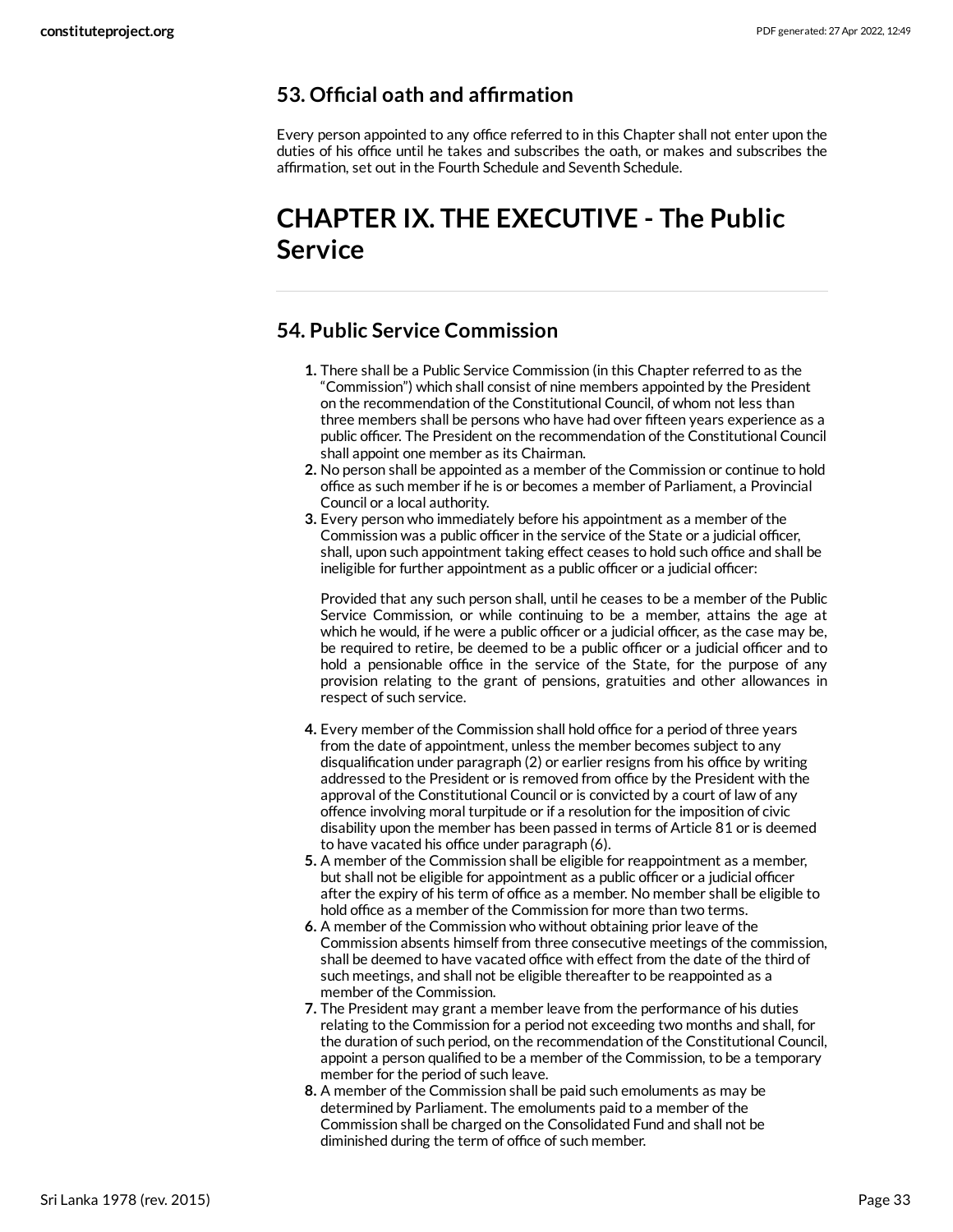- **9.** The Commission shall have the power to act notwithstanding any vacancy in its membership, and no act, proceeding or decision of the Commission shall be or be deemed to be invalid by reason only of such vacancy or any defect in the appointment of a member.
- **10.** There shall be a Secretary to the Commission who shall be appointed by the Commission.
- **11.** The members of the Commission shall be deemed to be public servants, within the meaning and for the purposes of Chapter IX of the Penal Code.

### <span id="page-33-0"></span>**55. Powers and functions of the Cabinet of Ministers and of the Commission**

- **1.** The Cabinet of Ministers shall provide for and determine all matters of policy relating to public officers, including policy relating to appointments, promotions, transfers, disciplinary control and dismissal.
- **2.** The appointment, promotion, transfer, disciplinary control and dismissal of all Heads of Department shall, vest in the Cabinet of Ministers.
- **3.** Subject to the provisions of the Constitution, the appointment, promotion, transfer, disciplinary control and dismissal of public officers shall be vested in the Public Service Commission.
- **4.** The Commission shall not derogate from the powers and functions of the Provincial Public Service Commissions as are established by law.
- **5.** The Commission shall be responsible and answerable to Parliament in accordance with the provisions of the Standing Orders of Parliament for the exercise and discharge of its powers and functions. The Commission shall also forward to Parliament in each calendar year, a report of its activities in respect of such year.

### <span id="page-33-1"></span>**56. Committees of the Commission**

- **1.** The Commission may delegate to a Committee consisting of three persons (not being members of the Commission) appointed by the Commission, the powers of appointment, promotion, transfer, disciplinary control and dismissal of such categories of public officers as are specified by the Commission.
- **2.** The Commission shall cause the appointment of any such committee to be published in the Gazette.
- **3.** The procedure and quorum for meetings of any such Committee shall be as determined by the Commission by rules made in that behalf. The Commission shall cause such rules to be published in the Gazette.
- **4.** There shall be a Secretary to each Committee, who shall be appointed by the Commission.

### <span id="page-33-2"></span>**57. Delegation of powers to a public officer**

- **1.** The Commission may delegate to a public officer, subject to such conditions and procedure as may be determined by the Commission, its powers of appointment, promotion, transfer, disciplinary control and dismissal of such category of public officers as are specified by the Commission.
- **2.** The Commission shall cause any such delegation to be published in the Gazette, including the conditions and procedure determined by the Commission for such purpose.

### <span id="page-33-3"></span>**58. Right of appeal**

**1.** Any public officer aggrieved by an order relating to a promotion, transfer, dismissal or an order on a disciplinary matter made by a Committee or any public officer under Article 56 or Article 57, in respect of the officer so aggrieved, may appeal to the Commission against such order in accordance with such rules made by the Commission from time to time, relating to the procedure to be followed in the making, hearing and determination of an appeal made to the Commission and the period fixed within which an appeal should be heard and concluded.

Powers of cabinet

Powers of cabinet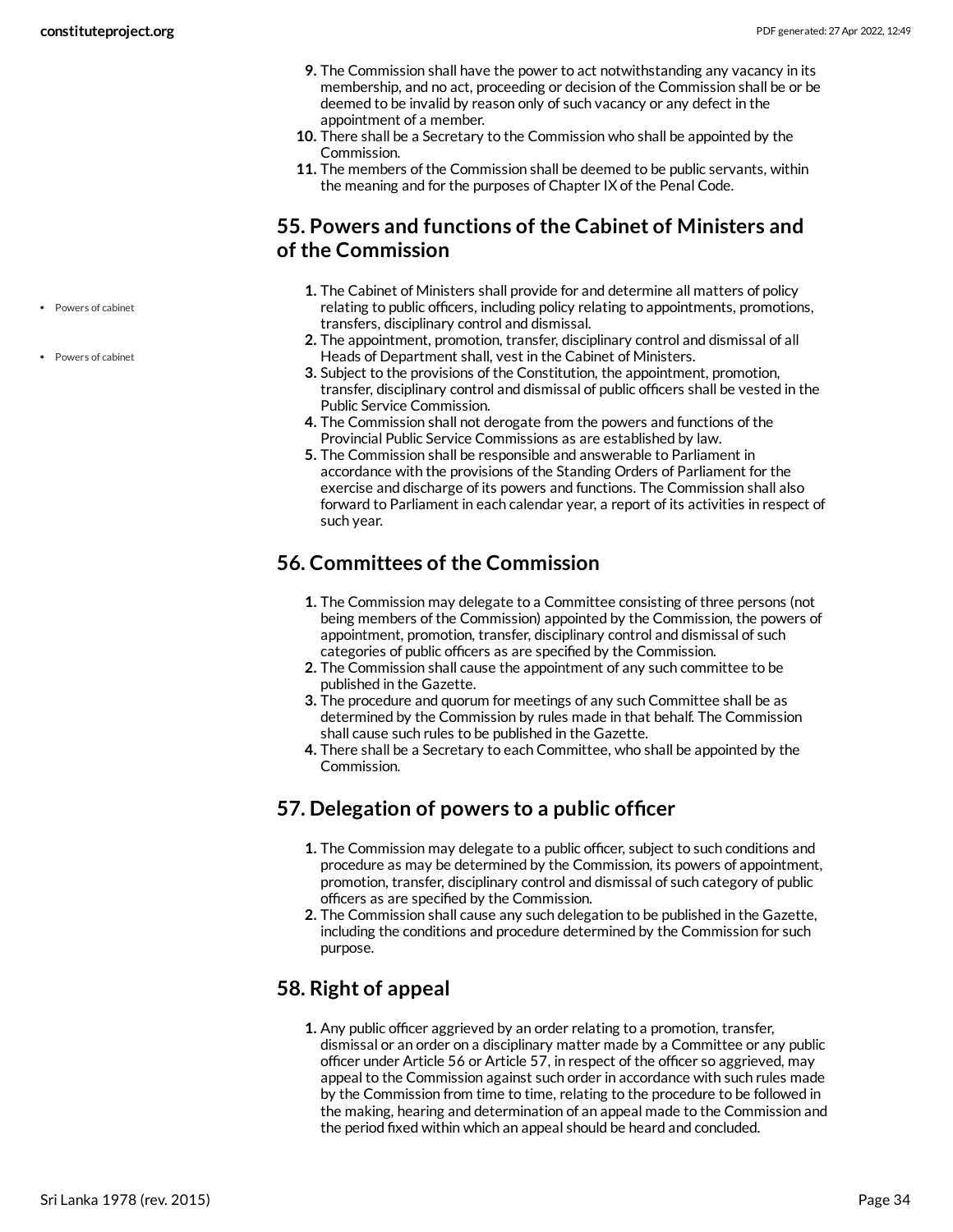- **2.** The Commission shall have the power upon such appeal to alter, vary, rescind or confirm an order against which an appeal is made, or to give directions in relation thereto, or to order such further or other inquiry as to the Commission shall seem fit.
- **3.** The Commission shall cause to be published in the Gazette the rules made by it under paragraph (1) of this Article.

### <span id="page-34-0"></span>**59. Administrative Appeals Tribunal**

- **1.** There shall be an Administrative Appeals Tribunal appointed by the Judicial Service Commission.
- **2.** The Administrative Appeals Tribunal shall have the power to alter, vary or rescind any order or decision made by the Commission.
- **3.** The constitution, powers and procedure of such Tribunal, including the time limits for the preferring of appeals, shall be provided for by law.

### <span id="page-34-1"></span>**60. Commission not to exercise power where there is delegation**

Upon delegation of any of its powers to a Committee or a public officer appointed under Article 56 or Article 57 as the case may be, the Commission shall not, while such delegation is in force, exercise or perform its functions or duties in regard to the categories of public officers in respect of which such delegation is made, subject to the provisions contained in paragraphs (1) and (2) of Article 58.

### <span id="page-34-2"></span>**61. Procedure at meetings**

- **1.** The quorum for a meeting of the Commission shall be five members.
- **2.** All decisions of the Commission shall be made by a majority of votes of the members present at the meeting. In the event of an equality of votes, the member presiding at the meeting shall have a casting vote.
- **3.** The Chairman of the Commission shall preside at all meetings of the Commission and in his absence, a member elected by the members present from amongst themselves, shall preside at such meeting.

### <span id="page-34-3"></span>**61A. Immunity from legal proceedings**

Subject to the provisions of Article 59 and of Article 126, no court or tribunal shall have power or jurisdiction to inquire into, or pronounce upon or in any manner call in question any order or decision made by the Commission, a Committee, or any public officer, in pursuance of any power or duty conferred or imposed on such Commission, or delegated to a Committee or public officer, under this Chapter or under any other law.

### <span id="page-34-4"></span>**61B. Savings of rules and regulations in force**

Until the Commission otherwise provides, all rules, regulations and procedures relating to the public service as are in force on the date of the coming into operation of this Chapter, shall, mutatis mutandis, be deemed to continue in force as rules, regulations and procedures relating to the public service, as if they had been made or provided for under this Chapter.

### <span id="page-34-5"></span>**61C. Interference with the Commission**

**1.** Every person who, otherwise than in the course of such person's lawful duty, directly or indirectly by himself or by or with any other person, in any manner whatsoever influences or attempts to influence or interferes with any decision of the Commission, or a Committee or a public officer to whom the Commission has delegated any power under this Chapter, or to so influence any member of the Commission or a Committee, shall be guilty of an offence and shall on conviction be liable to a fine not exceeding one hundred thousand Rupees or to

Establishment of judicial council Administrative court selection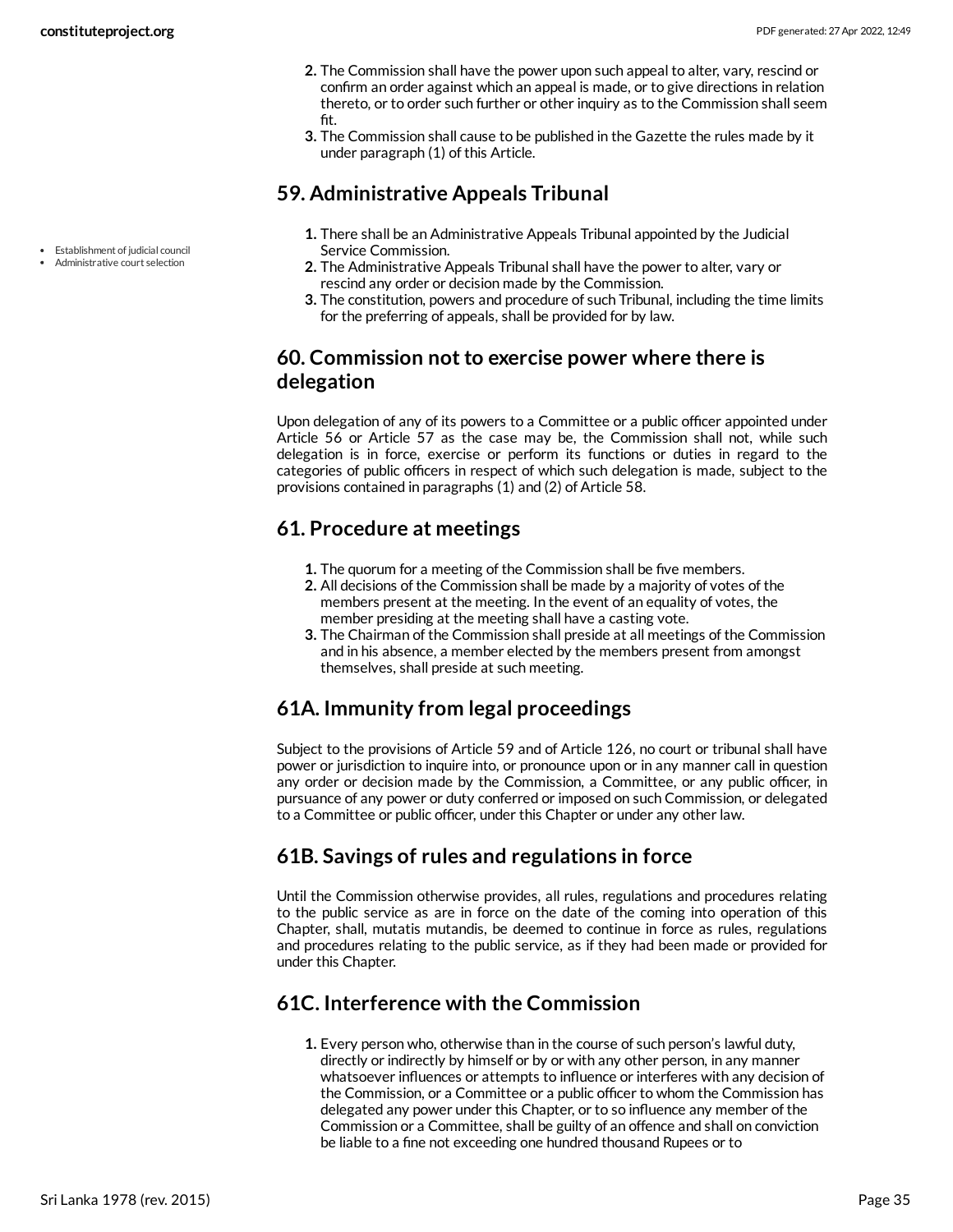- **1.** imprisonment for a term not exceeding seven years, or to both such fine and imprisonment.
- **2.** Every High Court established under Article 154P of the Constitution shall have jurisdiction to hear and determine any matter referred to in paragraph (1) of this Article.

### <span id="page-35-0"></span>**61D. Oath or affirmation of office**

A person appointed to any office referred to in this Chapter shall not enter upon the duties of his office until he takes and subscribes the oath or makes and subscribes the affirmation set out in the Fourth Schedule to the Constitution.

### <span id="page-35-1"></span>**61E. Appointments by the President**

- **1.** The President shall appoint
	- **a.** the Heads of the Army, the Navy and the Air Force; and
	- **b.** subject to the approval of the Constitutional Council, the Attorney-General and the Inspector-General of Police,
- **2.** The holders of the Offices of Attorney-General and the Inspector-General of Police shall retire from their respective Office, upon their attaining the age of sixty years.

### <span id="page-35-2"></span>**61F. Interpretation**

For the purposes of this Chapter "public officer" does not include a member of the Army, Navy, or Air Force, an officer of the Election Commission appointed by such Commission, a police officer appointed by the National Police Commission, a scheduled public officer appointed by the Judicial Service Commission or a member of the Sri Lanka State Audit Service appointed by the Audit Service Commission.

# <span id="page-35-3"></span>**CHAPTER X. THE LEGISLATURE - Parliament**

### <span id="page-35-4"></span>**62. Parliament**

- **1.** There shall be a Parliament which shall consist of two hundred and twenty-five Members elected in accordance with the provisions of the Constitution.
- **2.** Unless Parliament is sooner dissolved, every Parliament shall continue for five years from the date appointed for its first meeting and no longer, and the expiry of the said period of five years shall operate as a dissolution of Parliament.

### <span id="page-35-5"></span>**63. Official oath or affirmation**

Except for the purpose of electing the Speaker, no Member shall sit or vote in parliament until he has taken and subscribed the following oath, or made and subscribed the following affirmation, before Parliament:–

"I …… do [solemnly declare and affirm/swear] that I will uphold and defend the Constitution of the Democratic Socialist Republic of Sri Lanka."

### <span id="page-35-6"></span>**64. Speaker, Deputy Speaker and Deputy Chairman of Committees**

**1.** Parliament shall, at its first meeting after a General Election, elect three Members to be respectively the Speaker, the Deputy Speaker and Chairman of Committees (hereinafter referred to as the "Deputy Speaker") and the Deputy Chairman of Committees thereof.

Attorney general

• Selection of active-duty commanders

• Structure of legislative chamber(s)

Size of first chamber • First chamber selection

- Term length for first chamber
- Oaths to abide by constitution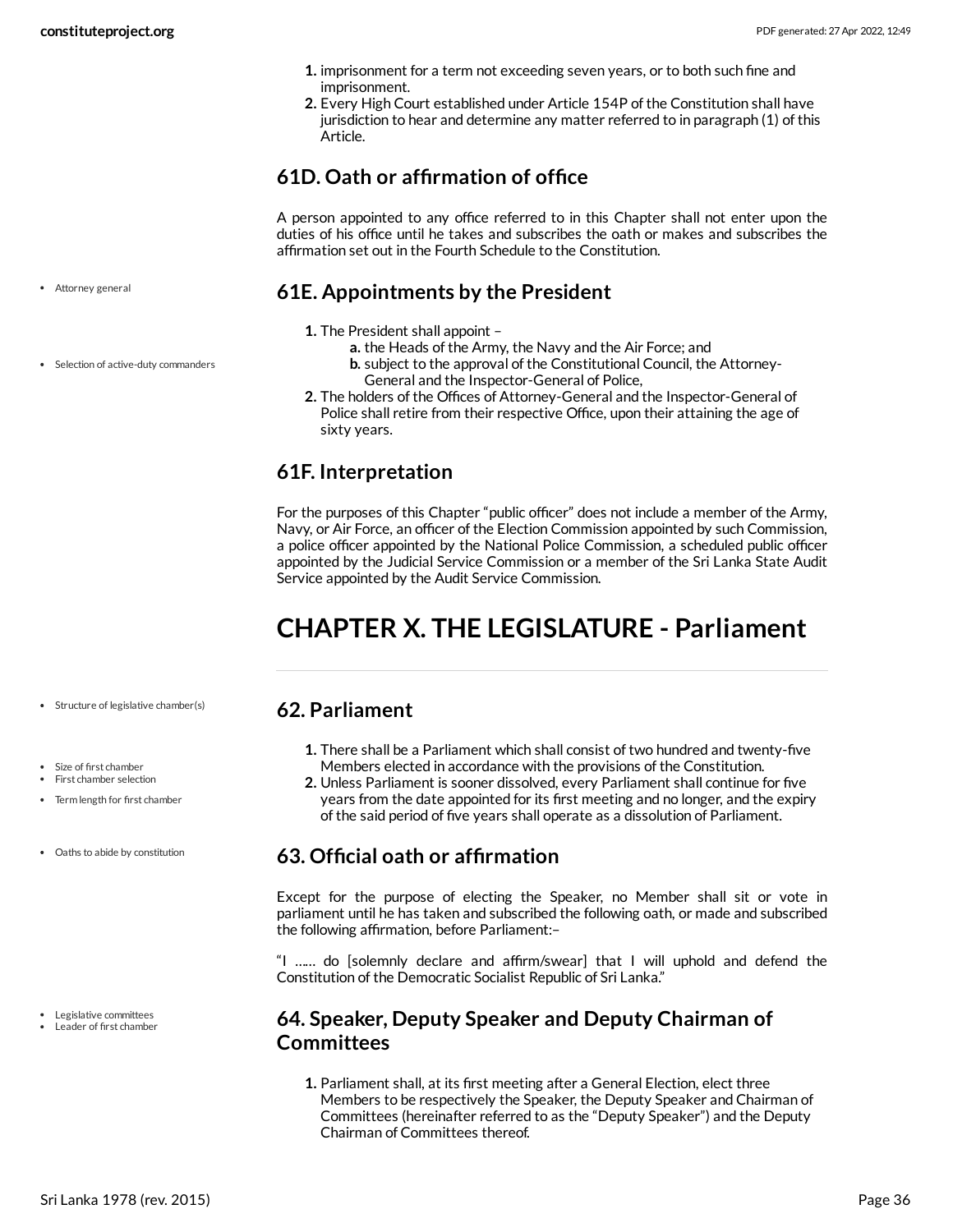- **2.** A member holding office as the Speaker or the Deputy Speaker or the Deputy Chairman of Committees shall, unless he earlier resigns his office by a writing under his hand addressed to the President or ceases to be a Member, vacate his office on the dissolution of Parliament.
- **3.** Whenever the office of Speaker, Deputy Speaker or Deputy Chairman of Committees becomes vacant otherwise than as a result of a dissolution of Parliament, Parliament shall at its first meeting after the occurrence of the vacancy elect another Member to be the Speaker, the Deputy Speaker or the Deputy Chairman of Committees, as the case may be.
- **4.** If Parliament, after having been dissolved, is summoned under paragraph (7) of Article 70, each of the Members mentioned in paragraph (2) of this Article shall, notwithstanding anything therein, resume and continue to hold his office while that Parliament is kept in session.
- **5.** The Speaker, or in his absence the Deputy Speaker, or in their absence the Deputy Chairman of Committees, shall preside at sittings of Parliament. If none of them is present, a Member elected by Parliament for the sitting shall preside at the sitting of Parliament.

# **65. Secretary General of Parliament**

- **1.** There shall be a Secretary-General of Parliament who shall, subject to the approval of the Constitutional Council, be appointed by the President and who shall hold office during good behaviour.
- **2.** The salary of the Secretary-General shall be determined by Parliament, shall be charged on the Consolidated Fund and shall not be diminished during his term of office.
- **3.** The members of the staff of the Secretary-General shall be appointed by him with the approval of the Speaker.
- **4.** The salaries of the members of the staff of the Secretary-General shall be charged on the Consolidated Fund.
- **5.** The office of the Secretary-General shall become vacant
	- **a.** upon his death;
	- **b.** on his resignation in writing addressed to the President;
	- **c.** on his attaining the age of sixty years, unless Parliament otherwise provides by law;
	- **d.** on his removal by the President on account of ill health or physical or mental infirmity; or
	- **e.** on his removal by the President upon an address of Parliament.
- **6.** Whenever the Secretary-General is unable to discharge the functions of his office, the President may, subject to the approval of the Constitutional Council, appoint a person to act in the place of the Secretary-General.

### **66. Vacation of seats**

The seat of a Member shall become vacant –

**a.** upon his death;

- **b.** If, by a writing under his hand addressed to the Secretary-General of Parliament, he resigns his seat;
- **c.** upon his assuming the office of President consequent to his election to such office, either by the People or by Parliament;
- **d.** if he becomes subject to any disqualification specified in Article 89 or 91;
- **e.** if he becomes a member of the Public Service or an employee of a public corporation or, being a member of the Public Service or an employee of a public corporation, does not cease to be a member of such Service or an employee of such corporation, before he sits in Parliament;
- **f.** if, without the leave of Parliament first obtained, he absents himself from the sittings of Parliament during a continuous period of three months;
- **g.** if his election as a Member is declared void under the law in force for the time being;

Removal of individual legislators

- Outside professions of legislators
- Attendance by legislators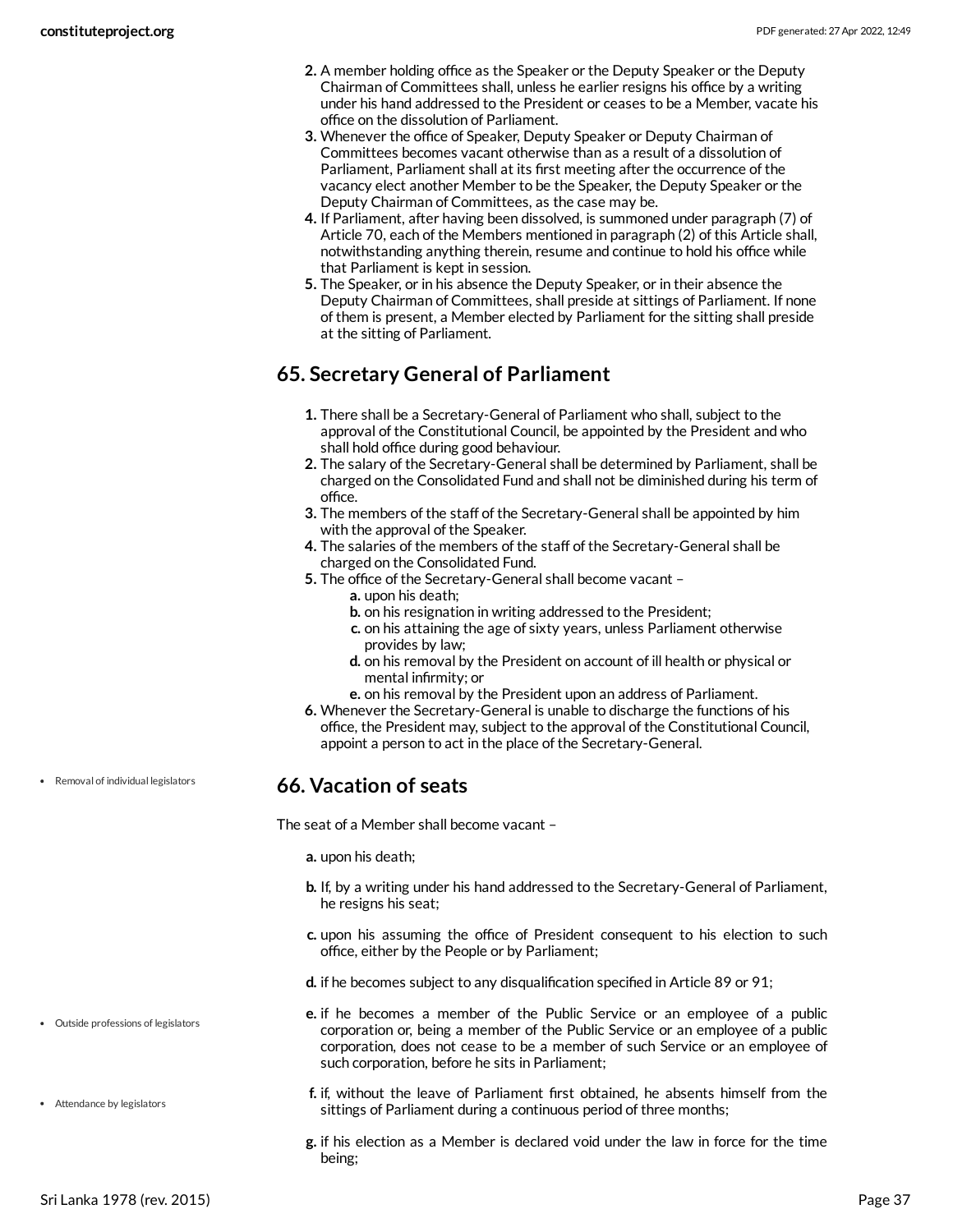**h.** upon the dissolution of Parliament; or

**i.** upon a resolution for his expulsion being passed in terms of Article 81.

• Immunity of legislators

### **67. Privileges, immunities and powers of Parliament and Members**

The privileges, immunities and powers of Parliament and of its Members may be determined and regulated by Parliament by law and until so determined and regulated, the provisions of the Parliament (Powers and Privileges) Act, shall, mutatis mutandis, apply.

### **68. Allowances of Members**

- **1.** Ministers, Deputy Ministers and Members, including the Speaker, the Deputy Speaker and the Deputy Chairman of committees, shall be paid such remuneration or allowance as may be provided by Parliament, by law or by resolution, and the receipt thereof shall not disqualify the recipient from sitting or voting in Parliament.
- **2.** Until Parliament so provides, the remuneration payable to Ministers, Deputy Ministers and Members, including the Speaker, the Deputy Speaker and the Deputy Chairman of Committees, shall be the same as the remuneration paid to Ministers, Deputy Ministers and Members including the Speaker, the Deputy Speaker and the Deputy Chairman of Committees of the National State Assembly immediately prior to the commencement of the Constitution.

### **69. Power of Parliament to act notwithstanding vacancies**

Parliament shall have power to act notwithstanding any vacancy in its membership and its proceedings shall be valid notwithstanding that it is discovered subsequently that a person who was not entitled so to do sat or voted or otherwise took part in the proceedings.

# **CHAPTER XI. THE LEGISLATURE - Procedures and Powers**

**70. Sessions of Parliament**

**1.** The President may by Proclamation, summon, prorogue and dissolve Parliament:

Provided that the President shall not dissolve Parliament until the expiration of a period of not less than four years and six months from the date appointed for its first meeting, unless Parliament requests the President to do so by a resolution passed by not less than two-thirds of the whole number of Members (including those not present), voting in its favour.

- **2.** Parliament shall be summoned to meet once at least in every year.
- **3.** A Proclamation proroguing Parliament shall fix a date for the next session, not being more than two months after the date of the Proclamation:

Provided that, at any time while Parliament stands prorogued, the President may by Proclamation-

- **i.** summon Parliament for an earlier date, not being less than three days from the date of such Proclamation, or
- **ii.** subject to the provisions of this Article, dissolve Parliament.

Compensation of legislators

Dismissal of the legislature

Extraordinary legislative sessions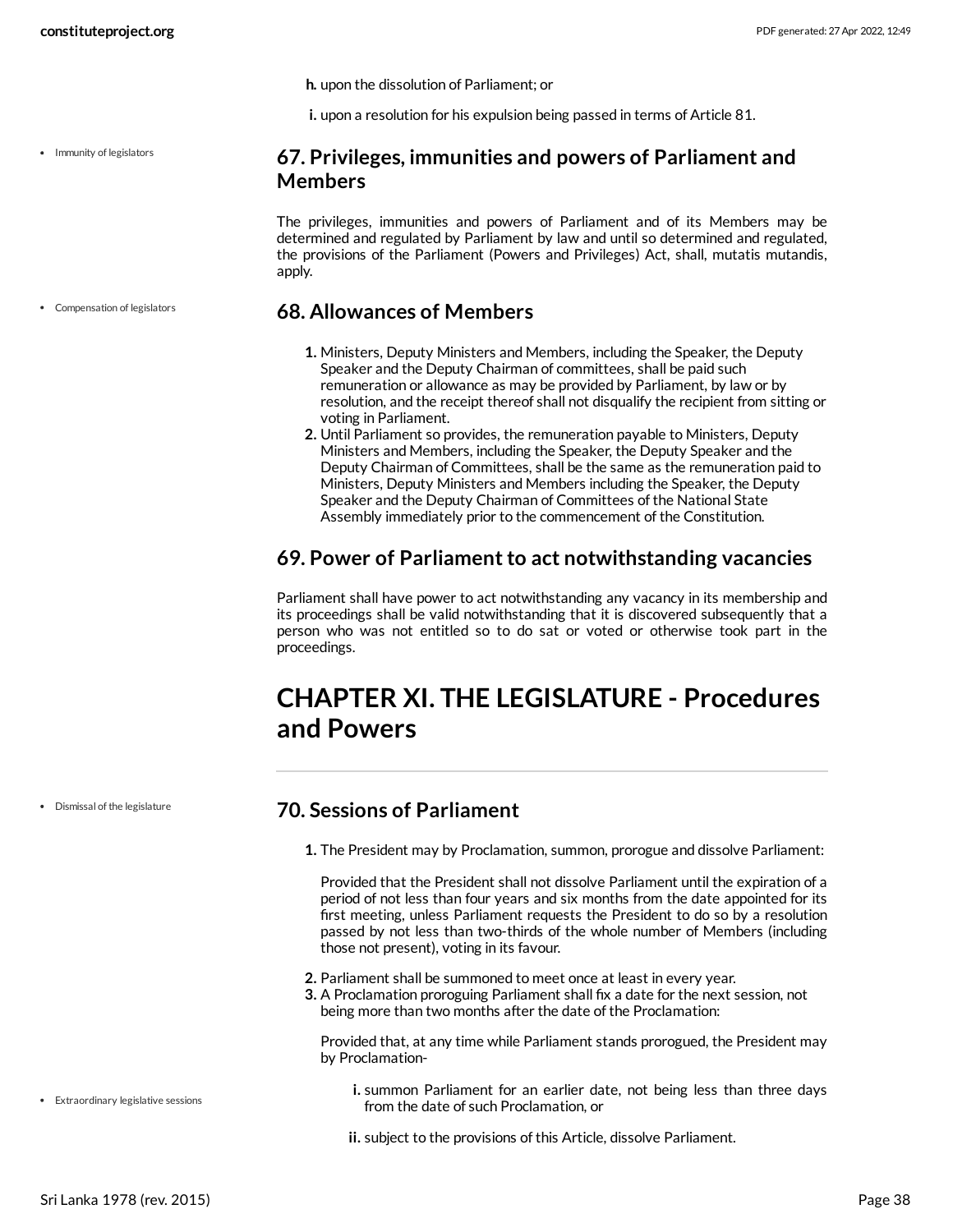**4.** All matters which, having been duly brought before Parliament, have not been disposed of at the time of the prorogation of Parliament, may be proceeded with during the next session.

**5**

- **a.** A Proclamation dissolving Parliament shall fix a date or dates for the election of Members of Parliament, and shall summon the new Parliament to meet on a date not later than three months after the date of such Proclamation.
- **b.** Upon the dissolution of Parliament by virtue of the provisions of paragraph (2) of Article 62, the President shall forthwith by Proclamation fix a date or dates for the election of Members of Parliament, and shall summon the new Parliament to meet on a date not later than three months after the date of such Proclamation.
- **c.** The date fixed for the first meeting of Parliament by a Proclamation under sub-paragraph (a) or subparagraph (b) may be varied by a subsequent Proclamation, provided that the date so fixed by the subsequent Proclamation shall be a date not later than three months after the date of the original Proclamation.
- **6.** Where the poll for the election of the President is to be taken on a date which falls between the date of dissolution of Parliament and the date before which Parliament is required by paragraph (5) of this Article to be summoned to meet, Parliament shall, notwithstanding anything in that paragraph, be summoned to meet on a date not later than four months after the date of dissolution of Parliament.
- **7.** If at any time after the dissolution of Parliament the President is satisfied that an emergency has arisen of such a nature that an earlier meeting of Parliament is necessary, he may by Proclamation summon the Parliament which has been dissolved to meet on a date not less than three days from the date of such Proclamation and such Parliament shall stand dissolved upon the termination of the emergency or the conclusion of the General Election, whichever is earlier.

# **71. Adjournment**

Parliament may adjourn from time to time as it may determine by resolution or Standing Order, until it is prorogued or dissolved.

# **72. Voting**

- **1.** Save as otherwise provided in the Constitution any question proposed for decision by Parliament shall be decided by the majority of votes of the Members present and voting.
- **2.** The person presiding shall not vote in the first instance but shall have and exercise a casting vote in the event of an equality of votes.

Quorum for legislative sessions

Extraordinary legislative sessions

### **73. Quorum**

If at any time during a meeting of Parliament the attention of the person presiding is drawn to the fact that there are fewer than twenty Members present, the person presiding shall, subject to any Standing Order, adjourn the sitting without question put.

## **74. Standing Orders**

- **1.** Subject to the provisions of the Constitution, Parliament may by resolution or Standing Order provide for
	- **i.** the election and retirement of the Speaker, the Deputy Speaker and the Deputy Chairman of Committees, and
	- **ii.** the regulation of its business, the preservation of order at its sittings and any other matter for which provision is required or authorized to be so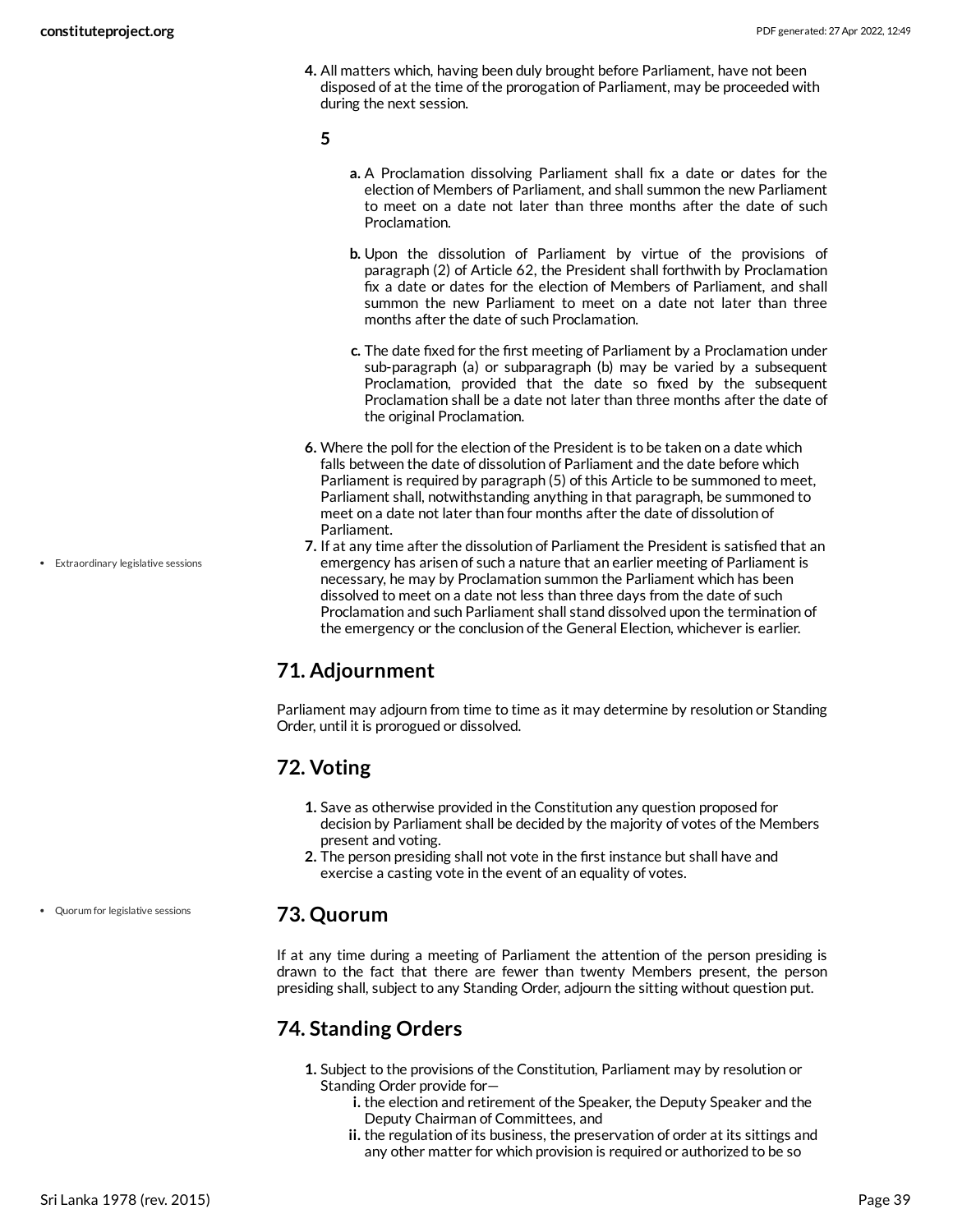- **1. ii.** made by the Constitution.
- **2.** Until Parliament otherwise provides by law or by resolution, the Standing Orders of the National State Assembly, operative immediately prior to the commencement of the Constitution, shall, mutatis mutandis, be the Standing Orders of Parliament.

### **75. Legislative power**

Parliament shall have power to make laws, including laws having retrospective effect and repealing or amending any provision of the Constitution, or adding any provision to the Constitution:

Provided that Parliament shall not make any law—

- **a.** suspending the operation of the Constitution or any part thereof, or
- **b.** repealing the Constitution as a whole unless such law also enacts a new Constitution to replace it.

### **76. Delegation of legislative power**

- **1.** Parliament shall not abdicate or in any manner alienate its legislative power, and shall not set up any authority with any legislative power.
- **2.** It shall not be contravention of the provisions of paragraph (1) of this Article for Parliament to make, in any law relating to public security, provision empowering the President to make emergency regulations in accordance with such law.
- **3.** It shall not be a contravention of the provisions of paragraph (1) of this Article for Parliament to make any law containing any provision empowering any person or body to make subordinate legislation for prescribed purposes, including the power
	- **a.** to appoint a date on which any law or any part thereof shall come into effect or cease to have effect;
	- **b.** to make by order any law or any part thereof applicable to any locality or to any class of persons; and
	- **c.** to create a legal person, by an order or an act.

In sub-paragraphs (a) and (b) of this paragraph, "law" includes existing law.

**4.** Any existing law containing any such provision as aforesaid shall be valid and operative.

### **77. Duties of Attorney-General in regard to published Bills**

- **1.** It shall be the duty of the Attorney-General to examine every Bill for any contravention of the requirements of paragraphs (1) and (2) of Article 82 and for any provision which cannot be validly passed except by the special majority prescribed by the Constitution; and the Attorney-General or any officer assisting the AttorneyGeneral in the performance of his duties under this Article shall be afforded all facilities necessary for the performance of such duties.
- **2.** If the Attorney-General is of the opinion that a Bill contravenes any of the requirements of paragraphs (1) and (2) of Article 82 or that any provision in a Bill cannot be validly passed except by the special majority prescribed by the Constitution, he shall communicate such opinion to the President:

Provided that in the case of an amendment proposed to a Bill in Parliament, the Attorney-General shall communicate his opinion to the Speaker at the stage when the Bill is ready to be put to Parliament for its acceptance.

### **78. Publication of Bills and passing of Bills and resolutions**

- **1.** Every Bill shall be published in the Gazette at least fourteen days before it is placed on the Order Paper of Parliament.
- **2.** The passing of a Bill or a resolution by Parliament shall be in accordance with the Constitution and the Standing Orders of Parliament. Any one or more of the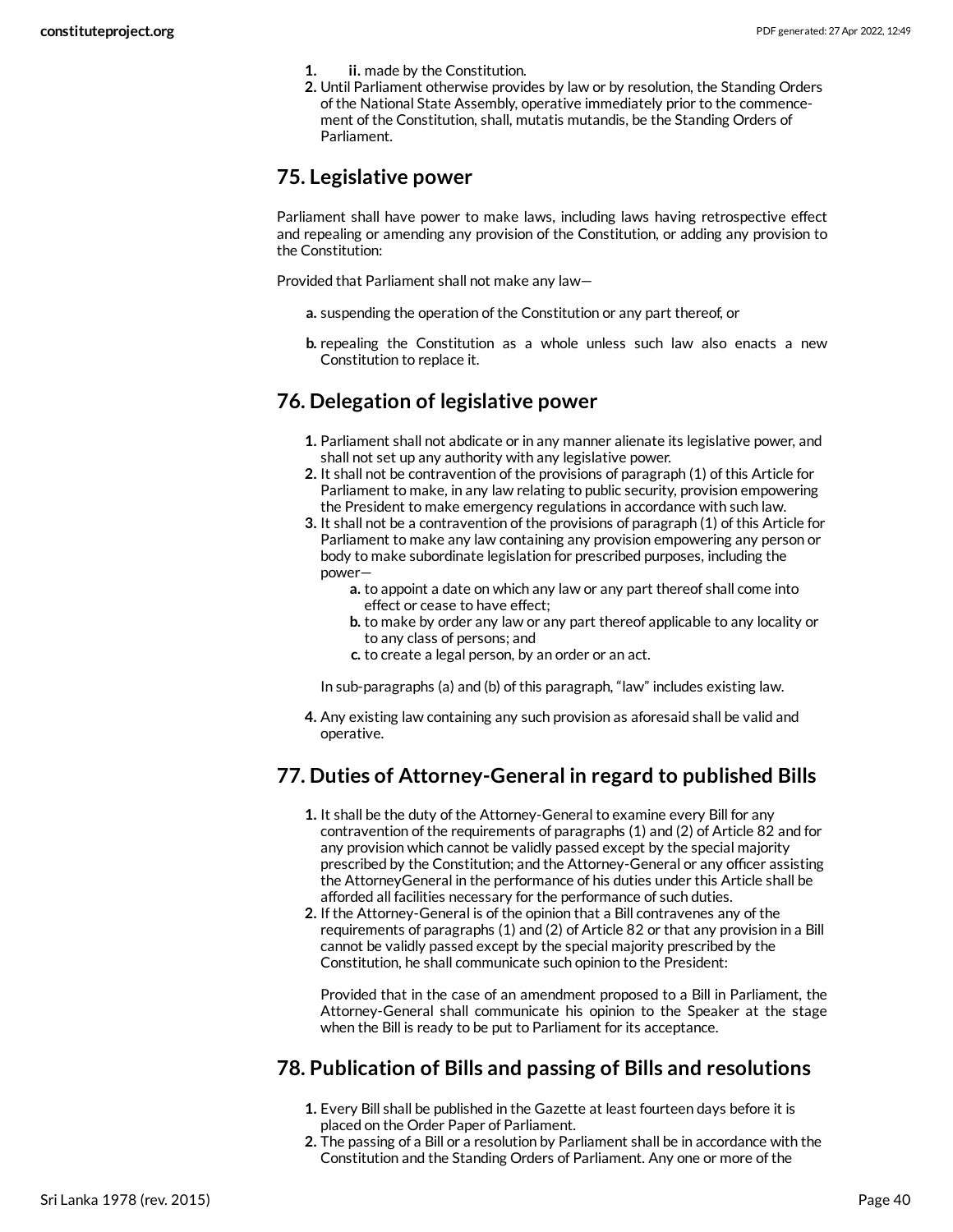**2.** Standing Orders may be suspended by Parliament in the circumstances and in the manner prescribed by the Standing Orders.

# **79. Certificate of Speaker**

The Speaker shall endorse on every Bill passed by Parliament a certificate in the following form:-

"This Bill (here state the short title of the Bill) has been duly passed by Parliament."

Such certificate may also state the majority by which such Bill was passed:

Provided that where by virtue of the provisions of Article or Article 83 or Article 84 or Article 123 (2) a special majority is required for the passing of a Bill, the Speaker shall certify such Bill only if such Bill has been passed with such special majority:

Provided further that where by virtue of Article 83, the Bill or any provision thereof requires the approval of the People at a Referendum, such certificate shall further state that the Bill or such provision shall not become law until approved by the People at a Referendum.

### **80. When Bill becomes law**

- **1.** Subject to the provisions of paragraph (2) of this Article, a Bill passed by Parliament shall become law when the certificate of the Speaker is endorsed thereon.
- **2.** Where the Cabinet of Ministers has certified that any Bill or any provision thereof is intended to be submitted for approval by the People at a Referendum or where the Supreme Court has determined that a Bill or any provision thereof requires the approval of the People at a Referendum or where any Bill is submitted to the People by Referendum under paragraph (2) of Article 85, such Bill or such provision shall become law upon being approved by the People at a Referendum in accordance with paragraph (3) of Article 85 only when the President certifies that the Bill or provision thereof has been so approved. The President shall endorse on every Bill so approved a certificate in the following form:-

"This Bill/provision has been duly approved by the People at a Referendum."

No such certificate shall be endorsed by the President on a Bill –

- **a.** in any case where no petition is filed challenging the validity of the referendum at which such bill was approved by the People, until after the expiration of the period within which a petition may be filed, under the law applicable in that behalf, challenging the validity of such referendum:
- **b.** in any case where a petition is filed challenging the validity of the Referendum at which such Bill was approved by the People, until after the Supreme Court determines that such Referendum was valid.

Every such certificate shall be final and conclusive, and shall not be called in question in any court.

**3.** Where a Bill becomes law upon the certificate of the President or the Speaker, as the case may be, being endorsed thereon, no court or tribunal shall inquire into, pronounce upon or in any manner call in question the validity of such Act on any ground whatsoever.

### **81. Expulsion of Members and imposition of civic disability**

**1.** Where a Special Presidential Commission of Inquiry established under the Special Presidential Commissions of Inquiry Law, No. 7 of 1978, and consisting of a member or members each of whom is a Judge of the Supreme Court, Court of Appeal, High Court or the District Court recommends that any person should be made subject to civic disability by reason of any act done or omitted to be done

Approval or veto of general legislation

Referenda

Removal of individual legislators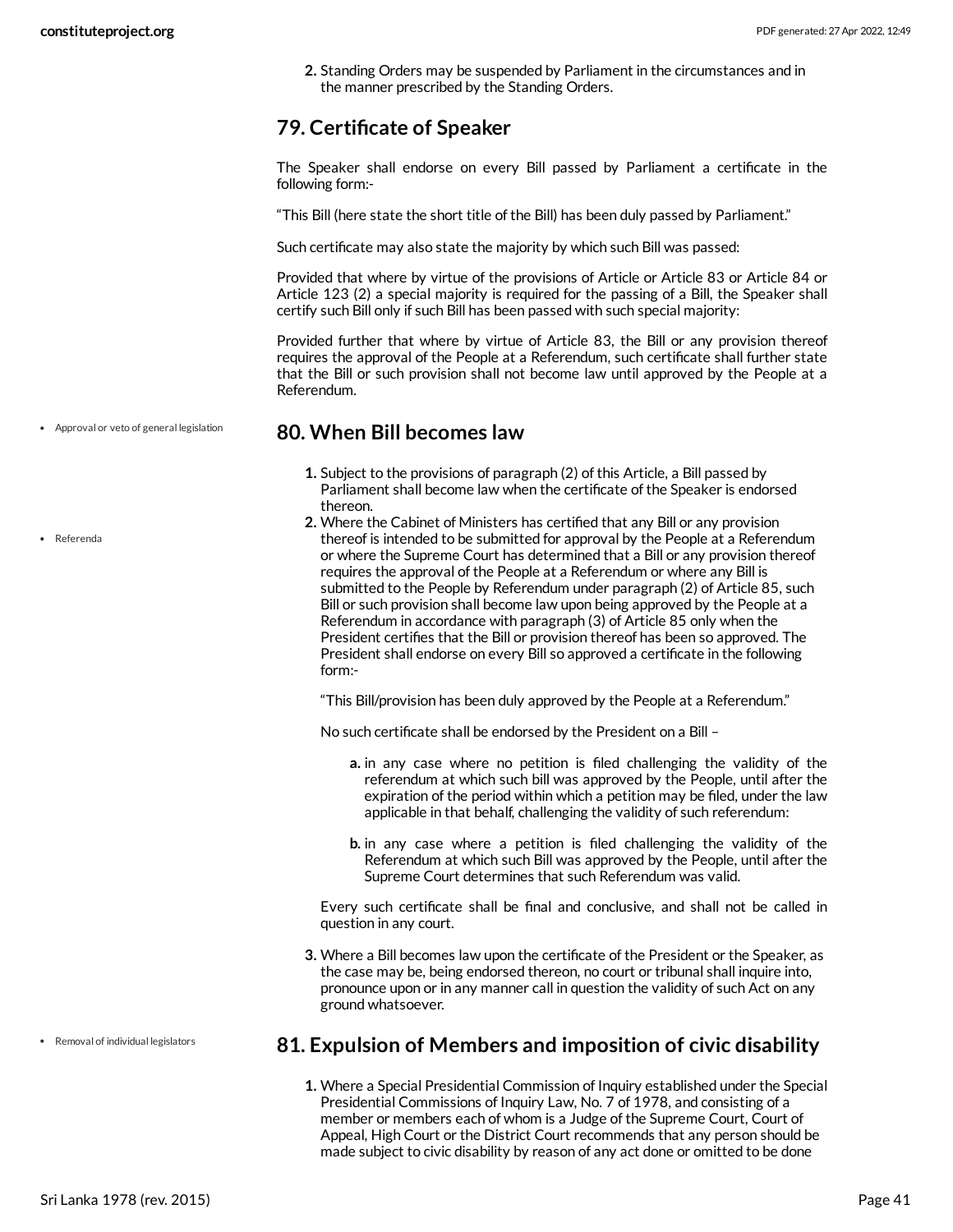- **1.** by such person before or after the commencement of the Constitution, Parliament may by resolution passed by not less than two-thirds of the whole number of Members (including those not present) voting in its favour –
	- **a.** impose civic disability on such person for a period not exceeding seven years, and
	- **b.** expel such person from Parliament, if he is a Member of Parliament.

Where a Special Presidential Commission of Inquiry consists of more than one member, a recommendation made by the majority of such members, in case of any difference of opinion, shall be, and shall be deemed for all purposes to be, the recommendation of such Commission of Inquiry.

- **2.** No such resolution shall be entertained by the Speaker or placed on the Order Paper of Parliament unless introduced by the Prime Minister with the approval of the Cabinet of Ministers.
- **3.** The Speaker shall endorse on every resolution passed in accordance with the preceding provisions of this Article a certificate in the following form:-

"This resolution has been duly passed by Parliament in accordance with the provisions of Article 81 of the Constitution."

Every such certificate shall be conclusive for all purposes and shall not be questioned in any court, and no court or tribunal shall inquire into, or pronounce upon or in any manner call in question, the validity of such resolution on any ground whatsoever.

**4.** In this Article, "District Court" means a District Court created and established by existing law and includes a court that may be created by Parliament to exercise and perform powers and functions corresponding or substantially similar to the powers and functions exercised and performed by the District Court.

• Constitution amendment procedure

# **CHAPTER XII. THE LEGISLATURE - AMENDMENT OF THE CONSTITUTION**

## **82. Amendment or repeal of the Constitution must be expressed**

- **1.** No Bill for the amendment of any provision of the Constitution shall be placed on the Order Paper of Parliament, unless the provision to be repealed, altered or added, and consequential amendments, if any, are expressly specified in the Bill and is described in the long title thereof as being an Act for the amendment of the Constitution.
- **2.** No Bill for the repeal of the Constitution shall be placed on the Order Paper of Parliament unless the Bill contains provisions replacing the Constitution and is described in the long title thereof as being an Act for the repeal and replacement of the Constitution.
- **3.** If in the opinion of the Speaker, a Bill does not comply with the requirements of paragraph (1) or paragraph (2) of this Article, he shall direct that such Bill be not proceeded with unless it is amended so as to comply with those requirements.
- **4.** Notwithstanding anything in the preceding provisions of this Article, it shall be lawful for a Bill which complies with the requirements of paragraph (1) or paragraph (2) of this Article to be amended by Parliament provided that the Bill as so amended shall comply with those requirements.
- **5.** A Bill for the amendment of any provision of the Constitution or for the repeal and replacement of the Constitution, shall become law if the number of votes cast in favour thereof amounts to not less than two-thirds of the whole number of Members (including those not present) and upon a certificate by the President or the Speaker, as the case may be, being endorsed thereon in accordance with the provisions of Article 80 or 79.
- **6.** No provision in any law shall, or shall be deemed to, amend, repeal or replace the Constitution or any provision thereof, or be so interpreted or construed, unless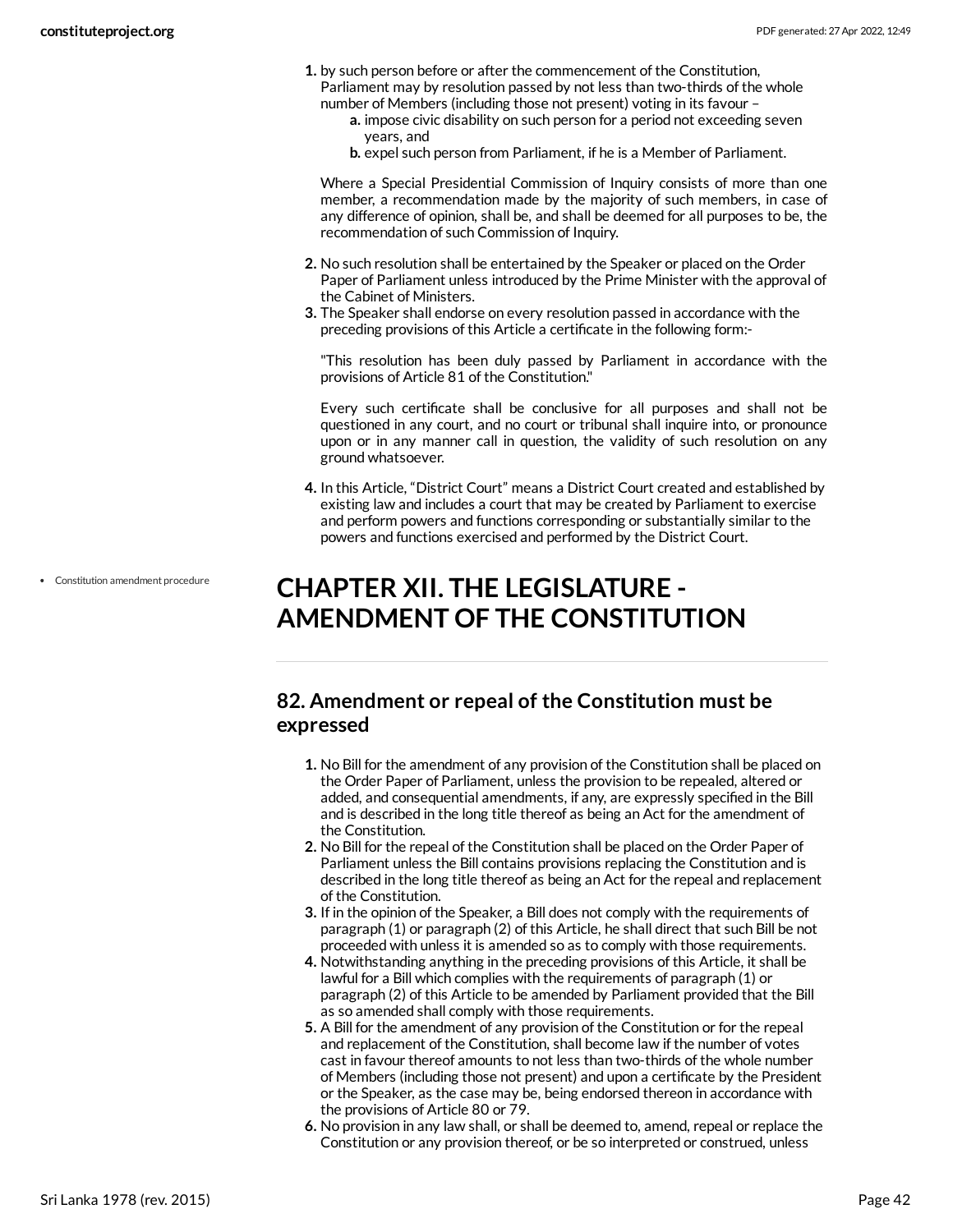- **6.** enacted in accordance with the requirements of the preceding provisions of this Article.
- **7.** In this Chapter, "amendment" includes repeal, alteration and addition.

## **83. Approval of certain Bills at a Referendum**

Notwithstanding anything to the contrary in the provisions of Article 82—

- **a.** a Bill for the amendment or for the repeal and replacement of or which is inconsistent with any of the provisions of Articles 1, 2, 3, 6, 7, 8, 9, 10 and 11, or of this Article, and
- **b.** a Bill for the amendment or for the repeal and replacement of or which is inconsistent with the provisions of paragraph (2) of Article 30 or of paragraph (2) of Article 62 which would extend the term of office of the President or the duration of Parliament, as the case may be, to over six years,

shall become law if the number of votes cast in favour thereof amounts to not less than two-thirds of the whole number of Members (including those not present), is approved by the People at a Referendum and a certificate is endorsed thereon by the President in accordance with Article 80.

## **84. Bills inconsistent with the Constitution**

- **1.** A Bill which is not for the amendment of any provision of the Constitution or for the repeal and replacement of the Constitution, but which is inconsistent with any provision of the Constitution may he placed on the Order Paper of Parliament without complying with the requirements of paragraph (1) or paragraph (2) of Article 82.
- **2.** Where the Cabinet of Ministers has certified that a Bill is intended to be passed by the special majority required by this Article or where the Supreme Court has determined that a Bill requires to be passed by such special majority, such Bill shall become law only if the number of votes cast in favour thereof amounts to not less than two-thirds of the whole number of Members (including those not present) and a certificate by the President or the Speaker, as the case may be, is endorsed thereon in accordance with the provisions of Article 80 or 79.
- **3.** Such a Bill when enacted into law shall not, and shall not be deemed to, amend, repeal or replace the Constitution or any provision thereof, and shall not be so interpreted or construed, and may thereafter be repealed by a majority of the votes of the Members present and voting.

# **CHAPTER XIII. THE REFERENDUM**

# **85. Submission of Bills to People by Referendum**

- **1.** The President shall submit to the People by Referendum every Bill or any provision in any Bill which the Cabinet of Ministers has certified as being intended to be submitted to the People by Referendum, or which the Supreme Court has determined as requiring the approval of the People at a Referendum if the number of votes cast in favour of such Bill amounts to not less than two-thirds of the whole number of Members (including those not present).
- **2.** [Repealed].
- **3.** Any Bill or any provision in any Bill submitted to the People by Referendum shall be deemed to be approved by the People if approved by an absolute majority of the valid votes cast at such Referendum:

Provided that when the total number of valid votes cast does not exceed twothirds of the whole number of electors entered in the register of electors, such Bill shall be deemed to be approved only if approved by not less than one-third of the whole number of such electors.

• Referenda

Constitutionality of legislation

Referenda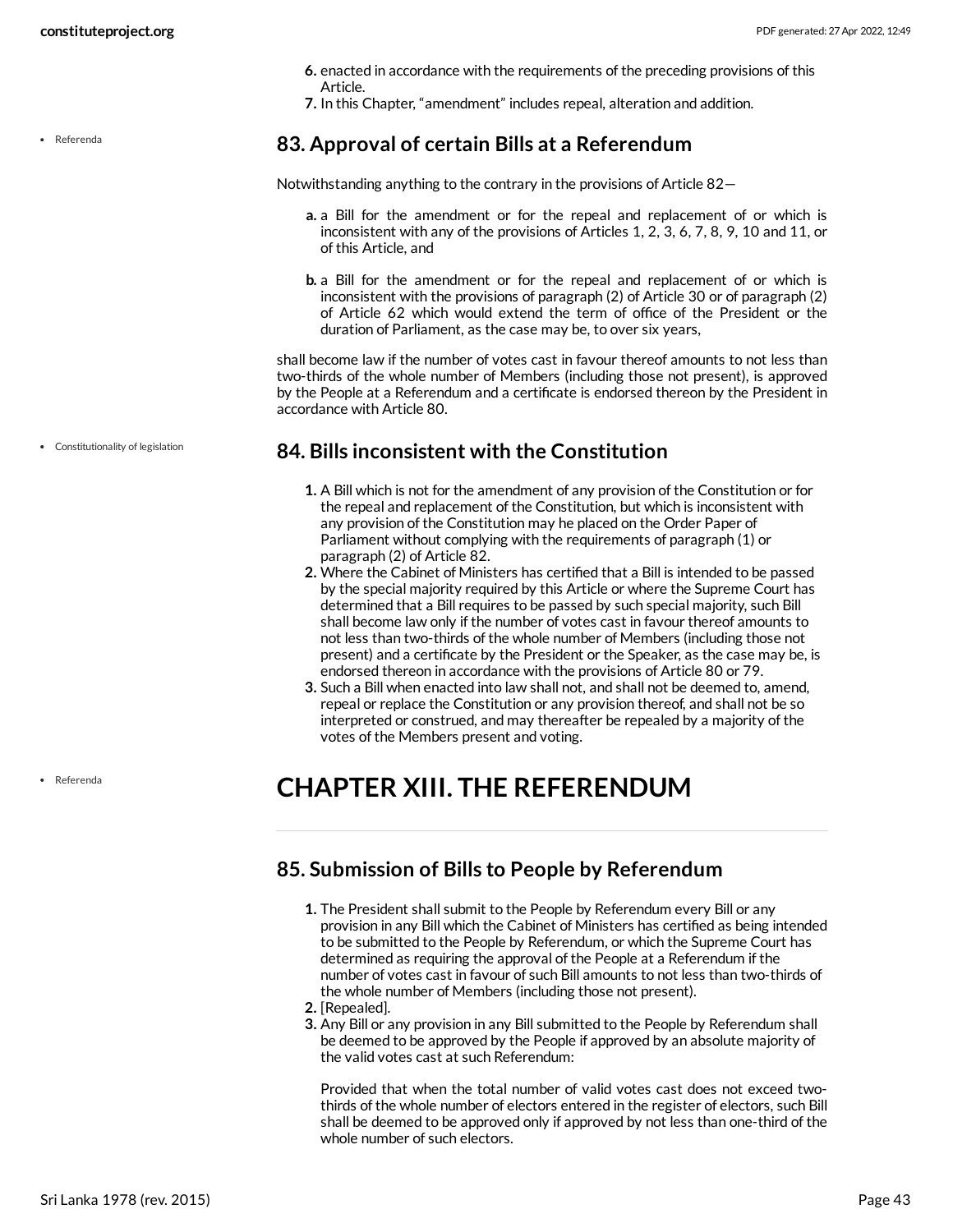### **86. Submission of matters of national importance to People by Referendum**

The President may, subject to the provisions of Article 85, submit to the People by Referendum any matter which in the opinion of the President is of national importance.

## **87. Parliament to provide for procedure**

- **1.** Every Referendum shall be conducted by the Commissioner of Elections who shall communicate the result thereof to the President.
- **2.** Parliament shall by law provide for all matters relating to the procedure for the submission of Bills and of matters of national importance to the People by Referenda, the register of electors to be used at a Referendum, the creation of offences relating thereto and the punishment therefor, and, all other matters necessary or incidental thereto.

# **CHAPTER XIV. THE FRANCHISE AND ELECTIONS**

# **88. Right to be an elector**

Every person shall, unless disqualified as hereinafter provided, be qualified to be an elector at the election of the President and of the Members of Parliament or to vote at any Referendum:

Provided that no such person shall be entitled to vote unless his name is entered in the appropriate register of electors.

## **89. Disqualification to be an elector**

No person shall be qualified to be an elector at an election of the President, or of the Members of Parliament or to vote at any Referendum, if he is subject to any of the following disqualifications, namely –

- **a.** if he is not a citizen of Sri Lanka;
- **b.** if he has not attained the age of eighteen years on the qualifying date specified by law under the provisions of Article 101;
- **c.** if he is under any law in force in Sri Lanka found or declared to be of unsound mind;
- **d.** if he is serving or has during the period of seven years immediately preceding completed serving of a sentence of imprisonment (by whatever name called) for a term not less than six months imposed after conviction by any court for an offence punishable with imprisonment for a term not less than two years or is under sentence of death or is serving or has during the period of seven years immediately preceding completed the serving of a sentence of imprisonment for a term not less than six months awarded in lieu of execution of such sentence:

Provided that if any person disqualified under this paragraph is granted a free pardon such disqualification shall cease from the date on which the pardon is granted;

**e.** if a period of seven years has not elapsed since –

**i.** the last of the dates, if any, of his being convicted of any offence under section 52(1) or 53 of the Ceylon (Parliamentary Elections) Order in

- Eligibility for head of state
- Eligibility for cabinet
- Eligibility for head of government Restrictions on voting
- Eligibility for first chamber
- Minimum age for first chamber
- Minimum age of head of government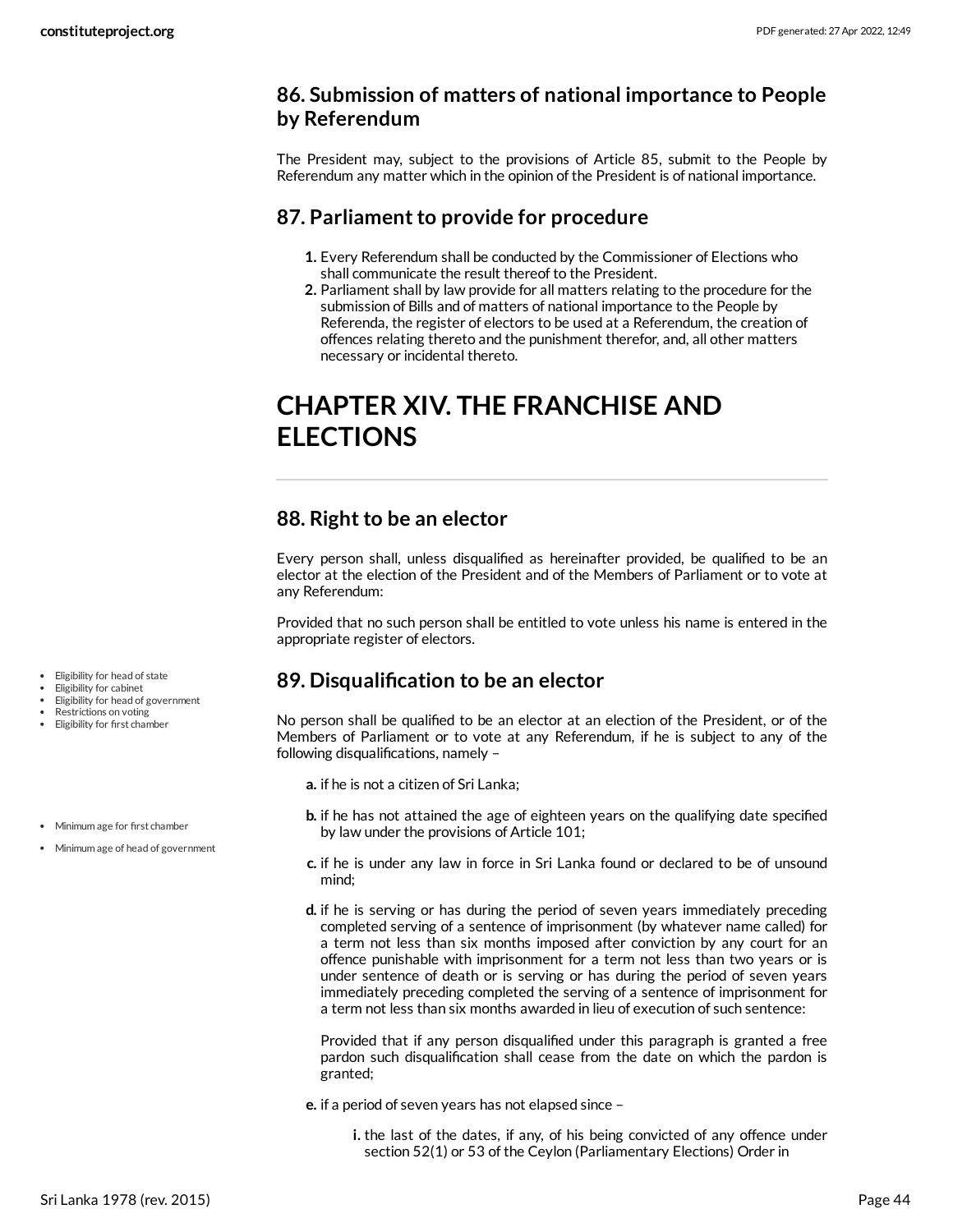- **e. i.** Council, 1946, or of such offence under the law for the time being relating to Referenda or to the election of the President or of Members of Parliament as would correspond to an offence under either of the said two sections;
	- **ii.** the last of the dates, if any, of his being convicted of a corrupt practice under the Ceylon (Parliamentary Elections) Order in Council, 1946, or of such offence under the law for the time being relating to Referenda or to the election of the President or of Members of Parliament as would correspond to the said corrupt practice;
	- **iii.** the last of the dates, if any, being a date after the commencement of the constitution, of a report made by a Judge finding him guilty of any corrupt practice under the Ceylon (Parliamentary Elections) Order in Council, 1946, or under any law for the time being relating to Referenda or to the election of the President or of Members of Parliament;
	- **iv.** the last of the dates, if any, of his being convicted or found guilty of bribery under the provisions of the Bribery Act or of any future law as would correspond to the Bribery Act;
- **f.** if a period of five years has not elapsed since
	- **i.** the last of the dates, if any, of his being convicted of any offence under the provisions of sections 77 to 82 (both inclusive) of the Local Authorities Elections Ordinance or for such offence under any future law as would correspond to any offence under the said sections; or
	- **ii.** the last of the dates, if any, of his being convicted of an offence under the provisions of sections 2 and 3 of the Public Bodies (Prevention of Corruption) Ordinance or of such offence under any future law as would correspond to the said offence;
- **g.** if a period of three years has not elapsed since
	- **i.** the last of the dates, if any, of his being convicted of an illegal practice under the Ceylon (Parliamentary Elections) Order in Council, 1946, or of such offence under the law for the time being relating to Referenda or to the election of the President or of Members of Parliament as would correspond to the said illegal practice;
	- **ii.** The last of the dates, if any, being a date after the commencement of the Constitution, of a report made by a Judge finding him guilty of any illegal practice under the Ceylon (Parliamentary Elections) Order in Council, 1946, or under any law for the time being relating to Referenda or to the election of the President or of Members of Parliament;
- **h.** if a resolution for the imposition of civic disability upon him has been passed in terms of Article 81, and the period of such civic disability specified in such resolution has not expired;
- **i.** if a period of seven years has not elapsed since
	- **i.** the date of his being convicted of any offence under the provisions of sections 188 to 201 (both inclusive) of the Penal Code or for such other offence under any future law as would correspond to any offence under the said sections, or
	- **ii.** the date of his being convicted of an offence of contempt against, or in disrespect of, the authority of any Special Presidential Commission of Inquiry consisting of such member or members specified in Article 81 by reason of –
		- **1.** the failure of such person, without cause which in the opinion of such Commission is reasonable, to appear before such Commission at the time and place mentioned in any summons which such Commission is empowered by law to issue, or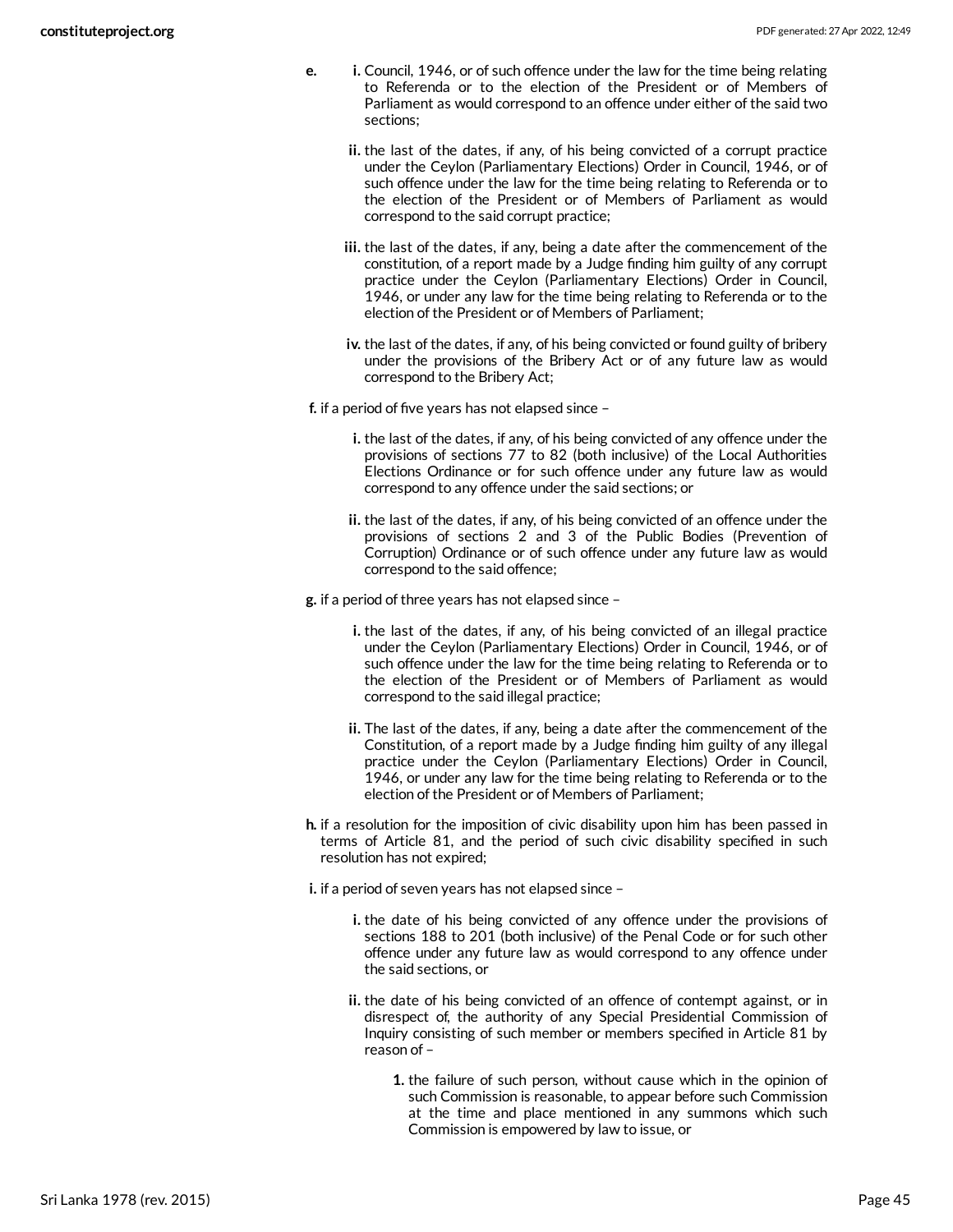- **i. ii. 2.** the refusal of such person to be sworn or affirmed, or the refusal or failure of such person, without cause which in the opinion of such Commission is reasonable, to answer any question put to such person touching the matters directed to be inquired into by such Commission, or
	- **3.** the refusal or failure of such person, without cause which in the opinion of such Commission is reasonable, to produce and show to such Commission any document or thing which is in the possession or power of such person and which in the opinion of such Commission is necessary for arriving at the truth of the matters to be inquired into by such Commission.
- **j.** if the period of his disqualification imposed under Article 116 or Article 111C, as the case may be has not elapsed.

### **90. Qualification for election as a Member of Parliament**

Every person who is qualified to be an elector shall be qualified to be elected as a Member of Parliament unless he is disqualified under the provisions of Article 91.

### **91. Disqualification for election as a Member of Parliament**

- **1.** No person shall be qualified to be elected as a Member of Parliament or to sit and vote in Parliament –
	- **a.** if he is or becomes subject to any of the disqualifications specified in Article 89;
	- **b.** if he
		- **i.** stands nominated as a candidate for election for more than one electoral district at a General Election,
		- **ii.** stands nominated as a candidate for election by more than one recognized political party or independent group in respect of any electoral district,
		- **iii.** stands nominated as a candidate for election for an electoral district and before the conclusion of the election for that electoral district he stands nominated as a candidate for election for any other electoral district, or
		- **iv.** being a Member of Parliament, except in the circumstances referred to in Article 70(7) or Article 155(4)(i), stands nominated as a candidate for election for any electoral district;
	- **c.** if he is the President of the Republic;
	- **d.** if he is
		- **i.** a judicial officer,
		- **ii.** the Parliamentary Commissioner for Administration,
		- **iii.** the Secretary-General of Parliament or a member of his staff,
		- **iv.** a member of the Public Service Commission,
		- **iva.** a member of a Provincial Public Service Commission,
			- **v.** a member of the Constitutional Council, referred to in subparagraph(e) of paragraph (1) of Article 41A other than any Member of Parliament,
		- **va.** a member of any Commission specified in the Schedule to Article 41B,
		- **vb.** the Commissioner General of Elections,
		- **vi.** the Auditor-General,
		- **vii.** a public officer or a member of the Sri Lanka State Audit Service holding any office created prior to November 18, 1970, the initial of the salary scale of which was, on November 18, 1970, not less than Rs. 6,720 per annum, or such other amount per annum as would, under any subsequent revision of salary scales, correspond to such initial,
		- **viii.** a public officer or a member of the Sri Lanka State Audit Service holding any office created after November 18, 1970, the initial of the salary scale of which is, on the date of the creation of that office, not less than the initial of the salary scale applicable, on that
- Eligibility for head of government
- Eligibility for first chamber Minimum age for first chamber
- Minimum age of head of government
- Eligibility for cabinet
- Eligibility for head of government
- Eligibility for head of state
- Eligibility for first chamber
- Outside professions of legislators
- Eligibility for cabinet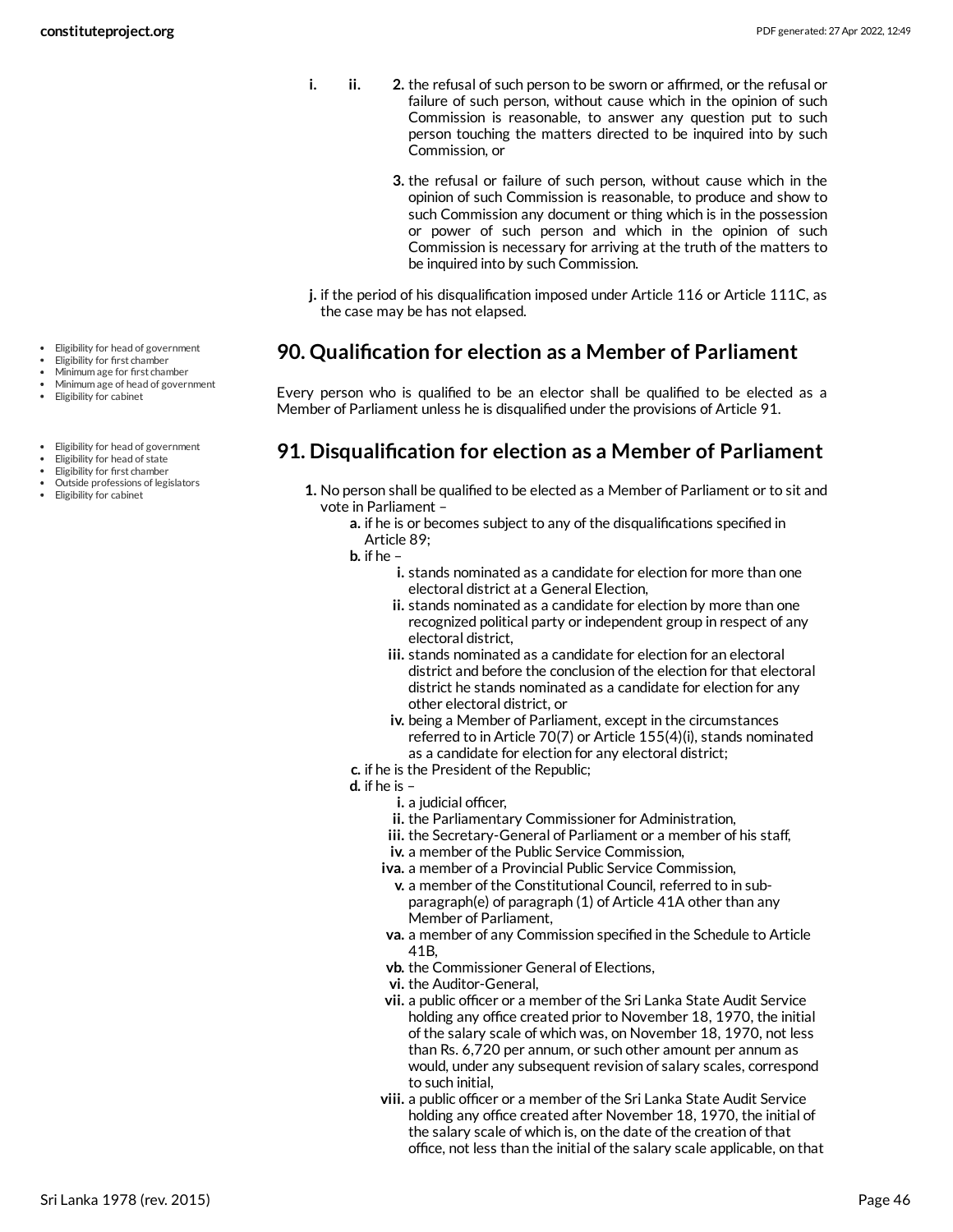- **1. d. viii.** date, to an office referred to in item (vii) or such other amount per annum as would, under any subsequent revision of salary scales, correspond to the first-mentioned initial,
	- **viiia.** an officer of a Provincial Public Service holding any office created after February 01, 1988, the initial of the salary scale of which is, on the date of the creation of that office, not less than such amount as determined by resolution of Parliament, or such other amount per annum as would, under any subsequent revision of such salary scales, correspond to such initial,
		- **ix.** an officer in any public corporation holding any office created prior to November 18, 1970, the initial of the salary scale of which was, on November 18, 1970, not less than Rs. 7,200 per annum or such other amount per annum as would, under any subsequent revision of salary scales, correspond to such initial,
		- **x.** an officer in any public corporation holding any office created after November 18, 1970, the initial of the salary scale of which is, on the date of creation of that office, not less than the initial of the salary scale applicable on that date to an office referred to in item (ix) or such other amount per annum as would, under any subsequent revision of salary scales, correspond to the first mentioned initial,
		- **xi.** a member of the Regular Force of the Army, Navy or Air Force; or **xii.** a police officer or a public officer exercising police function;
	- **xiii.** a citizen of Sri Lanka who is also a citizen of any other country;
	- **e.** if he has any such interest in any such contract made by or on behalf of the State or a public corporation as Parliament shall by law prescribe;
	- **f.** if he is an undischarged bankrupt or insolvent, having been declared bankrupt or insolvent;
	- **g.** if during the preceding seven years he has been adjudged by a competent court or by a Special Presidential Commission of Inquiry to have accepted a bribe or gratification offered with a view to influencing his judgment as a Member of Parliament or as a member of the legislature prior to the commencement of the Constitution.
- **2.** For the purposes of sub-paragraph (g) of paragraph (1) of this Article, the acceptance by a Member of Parliament of any allowance or other payment made to him by any trade union or other organization solely for the purpose of his maintenance shall be deemed not to be the acceptance of a bribe or gratification.

### **92. Disqualification for election as President**

Every person who is qualified to be an elector shall be qualified to be elected to the office of President unless he is subject to any of the following disqualifications –

- **a.** if he has not attained the age of thirty-five years;
- **b.** if he is not qualified to be elected as a Member of Parliament under subparagraph (d), (e), (f) or (g) of paragraph (1) of Article 91; and
- **c.** if he has been twice elected to the office of President by the People;
- **d.** if he has been removed from the office of President under the provisions of subparagraph (e) of paragraph (2) of Article 38.

### **93. Election to be free, equal and secret**

The voting for the election of the President of the Republic and of the Members of Parliament and at any Referendum shall be free, equal and by secret ballot.

### **94. Election of the President**

- **1.** At the election of the President every voter while casting his vote for any candidate may
	- **a.** where there are three candidates for election, specify his second preference; and
- Eligibility for head of state
- Minimum age of head of state
- Head of state term limits
- Referenda
- Secret ballot
- Head of state selection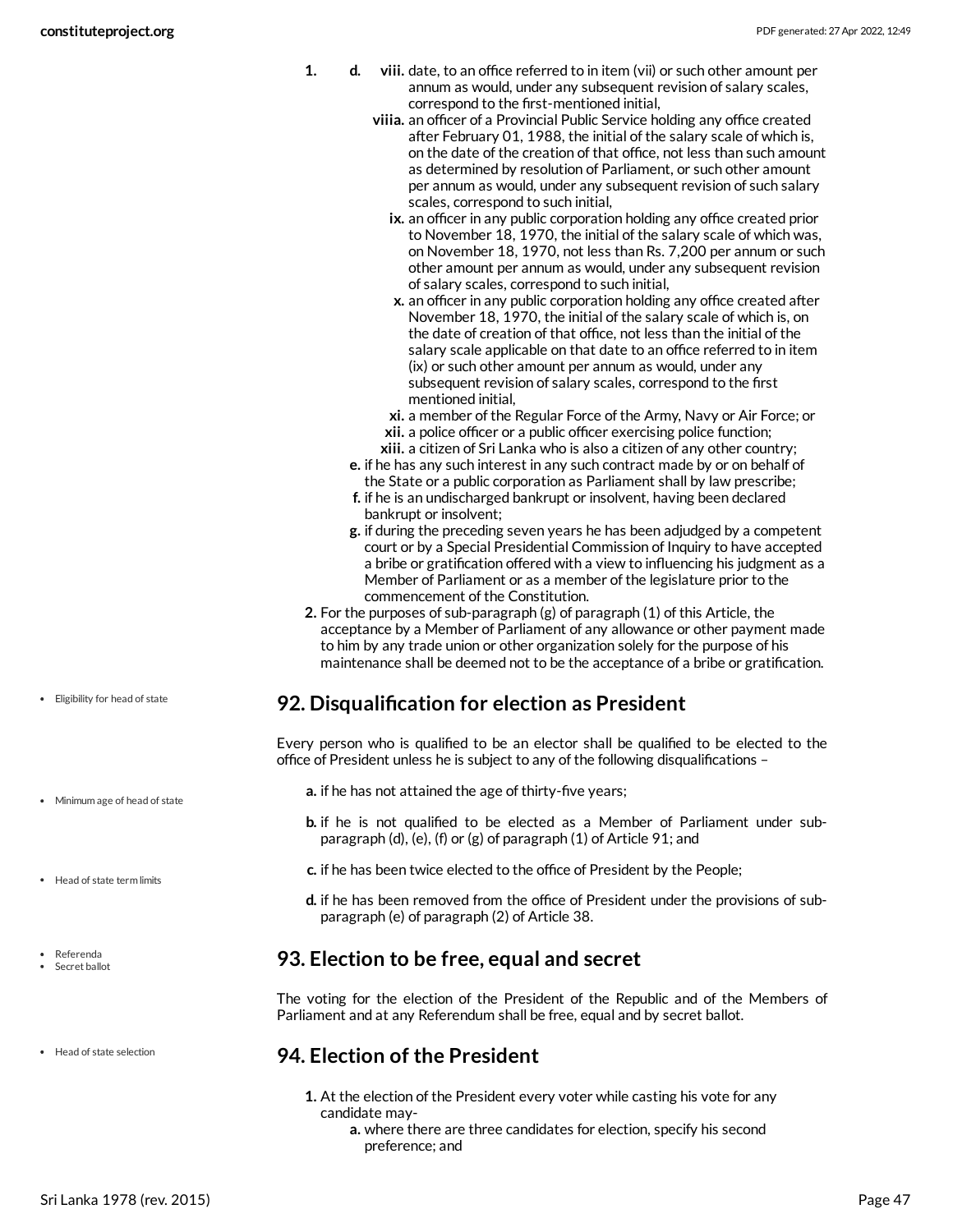- **1. b.** where there are more than three candidates for election, specify his second and third preferences.
- **2.** The candidate, if any, who receives more than one-half of the valid votes cast shall be declared elected as President
- **3.** Where no candidate is declared elected under paragraph (2) of this Article, the candidate or candidates, other than the candidates who received the highest and second highest number of such votes, shall be eliminated from the contest, and
	- **a.** the second preference of each voter whose vote had been for a candidate eliminated from the contest, shall, if it is for one or the other of the remaining two candidates, be counted as a vote for such candidate and be added to the votes counted in his favour under paragraph (2), and
	- **b.** the third preference of each voter referred to in sub-paragraph (a) whose second preference is not counted under that sub-paragraph shall, if it is for one or the other of the remaining two candidates, be counted as a vote for such candidate and be added to the votes counted in his favour under subparagraph (a) and paragraph (2),

and the candidate who receives the majority of the votes so counted shall be declared elected as President.

- **4.** Where an equality is found to exist between the votes received by two or more candidates and the addition of one vote would determine
	- **a.** which candidate is to be declared elected under this Article; or
	- **b.** which candidate is not to be eliminated under this Article,

then the determination of the candidate to whom such additional vote shall be deemed to have been given for the purpose of such determination shall be made by lot.

### **95. Delimitation Commission**

- **1.** Within three months of the commencement of the Constitution, the President shall for the delimitation of electoral districts, establish a Delimitation Commission consisting of three persons appointed by him who he is satisfied are not actively engaged in politics. The President shall appoint one of such persons to be the Chairman.
- **2.** If any member of the Delimitation Commission shall die or resign or if the President is satisfied that any such member has become incapable of discharging his functions as such, the President shall, in accordance with the provisions of paragraph (1) of this Article, appoint another person in his place.

# **96. Electoral Districts**

- **1.** The Delimitation Commission shall divide Sri Lanka into not less than twenty and not more than twenty-five electoral districts, and shall assign names thereto.
- **2.** Each Province of Sri Lanka may itself constitute an electoral district or may be divided into two or more electoral districts.
- **3.** Where a Province is divided into a number of electoral districts the Delimitation Commission shall have regard to the existing administrative districts so as to ensure as far as is practicable that each electoral district shall be an administrative district or a combination of two or more administrative districts or two or more electoral districts together constitute an administrative district.
- **4.** The electoral districts of each Province shall together be entitled to return four members, (independently of the number of members which they are entitled to return by reference to the number of electors whose names appear in the registers of electors of such electoral districts), and the Delimitation Commission shall apportion such entitlement equitably among such electoral districts.
- **5.** In the event of a difference of opinion among the members of the Delimitation Commission, the opinion of the majority thereof shall prevail and shall be deemed to be the decision of the Commission. Where each member of the Commission is of a different opinion, the opinion of the Chairman shall be deemed to be the decision of the Commission. Any dissentient member may state his reasons for such dissent.
- **6.** The Chairman of the Delimitation Commission shall communicate the decisions of the Commission together with the reasons, if any, stated by a dissentient

Electoral districts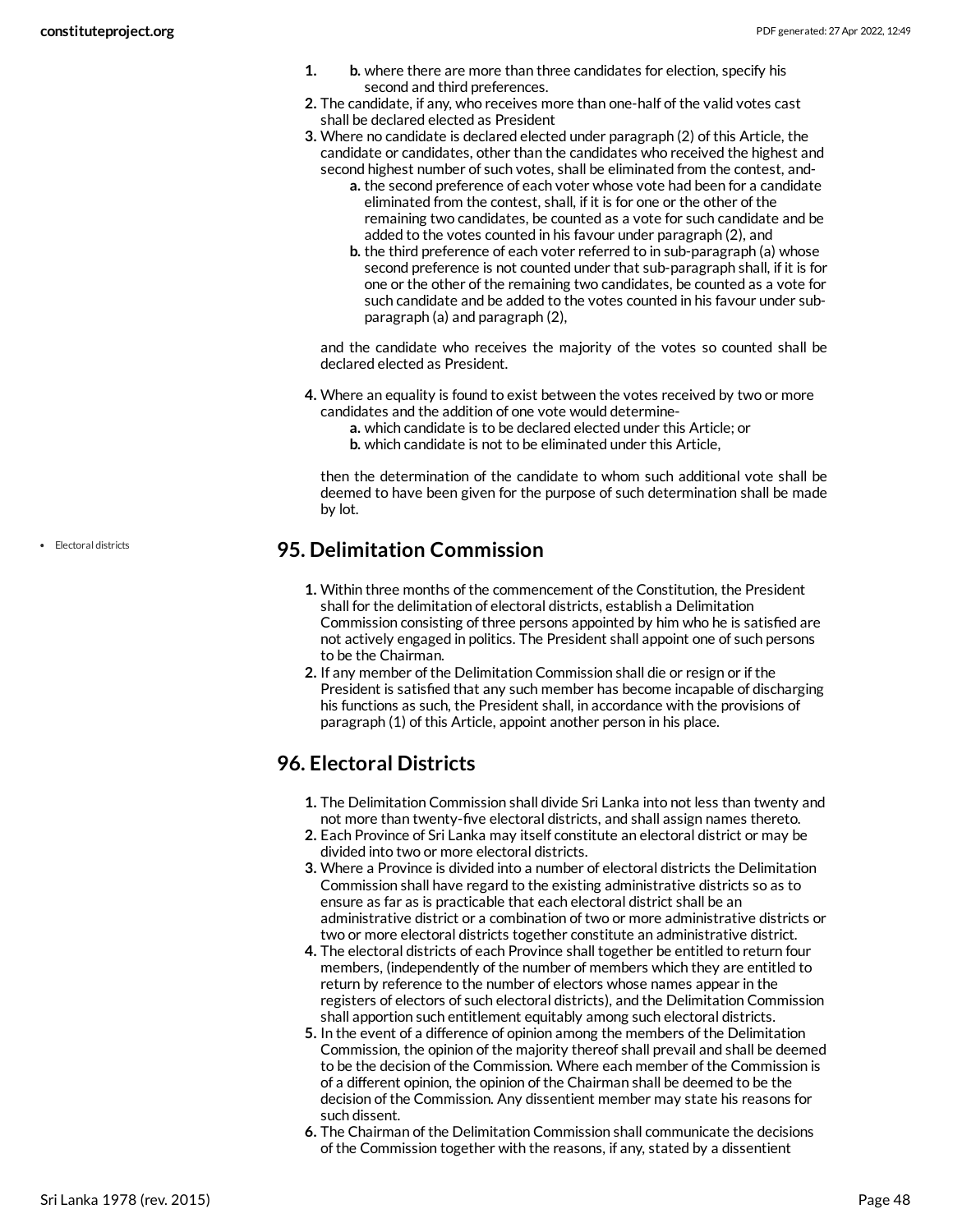**6.** member to the President.

**96A.** [repealed]

### **97. Proclamation of Names etc. of Electoral Districts**

The President shall by Proclamation publish the names and boundaries of the electoral districts and the number of members, which each such electoral district is entitled to return by virtue of the provisions of paragraph (4) of Article 96 in accordance with the decision of the Delimitation Commission. The electoral districts specified in the Proclamation shall come into operation at the next ensuing General Election of Members of Parliament and shall thereafter be the electoral districts of Sri Lanka for all the purposes of the Constitution and of any law for the time being in force relating to the election of Members of Parliament.

### **98. Number of Members to be returned by the several electoral districts and their apportionment among such electoral districts**

- **1.** The several electoral districts shall together be entitled to return one hundred and ninety-six members.
- **2.** The apportionment of the number of members that each electoral district shall be entitled to return shall, in the case of thirty-six members, be determined in accordance with the provisions of paragraph (4) of Article 96.
- **3.** The apportionment of the number of members that each electoral district shall be entitled to return out of the balance number of one hundred and sixty members shall be determined in accordance with the succeeding provisions of this Article.
- **4.** The total number of electors whose names appear in the registers of electors of all the electoral districts shall be divided by one hundred and sixty. The whole number, resulting from such division (any fraction not being taken into account) is hereinafter referred to as the "qualifying number".
- **5.** The total number of electors whose names appear in the register of electors of each electoral district shall be divided by the qualifying number and each electoral district shall be entitled to return such number of members as is equivalent to the whole number resulting from the division of the total number of such electors in that electoral district by the qualifying number and the balance number of such electors, if any, after such division shall be dealt with, if necessary, in accordance with paragraph (6) of this Article.
- **6.** Where the total number of members to be returned by all the electoral districts ascertained by reference to the qualifying number in accordance with paragraph (5) of this Article is less than one hundred and sixty members, the apportionment of the entitlement among the electoral districts of the balance number of members shall be by reference to the balance number of such electors and in the case of any electoral district not entitled to return a single member according to the determination made under paragraph (5), the total number of electors whose names appear in the register of electors of such electoral district, the electoral district having the highest of such balance number of such electors or such total number of such electors, being entitled to return one more member and so on until the total number of member to be returned number one hundred and sixty.
- **7.** Where in making an apportionment under paragraph (6) of this Article an equality is found to exist between two or more balance number of such electors or two or more total number of such electors or any combination of them and the addition of one such elector would entitle one electoral district to return an additional member, the determination of the electoral district to which one such elector shall be deemed to be added shall be determined by lot.
- **8.** The Commissioner of Elections, as soon as possible after the certification of the registers of electors for all the electoral districts, shall, by Order published in the Gazette, certify the number of members which each electoral district is entitled to return by virtue of the Proclamation under Article 97 and this Article.
- **9.** For the purposes of this Article "the register of electors" means the register of electors for the time being in operation on the basis of which an election is being held.

First chamber selection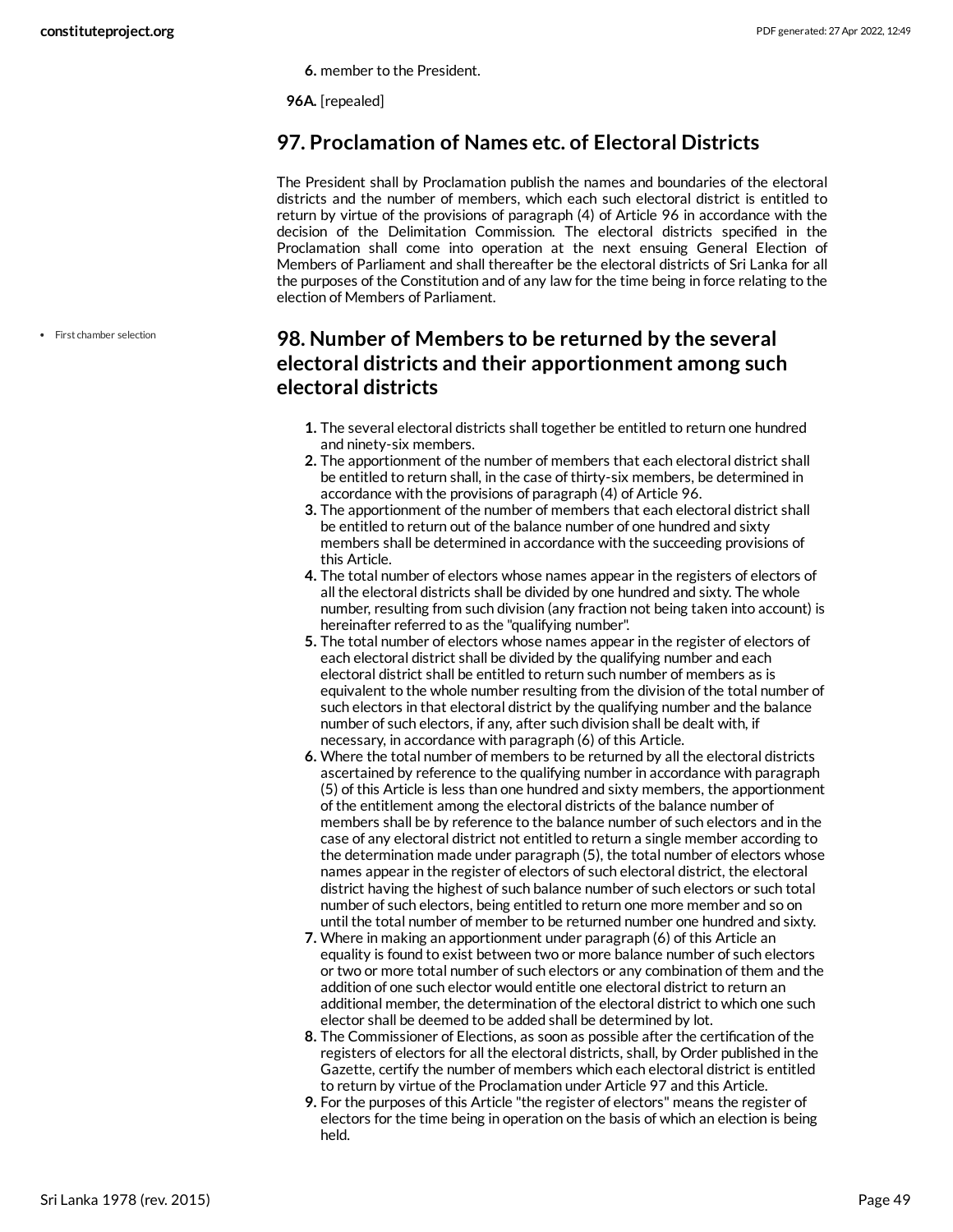First chamber selection

### **99. Proportional representation**

- **1.** At any election of Members of Parliament, the total number of members which an electoral district is entitled to return shall be the number specified by the Commissioner of Elections in the Order published in accordance with the provisions of paragraph (8) of Article 98.
- **2.** Every elector at an election of Members of Parliament, shall, in addition to his vote, be entitled to indicate his preferences for not more than three candidates nominated by the same recognized political party or independent group.
- **3.** Any recognized political party, or any group of persons contesting as independent candidates (hereinafter referred to as an "independent group") may for the purpose of any election of Members of Parliament for any electoral district, submit one nomination paper setting out the names of such number of candidates as is equivalent to the number of members to be elected for that electoral district, increased by three.
- **4.** Each elector whose name appears in the register of electors shall be entitled to only one vote notwithstanding that his name appears in the electoral register in more than one electoral district.
- **5.** The recognized political party or independent group which polls the highest number of votes in any electoral district shall be entitled to have the candidate nominated by it, who has secured the highest number of preferences, declared elected.

#### **6**

- **a.** Every recognized political party and independent group polling less than one twentieth of the total votes polled at any election in any electoral district shall be disqualified from having any candidates of such party or group being elected for that electoral district.
- **b.** The votes polled by the disqualified parties and independent groups, if any, shall be deducted from the total votes polled at the election in that electoral district and the number of votes resulting from such deduction is hereinafter referred to as the "relevant number of votes."
- **7.** The relevant number of votes shall be divided by the number of members to be elected for that electoral district reduced by one. If the number resulting from such division is an integer, that integer, or if that number is an integer and fraction, the integer immediately higher to that integer and fraction is hereinafter referred to as the "resulting number."
- **8.** The number of votes polled by each recognised political party and independent group (other than those parties or groups disqualified under paragraph (6) of this Article) beginning with the party or group which polled the highest number of votes shall then be divided by the resulting number and the returning officer shall declare elected from each such party or group, in accordance with the preferences secured by each of the candidates nominated by such party or group (the candidate securing the highest number of preferences being declared elected first, the candidate securing the next number of preferences being declared next and so on) such number of candidates (excluding the candidate declared elected under paragraph (5) of this Article) as is equivalent to the whole number resulting from the division by the resulting number of the votes polled by such party or group. The remainder of the votes, if any, after such division, shall be dealt with if necessary, under paragraph (9) of this Article.
- **9.** Where after the declaration of the election of members as provided in paragraph (8) of this Article there are one or more members yet to be declared elected, such member or members shall be declared elected by reference to the remainder of the votes referred to in paragraph (8) to the credit of each party or group after the declaration made under that paragraph and the votes polled by any party or group not having any of its candidates declared elected under paragraph (8), the candidate nominated by the party or group having the highest of such votes, who has secured the highest or next highest number of preferences being declared elected a member and so on until all the members to be elected are declared elected.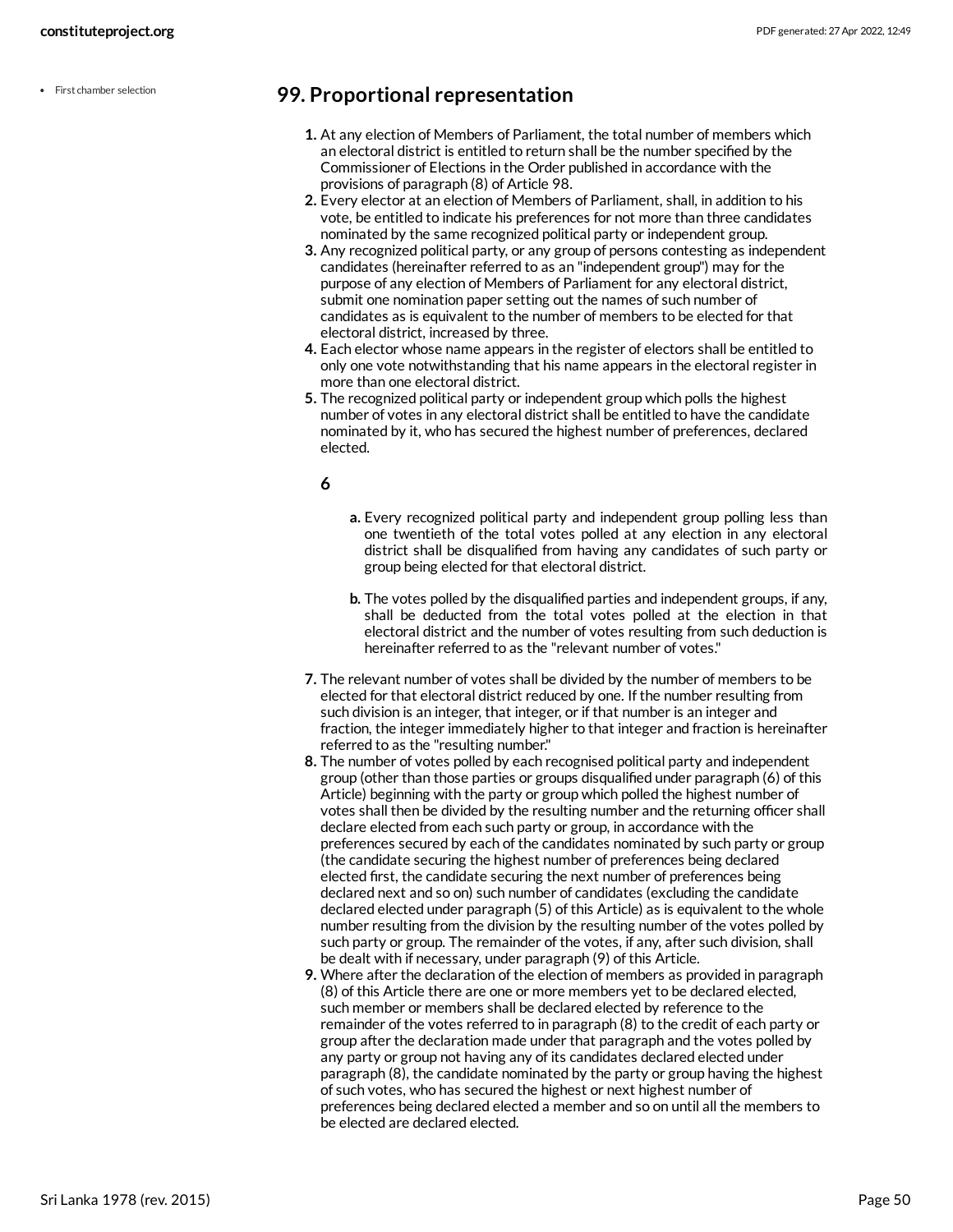**10**

- **a.** Where the number of votes polled by each recognised political party or independent group is less than the resulting number referred to in paragraph (7) of this Article the party or group which has polled the highest number of votes shall be entitled to have the candidate, nominated by that party or group (excluding the candidate declared elected under paragraph (5) of this Article) who has secured the highest number of preferences declared elected and if there are one or more members yet to be declared elected, the party or group having the next highest number of votes polled shall be entitled to have the candidate nominated by that party or group who has secured the highest number of preferences declared elected and so on, until all the members to be elected for that electoral district are declared elected under the provisions of this paragraph.
- **b.** After the determination under paragraph (a) if there are one or more members yet to be declared elected in respect of that electoral district the provisions of that paragraph shall, mutatis mutandis, apply to the election of such members.
- **11.** Where under paragraph (5) or (9) or (10) of this Article an equality is found to exist between the votes polled by two or more recognized political parties or two or more independent groups or any combination of them and the addition of a vote would entitle the candidate of one such party or group to be elected, the determination of the party or group to which such additional vote shall be deemed to have been given shall be made by lot.
- **12.** For the purposes of this Article the number of votes polled shall be deemed to be the number of votes counted other than rejected votes.

#### **13**

**a.** Where a Member of Parliament ceases, by resignation, expulsion or otherwise, to be a member of a recognized political party or independent group on whose nomination paper (hereinafter referred to as the "relevant nomination paper") his name appeared at the time of his becoming such Member of Parliament, his seat shall become vacant upon the expiration of a period of one month from the date of his ceasing to be such member:

Provided that in the case of the expulsion of a Member of Parliament his seat shall not become vacant if prior to the expiration of the said period of one month he applies to the Supreme Court by petition in writing, and the Supreme Court upon such application determines that such expulsion was invalid. Such petition shall be inquired into by three Judges of the Supreme Court who shall make their determination within two months of the filing of such petition. Where the Supreme Court determines that the expulsion was valid the vacancy shall occur from the date of such determination.

**b.** Where the seat of a Member of Parliament becomes vacant as provided in Article 66 (other than paragraph (g) of that Article) or by virtue of the preceding provisions of this paragraph the candidate from the relevant recognized political party or independent group who has secured the next highest number of preferences shall be declared elected to fill such vacancy.

#### **14.** [repealed]

First chamber selection

Replacement of legislators

### **99A. Election of Members of Parliament on the basis of the total number of votes polled at a General Election**

After the one hundred and ninety six members referred to in Article 98 have been declared elected at a General Election of Members of Parliament, the Commissioner of Elections shall forthwith apportion the balance twenty nine seats among the recognized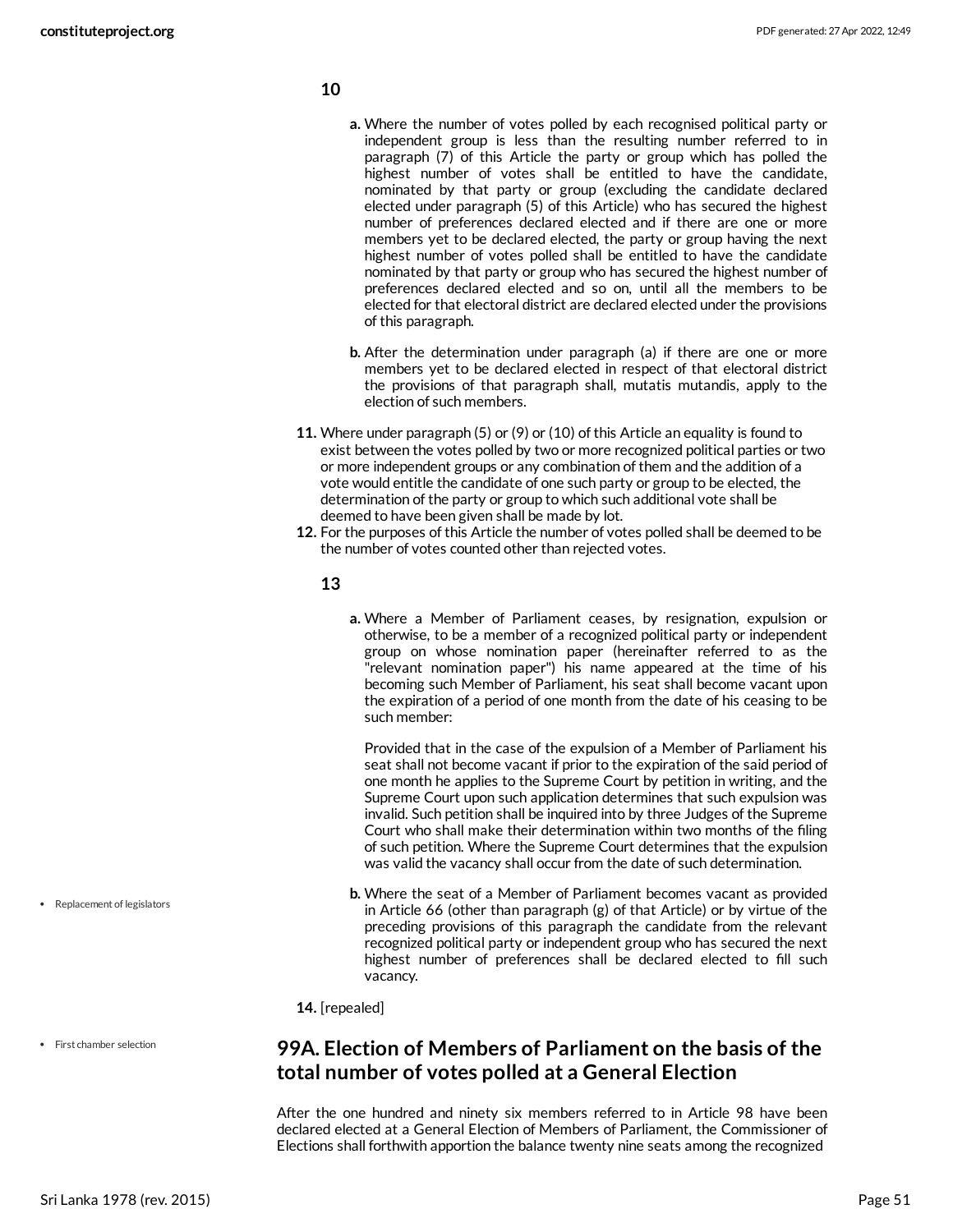political parties and independent groups contesting such General Election in the same proportion as the proportion which the number of votes polled by each such party or group at such General Election bears to the total number of votes polled at such General Election and for the purposes of such apportionment, the provisions of paragraphs (4), (5), (6) and (7) of Article 98 shall, mutatis mutandis, apply.

Every recognised political party or independent group contesting a General Election shall submit to the Commissioner of Elections within the nomination period specified for such election a list of persons qualified to be elected as Members of Parliament, from which it may nominate persons to fill the seats, if any, which such party or group will be entitled to, on such apportionment. The Commissioner of Elections shall cause every list submitted to him under this Article to be published forthwith in the Gazette and in one Sinhala, Tamil and English newspaper upon the expiry of the nomination period.

Where a recognized political party or independent group is entitled to a seat under the apportionment referred to above, the Commissioner of Elections shall by a notice, require the Secretary of such recognized political party or group leader of such independent group to nominate within one week of such notice, persons qualified to be elected as Members of Parliament (being persons whose names are included in the list submitted to the Commissioner of Elections under this Article or in any nomination paper submitted in respect of any electoral district by such party or group at that election) to fill such seats and shall declare elected as Members of Parliament, the persons so nominated.

The Commissioner of Elections shall before issuing the aforesaid notice determine whether the number of members belonging to any community, ethnic or otherwise, elected to Parliament under Article 98 is commensurate with the national population ratio and request the Secretary of such recognized political party or group leader of such independent group in so nominating persons to be elected as Members of Parliament to ensure as far as practicable, that the representation of all communities is commensurate with its national population ratio.

For the purposes of this Article the number of votes polled at a General Election shall be deemed to be the number of votes actually counted and shall not include any votes rejected as void.

### **100. Penalty for sitting and voting in Parliament when disqualified**

#### Any person who-

- **a.** having been elected a Member of Parliament but not having been at the time of such election qualified to be so elected, shall sit or vote in Parliament; or
- **b.** shall sit or vote in Parliament after his seat therein has become vacant or he has become disqualified from sitting or voting therein,

knowing or having reasonable grounds for knowing that he was so disqualified or that his seat has become vacant, as the case may be, shall be liable to a penalty of five hundred rupees for every day upon which he so sits or votes to be recovered as a debt due to the Republic by an action instituted by the Attorney-General in the District Court of Colombo.

### **101. Parliament may make provision in respect of elections**

- **1.** The Parliament may by law make provision for
	- **a.** the registration of electors;
		- **b.** the prescribing of a qualifying date on which a person should be resident in any electoral district to be entered in the register of electors of that electoral district;
		- **c.** the prescribing of a qualifying date on which a person should have attained the age of eighteen years to qualify for the purposes of registration as an elector;
		- **d.** the preparation and revision of registers of electors;
		- **e.** the procedure for the election of Members of Parliament;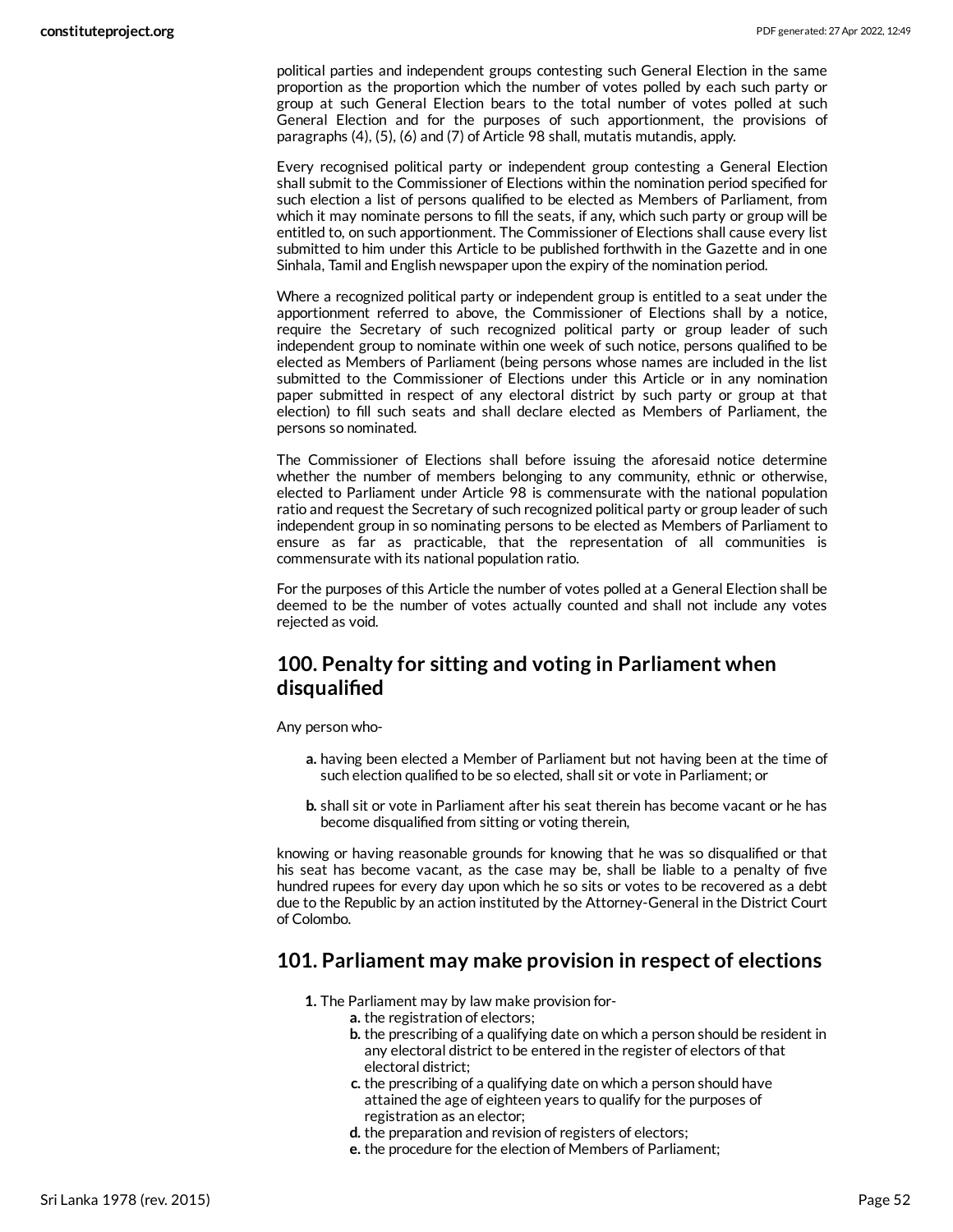- **1. f.** the creation of offences relating to such elections and the punishment therefor;
	- **g.** the grounds for avoiding such elections, and where an election has been held void the manner of holding fresh elections;
	- **h.** the form and manner in which vacancies shall be filled when all the candidates whose names appearing in the nomination paper of a recognized political party or independent group have been exhausted by election or otherwise or where a recognized political party or independent group has been proscribed under Article 157A; and
	- **i.** the manner of determination of disputed elections and such other matters as are necessary or incidental to the election of Members of Parliament:

Provided that no such law shall add to the disqualifications specified in Articles 89 and 91.

**2.** Until Parliament by law makes provision for such matters, the Ceylon (Parliamentary Elections) Order in Council, 1946 as amended from time to time, shall, subject to the provisions of the Constitution, mutatis mutandis, apply.

## **102. Public officer or an officer of a public corporation not to function during period of election**

When a public officer or an officer of a public corporation is a candidate at any election, be shall be deemed to be on leave from the date on which he stands nominated as a candidate until the conclusion of the election. Such a public officer or an officer of a public corporation shall not during such period exercise, perform or discharge any of the powers, duties or functions of his office.

# **CHAPTER XIVA. ELECTION COMMISSION**

• Electoral commission

Referenda

### **103. Election Commission**

- **1.** There shall be an Election Commission (in this Chapter referred to as the "Commission") consisting of three members appointed by the President on the recommendation of the Constitutional Council, from amongst persons who have distinguished themselves in any profession or in the fields of administration or education. One of the members so appointed shall be a retired officer of the Department of Elections, who has held office as a Deputy Commissioner of Elections or above. The President shall on the recommendation of the Constitutional Council, appoint one member as its Chairman.
- **2.** The object of the Commission shall be to conduct free and fair elections and Referenda.
- **3.** No person shall be appointed as a member of the Commission or continue to hold office as such member if he is or becomes a member of Parliament, a Provincial Council or a Local Authority, or is or appointed a judicial officer or public officer, or is or enters into the employment of the State in any capacity whatsoever.
- **4.** The provisions of the Constitution and any other law relating to the removal of judges of the Supreme Court and the Court of Appeal from office shall, mutatis mutandis, apply to the removal of a member of the Commission from office.
- **5.** A member of the Commission who without obtaining prior leave of the Commission, absents himself from three consecutive meetings of the Commission, shall be deemed to have vacated office with effect from the date of the third of such meetings.
- **6.** A member of the Commission shall hold office for a period of five years from the date of appointment, unless he becomes subject to any disqualification under paragraph (3) of this Article or earlier resigns from office by writing addressed to the President or is removed from office under paragraph (4) of this Article, or is convicted by a court of law of any offence involving moral turpitude, or if a resolution for the imposition of civic disability upon him has been passed in terms of Article 81 or is deemed to have vacated office under paragraph (5) of this Article.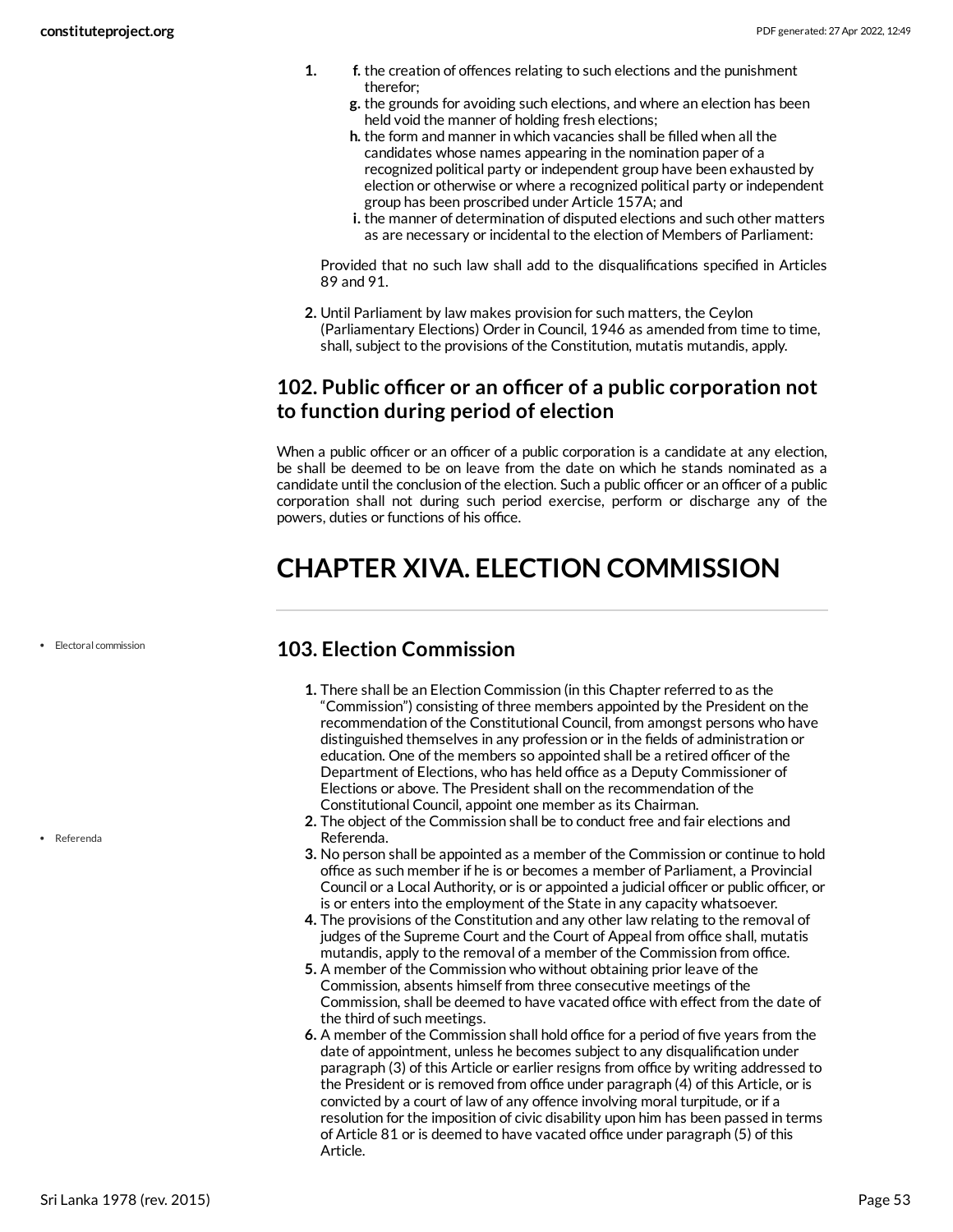- **7.** The President may grant a member leave from the performance of his duties relating to the Commission for a period not exceeding two months, and may appoint a person qualified to be a member of the Commission to be a temporary member for the period of such leave. Every such appointment shall be made on the recommendation of the Constitutional Council.
- **8.** A member of the Commission shall be paid such emoluments as may be determined by Parliament. The emoluments paid to a member of the Commission shall be charged on the Consolidated Fund and shall not be diminished during the term of office of the member.
- **9.** All members of the Commission shall be deemed to be public servants within the meaning and for the purposes of Chapter IX of the Penal Code.

### **104. Meetings of the Commission**

- **1.** The quorum for any meetings of the Commission shall be three members.
	- **2**
- **a.** The Chairman of the Commission shall preside at all meetings of the Commission and in the absence of the Chairman from any meeting of the Commission, a member elected by the members present from amongst themselves shall preside at such meeting.
- **b.** Decisions of the Commission shall be by a majority of the members present and voting at the meeting at which the decision is taken, and in the event of an equality of votes, the Chairman or the member presiding at the meeting shall have a casting vote.
- **3.** The Commission shall have power to act notwithstanding any vacancy in the membership of the Commission, and no act or proceeding or decision of the Commission shall be invalid or be deemed to be invalid by reason only of such vacancy or any defect in the appointment of a member.

## **104A. Finality of decisions and immunity from suit**

Subject to the jurisdiction conferred on the Supreme Court under paragraph (1) of Article 126, Article 104H and Article 130 and on the Court of Appeal by Article 144 and the jurisdiction conferred on any court by any law to hear and determine election petitions or Referendum petitions–

- **a.** no court shall have the power or jurisdiction to entertain or hear or decide or call in question on any ground and in any manner whatsoever, any decision, direction or act of the Commission, made or done or purported to have been made or done under the Constitution or under any law relating to the holding of an election or the conduct of a Referendum as the case may be, which decisions, directions or acts shall be final and conclusive; and
- **b.** no suit or prosecution or other proceeding shall lie against any member or officer of the Commission for any act or thing which in good faith is done or purported to be done by him in the performance of his duties or the discharge of his functions under the Constitution or under any law relating to the holding of an election or the conduct of a Referendum as the case may be.

Electoral commission

Municipal government

### **104B. Powers, functions and duties of the Commission**

- **1.** The Commission shall exercise, perform and discharge all such powers, duties and functions conferred or imposed on or assigned to –
	- **a.** the Commission; or
	- **b.** the Commissioner-General of Elections,

by the Constitution, and by the law for the time being relating to the election of the President, the election of Members of Parliament, the election of members of Provincial Councils, the election of members of Local Authorities and the conduct of Referenda, including but not limited to all the powers, duties and functions

Sri Lanka 1978 (rev. 2015) Page 54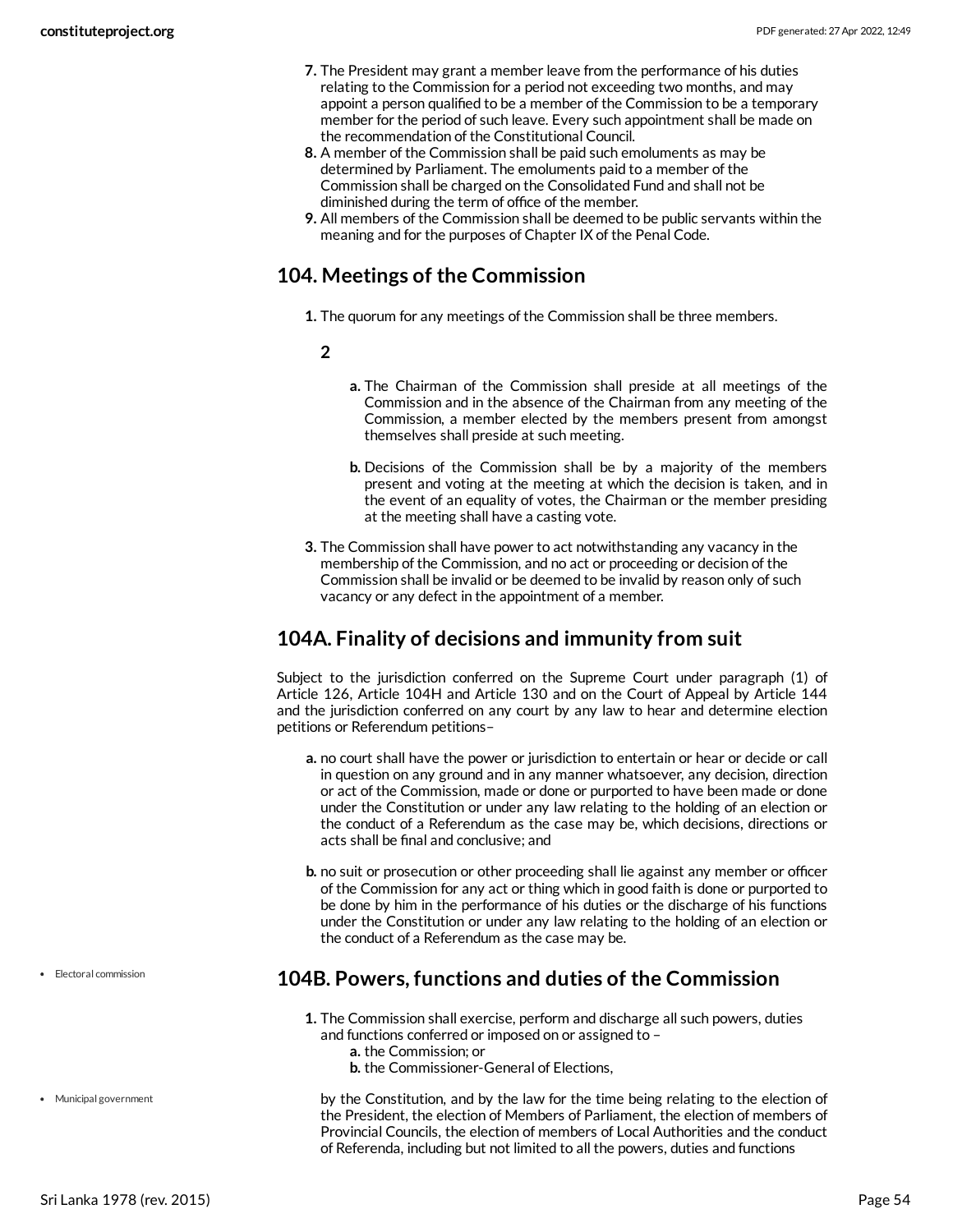- **1.** relating to the preparation and revision of registers of electors for the purposes of such elections and Referenda and the conduct of such elections and Referenda.
- **2.** It shall be the duty of the Commission to secure the enforcement of all laws relating to the holding of any such election or the conduct of Referenda and it shall be the duty of all authorities of the State charged with the enforcement of such laws, to co-operate with the Commission to secure such enforcement.
- **3.** The Commission shall be responsible and answerable to Parliament in accordance with the provisions of the Standing Orders of Parliament for the exercise, performance and discharge of its powers, duties and functions and shall forward to Parliament for each calendar year a report of its activities for such year.

#### **4**

- **a.** The Commission shall have the power during the period of an election, to prohibit the use of any movable or immovable property belonging to the State or any public corporation –
	- **i.** for the purpose of promoting or preventing the election of any candidate or any political party or independent group contesting at such election;
	- ii. by any candidate or any political party or any independent group contesting at such election,

by a direction in writing by the Chairman of the Commission or of the Commissioner-General of Elections on the instruction of the Commission.

- **b.** It shall be the duty of every person or officer in whose custody or under whose control such property is for the time being, to comply with, and give effect to, such direction.
- **5**

- **Telecommunications**
- Radio
- **•** Television
- Radio
- State operation of the media
- Television
- Telecommunications

Electoral commission

- **a.** The Commission shall have the power to issue from time to time, in respect of the holding of any election or the conduct of a Referendum, such guidelines as the Commission may consider appropriate to any broadcasting or telecasting operator or any proprietor or publisher of a newspaper as the case may be, as the Commission may consider necessary to ensure a free and fair election.
- **b.** It shall be the duty of the Chairman of the Sri Lanka Broadcasting Corporation, the Chairman of the Sri Lanka Rupavahini Corporation and the Chairman of the Independent Television Network and the Chief Executive Officer of every other broadcasting or telecasting enterprise owned or controlled by the State to take all necessary steps to ensure compliance with such guidelines as are issued to them under sub-paragraph (a).
- **c. i.** The Commission shall cause the directions and guidelines referred to in paragraphs 4(a) and paragraph 5(a) to be published in at least one newspaper widely circulated, in the Sinhala, Tamil and English languages.
	- **ii.** Every direction and guideline shall be published in the Gazette and shall come into operation on the date of such publication or on such later date as may be specified in such direction and guideline.
	- **iii.** Every such direction and guideline shall, within three months from the date of publication in the Gazette, be brought before Parliament for approval. Any direction or guideline which is not so approved shall be deemed to be rescinded as from the date of such disapproval, but without prejudice to anything previously done thereunder.

## **104C. Deployment of Police by the Commission**

**1.** Upon the making of an Order for the holding of an election or the making of a Proclamation requiring the conduct of a Referendum, as the case may be, the Commission shall notify the Inspector-General of Police of the facilities and the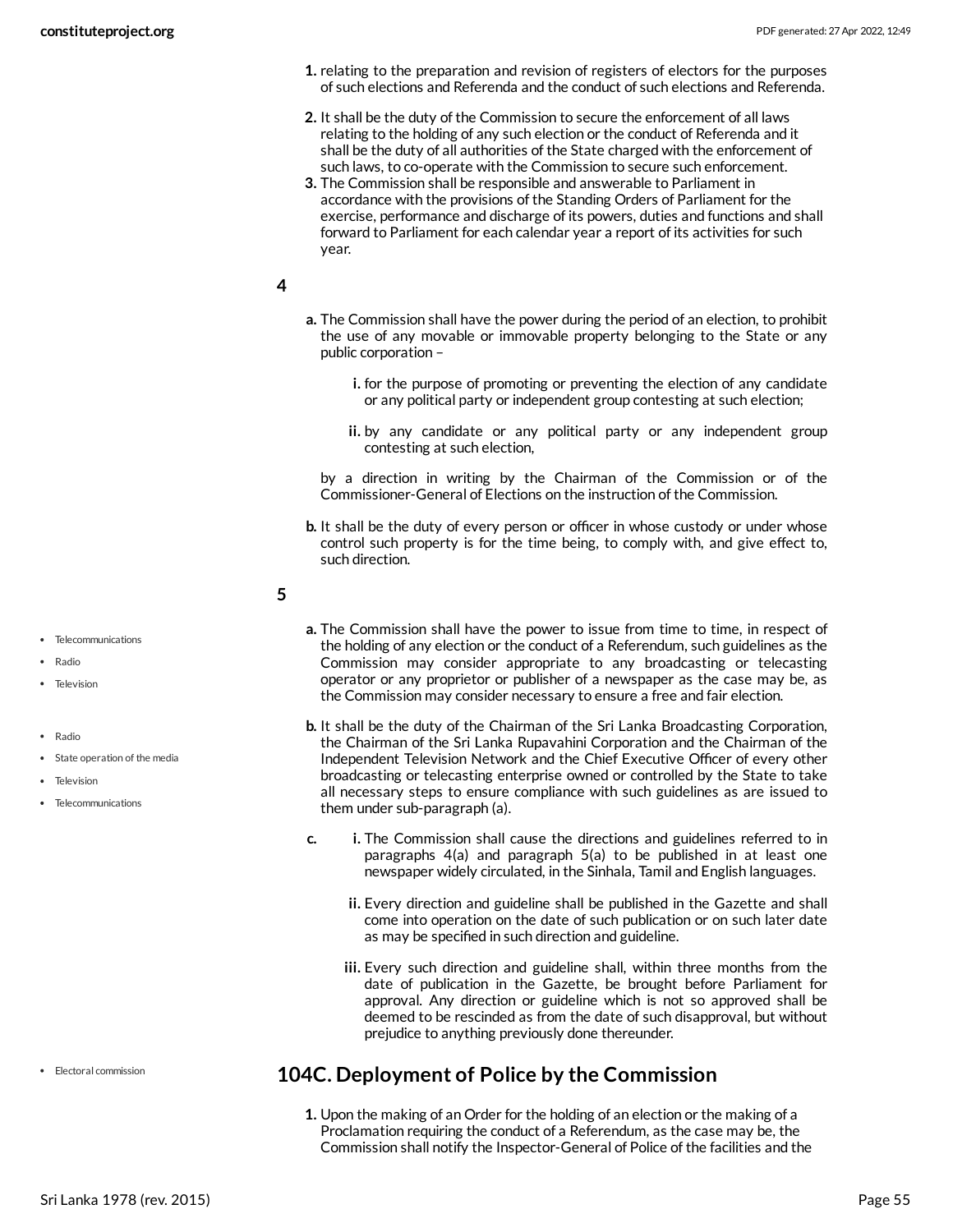- **1.** number of police officers required by the Commission for the holding or conduct of such election or Referendum, as the case may be.
- **2.** The Inspector-General of Police shall make available to the Commission the facilities and police officers specified in any notification made under paragraph (1) of this Article.
- **3.** The Commission may deploy the police officers and facilities made available to the Commission in such manner as is calculated to promote the conduct of a free and fair election or referendum, as the case may be.
- **4.** Every police officer made available to the Commission under paragraph (2) of this Article, shall be responsible to and act under the direction and control of the Commission during the period of an election.
- **5.** No suit, prosecution or other proceeding, shall lie against any police officer made available to the Commission under this Article for any lawful act or thing in good faith done by such police officer, in pursuance of a direction of the Commission or his functioning under the Commission.

### **104D. Deployment of Armed Forces**

It shall be lawful for the Commission, upon the making of an Order for the holding of an election or the making of a Proclamation requiring the conduct of a Referendum, as the case may be, to make recommendations to the President regarding the deployment of the armed forces of the Republic for the prevention or control of any actions or incidents which may be prejudicial to the holding or conducting of a free and fair election or Referendum, as the case may be.

## **104E. Commissioner-General of Elections and other officers of the Commission**

- **1.** There shall be a Commissioner-General of Elections who shall, subject to the approval of the Constitutional Council, be appointed by the Commission on such terms and conditions as may be determined by the Commission.
- **2.** The Commissioner-General of Elections shall be entitled to be present at meetings of the Commission, except where any matter relating to him is being considered by the Commission. He shall have no right to vote at such meetings.
- **3.** The Commission may appoint such other officers to the Commission on such terms and conditions as may be determined by the Commission.
- **4.** The salaries of the Commissioner-General of Elections and the other officers of the Commission, shall be determined by the Commission and shall be charged on the Consolidated Fund.
- **5.** The Commissioner-General of Elections shall, subject to the direction and control of the Commission, implement the decisions of the Commission and exercise supervision over the officers of the Commission.
- **6.** The Commission may delegate to the Commissioner-General of Elections or other officer of the Commission, any power, duty or function of the Commission and the Commissioner-General of Elections or such officer shall exercise, perform and discharge such power, duty or function, subject to the direction and control of the Commission.
- **7.** The office of the Commissioner-General of Elections shall become vacant
	- **a.** upon his death;
	- **b.** on his resignation in writing addressed to the Commission;
	- **c.** on his attaining the age of Sixty Five years;
	- **d.** on his removal by the Commission on account of ill health or physical or mental infirmity; or
	- **e.** on his removal by the Commission on the presentation of an address of Parliament in compliance with the provisions of paragraph (8), for such removal on the ground of proved misbehaviour or incapacity.

#### **8**

**a.** The address referred to in sub-paragraph (e) of paragraph (7) of this Article shall be required to be supported by a majority of the total number of Members of Parliament (including those not present) and no resolution for the presentation of such an address shall be entertained by the Speaker or placed on the Order Paper of Parliament, unless notice of such resolution is signed by not less than

• Electoral commission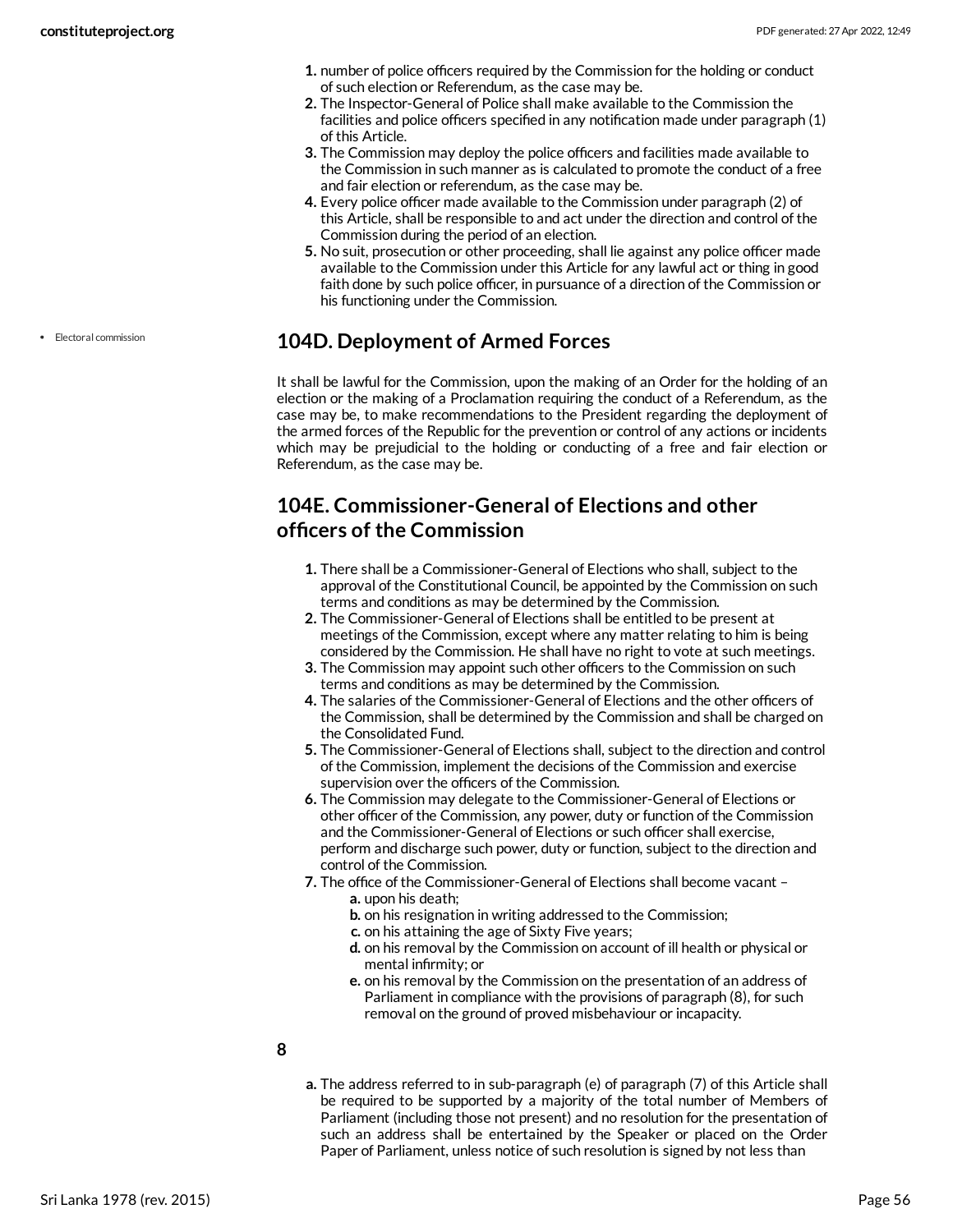- **a.** one-third of the total number of Members of Parliament and sets out full particulars of the alleged misbehaviour or incapacity.
- **b.** Parliament shall by law or by Standing Orders, provide for all matters relating to the presentation of such an address, including the procedure for the passing of such resolution, the investigation and proof of the alleged misbehaviour or incapacity and the right of the Commissioner-General of Elections to appear and to be heard in person or by representatives.

# **104F. Returning Officers**

- **1.** The Commission shall from time to time by notice published in the Gazette appoint by name or by office a person to be a Returning Officer to each electoral district, and may appoint by name or by office one or more persons to assist the Returning Officer in the performance of his duties.
- **2.** Every Officer appointed under paragraph (1) shall in the performance and discharge of such duties and functions as are assigned to him, be subject to such directions as may be issued by the Commission and shall be responsible and answerable to the Commission therefor.

# **104G. Public officers**

All public officers performing duties and functions at any election or Referenda shall act in the performance and discharge of such duties and functions under the directions of the Commission and shall be responsible and answerable to the Commission therefor.

# **104GG. Failure to comply with directions to be an offence**

- **1.** Any public officer, any employee of any public corporation, business or other undertaking vested in the Government under any other written law and any company registered or deemed to be registered under the Companies Act, No. 7 of 2007, in which the Government or any public corporation or local authority holds fifty per centum or more of the shares of that company, who –
	- **a.** refuses or fails without a reasonable cause to co-operate with the Commission, to secure the enforcement of any law relating to the holding of an election or the conduct of a Referendum; or
	- **b.** fails without a reasonable cause to comply with any directions or guidelines issued by the Commission under sub-paragraph (a) of paragraph (4) or sub-paragraph (a) of paragraph (5), respectively, of Article 104B,

shall be guilty of an offence and shall on conviction be liable to a fine not exceeding one hundred thousand rupees or to imprisonment for a term not exceeding three years or to both such fine and imprisonment.

**2.** Every High Court established under Article 154P of the Constitution shall have jurisdiction to hear and determine any matter referred to in paragraph (1).

# **104H. Power of Supreme Court to issue writs**

- **1.** The jurisdiction conferred on the Court of Appeal under Article 140 of the Constitution shall, in relation to any matter that may arise in the exercise by the Commission of the powers conferred on it by the Constitution or by any other law, be exercised by the Supreme Court.
- **2.** Every application invoking the jurisdiction referred to in paragraph (1), shall be made within one month of the date of the commission of the act to which the application relates. The Supreme Court shall hear and finally dispose of the application within two months of the filing of the same.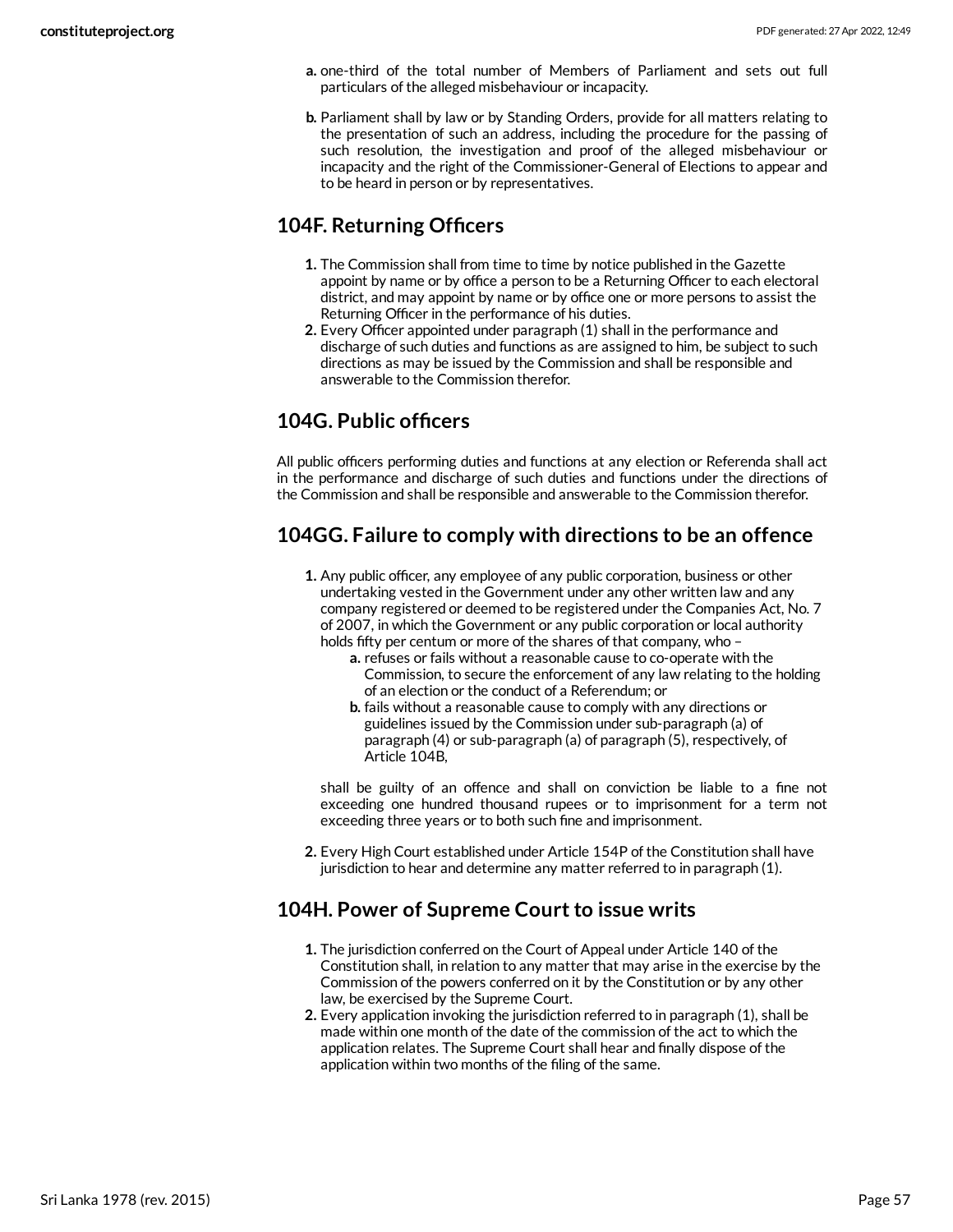### **104J. Interpretation**

In this Chapter "during the period of an election" shall mean the period commencing on the making of a Proclamation or Order for the conduct of a Referendum or for the holding of an election, as the case may be, and ending on the date on which the result of poll taken at such Referendum or election, as the case may be, is declared.

# **CHAPTER XV. THE JUDICIARY**

Structure of the courts

### **105. Establishment of Courts etc**

- **1.** Subject to the provisions of the Constitution, the institutions for the administration of justice which protect, vindicate and enforce the rights of the People shall be
	- **a.** the Supreme Court of the Republic of Sri Lanka,
	- **b.** the Court of Appeal of the Republic of Sri Lanka,
	- **c.** the High Court of the Republic of Sri Lanka and such other Courts of First Instance, tribunals or such institutions as Parliament may from time to time ordain and establish.
- **2.** All courts, tribunals and institutions created and established by existing written law for the administration of justice and for the adjudication and settlement of industrial and other disputes, other than the Supreme Court, shall be deemed to be courts, tribunals and institutions created and established by Parliament. Parliament may replace or abolish, or, amend the powers, duties, jurisdiction and procedure of, such courts, tribunals and institutions.
- **3.** The Supreme Court of the Republic of Sri Lanka and the Court of Appeal of the Republic of Sri Lanka shall each be a superior court of record and shall have all the powers of such court including the power to punish for contempt of itself, whether committed in the court itself or elsewhere, with imprisonment or fine or both as the court may deem fit. The power of the Court of Appeal shall include the power to punish for contempt of any other court, tribunal or institution referred to in paragraph (1) (c) of this Article, whether committed in the presence of such court or elsewhere:

Provided that the preceding provisions of this Article shall not prejudice or affect the rights now or hereafter vested by any law in such other court, tribunal or institution to punish for contempt of itself.

- **4.** Parliament may by law provide for the creation and establishment of courts, tribunals or institutions for the adjudication and settlement of matters relating to the discipline of bhikkus or any dispute between bhikkus or any other dispute relating to the performance of services, in, or in relation to, temples. Such law may, notwithstanding anything to the contrary in this Chapter or Chapter XVI, make provision –
	- **a.** for the appointment, transfer, dismissal and disciplinary control of the member or members of such courts, tribunals or institutions by the President or by such other person or body of persons as may be provided for in such law;
	- **b.** for the exclusion of the jurisdiction of any other institution referred to in paragraph (1) of this Article in relation to such matters and disputes.

In this paragraph the expressions "bhikku" and "temple" shall have the same meanings as in the Buddhist Temporalities Ordinance, as at the commencement of the Constitution.

### **106. Public sittings**

**1.** The sittings of every court, tribunal or other institution established under the Constitution or ordained and established by Parliament shall subject to the

• Right to public trial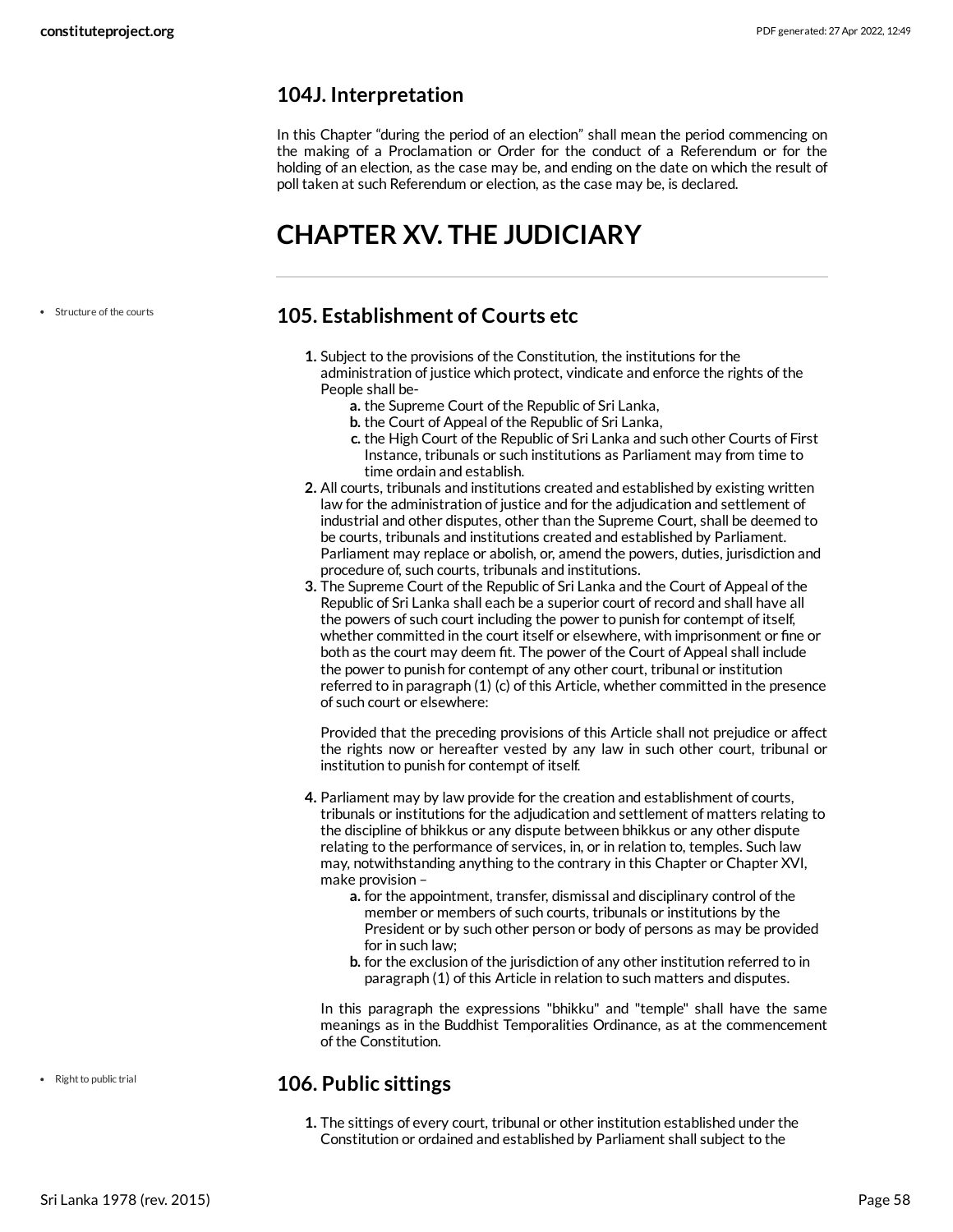- **1.** provisions of the Constitution be held in public, and all persons shall be entitled freely to attend such sittings.
- **2.** A judge or presiding officer of any such court, tribunal or other institution may, in his discretion, whenever he considers it desirable
	- **a.** in proceedings relating to family relations,
	- **b.** in proceedings relating to sexual matters,
	- **c.** in the interests of national security or public safety, or
	- **d.** in the interests of order and security within the precincts of such court,
	- tribunal or other institution.

exclude therefrom such persons as are not directly interested in the proceedings therein.

## **Independence of the Judiciary**

#### **107. Appointment and removal of Judges of the Supreme Court and Court of Appeal**

- **1.** The Chief Justice, the President of the Court of Appeal and every other Judge of the Supreme Court and of the Court of Appeal shall, subject to the approval of the Constitutional Council, be appointed by the President by warrant under his hand.
- **2.** Every such Judge shall hold office during good behaviour and shall not be removed except by an order of the President made after an address of Parliament supported by a majority of the total number of Members of Parliament (including those not present) has been presented to the President for such removal on the ground of proved misbehaviour or incapacity:

Provided that no resolution for the presentation of such an address shall be entertained by the Speaker or placed on the Order Paper of Parliament, unless notice of such resolution is signed by not less than one-third of the total number of Members of Parliament and sets out full particulars of the alleged misbehaviour or incapacity.

- **3.** Parliament shall by law or by Standing Orders provide for all matters relating to the presentation of such an address, including the procedure for the passing of such resolution, the investigation and proof of the alleged misbehaviour or incapacity and the right of such Judge to appear and to be heard in person or by representative.
- **4.** Every person appointed to be or to act as Chief Justice, President of the Court of Appeal or a Judge of the Supreme Court or Court of Appeal shall not enter upon the duties of his office until he takes and subscribes or makes and subscribes before the President, the oath or the affirmation set out in the Fourth Schedule.
- **5.** The age of retirement of Judges of the Supreme Court shall be Sixty-five years and of Judges of the Court of Appeal shall be Sixty-three years.

### **108. Salaries of Judges of the Supreme Court and Court of Appeal**

- **1.** The salaries of the Judges of the Supreme Court and of the Court of Appeal shall be determined by Parliament and shall be charged on the Consolidated Fund.
- **2.** The salary payable to, and the pension entitlement of a Judge of the Supreme Court and a Judge of the Court of Appeal shall not be reduced after his appointment.

### **109. Acting appointments**

- **1.** If the Chief Justice or the President of the Court of Appeal is temporarily unable to exercise, perform and discharge the powers, duties and functions of his office, by reason of illness, absence from Sri Lanka or any other cause, the President shall, subject to the approval of the Constitutional Council, appoint another Judge of the Supreme Court, or of the Court of Appeal, as the case may be, to act in the office of Chief Justice, or President of the Court of Appeal, during such period.
- **2.** If any Judge of the Supreme Court or of the Court of Appeal is temporarily unable to exercise, perform and discharge the powers, duties and functions of his office, by reason of illness, absence from Sri Lanka or any other cause, the President
- Ordinary court selection Supreme court selection
- 
- Supreme court term length
- Supreme/ordinary court judge removal • Ordinary court term length

- Oaths to abide by constitution
- Mandatory retirement age for judges
- Protection of judges' salaries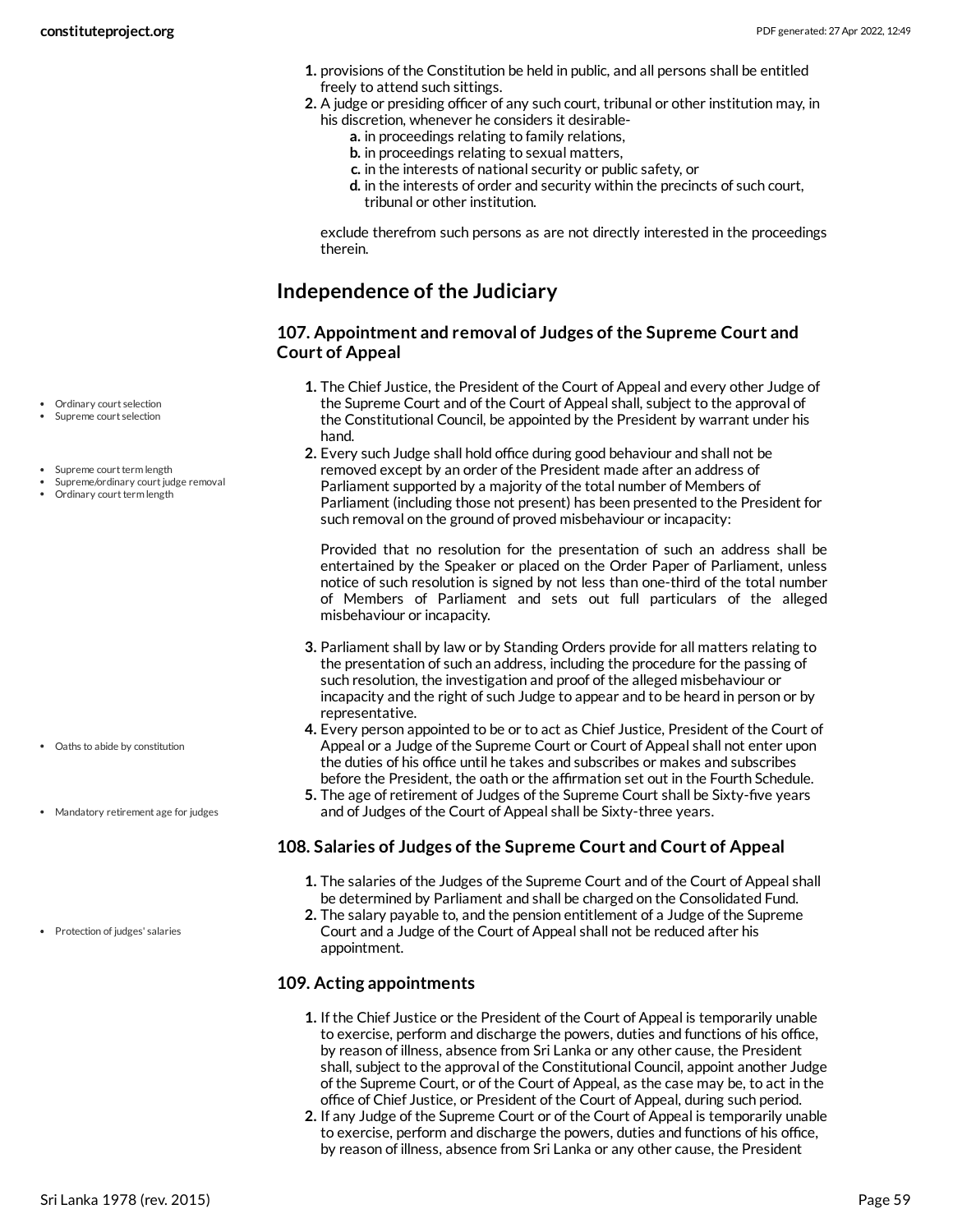**2.** may, subject to the approval of the Constitutional Council, appoint another Judge to act as a Judge of the Supreme Court or Court of Appeal, during such period.

#### **110. Performance or discharge of other duties or functions by judges**

- **1.** A Judge of the Supreme Court or Court of Appeal may be required by the President of the Republic to perform or discharge any other appropriate duties or functions under any written law.
- **2.** No Judge of the Supreme Court or Court of Appeal shall perform any other office (whether paid or not) or accept any place of profit or emolument, except as authorized by the Constitution or by written law or with the written consent of the President.
- **3.** No person who has held office as a permanent Judge of the Supreme Court or of the Court of Appeal may appear, plead, act or practise in any court, tribunal or institution as an Attorney-at-law at any time without the written consent of the President.

#### **111. Appointment, removal and disciplinary control of Judges of the High Court**

- **1.** There shall be a High Court of Sri Lanka, which shall exercise such jurisdiction and powers as Parliament may by law vest or ordain.
- **2.** The Judges of the High Court shall
	- **a.** on the recommendation of the Judicial Service Commission, be appointed by the President by warrant under his hand and such recommendation shall be made after consultation with the Attorney-General;
	- **b.** be removable and be subject to the disciplinary control of the president on the recommendation of the Judicial Service Commission.
- **3.** Subject to the provisions of paragraph (2) of this Article, Parliament may by law provide for matters relating to the retirement of the Judge of such High Court.
- **4.** Any Judge of the High Court may resign his office by writing under his hand addressed to the President.

### **111A. Commissioners of the High Court**

- **1.** Where the Minister in charge of the subject of Justice represents to the President that it is expedient that the number of the Judges exercising the jurisdiction and powers of the High Court in any judicial zone should be temporarily increased the President may, on the recommendation of the Judicial Service Commission, by warrant, appoint, one or more Commissioners of the High Court to exercise the jurisdiction and powers of the High Court within such judicial zone as is specified in the warrant of appointment of such Commissioner of the High Court.
- **2.** Every Commissioner of the High Court appointed under paragraph (1) shall hold office for the period specified in his warrant of appointment and shall be removable, and be subject to disciplinary control, by the President, on the recommendation of the Judicial Service Commission.
- **3.** Every Commissioner of the High Court appointed under paragraph (1) may, during his tenure of office, exercise, according to law, such jurisdiction and powers as is, or are, vested or ordained in the High Court by Parliament and shall be invested with all the rights, powers privileges and immunities (except such rights and privileges as relate to tenure of office) of a Judge of the High Court, and for this purpose, a reference to a "Judge of the High Court" in the Constitution or other written law shall, unless the context otherwise requires, be deemed to include a reference to a "Commissioner of the High Court".

### **111B. Fiscal for the whole island**

There shall be a Fiscal, who shall be the Fiscal for the whole Island and who shall exercise supervision and control over Deputy Fiscals attached to all Courts of First Instance.

Judicial independence

- Establishment of judicial council
- Ordinary court selection
- Supreme/ordinary court judge removal
- Mandatory retirement age for judges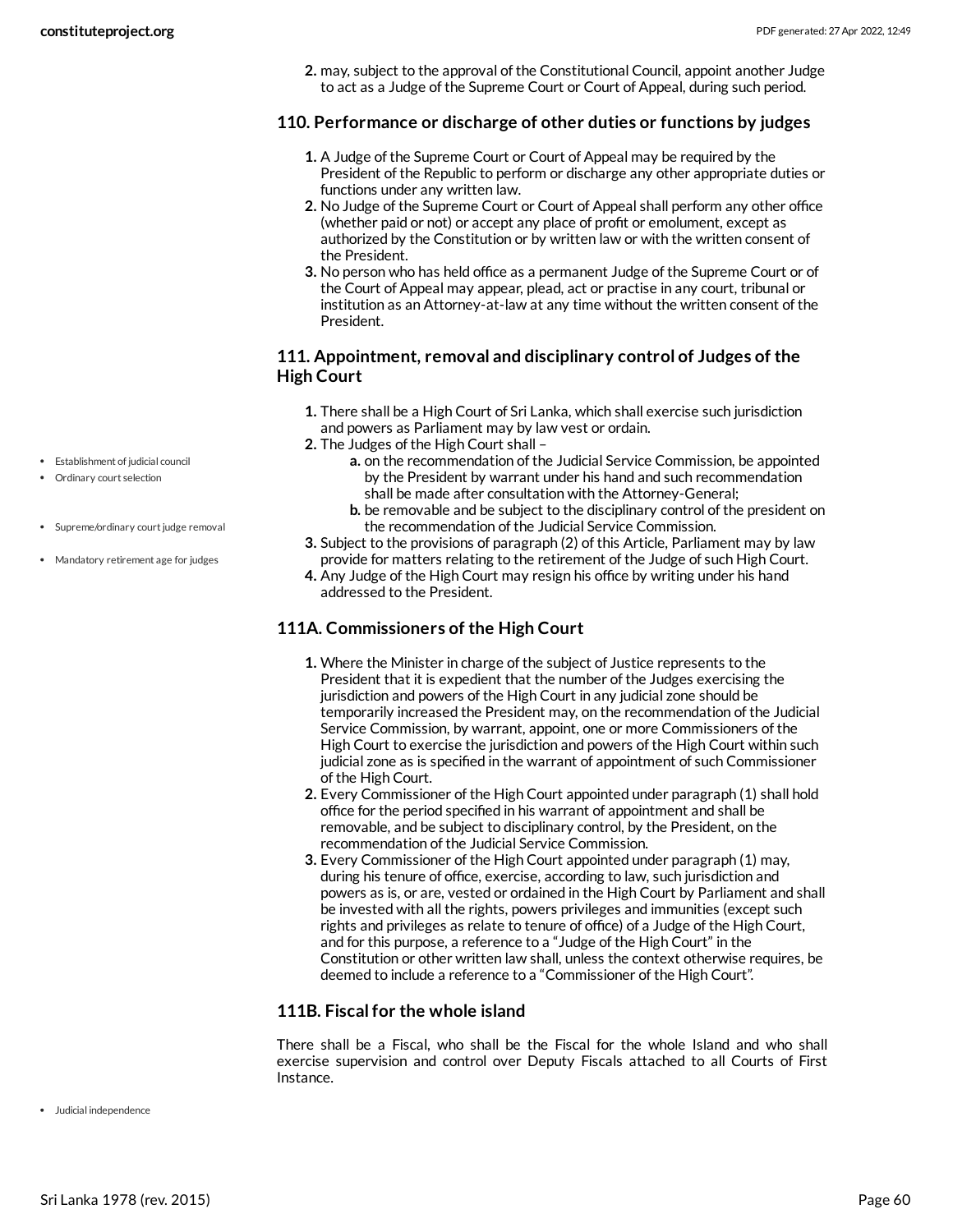Jury trials required

**111C. Interference with judiciary an offence**

- **1.** Every judge, presiding officer, public officer or other person entrusted by law with judicial powers or functions or with functions under this Chapter or with similar functions under any law enacted by Parliament shall exercise and perform such powers and functions without being subject to any direction or other interference proceeding from any other person except a superior court, tribunal, institution or other person entitled under law to direct or supervise such judge, presiding officer, public officer or such other person in the exercise or performance of such powers or functions.
- **2.** Every person who, without legal authority, interferes or attempts to interfere with the exercise or performance of the judicial powers or functions of any judge, presiding officer, public officer or such other person as is referred to in paragraph (1) of this Article, shall be guilty of an offence punishable by the High Court on conviction after trial without a jury with imprisonment of either description for a term which may extend to a period of one year or with fine or with both such imprisonment and fine and may, in addition, be disqualified for a period not exceeding seven years from the date of such conviction from being an elector and from voting at a Referendum or at any election of the President of the Republic or at any election of a Member of Parliament or any local authority or from holding any public office and from being employed as a public officer.

#### Establishment of judicial council

# **CHAPTER XVA. JUDICIAL SERVICE COMMISSION**

# **111D. Constitution of the Judicial Service Commission**

- **1.** There shall be a Judicial Service Commission (in this Chapter referred to as the "Commission") consisting of the Chief Justice and the two most senior Judges of the Supreme Court appointed by the President, subject to the approval of the Constitutional Council.
- **2.** Where the Chief Justice and the two most Senior Judges of the Supreme Court are Judges who have not had any judicial experience serving as a Judge of a Court of First Instance, the Commission shall consist of the Chief Justice, the senior most Judge of the Supreme Court and the next most senior Judge of such Court, who has had experience as a Judge of a Court of First Instance.
- **3.** The Chief Justice shall be the Chairman of the Commission.

# **111E. Meetings of the Commission**

- **1.** The quorum for any meeting of the Commission shall be two members of the Commission.
- **2.** A Judge of the Supreme Court appointed as a member of the Commission shall, unless he earlier resigns his office or is removed therefrom as hereinafter provided or ceases to be a Judge of the Supreme Court, hold office for a period of three years from the date of his appointment, but shall be eligible for reappointment.
- **3.** All decisions of the Commission shall be made by a majority of the members present, and in the event of an equality of votes, the Chairman of the meeting shall have a casting vote.
- **4.** The Commission shall have power to act notwithstanding any vacancy in its membership and no act or proceeding of the Commission shall be, or be deemed to be invalid by reason only of such vacancy or any defect in the appointment of a member.
- **5.** The President may grant to any member of the Commission leave from duties and may appoint subject to the approval of the Constitutional Council, a person qualified to be a member of the Commission to be a temporary member for the period of such leave.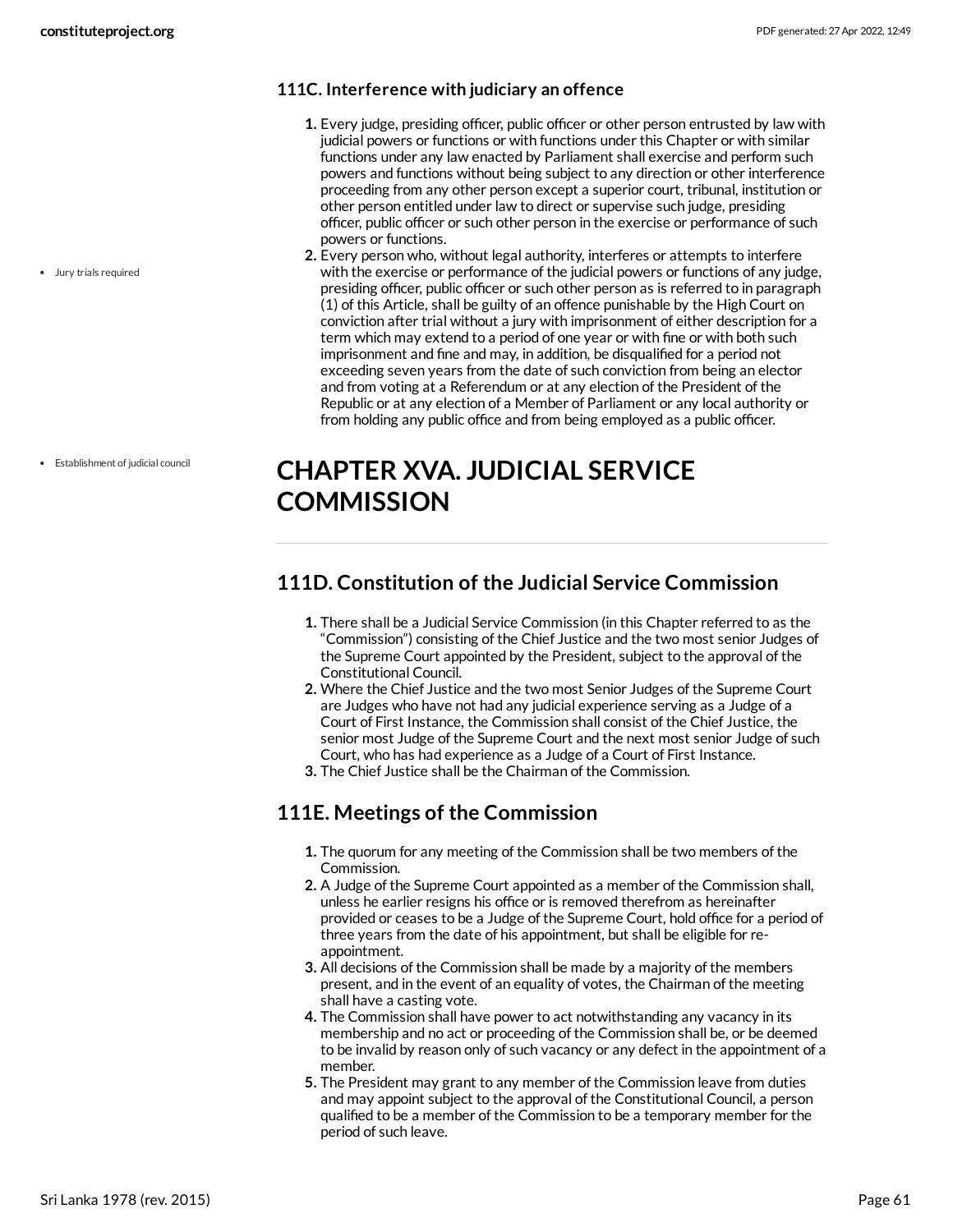**6.** The President may, with the approval of the Constitutional Council, and for cause assigned, remove from office any member of the Commission.

### **111F. Allowances of members of the Commission**

A member of the Commission shall be paid such allowances as may be determined by Parliament. Such allowances shall be charged on the Consolidated Fund and shall not be reduced during the period of office of a member and shall be in addition to the salary and other allowances attached to and received from, the substantive appointment:

Provided that until the amount to be paid as allowances is determined under the provisions of this Article, the members of the Commission shall continue to receive as allowances, such amount as they were receiving on the day immediately preceding the date on which this Chapter comes into operation.

## **111G. Secretary to the Commission**

There shall be a Secretary to the Commission who shall be appointed by the Commission from among senior judicial officers of the Courts of First Instance.

### **111H. Powers of the Commission**

- **1.** The Judicial Service Commission is hereby vested with the Power to
	- **a.** transfer judges of the High Court;
	- **b.** appoint, promote, transfer, exercise disciplinary control and dismiss judicial officers and scheduled public officers.
- **2.** The Commission may make
	- **a.** rules regarding training of Judges of the High Court, the schemes for recruitment and training, appointment, promotion and transfer of judicial officers and scheduled public officers;
	- **b.** provision for such matters as are necessary or expedient for the exercise, performance and discharge of the powers, duties and functions of the Commission.
- **3.** The Chairman of the Commission or any Judge of the Supreme Court or Judge of the Court of Appeal as the case may be, authorized by the Commission shall have power and authority to inspect any Court of First Instance, or the records, registers and other documents maintained in such Court, or hold such inquiry as may be necessary.
- **4.** The Commission may by Order published in the Gazette delegate to the Secretary to the Commission the power to make transfers in respect of scheduled public officers, other than transfers involving increase of salary, or to make acting appointments in such cases and subject to such limitations as may be specified in the Order.

# **111J. Judicial officers and scheduled public officers may resign**

Any judicial officer or scheduled public officer may resign his office by writing under his hand addressed to the Chairman of the Commission.

# **111K. Immunity from legal proceedings**

No suit or proceeding shall lie against the Chairman, Member or Secretary or Officer of the Commission for any lawful act which in good faith is done in the performance of his duties or functions as such Chairman, Member, Secretary or Officer of the Commission.

## **111L. Interference with the Commission and offence**

**1.** Every person who otherwise than in the course of such persons lawful duty, directly or indirectly, alone or by or with any other person, in any manner whatsoever, influences or attempts to influence any decision or order made by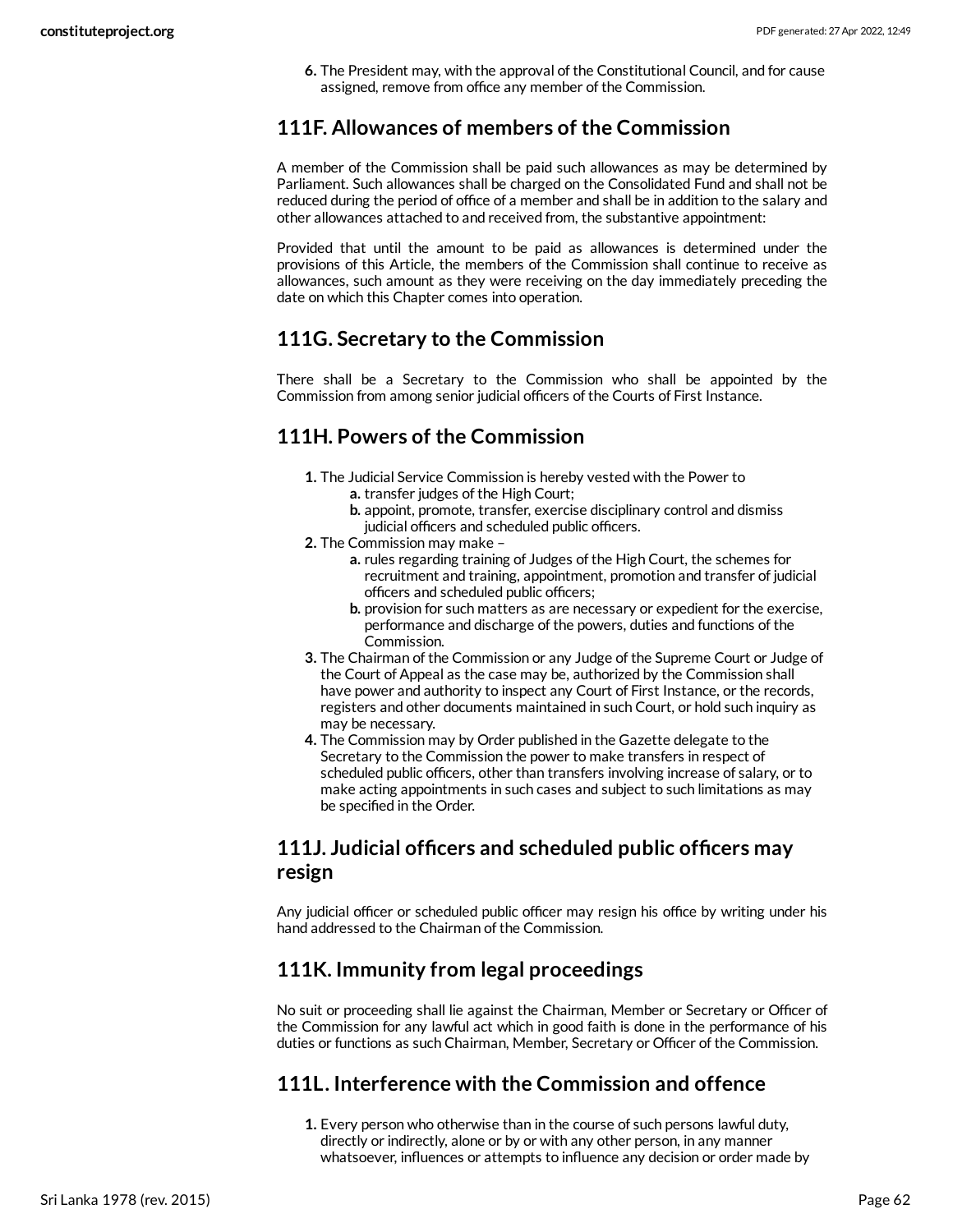**1.** the Commission or to so influence any member thereof, shall be guilty of an offence and shall on conviction be liable to a fine not exceeding one hundred thousand rupees or to imprisonment for a term not exceeding three years or to both such fine and imprisonment:

Provided however that the giving of a certificate or testimonial to any applicant or candidate for any judicial office or scheduled public office shall not be an offence.

**2.** Every High Court established under Article 154P of the Constitution shall have jurisdiction to hear and determine any matter referred to in paragraph (1).

## **111M. Interpretation**

**a.** In this Chapter –

- "Appointment" includes the appointment to act in any office referred to in this Chapter.
- "Judicial officer" means any person who holds office as judge, presiding officer or member of any Court of First Instance, tribunal or institution created and established for the administration of Justice or for the adjudication of any labour or other dispute, but does not include a Judge of the Supreme Court or of the Court of Appeal or of the High Court or a person who performs arbitral functions or a public officer whose principal duty is not the performance of functions of a judicial nature; and
- "Scheduled public officer" means the Registrar of the Supreme Court, the Registrar of the Court of Appeal, the Registrar, Deputy Registrar or Assistant Registrar of the High Court or any Court of First Instance, the Fiscal, the Deputy Fiscal of the Court of Appeal or High Court and any Court of First Instance, any public officer employed in the Registry of the Supreme Court, Court of Appeal or High Court or any Court of First Instance included in a category specified in the Fifth Schedule or such other categories as may be specified by Order made by the Minister in charge of the subject of Justice and approved by Parliament and published in the Gazette.
- **b.** No court, tribunal or institution shall have jurisdiction to entertain or to determine the question whether or not a person is a judicial officer within the meaning of the Constitution, but such question shall be determined solely by the Commission, whose decision thereon shall be final and conclusive.
- **c.** No act of such person or proceeding held before such person, prior to such determination as is referred to in sub-paragraph (b), shall be deemed to be invalid by reason of such determination.
- **112.** [Repealed]
- **113.** [Repealed]
- **113A.** [Repealed]
- **114.** [Repealed]
- **115.** [Repealed]
- **116.** [Renumbered as Article 111C]
- **117.** [Repealed]

# **CHAPTER XVI. THE SUPERIOR COURTS**

### **The Supreme Court**

Supreme court powers Structure of the courts

#### **118. General jurisdiction of Supreme Court**

The Supreme Court of the Republic of Sri Lanka shall be the highest and final superior Court of record in the Republic and shall subject to the provisions of the Constitution exercise –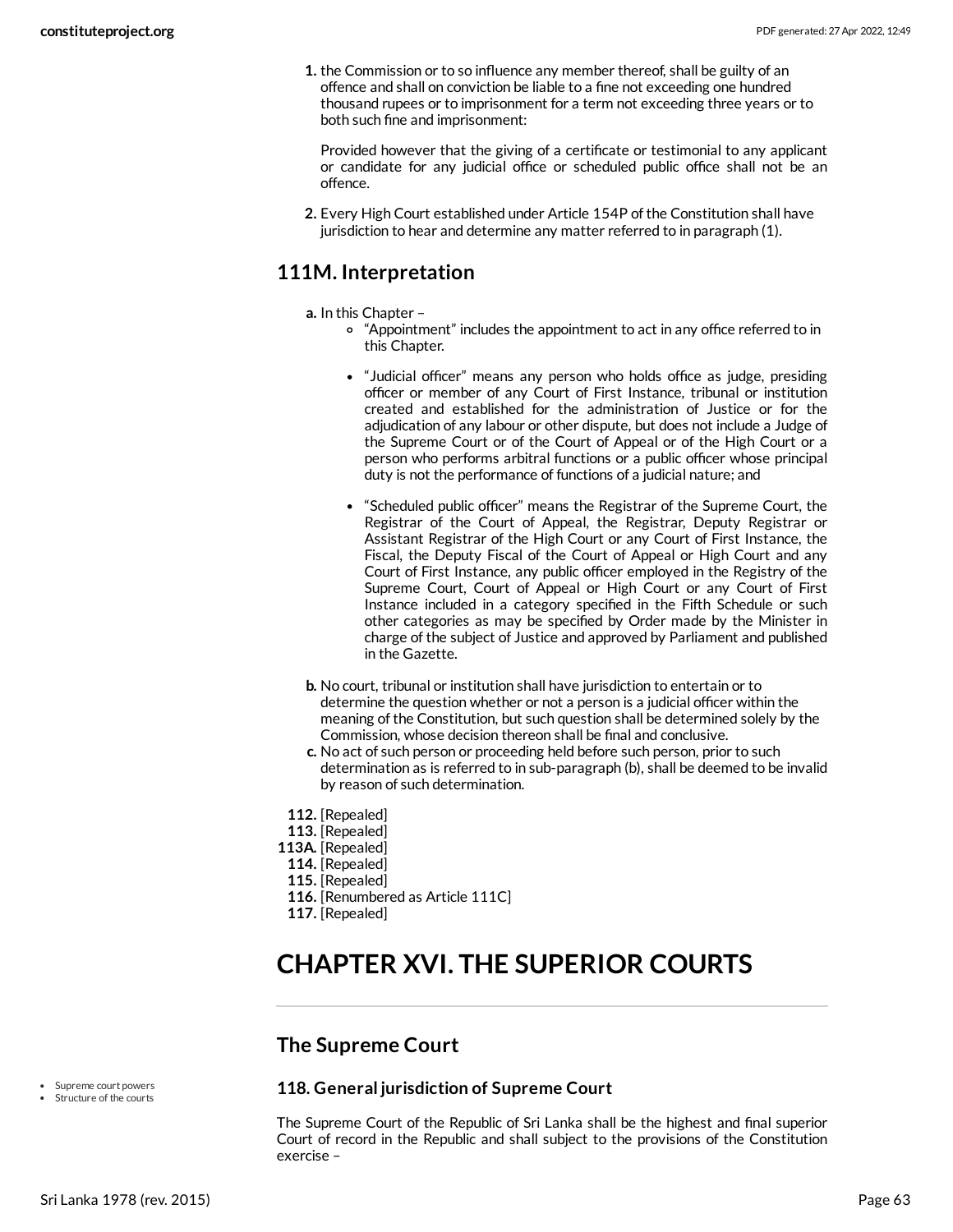Constitutional interpretation

• Number of supreme court judges

Constitutional interpretation

Constitutionality of legislation

Referenda

- **a.** jurisdiction in respect of constitutional matters;
- **b.** jurisdiction for the protection of fundamental rights;
- **c.** final appellate jurisdiction;
- **d.** consultative jurisdiction;
- **e.** jurisdiction in election petitions;
- **f.** jurisdiction in respect of any breach of the privileges of Parliament; and
- **g.** jurisdiction in respect of such other matters which Parliament may by law vest or ordain.

#### **119. Constitution of Supreme Court**

- **1.** The Supreme Court shall consist of the Chief Justice and of not less than six and not more than ten other Judges who shall be appointed as provided in Article 107.
- **2.** The Supreme Court shall have power to act notwithstanding any vacancy in its membership, and no act or proceeding of the Court shall be, or shall be deemed to be, invalid by reason only of any such vacancy or any defect in the appointment of a Judge.

#### **120. Constitutional Jurisdiction of the Supreme Court**

The Supreme Court shall have sole and exclusive jurisdiction to determine any question as to whether any Bill or any provision thereof is inconsistent with the Constitution:

#### Provided that-

- **a.** in the case of a Bill described in its long title as being for the amendment of any provision of the Constitution, or for the repeal and replacement of the Constitution, the only question which the Supreme Court may determine is whether such Bill requires approval by the People at a Referendum by virtue of the provisions of Article 83;
- **b.** where the Cabinet of Ministers certifies that a Bill which is described in its long title as being for the amendment of any provisions of the Constitution, or for the repeal and replacement of the Constitution, intended to be passed with the special majority required by Article 83 and submitted to the People by Referendum, the Supreme Court shall have and exercise no jurisdiction in respect of such Bill;
- **c.** where the Cabinet of Ministers certifies that any provision of any Bill which is not described in its long title as being for the amendment of any provision of the Constitution, or for the repeal and replacement of the Constitution is intended to be passed with the special majority required by Article 84, the only question which the Supreme Court may determine is whether such Bill requires approval by the People at a Referendum by virtue of the provisions of Article 83 or whether such Bill is required to comply with paragraphs (1) and (2) Of Article 82; or
- **d.** where the Cabinet of Ministers certifies that any provision of any Bill which is not described in its long title as being for the amendment of any provision of the Constitution or for the repeal and replacement of the Constitution is intended to be passed with the special majority required by Article 84, the only question which the Supreme Court may determine is whether any other provision of such Bill requires to be passed with the special majority required by Article 84 or whether any provision of such Bill requires the approval by the People at a Referendum by virtue of the provisions of Article 83 or whether such Bill is required to comply with the provisions of paragraphs (1) and (2) of Article 82.

Constitutionality of legislation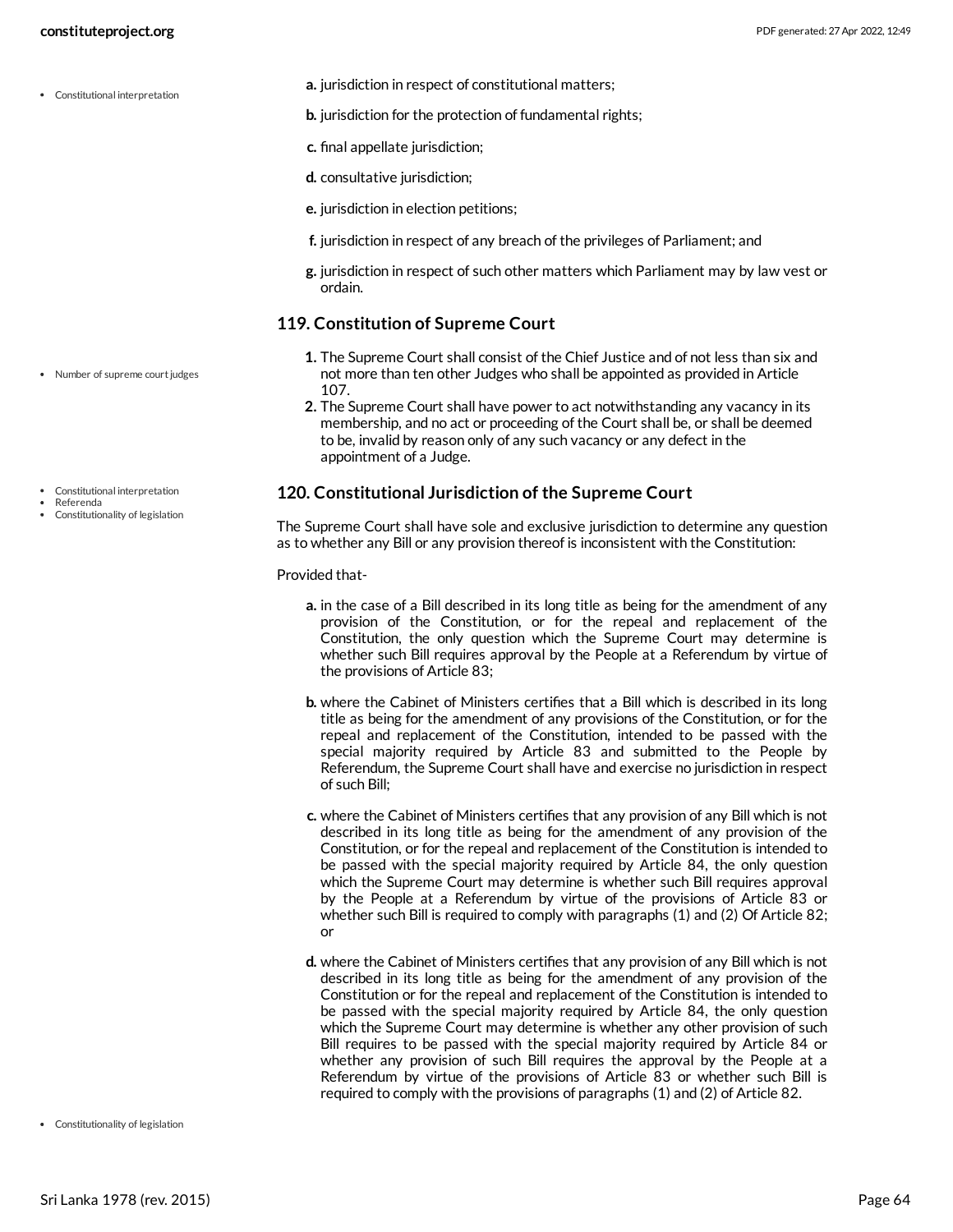#### **121. Ordinary exercise of constitutional jurisdiction in respect of Bills**

- **1.** The jurisdiction of the Supreme Court to ordinarily determine any such question as aforesaid may be invoked by the President by a written reference addressed to the Chief Justice, or by any citizen by a petition in writing addressed to the Supreme Court. Such reference shall be made, or such petition shall be filed, within one week of the Bill being placed on the Order Paper of the Parliament, and a copy thereof shall at the same time be delivered to the Speaker. In this paragraph "citizen " includes a body, whether incorporated or unincorporated, if not less than three-fourths of the members of such body are citizens.
- **2.** Where the jurisdiction of the Supreme Court has been so invoked no proceedings shall be had in Parliament in relation to such Bill until the determination of the Supreme Court has been made, or the expiration of a period of three weeks from the date of such reference or petition, whichever occurs first.
- **3.** The Supreme Court shall make and communicate its determination to the President and to the Speaker within three weeks of the making of the reference or the filing of the petition, as the case may be.

#### **122.** [Repealed].

#### **123. Determination of Supreme Courtin respect of Bills**

Constitutionality of legislation Constitutional interpretation

Supreme court opinions

- **1.** The determination of the Supreme Court shall be accompanied by the reasons therefor, and shall state whether the Bill or any provision thereof is inconsistent with the Constitution and if so, which provision or provisions of the Constitution.
- **2.** Where the Supreme Court determined that the Bill or any provision thereof is inconsistent with the Constitution, it shall also state
	- **a.** whether such Bill is required to comply with the Provisions Of paragraphs (1) and (2) of Article 82; or
	- **b.** whether such Bill or any provision thereof may only be passed by the special majority required under the provisions of paragraph (2) of Article 84; or
	- **c.** whether such Bill or any provision thereof requires to be passed by the special majority required under the provisions of paragraph (2) of Article 84 and approved by the People at a Referendum by virtue of the provisions of Article 83,

and may specify the nature of the amendments which would make the Bill or such provision cease to be inconsistent.

- **3.** [Repealed].
- **4.** Where any Bill, or the provision of any Bill, has been determined, or is deemed to have been determined to be inconsistent with the Constitution, such Bill or such provision shall not be passed except in the manner stated in the determination of the Supreme Court:

Provided that it shall be lawful for such Bill to be passed after, such amendment as would make the Bill cease to be inconsistent with the Constitution.

#### **124. Validity of Bills and legislative process notto be questioned**

Save as otherwise provided in Articles 120 and 121, no court or tribunal created and established for the administration of justice, or other institution, person or body of persons shall in relation to any Bill, have power or jurisdiction to inquire into, or pronounce upon, the constitutionality of such Bill or its due compliance with the legislative process, on any ground whatsoever.

#### **125. Constitutional jurisdiction in the interpretation of the Constitution**

**1.** The Supreme Court shall have sole and exclusive jurisdiction to hear and determine any question relating to the interpretation of the Constitution, and accordingly, whenever any such question arises in the course of any proceeding in any other court or tribunal or other institution empowered by law to administer justice or to exercise judicial or quasi-judicial functions, such question shall

Constitutionality of legislation

Constitutional interpretation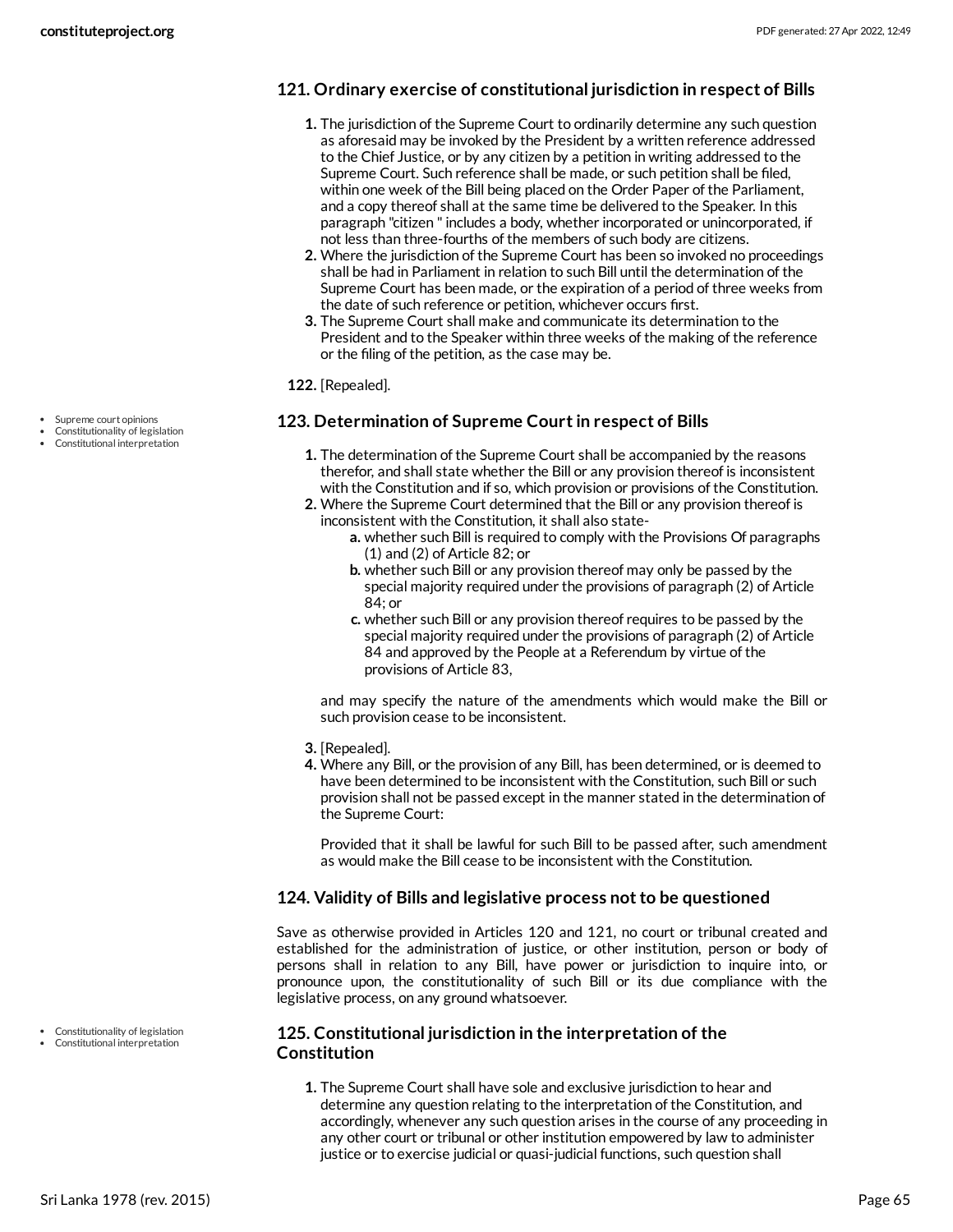- **1.** forthwith be referred to the Supreme Court for determination. The Supreme Court may direct that further proceedings be stayed pending the determination of such question.
- **2.** The Supreme Court shall determine such question within two months of the date of reference and make any such consequential order as the circumstances of the case may require.

### **126. Fundamental rights jurisdiction and its exercise**

- **1.** The Supreme Court shall have sole and exclusive jurisdiction to hear and determine any question relating to the infringement or imminent infringement by executive or administrative action of any fundamental right or language right declared and recognized by Chapter III or Chapter IV.
- **2.** Where any person alleges that any such fundamental right or language right relating to such person has been infringed or is about to be infringed by executive or administrative action, he may himself or by an attorney-at-law on his behalf, within one month thereof, in accordance with such rules of court as may be in force, apply to the Supreme Court by way of petition in writing addressed to such Court praying for relief or redress in respect of such infringement. Such application may be proceeded with only with leave to proceed first had and obtained from the Supreme Court, which leave may be granted or refused, as the case may be, by not less than two Judges.
- **3.** Where in the course of hearing in the Court of Appeal into an application for orders in the nature of a writ of habeas corpus, certiorari, prohibition, procedendo, mandamus or quo warranto, it appears to such Court that there is prima facie evidence of an infringement or imminent infringement of the provisions of Chapter III or Chapter IV by a party to such application, such Court shall forthwith refer such matter for determination by the Supreme Court.
- **4.** The Supreme Court shall have power to grant such relief or make such directions as it may deem just and equitable in the circumstance in respect of any petition or reference referred to in paragraphs (2) and (3) of this Article or refer the matter back to the Court of Appeal if in its opinion there is no infringement of a fundament right or language right.
- **5.** The Supreme Court shall hear and finally dispose of any petition or reference under this Article within two months of the filing of such petition or the making of such reference.

### **127. Appellate jurisdiction**

- **1.** The Supreme Court shall, subject to the Constitution, be the final Court of civil and criminal appellate jurisdiction for and within the Republic of Sri Lanka for the correction of all errors in fact or in law which shall be committed by the Court of Appeal or any Court of First Instance, tribunal or other institution and the judgments and orders of the Supreme Court shall in all cases be final and conclusive in all such matters.
- **2.** The Supreme Court shall, in the exercise of its jurisdiction, have sole and exclusive cognizance by way of appeal from any order, judgment, decree, or sentence made by the Court of Appeal, where any appeal lies in law to the Supreme Court and it may affirm, reverse or vary any such order, judgment, decree or sentence of the Court of Appeal and may issue such directions to any Court of First Instance or order a new trial or further hearing in any proceedings as the justice of the case may require, and may also call for and admit fresh or additional evidence if the interests of justice so demands and may in such event, direct that such evidence be recorded by the Court of Appeal or any Court of First Instance.

### **128. Right of appeal**

- **1.** An appeal shall lie to the Supreme Court from any final order, Judgment, decree or sentence of the Court of Appeal in any matter or proceedings, whether civil or criminal, which involves a substantial question of law, if the Court of Appeal grants leave to appeal to the Supreme Court ex mero motu or, at the instance of any aggrieved party to such matter or proceedings;
- **2.** The Supreme Court may, in its discretion, grant special leave to appeal to the Supreme Court from any final or interlocutory order, judgment, decree, or sentence made by the Court of Appeal in any matter or proceedings, whether

 $\cdot$  Right to appeal judicial decisions

• Right to appeal judicial decisions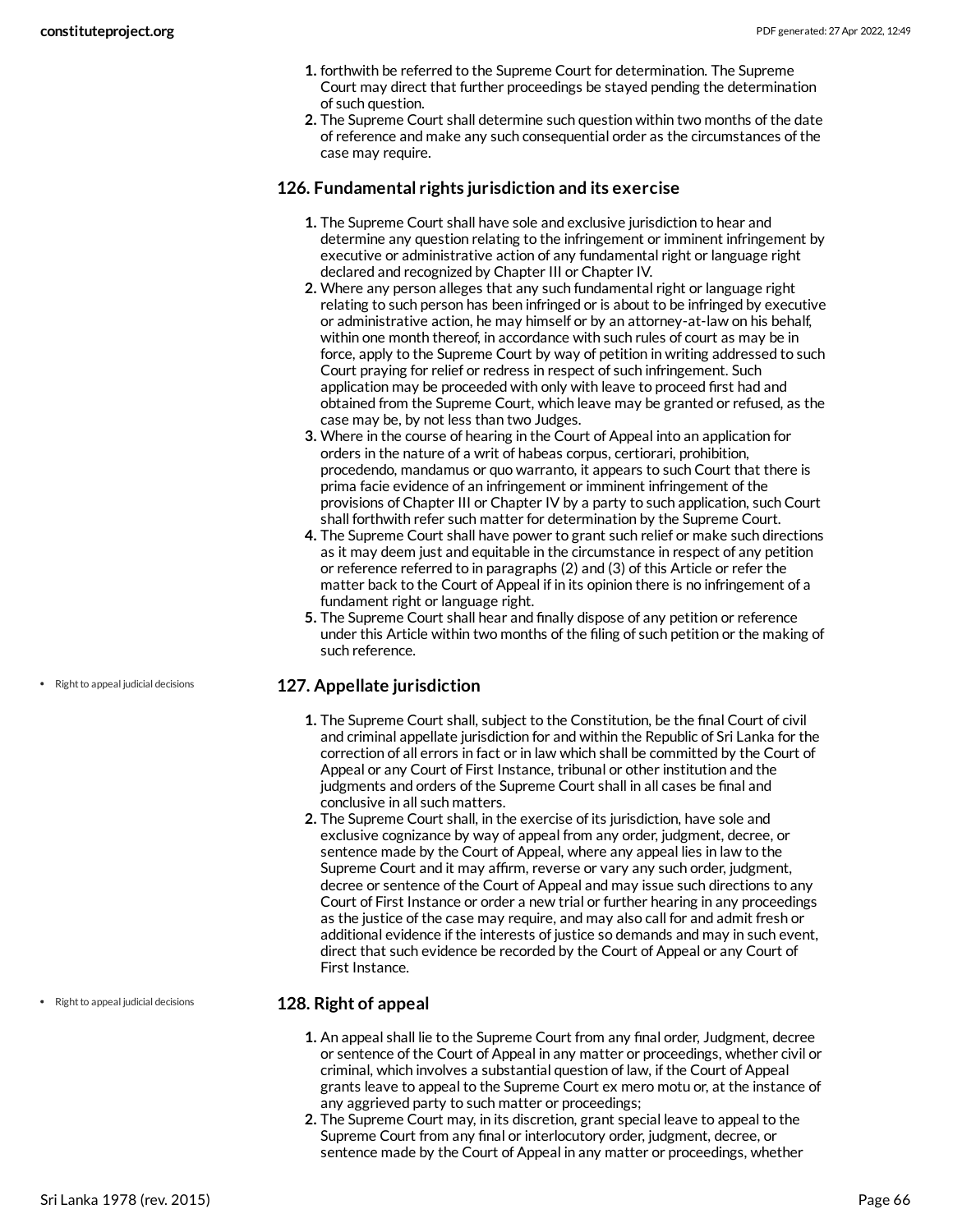**2.** civil or criminal, where the Court of Appeal has refused to grant leave to appeal to the Supreme Court, or where in the opinion of the Supreme Court, the case or matter is fit for, review by the Supreme Court:

Provided that the Supreme Court shall grant leave to appeal in every matter or proceedings in which it is satisfied that the question to be decided is of public or general importance.

- **3.** Any appeal from an order or judgment of the Court of Appeal, made or given in the exercise of its Jurisdiction under Article 139, 140, 141, 142 or 143 to which the President, a Minister, a Deputy Minister or a public officer in his official capacity is a party, shall be heard and determined within two months of the date of filing thereof.
- **4.** An appeal shall lie directly to the Supreme Court on any matter and in the manner specifically provided for by any other law passed by Parliament.

### **129. Consultative jurisdiction**

- **1.** If at any time it appears to the President of the Republic that a question of law or fact has arisen or is likely to arise which is of such nature and of such public importance that it is expedient to obtain the opinion of the Supreme Court upon it, he may refer that question to that Court for consideration and the Court may, after such hearing as it thinks fit, within the period specified in such reference or within such time as may be extended by the President, report to the President its opinion thereon.
- **2.** Where the Speaker refers to the Supreme Court for inquiry and report all or any of the allegation or allegations, as the case may be, contained in any such resolution as is referred in Article 38 (2) (a), the Supreme Court shall in accordance with Article 38 (2) (d) inquire into such allegation or allegations and shall report its determination to the Speaker within two months of the date of reference.
- **3.** Such opinion, determination and report shall be expressed after consideration by at least five Judges of the Supreme Court, of whom, unless he otherwise directs, the Chief Justice shall be one.
- **4.** Every proceeding under paragraph (1) of this Article shall be held in private unless the Court for special reasons otherwise directs.

#### **130. Jurisdiction in election and referendum petitions**

The Supreme Court shall have the power to hear and determine and make such orders as provided for by law on –

- **a.** any legal proceeding relating to election of the President or the validity of a referendum.
- **b.** any appeal from an order or judgment of the Court of Appeal in an election petition case:

Provided that the hearing and determination of a proceeding relating to the election of the President or the validity of a referendum shall be by at least five Judges of the Supreme Court of whom, unless he otherwise directs, the Chief Justice shall be one.

#### **131. Jurisdiction in respect of the breaches of Parliamentary privileges**

The Supreme Court shall have according to law the power to take cognizance of and punish any person for the breach of the privileges of Parliament.

### **132. Sittings of the Supreme Court**

- **1.** The several jurisdictions of the Supreme Court shall be ordinarily exercised at Colombo unless the Chief Justice otherwise directs.
- **2.** The jurisdiction of the Supreme Court may be exercised in different matters at the same time by the several Judges of that Court sitting apart:

Provided that its jurisdiction shall, subject to the provisions of the Constitution, be ordinarily exercised at all times by not less than three Judges of the Court

Supreme court powers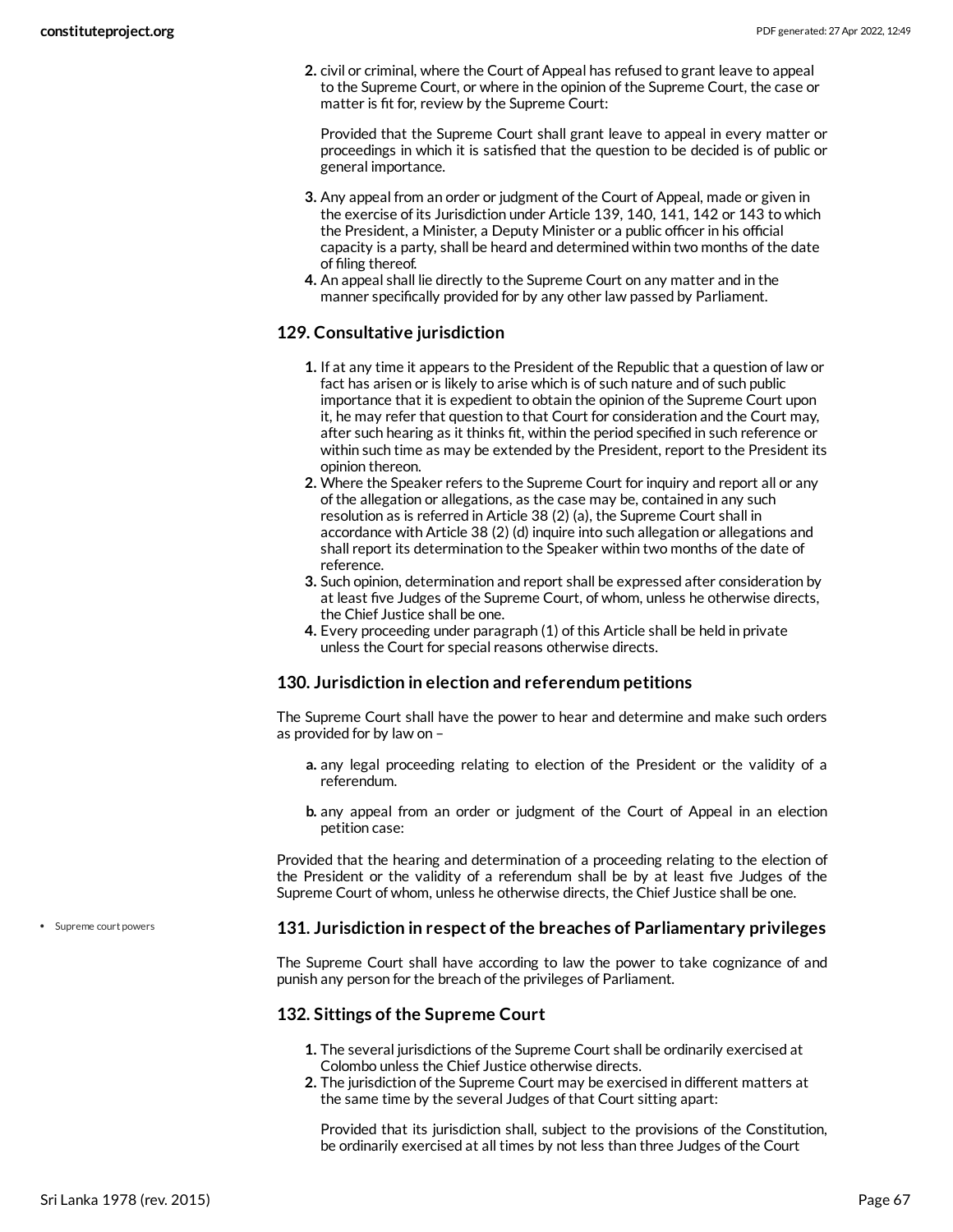- **2.** sitting together as the Supreme Court.
- **3.** The Chief Justice may
	- **i.** of his own motion; or
	- **ii.** at the request of two or more Judges hearing any matter; or
	- **iii.** on the application of a party to any appeal, proceeding or matter if the question involved is in the opinion of the Chief Justice one of general and public importance, direct that such appeal, proceeding or matter be heard by a Bench comprising five or more Judges of the Supreme Court.
- **4.** The judgment of the Supreme Court shall, when it is not an unanimous decision, be the decision of the majority.

#### **133. Appointment of ad hoc Judges**

- **1.** If at any time there should not be a quorum of the Judges of the Supreme Court available to hold or continue any sittings of the Court, the Chief Justice may with the previous consent of the President request in writing the attendance at the sittings of the Court as an ad hoc Judge, for such period as may be necessary, of the President of the Court of Appeal or any Judge of the Court of Appeal.
- **2.** It shall be the duty of such a Judge who had been so requested, in priority to other duties of his office, to attend the sittings of the Supreme Court at the time and for the period for which his attendance is required, and while so attending he shall have all the jurisdictions, powers and privileges, and shall perform the duties, of a Judge of the Supreme Court:

#### **134.** Right to be heard by the Supreme Court

- **1.** The Attorney-General shall be noticed and have the right to be heard in all proceedings in the Supreme Court in the exercise of its jurisdiction under Articles 120, 121, 125, 126, 129 (1) and 131.
- **2.** Any party to any proceedings in the Supreme Court in the exercise of its jurisdiction shall have the right to be heard in such proceedings either in person or by representation by an attorney-at-law.
- **3.** The Supreme Court may in its discretion grant to any other person or his legal representative such hearing as may appear to the Court to be necessary in the exercise of its jurisdiction under this Chapter.

### **135. Registry of the Supreme Court and office of Registrar**

The Registry of the Supreme Court shall be in charge of an officer designated the Registrar of the Supreme Court who shall be subject to the supervision, direction and control of the Chief Justice.

#### **136. Rules of the Supreme Court**

- **1.** Subject to the provisions of the Constitution and of any law the Chief Justice with any three Judges of the Supreme Court nominated by him, may, from time to time, make rules regulating generally the practice and procedure of the Court including –
	- **a.** rules as to the procedure for hearing appeals and other matters pertaining to appeals including the terms under which appeals to the Supreme Court and the Court of Appeal are to be entertained and provision for the dismissal of such appeals for non-compliance with such rules;
	- **b.** rules as to the proceedings in the Supreme Court and Court of Appeal in the exercise of the several jurisdictions conferred on such Courts by the Constitution or by any law, including the time within which such matters may be instituted or brought before such Courts and the dismissal of such matters for non-compliance with such rules;
	- **c.** rules as to the granting of bail;
	- **d.** rules as to the stay of proceedings;
	- **e.** rules providing for the summary determination of any appeal or any other matter before such Court by petition or otherwise, which appears to the Court to be frivolous and vexatious or brought for the purpose of delay;
	- **f.** the preparation of copies of records for the purpose of appeal or other proceedings in the Supreme Court and Court of Appeal;

• Right to pre-trial release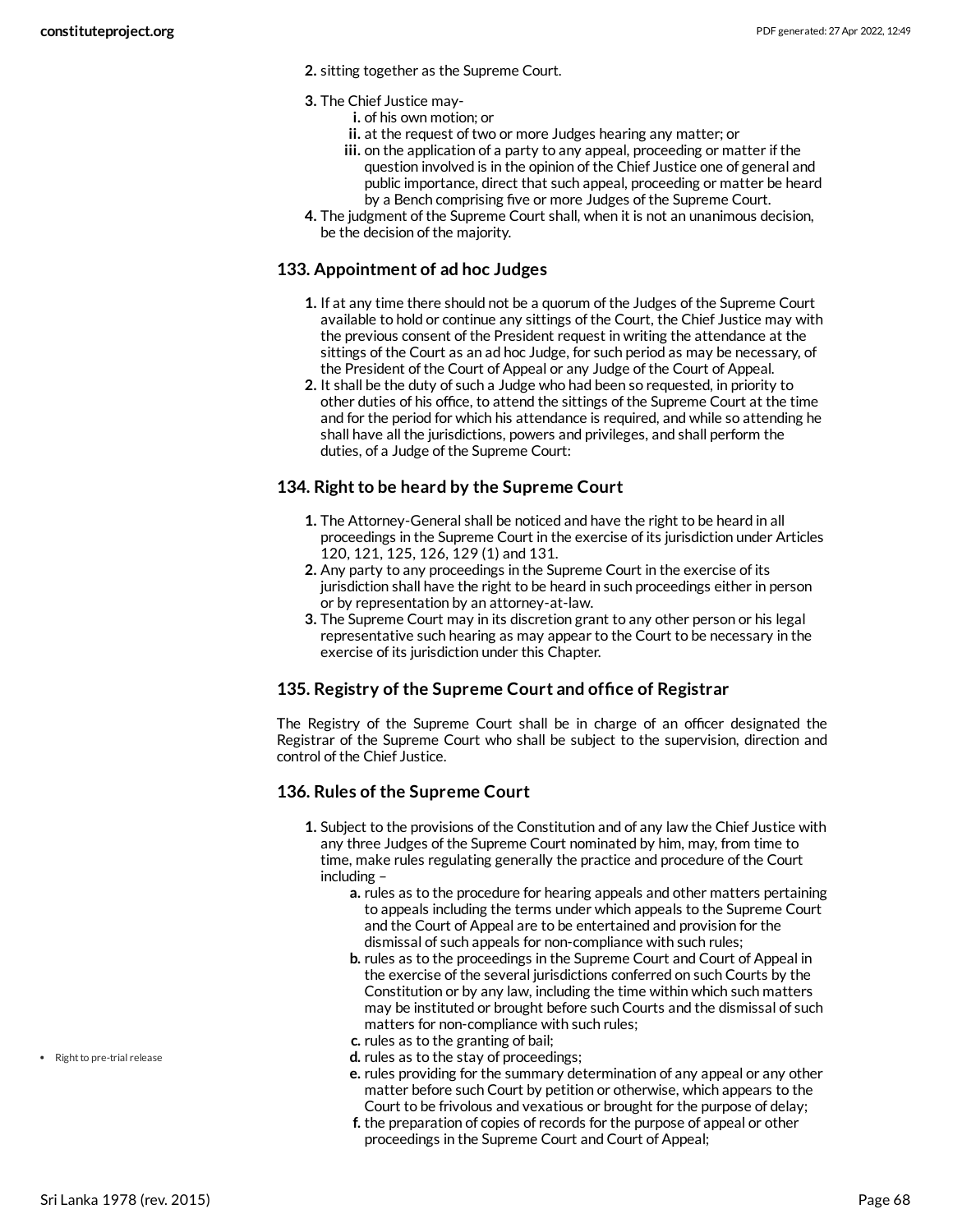- **1. g.** the admission, enrolment, suspension and removal of attorneys-at-law and the rules of conduct and etiquette for such attorneys-at-law;
	- **h.** the attire of Judges, attorneys-at-law, officers of court and persons attending the courts in Sri Lanka whether established by the Constitution, or by Parliament or by existing law;
	- **i.** the manner in which panels of jurors may be prepared, and the mode of summoning, empanelling and challenging of jurors;
	- **j.** proceedings of Fiscals and other ministerial officers of such courts and the process of such courts and the mode of executing the same;
	- **k.** the binding effect of the decisions of the Supreme Court;
	- **l.** all matters of practice and procedure including the nature and extent of costs that may be awarded, the manner in which such costs may be taxed and the stamping of documents in the Supreme Court, Court of Appeal, High Court and Courts of First Instance not specially provided by or under any law.
- **2.** Every rule made under this Article shall be published in the Gazette and shall come into operation on the date of such publication or on such later date as may be specified in such rule.
- **3.** All rules made under this Article shall as soon as convenient after their publication in the Gazette be brought before Parliament for approval. Any such rule which is not so approved shall be deemed to be rescinded as from the date it was not so approved, but without prejudice to anything previously done thereunder.
- **4.** The Chief Justice and any three Judges of the Supreme Court nominated by him may amend, alter or revoke any such rules of court and such amendment, alteration or revocation of the rules will operate in the like manner as set out in the preceding paragraph with reference to the making of the rules of court.

# **The Court of Appeal**

### **137. The Court of Appeal**

The Court of Appeal shall consist of the President of the Court of Appeal and not less than six and not more than eleven other Judges who shall be appointed as provided in Article 107.

### **138. Jurisdiction of the Court of Appeal**

**1.** The Court of Appeal shall have and exercise subject to the provisions of the Constitution or of any law, an appellate jurisdiction for the correction of all errors in fact or in law which shall be committed by the High Court, in the exercise of its appellate or original jurisdiction or by any Court of First Instance, tribunal or other institution and sole and exclusive cognizance, by way of appeal, revision and restitutio in integrum, of all causes, suits, actions, prosecutions, matters and things of which such High Court, Court of First Instance tribunal or other institution may have taken cognizance:

Provided that no judgment, decree or order of any court shall be reversed or varied on account of any error, defect or irregularity, which has not prejudiced the substantial rights of the parties or occasioned a failure of justice.

**2.** The Court of Appeal shall also have and exercise all such powers, and jurisdiction, appellate and original, as Parliament may by law vest or ordain.

#### **139. Powers in appeal**

- **1.** The Court of Appeal may in the exercise of its jurisdiction, affirm, reverse, correct or modify any order, judgment, decree or sentence according to law or it may give directions to such Court of First Instance, tribunal or other institution or order a new trial or further hearing upon such terms as the Court of Appeal shall think fit.
- **2.** The Court of Appeal may further receive and admit new evidence additional to, or supplementary of, the evidence already taken in the Court of First Instance touching the matters at issue in any original case, suit, prosecution or action, as the justice of the case may require.

Structure of the courts Right to appeal judicial decisions

 $\cdot$  Right to appeal judicial decisions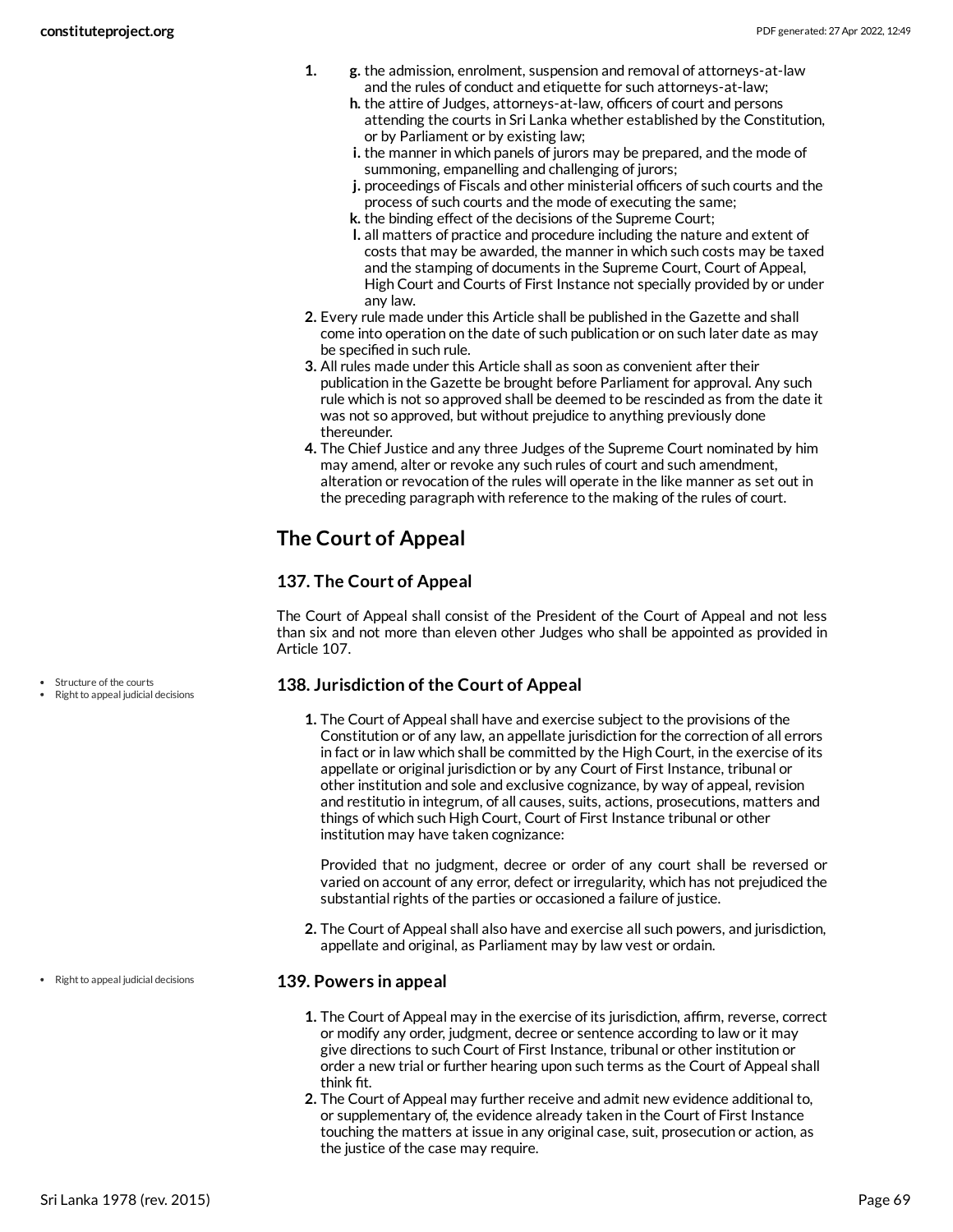#### **140. Power to issue writs, other than writs of habeas corpus**

Subject to the provisions of the Constitution, the Court of Appeal shall have full power and authority to inspect and examine the records of any Court of First Instance or tribunal or other institution, and grant and issue, according to law, orders in the nature of writs of certiorari, prohibition, procedendo, mandamus and quo warranto against the judge of any Court of First Instance or tribunal or other institution or any other person:

Provided that Parliament may by law provide that in any such category of cases as may be specified in such law, the jurisdiction conferred on the Court of Appeal by the preceding provisions of this Article shall be exercised by the Supreme Court and not by the Court of Appeal.

#### **141. Power to issue writs of habeas corpus** • Protection from unjustified restraint

The Court of Appeal may grant and issue orders in the nature of writs of habeas corpus to bring up before such Court-

- **a.** the body of any person to be dealt with according to law; or
- **b.** the body of any person illegally or improperly detained in public or private custody,

and to discharge or remand any person so brought up or otherwise deal with such person according to law:

Provided that it shall be lawful for the Court of Appeal to require the body of such person to be brought up before the most convenient Court of First Instance and to direct the judge of such court to inquire into and report upon the acts of the alleged imprisonment or detention and to make such provision for the interim custody of the body produced as to such court shall seem right; and the Court of Appeal shall upon the receipt of such report, make order to discharge or remand the person so alleged to be imprisoned or detained or otherwise deal with such person according to law, and the Court of First Instance shall conform to, and carry into immediate effect, the order so pronounced or made by the Court of Appeal:

Provided further that if provision be made by law for the exercise by any court, of jurisdiction in respect of the custody and control of minor children, then the Court of Appeal, if satisfied that any dispute regarding the custody of any such minor child may more properly be dealt with by such court, direct the parties to make application in that court in respect of the custody of such minor child.

#### **142. Power to bring up and remove prisoners**

The Court of Appeal may direct-

- **i.** that a prisoner detained in any prison be brought before a court-martial of any Commissioners acting under the authority of any Commission from the President of the Republic for trial or to be examined relating to any matters pending before any such court-martial or Commissioners respectively; or
- **ii.** that a prisoner detained in prison be removed from one custody to another for purposes of trial.

#### **143. Power to grantinjunctions**

The Court of Appeal shall have the power to grant and issue injunctions to prevent any irremediable mischief which might ensure before a party making an application for such injunction could prevent the same by bringing an action in any Court of First Instance:

Provided that it shall not be lawful for the Court of Appeal to grant an injunction to prevent a party to any action in any court from appealing to or prosecuting an appeal to the Court of Appeal or to prevent any party to any action in any court from insisting upon any ground of action, defence or appeal, or to prevent any person from suing or prosecuting in any court, except where such person has instituted two separate actions in two different courts for and in respect of the same cause of action, in which case the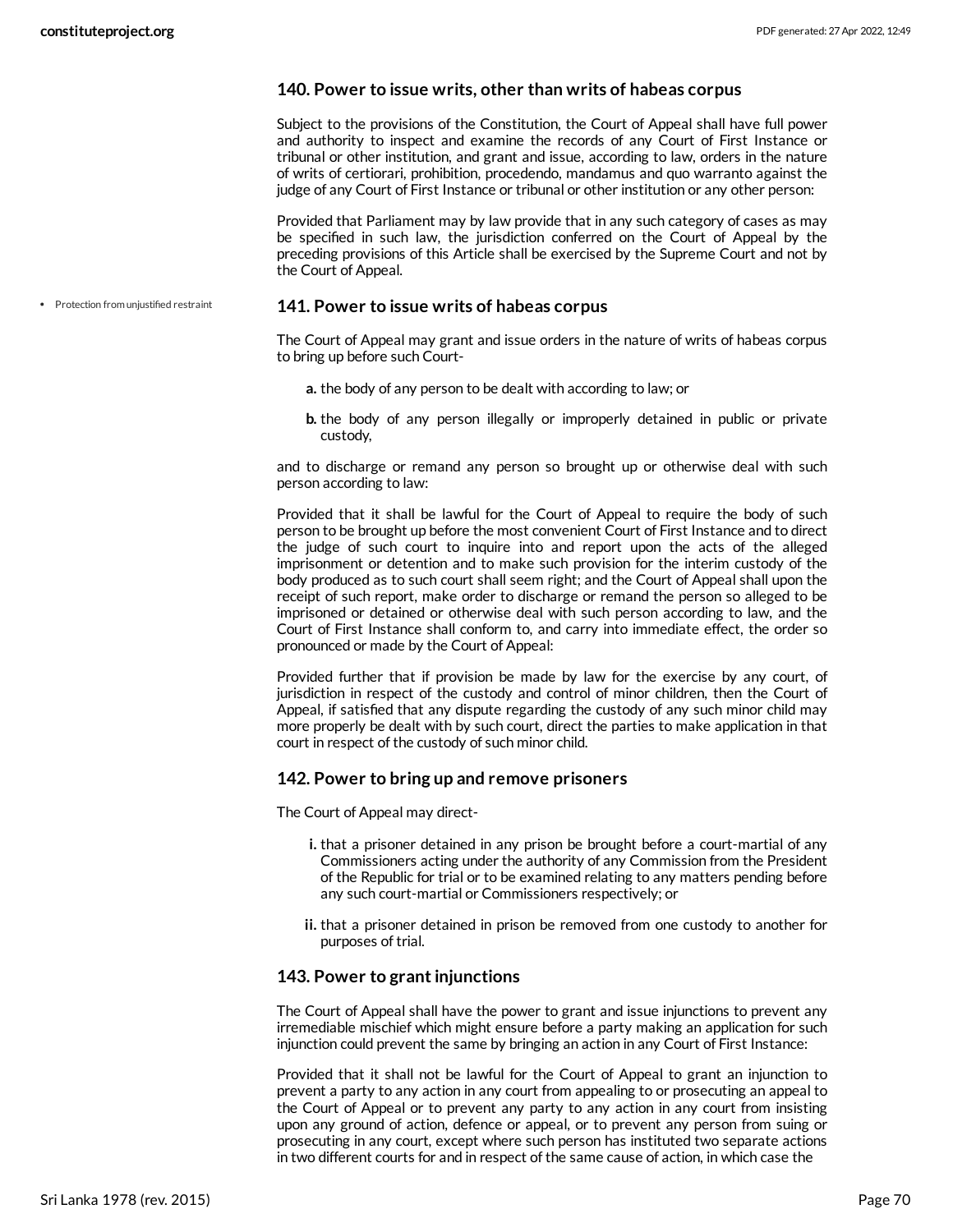Court of Appeal shall have the power to intervene by restraining him from prosecuting one or other of such actions as to it may seem fit.

#### **144. Parliamentary election petitions**

The Court of Appeal shall have and exercise jurisdiction to try election petitions in respect of the election to the membership of Parliament in terms of any law for the time being applicable in that behalf.

#### **145. Inspection of records**

The Court of Appeal may, ex mero motu or on any application made, call for, inspect and examine any record of any Court of First Instance and in the exercise of its revisionary powers may make any order thereon as the interests of justice may require.

#### **146. Sittings of the Court of Appeal**

**1.** The Court of Appeal shall ordinarily exercise its jurisdiction at Colombo:

Provided however that the Chief Justice may from time to time when he deems it so expedient direct that the Court of Appeal shall hold its sittings and exercise its jurisdiction in any judicial zone or district, specified in the direction.

**2.** The jurisdiction of the Court of Appeal may be exercised in different matters at the same time by the several judges of the Court sitting apart:

Provided that –

- **a.** its jurisdiction in respect of
	- **i.** judgments and orders of the High Court pronounced at a trial at Bar, shall be exercised by at least three Judges of the Court; and
	- **ii.** other judgments and orders of the High Court, shall be exercised by at least two Judges of the Court;
- **b.** its jurisdiction in respect of its powers under Article 144 shall be exercised by the President of the Court of Appeal or any judge of that Court nominated by the President or one or more of such Judges nominated by the President of whom such President may be one;
- **c.** its jurisdiction in respect of other matters, shall be exercised by a single Judge of the Court, unless the President of the Court of Appeal by general or special order otherwise directs.
- **3.** In the event of any difference of opinion between two Judges constituting the Bench, the decision of the Court shall be suspended until three Judges shall be present to review such matter.
- **4.** The judgment of the Court of Appeal, shall when it is not an unanimous decision, be the decision of the majority.

#### **147. Registry of the Court of Appeal and office of Registrar**

The Registry of the Court of Appeal shall be in charge of an Officer designated as the Registrar of the Court of Appeal who shall be subject to the supervision, direction and control of the President of the Court of Appeal.

# **CHAPTER XVII. FINANCE**

- Subsidiary unit government
- Municipal government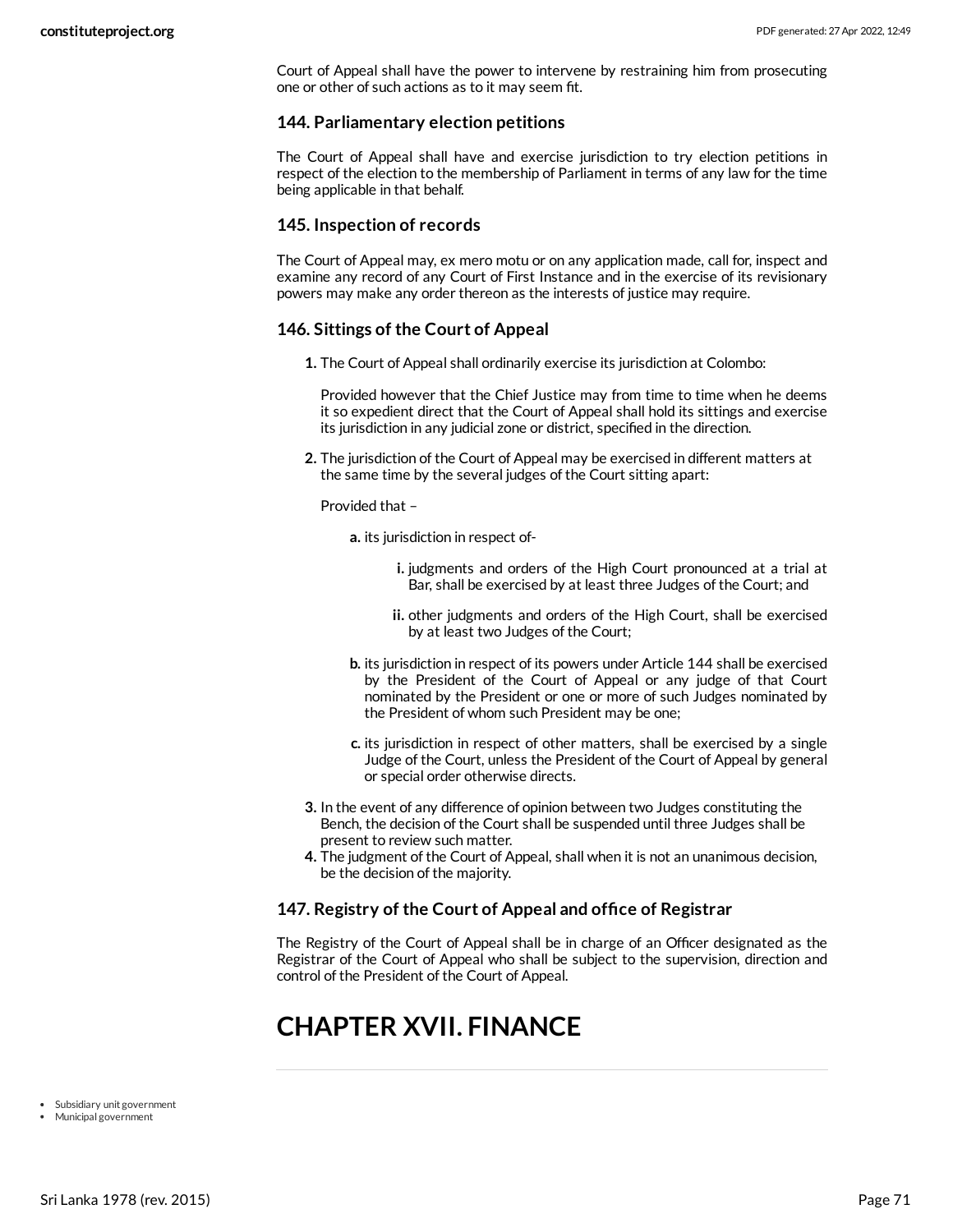# **148. Control of Parliament over public finance**

Parliament shall have full control over public finance. No tax, rate or any other levy shall be imposed by any local authority or any other public authority, except by or under the authority of a law passed by Parliament or of any existing law.

### **149. Consolidated Fund**

- **1.** The funds of the Republic not allocated by law to specific purposes shall form one Consolidated Fund into which shall be paid the produce of all taxes, imposts, rates and duties and all other revenues and receipts of the Republic not allocated to specific purposes.
- **2.** The interest on the public debt, sinking fund payments, the costs, charges and expenses incidental to the collection, management and receipt of the Consolidated Fund and such other expenditure as Parliament may determine shall be charged on the Consolidated Fund.

# **150. Withdrawals of sums from Consolidated Fund**

- **1.** Save as otherwise expressly provided in paragraphs (3) and (4) of this Article, no sum shall be withdrawn from the Consolidated Fund except under the authority of a warrant under the hand of the Minister in charge of the subject of Finance.
- **2.** No such warrant shall be issued unless the sum has by resolution of Parliament or by any law been granted for specified public services for the financial year during which the withdrawal is to take place or is otherwise lawfully, charged on the Consolidated Fund.
- **3.** Where the President dissolves Parliament before the Appropriation Bill for the financial year has passed into law, he may, unless Parliament shall have already made provision, authorize the issue from the Consolidated Fund and the expenditure of such sums as he may consider necessary for the public services until the expiry of a period of three months from the date on which the new Parliament is summoned to meet.
- **4.** Where the President dissolves Parliament and fixes a date or dates for a General Election the President may, unless Parliament has already made provision in that behalf, authorize the issue from the Consolidated Fund and the expenditure of such sums as he may, after consultation with the Commissioner of Elections, consider necessary for such elections.

# **151. Contingencies Fund**

- **1.** Notwithstanding any of the provisions of Article 149, Parliament may by law create a Contingencies Fund for the purpose of providing for urgent and unforeseen expenditure.
- **2.** The Minister in charge of the subject of Finance, if satisfied
	- **a.** that there is need for any such expenditure, and
	- **b.** that no provision for such expenditure exists,

may, with the consent of the President, authorize provision to be made therefor by an advance from the Contingencies Fund.

**3.** As soon as possible after every such advance, a Supplementary Estimate shall be presented to Parliament for the purpose of replacing the amount so advanced.

## **152. Special provisions as to Bill affecting public revenue**

No Bill or motion, authorizing the disposal of, or the imposition of charges upon, the Consolidated Fund or other funds of the Republic, or the imposition of any tax or the repeal, augmentation or reduction of any tax for the time being in force shall be introduced in Parliament except by a Minister, and unless such Bill or motion has been approved either by the Cabinet of Ministers or in such manner as the Cabinet of Ministers may authorize.

• Tax bills Spending bills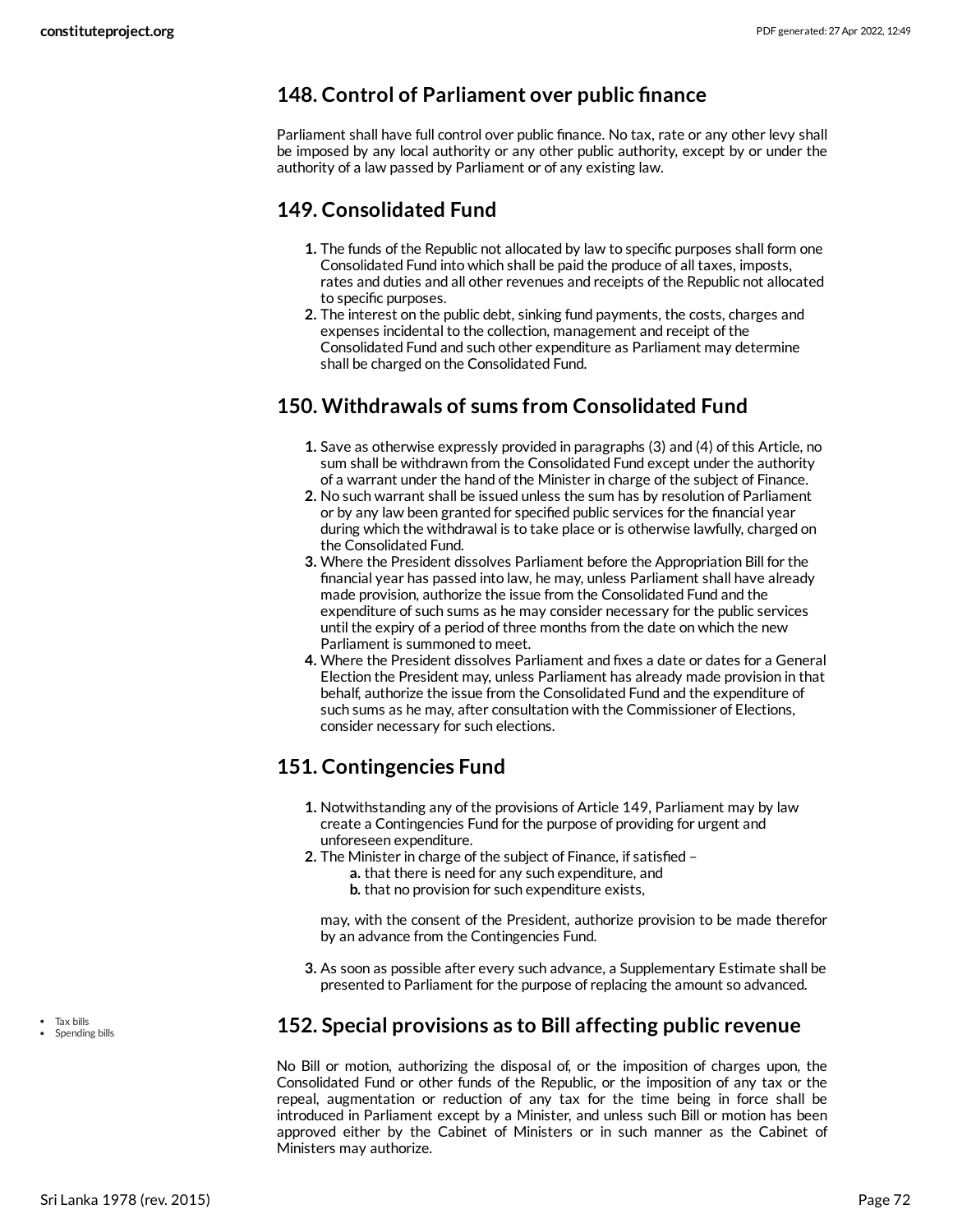## **153. Auditor-General**

- **1.** There shall be an Auditor-General who shall be a qualified Auditor, and subject to the approval of the Constitutional Council, be appointed by the President and shall hold office during good behaviour.
- **2.** The salary of the Auditor-General shall be determined by Parliament, shall be charged on the Consolidated Fund and shall not be diminished during his term of office.
- **3.** The office of the Auditor-General shall become vacant
	- **a.** upon his death;
	- **b.** on his resignation in writing addressed to the President;
	- **c.** on his attaining the age of sixty years;
	- **d.** on his removal by the President on account of ill health or physical or mental infirmity; or
	- **e.** on his removal by the President upon an address of Parliament.
- **4.** Whenever the Auditor-General is unable to discharge functions of his office, the President may, subject to the approval of the Constitutional Council, appoint a person to act in the place of the Auditor-General.

## **153A. Constitution of the Audit Service Commission**

- **1.** There shall be an Audit Service Commission (in this Chapter referred to as "Commission"), which shall consist of the Auditor-General who shall be the Chairman of the Commission, and the following members appointed by the President on the recommendation of the Constitutional Council:
	- **a.** two retired officers of the Auditor-General's Department, who have held office as a Deputy Auditor-General or above;
	- **b.** a retired judge of the Supreme Court, Court of Appeal or the High Court of Sri Lanka; and
	- **c.** a retired Class I officer of the Sri Lanka Administrative Service.

#### **2**

- **a.** A person appointed as a member of the Commission shall hold office for three years, unless he,–
	- **i.** earlier resigns from his office, by letter addressed to the President;
	- **ii.** is removed from office as hereinafter provided; or
	- **iii.** becomes a Member of Parliament or a member of a Provincial Council or any local authority.
- **b.** A person appointed as a member of the Commission shall be eligible to be appointed for a further term of office, on the recommendation of the Constitutional Council.
- **3.** The President may for cause assigned and with the approval of the Constitutional Council, remove from office any person appointed as a member of the Commission under paragraph (1).
- **4.** The Chairman and the members of the Commission shall be paid such allowances as are determined by Parliament. Such allowances shall be charged on the Consolidated Fund and shall not be diminished during the term of office of the Chairman or members.
- **5.** The Chairman and the members of the Commission shall be deemed to be public servants within the meaning and for the purposes of Chapter IX of the Penal Code.
- **6.** There shall be a Secretary to the Commission who shall be appointed by the Commission.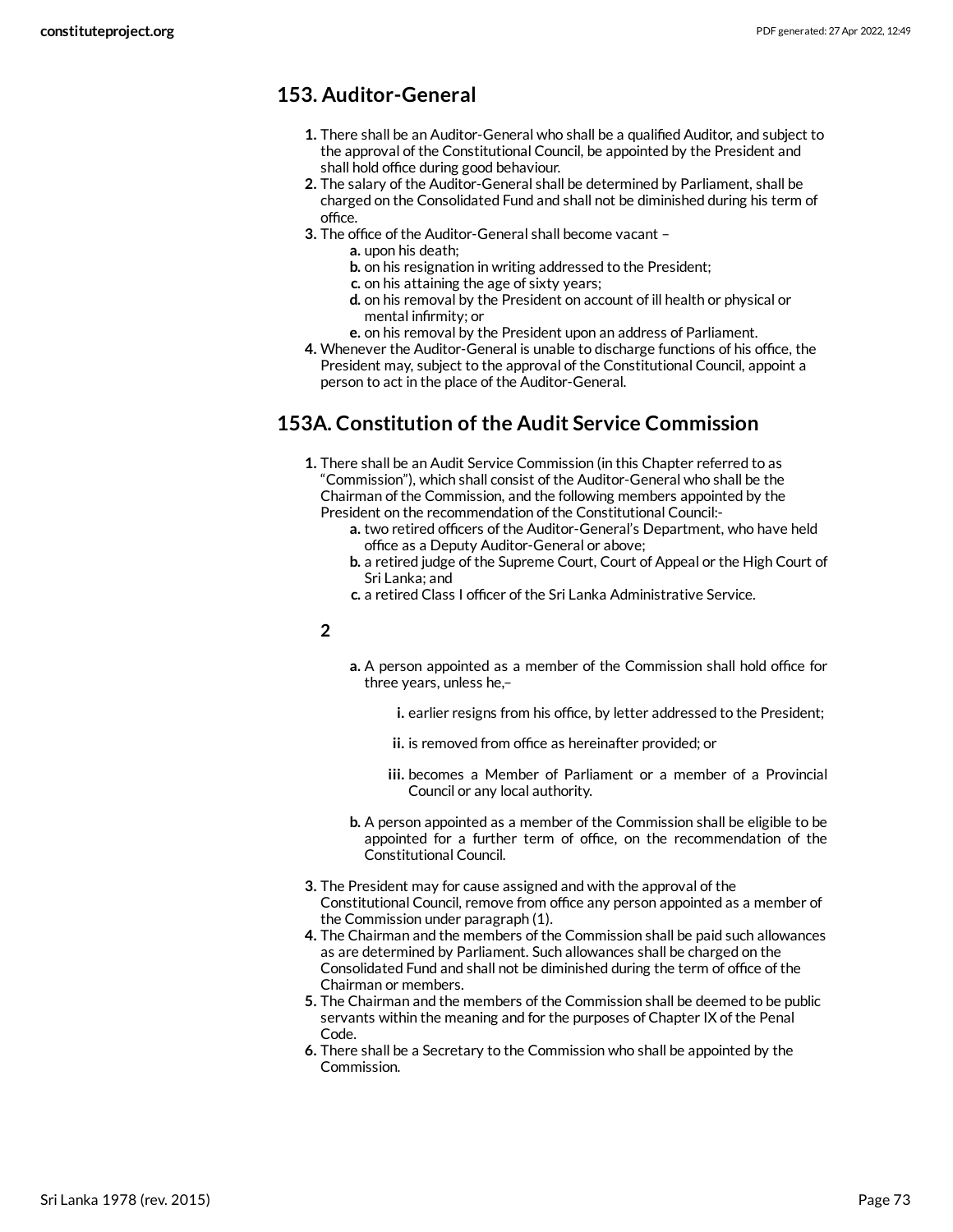## **153B. Meeting of the Commission**

- **1.** The quorum for any meeting of the Commission shall be three members of the Commission.
- **2.** Parliament shall, subject to paragraph (1), provide by law for meetings of the Commission, the establishment of the Sri Lanka State Audit Service and such other matters connected with and incidental thereto.

## **153C. Powers and Functions of the Commission**

- **1.** The power of appointment, promotion, transfer, disciplinary control and dismissal of the members belonging to the Sri Lanka State Audit Service, shall be vested in the Commission.
- **2.** The Commission shall also exercise, perform and discharge the following powers, duties and functions:
	- **a.** make rules pertaining to schemes of recruitment, the appointment, transfer, disciplinary control and dismissal of the members belonging to the Sri Lanka State Audit Service, subject to any policy determined by the Cabinet of Ministers pertaining to the same;
	- **b.** prepare annual estimates of the National Audit Office established by law; and
	- **c.** exercise, perform and discharge such other powers, duties and functions as may be provided for by law.
- **3.** The Commission shall cause the rules made under paragraph (2) to be published in the Gazette.
- **4.** Every such rule shall come into operation on the date of such publication or on such later date as may be specified in such rules.
- **5.** Every such rule shall, within three months of such publication in the Gazette be brought before Parliament for approval. Any rule which is not so approved shall be deemed to be rescinded as from the date of such disapproval, but without prejudice to anything previously done thereunder.

## **153D. Influencing or attempting to influence decision of the Commission or any officer of the Sri Lanka State Audit Service, to be an offence**

- **1.** A person who otherwise than in the course of his duty, directly or indirectly, by himself or through any other person, in any manner whatsoever, influences or attempts to influence any decision of the Commission, any member thereof or any officer of the Sri Lanka State Audit Service, shall be guilty of an offence and shall on conviction be liable to a fine not exceeding one hundred thousand rupees or to imprisonment for a term not exceeding three years or to both such fine and imprisonment.
- **2.** Every High Court established under Article 154P of the Constitution shall have jurisdiction to hear and determine any matter referred to in paragraph (1).

## **153E. Immunity from legal proceedings**

Subject to the jurisdiction conferred on the Supreme Court under Article 126 and to the powers granted to the Administrative Appeals Tribunal under Article 153G, no court or tribunal shall have the power or jurisdiction to inquire into, pronounce upon or in any manner whatsoever call in question any order or decision made by the Commission, in pursuance of any function assigned on such Commission under this Chapter or under any law.

## **153F. Costs and expenses**

The costs and expenses of the Commission shall be a charge on the Consolidated Fund.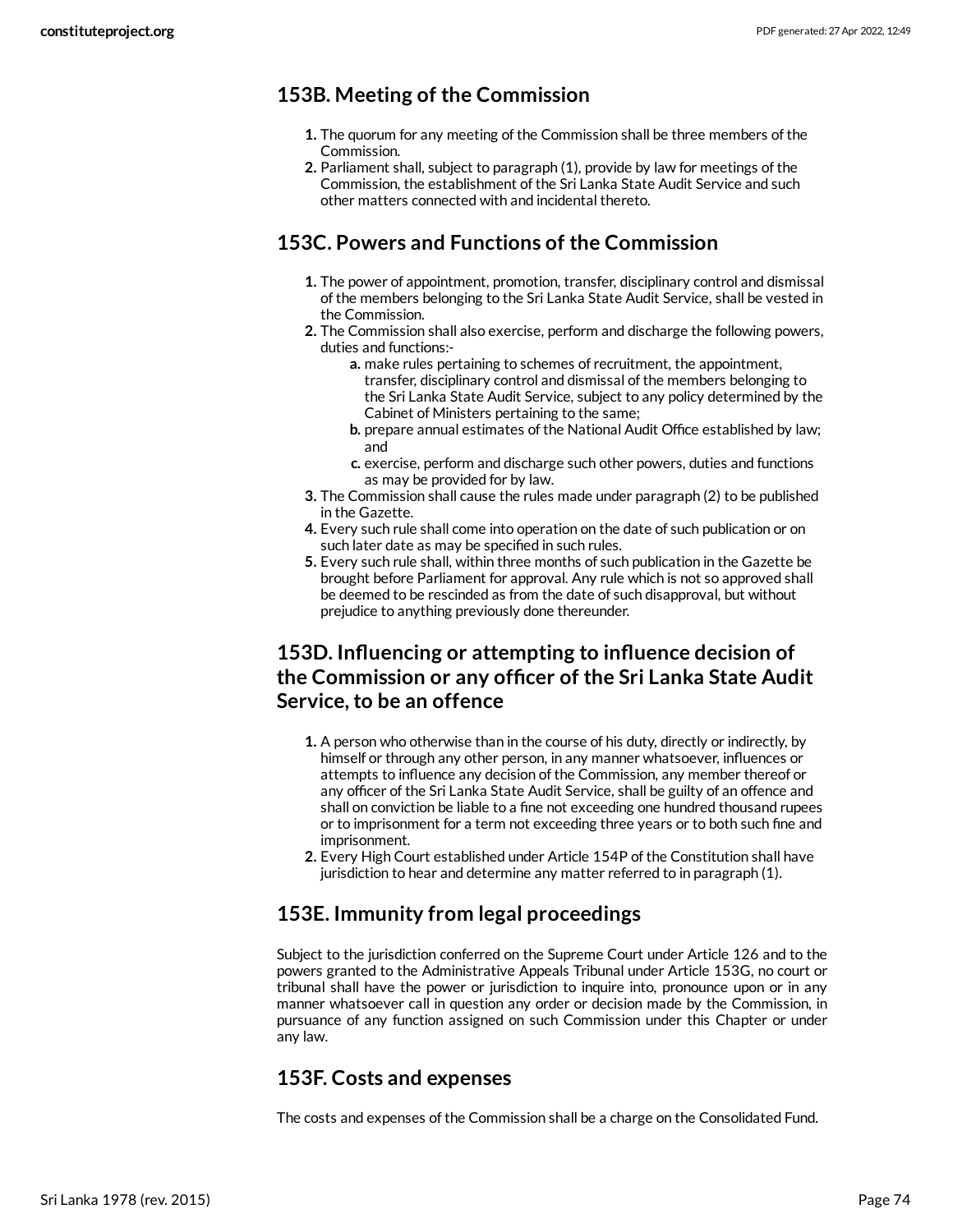#### **153G. Appeals to the Administrative Appeals Tribunal**

Any officer of the Sri Lanka State Audit Service who is aggrieved by any order relating to the appointment, promotion or transfer of such officer or any order on a disciplinary matter or dismissal made by the Commission, in respect of such officer, may appeal therefrom to the Administrative Appeals Tribunal established under Article 59, which shall have the power to alter, vary, rescind or confirm any order or decision made by the Commission.

#### **153H. Commission to be answerable to Parliament**

The Commission shall be responsible and answerable to Parliament in accordance with the provisions of the Standing Orders of Parliament for the discharge of its functions and shall forward to Parliament in each calendar year a report of its activities in such year.

### **154. Duties and functions of Auditor-General**

- **1.** The Auditor-General shall audit all Departments of the Government, the Office of the Secretary to the President, the Office of the Secretary to the Prime Minister, the Offices of the Cabinet of Ministers, the Judicial Services Commission, the Constitutional Council, the Commissions referred to in the Schedule to Article 41B, the Parliamentary Commissioner for Administration, the Secretary-General of Parliament, local authorities, public corporations, business and other undertakings vested in the Government under any written law and companies registered or deemed to be registered under the Companies Act, No. 7 of 2007 in which the Government or a public corporation or local authority holds fifty per centum or more of the shares of that company including the accounts thereof.
- **2.** Notwithstanding the provisions of paragraph (1) of this Article, the Minister in charge of any such public corporation, business or other undertaking or a company referred to in paragraph (1) may, with the concurrence of the Minister in charge of the subject of Finance and in consultation with the Auditor-General, appoint a qualified auditor or auditors to audit the accounts of such public corporation, business or other undertaking or a company referred to in paragraph (1). Where such appointment has been made by the Minister, the Auditor-General may, in writing, inform such auditor or auditors that he proposes to utilize his or their services for the performance and discharge of the Auditor-General's duties and functions in relation to such public corporation, business or other undertaking or a company referred to in paragraph (1) and thereupon such auditor or auditors shall act under the direction and control of the Auditor-General.
- **3.** The Auditor-General shall also perform and discharge such duties and functions as may be prescribed by Parliament by law.

#### **4**

- **a.** The Auditor-General may for the purpose of the performance and discharge of his duties and functions engage the services of a qualified auditor or auditors who shall act under his direction and control.
- **b.** If the Auditor-General is of opinion that it is necessary to obtain assistance in the examination of any technical, professional or scientific problem relevant to the audit, he may engage the services of –
	- **i.** a person not being an employee of the department, body or authority the accounts of which are being audited, or
	- **ii.** any technical or professional or scientific institution not being an institution which has any interest in the management of the affairs of such department, body or authority.

and such person or institution shall act under his discretion and control.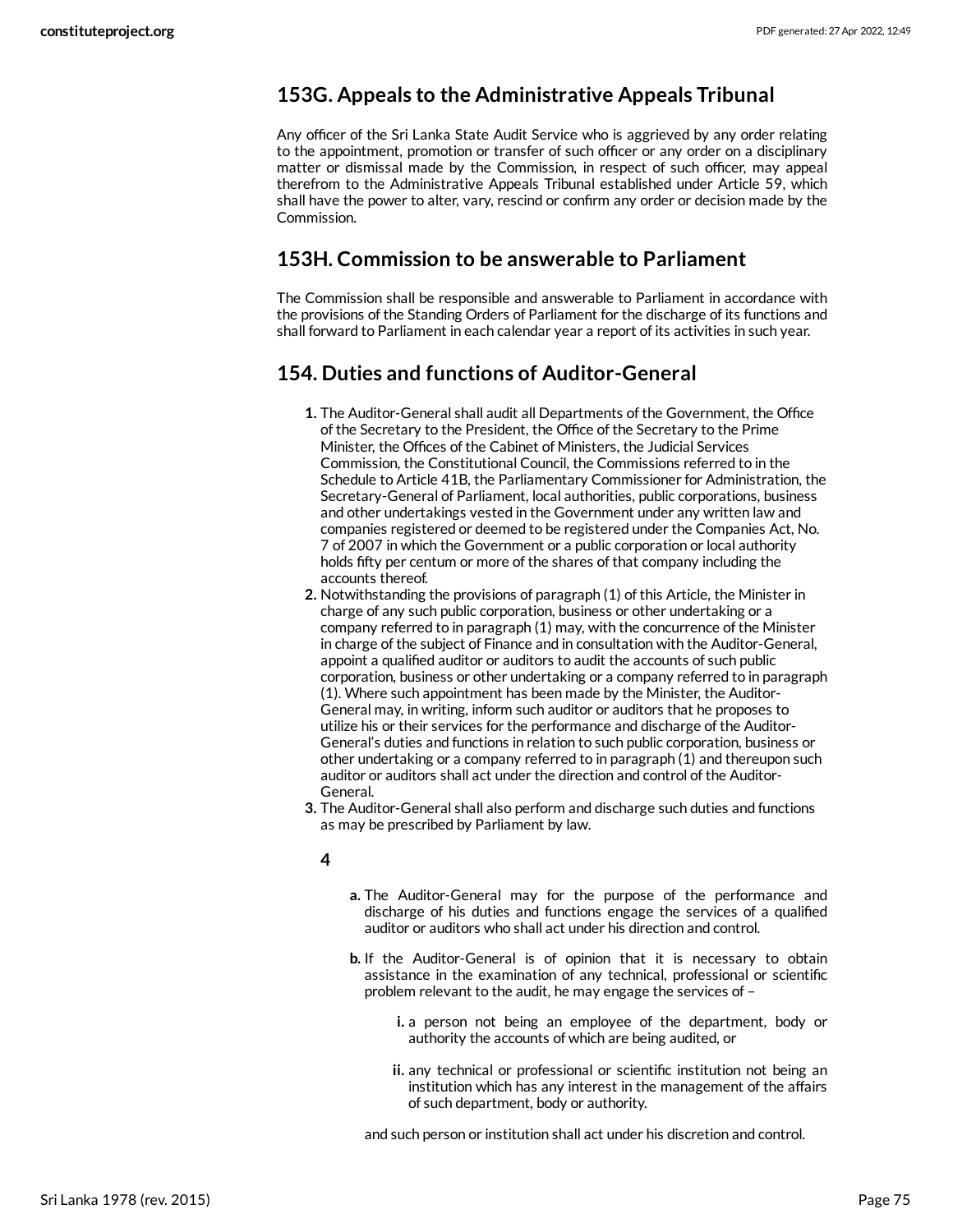- **a.** The Auditor-General or any person authorized by him shall in the performance and discharge of his duties and functions be entitled –
	- **i.** to have access to all books, records, returns and other documents;
	- **ii.** to have access to stores and other property; and
	- **iii.** to be furnished with such information and explanations as may be necessary for the performance of such duties and functions.
- **b.** Every qualified auditor appointed to audit the accounts of any public corporation, business or other undertaking or a company referred to in paragraph (1), or any person authorized by such auditor shall be entitled to like access, information and explanations in relation to such public corporation, or business or other undertaking.
- **6.** The Auditor-General shall within ten months after the close of each financial year and as and when he deems it necessary report to Parliament on the performance and, discharge of his duties and functions under the Constitution.
- **7.** Every qualified auditor appointed under the provisions of paragraph (2) of this Article shall submit his report to the Minister and also submit a copy thereof to the Auditor-General.
- **8.** In this Article, "qualified auditor" means
	- **a.** an individual who, being a member of the Institute of Chartered Accountants of Sri Lanka, or of any other Institute established by law, possesses a certificate to practice as an Accountant issued by the Council of such Institute; or
	- **b.** a firm of Accountants each of the resident partners of which, being a member of the Institute of Chartered Accountants of Sri Lanka or of any other Institute established by law, possesses a certificate to practise as an Accountant issued by the Council of such Institute.
- **9.** The provisions of sub-paragraph (a) of paragraph (8) shall apply to the Auditor-General appointed under Article 153(1).

## **CHAPTER XVIIA**

Subsidiary unit government

### **154A. Establishment of Provincial Councils**

- **1.** Subject to the provisions of the Constitution, a Provincial Council shall be established for every Province specified in the Eighth Schedule with effect from such date or dates as the President may appoint by Order published in the Gazette. Different dates may be appointed in respect of different Provinces.
- **2.** Every Provincial Council established under paragraph (1) shall be constituted upon the election of the members of such Council in accordance with the law relating to Provincial Council elections.
- **3.** Notwithstanding anything in the preceding provisions of this Article, Parliament may by, or under, any law provide for two or three adjoining Provinces to form one administrative unit with one elected Provincial Council, one Governor, one Chief Minister and one Board of Ministers and for the manner of determining whether such Provinces should continue to be administered as one administrative unit or whether each such Province should constitute a separate administrative unit with its own Provincial Council, and a separate Governor, Chief Minister and Board of Ministers.

#### **154B. Governor**

**1.** There shall be a Governor for each Province for which a Provincial Council has been established in accordance with Article 154A.

Subsidiary unit government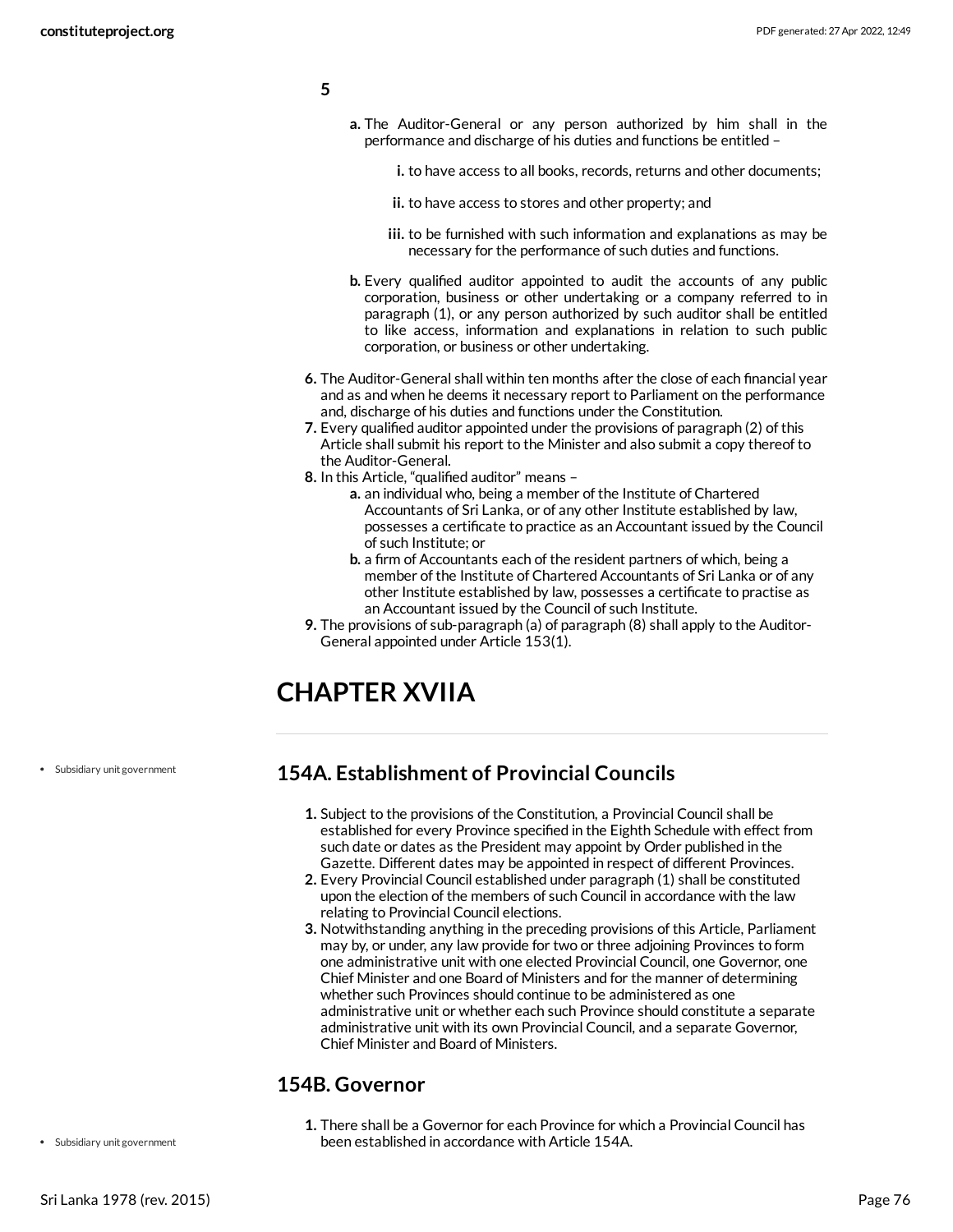- **2.** The Governor shall be appointed by the President by warrant under his hand and shall hold office, in accordance with Article 4(b), during the pleasure of the President.
- **3.** The Governor may, by writing addressed to the President, resign his office.

- **a.** The Provincial Council may, subject to sub-paragraph (b), present an address to the President advising the removal of the Governor on the ground that the Governor –
	- **i.** has intentionally violated the provisions of the Constitution;
	- **ii.** is guilty of misconduct or corruption involving the abuse of the powers of his office; or

**iii.** is guilty of bribery or an offence involving moral turpitude,

if a resolution for the presentation of such address is passed by not less than two-thirds of the whole number of members of the Council (including those not present).

- **b.** No resolution for the presentation of an address to the President advising the removal of the Governor on the grounds referred to in subparagraph (a) shall be entertained by the Chairman of the Provincial Council or discussed at the Council, unless notice of such resolution is signed by not less than one-half of the whole number of members present.
- **5.** Subject to the preceding provisions of this Article, the Governor shall hold office for a period of five years from the date he assumes office.
- **6.** every person appointed as Governor shall assume office upon taking or subscribing, the oath or making or subscribing the affirmation, set out in the Fourth Schedule, before the President.
- **7.** Upon such assumption of office a Governor shall cease to hold any other office created or recognized by the Constitution, and if he is a Member of Parliament, shall vacate his seat in Parliament. The Governor shall not hold any other office or place of profit.

**8**

- **a.** The Governor may, from time to time, summon the Provincial Council to meet at such time and place as he thinks fit, but two months shall not intervene between the last sitting in one session and the date appointed for the first sitting in the next session.
- **b.** The Governor may, from time to time, prorogue the Provincial Council.
- **c.** The Governor may dissolve the Provincial Council.
- **d.** The Governor shall exercise his powers under this paragraph in accordance with the advice of the Chief Minister, so long as the Board of Ministers commands, in the opinion of the Governor, the support of the majority of the Provincial Council.
- **9.** Without prejudice to the powers of the President under Article 34 and subject to his directions the Governor of a Province shall have the power to grant a pardon to every person convicted of an offence against a statute made by the Provincial Council of that Province or a law made by Parliament on a matter in respect of which the Provincial Council has power to make statutes and to grant a respite or remission of punishment imposed by Court on any such person:

Provided that where the Governor does not agree with the advice of the Board of Ministers in any case and he considers it necessary to do so in the public interest, he may refer that case to the President for orders.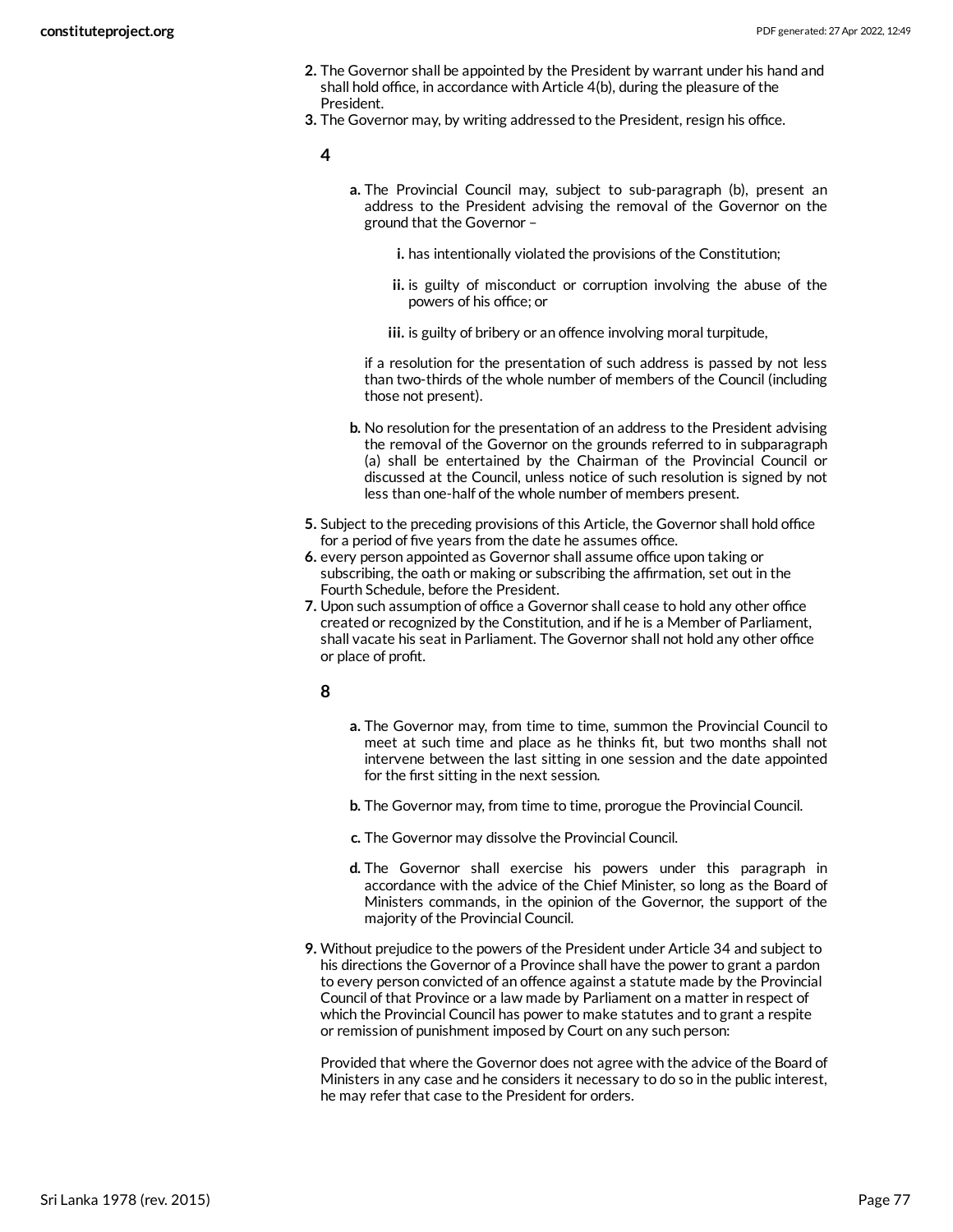- **a.** The Governor may address the Provincial Council and may for that purpose require the attendance of members.
- **b.** The Governor may also send messages to the Council either with respect to a statute then pending with the Council, or otherwise and when a message is so sent the Council shall with all convenient despatch consider any matter required by the message to be taken into consideration.
- **11.** It shall be the duty of the Chief Minister of every Province
	- **a.** to communicate to the Governor of the Province all decisions of the Board of Ministers relating to the administration of the affairs of the Province and the proposals for legislation;
	- **b.** to furnish such information relating to the administration of the affairs of the Province and proposals for legislation as the Governor may call for; and
	- **c.** if the Governor so requires, to submit for consideration of the Board of Ministers any matter on which a decision has been taken by a Minister but which has not been considered by the Board.
- **12.** Parliament shall by law or resolution make provision for the salary, allowances, age of retirement and pension entitlement of holders of the office of Governor.

#### **154C. Exercise of executive powers by the Governor**

Executive power extending to the matters with respect to which a Provincial Council has power to make statutes shall be exercised by the Governor of the Province for which that Provincial Council is established, either directly or through Ministers of the Board of Ministers, or through officers subordinate to him, in accordance with Article 154F.

#### **154D. Membership of Provincial Council**

**1.** A Provincial Council shall consist of such number of members as may be determined by or under law, having regard to the area and population of the Province for which that Provincial Council is established.

#### **2**

- **a.** A Provincial Council may at the commencement of the term of office of its members, decide, by resolution, to grant Members of Parliament elected for electoral districts, the limits of which fall within the Province for which that Provincial Council is established, the right to participate in proceedings of that Council.
- **b.** So long as a resolution passed under sub-paragraph (a) is in force, a Member of Parliament elected for an electoral district, the limits of which fall within the Province for which that provincial Council is established, shall have the right, during the term of office of that Council, to speak in and otherwise take part in, the proceedings of the Provincial Council and to speak in and otherwise take part in, any committee of the Provincial Council of which he may be named a member but shall be entitled to vote thereat only if the resolution passed under subparagraph (a) so provides.
- **c.** The provisions of this paragraph shall cease to operate on the date of dissolution of the first Parliament.

#### **154E. Term of office**

A Provincial Council shall, unless sooner dissolved, continue for a period of five years from the date appointed for its first meeting and the expiration of the said period of five years shall operate as a dissolution of the Council.

Subsidiary unit government

Subsidiary unit government

Subsidiary unit government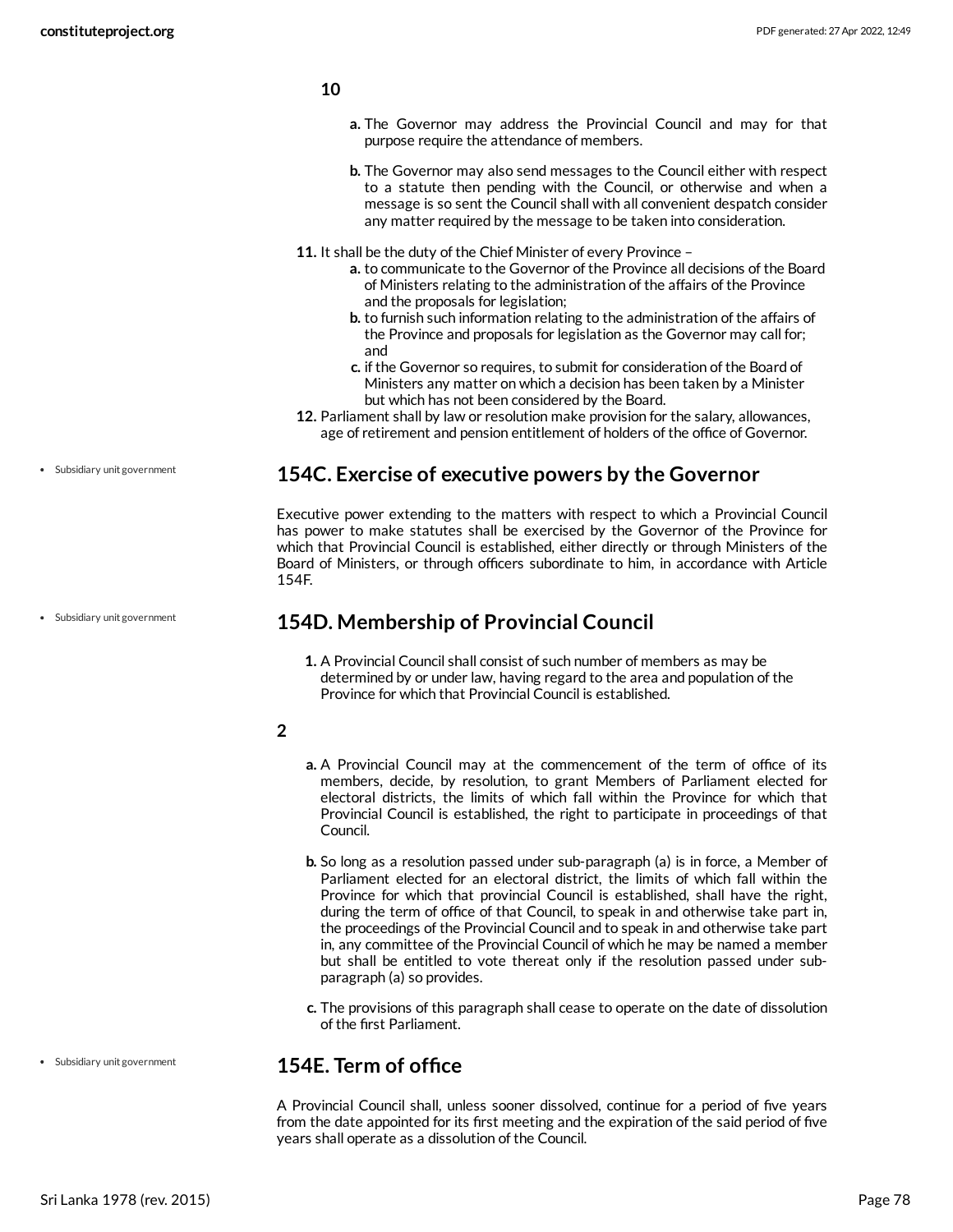Subsidiary unit government

## **154F. Board of Ministers**

- **1.** There shall be a Board of Ministers with the Chief Minister at the head and not more than four other Ministers to aid and advise the Governor of a Province in the exercise of his functions. The Governor shall, in the exercise of his functions, act in accordance with such advice, except in so far as he is by or under the Constitution required to exercise his functions or any of them in his discretion.
- **2.** If any question arises whether any matter is or is not a matter as respects which the Governor is by or under this Constitution required to act in his discretion, the decision of the Governor in his discretion shall be final and the validity of anything done by the Governor shall not be called in question in any Court on the ground that he ought or ought not have acted on his discretion. The exercise of the Governor's discretion shall be on the President's directions.
- **3.** The question whether any, and if so what, advice was tendered by the Ministers to the Governor shall not be, inquired into in any Court.
- **4.** The Governor shall appoint as Chief Minister, the member of the Provincial Council constituted for that Province, who, in his opinion, is best able to command the support of a majority of the members of that Council:

Provided that where more than one-half of the members elected to a Provincial Council are members of one political party, the Governor shall appoint the leader of that political party in the Council, as Chief Minister.

- **5.** The Governor shall, on the advice of the Chief Minister, appoint from among the members of the Provincial Council constituted for that Province, the other Ministers.
- **6.** The Board of Ministers shall be collectively responsible and answerable to the Provincial Council.
- **7.** A person appointed to the office of Chief Minister or member of the Board of Ministers shall not enter upon the duties of his office until he takes and subscribes the oath, or makes and subscribes the affirmation, set out in the Fourth Schedule.

## **154G. Statues of Provincial Councils**

Subsidiary unit government

- **1.** Every Provincial Council may, subject to the provisions of the Constitution, make statutes applicable to the Province for which it is established, with respect to any matter set out in List I of the Ninth Schedule (hereinafter referred to as "the Provincial Council List").
- **2.** No Bill for the amendment or repeal of the provisions of this Chapter or the Ninth Schedule shall become law unless such Bill has been referred by the president, after its publication in the Gazette and before it is placed on the Order Paper of Parliament, to every Provincial Council for the expression of its views thereon, within such period as may be specified in the reference, and –
	- **a.** where every such Council agrees to the amendment or repeal, such Bill is passed by a majority of the Members of Parliament present and voting; or
	- **b.** where one or more Councils do not agree to the amendment or repeal such Bill is passed by the special majority required by Article 82.
- **3.** No Bill in respect of any matter set out in the Provincial Council List shall become law unless such Bill has been referred by the President, after its publication in the Gazette and before it is placed on the Order Paper of Parliament, to every Provincial Council for the expression of its views thereon, within such period as may be specified in the reference, and –
	- **a.** where every such Council agrees to the passing of the Bill, such Bill is passed by a majority of the Members of Parliament present and voting; or **b.** where one or more Councils do not agree to the passing of the Bill, such
	- Bill is passed by the special majority required by Article 82:

Provided that where on such reference, some but not all the Provincial Councils agree to the passing of a Bill, such Bill shall become law applicable only to the Provinces for which the Provincial Councils agreeing to the Bill have been established, upon such Bill being passed by a majority of the Members of Parliament present and voting.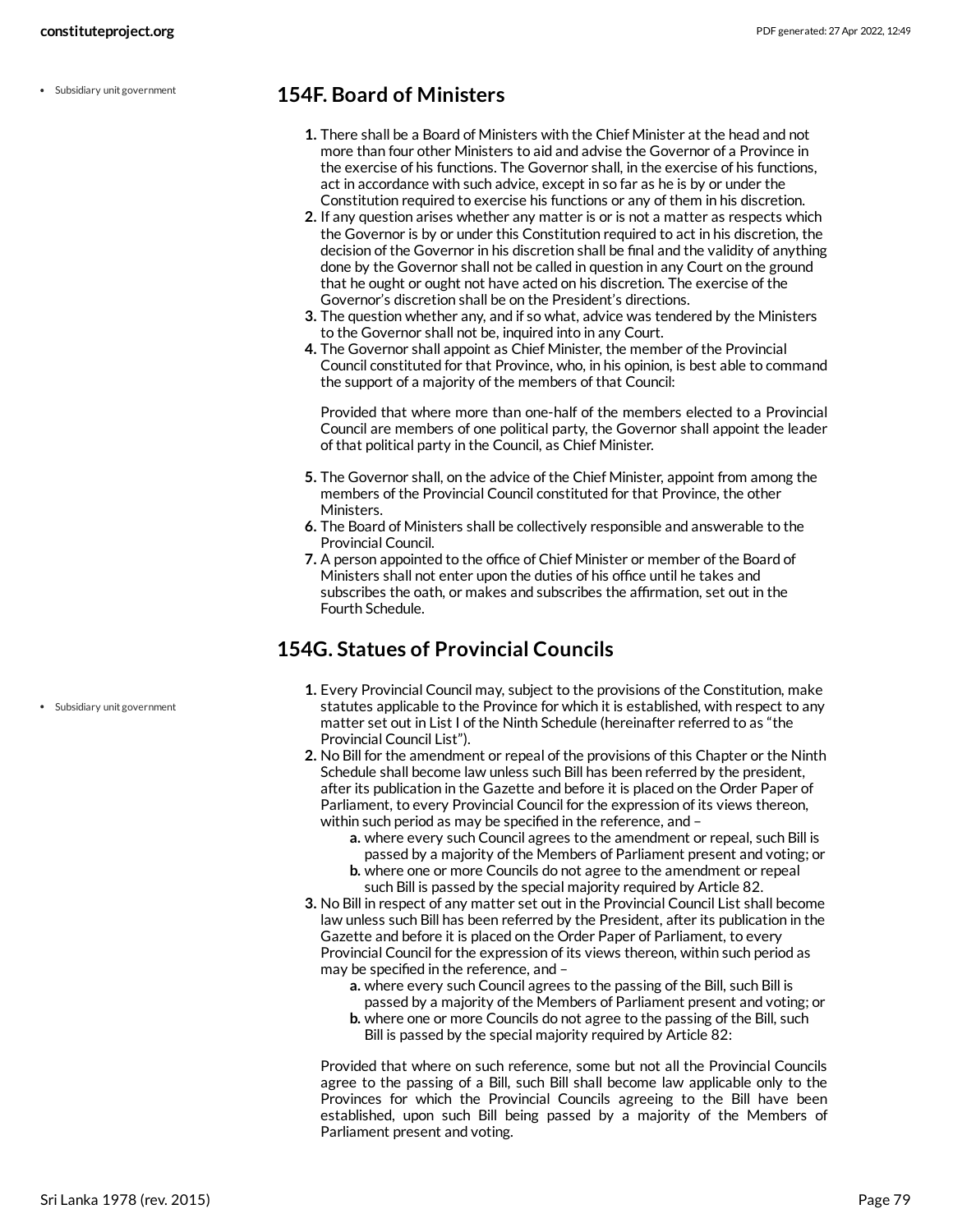- **4.** Where one or more Provincial Councils request Parliament, by resolution, to make law on any matter set out in the Provincial Council List, Parliament may make law on that matter, applicable only to the Provinces for which those Provincial Councils are established, by a majority of Members of Parliament present and voting.
	- **5**
- **a.** Parliament may make laws with respect to any matter set out in List III of the Ninth Schedule (hereinafter referred to as "the Concurrent List") after such consultation with all Provincial Councils as Parliament may consider appropriate in the circumstances of each case.
- **b.** Every Provincial Council may, subject to the provisions of the Constitution, make statutes applicable to the Province for which it is established, with respect to any matter on the Concurrent List, after such consultation with Parliament as it may consider appropriate in the circumstances of each case.
- **6.** If any provision of any statute made by a Provincial Council is inconsistent with the provisions of any law made in accordance with the preceding provisions of this Article, the provisions of such law shall prevail and the provisions of such statute shall, to the extent of such inconsistency, be void.
- **7.** A Provincial Council shall have no power to make statutes on any matter set out in List II of the Ninth Schedule (hereinafter referred to as "the Reserved List").
- **8.** Where there is a law with respect to any matter on the Provincial Council List in force on the date on which this Chapter comes into force and a Provincial Council established for a Province subsequently makes a statute on the same matter and which is described in its long title as being inconsistent with that law, then, the provisions of the law shall, with effect from the date on which that statute receives assent and so long only as that statute is in force, remain suspended and be inoperative within that Province.
- **9.** Where there is a law with respect to a matter on the Concurrent List on the date on which this Chapter comes into force and a Provincial Council established for a Province subsequently makes a statute on the same matter inconsistent with that law, the provisions of that law shall, unless Parliament, by resolution, decides to the contrary, remain suspended and be inoperative within that Province, with effect from the date on which that statute receives assent and so long only as that statute is in force.
- **10.** Nothing in this Article shall be read or construed as derogating from the powers conferred on Parliament by the Constitution to make laws, in accordance with the Provisions of the Constitution (inclusive of this Chapter), with respect to any matter, for the whole of Sri Lanka or any part thereof.
- **11.** Notwithstanding anything in paragraph (3) of this Article, Parliament may make laws, otherwise than in accordance with the procedure set out in that paragraph, in respect of any matter set out in the Provincial Council List for implementing any treaty, agreement or convention with any other country or countries or any decisions made at an international conference, association, or other body.

Subsidiary unit government

#### **154H. Assent**

- **1.** Every statute made by a Provincial Council shall come into force upon such statute receiving assent as hereinafter provided.
- **2.** Every statute made by a Provincial Council shall be presented to the Governor for his assent, forthwith upon the making thereof and the Governor shall either assent to the statute or he may as soon as possible after the statute is presented to him for assent return it to the Provincial Council together with a message requesting the Council to reconsider the statute or any specified provision thereof and in particular, requesting it to consider the desirability of introducing such amendments as may be recommended in the message.
- **3.** Where a statute is returned to a Provincial Council by the Governor under paragraph (2), the Provincial Council shall reconsider the statute having regard to the Governor's message and may pass such statute with or without amendment and present it to the Governor for his assent.
- **4.** Upon presentation of a statute to the Governor under paragraph (3), the Governor may assent to the statute or reserve it for reference by the President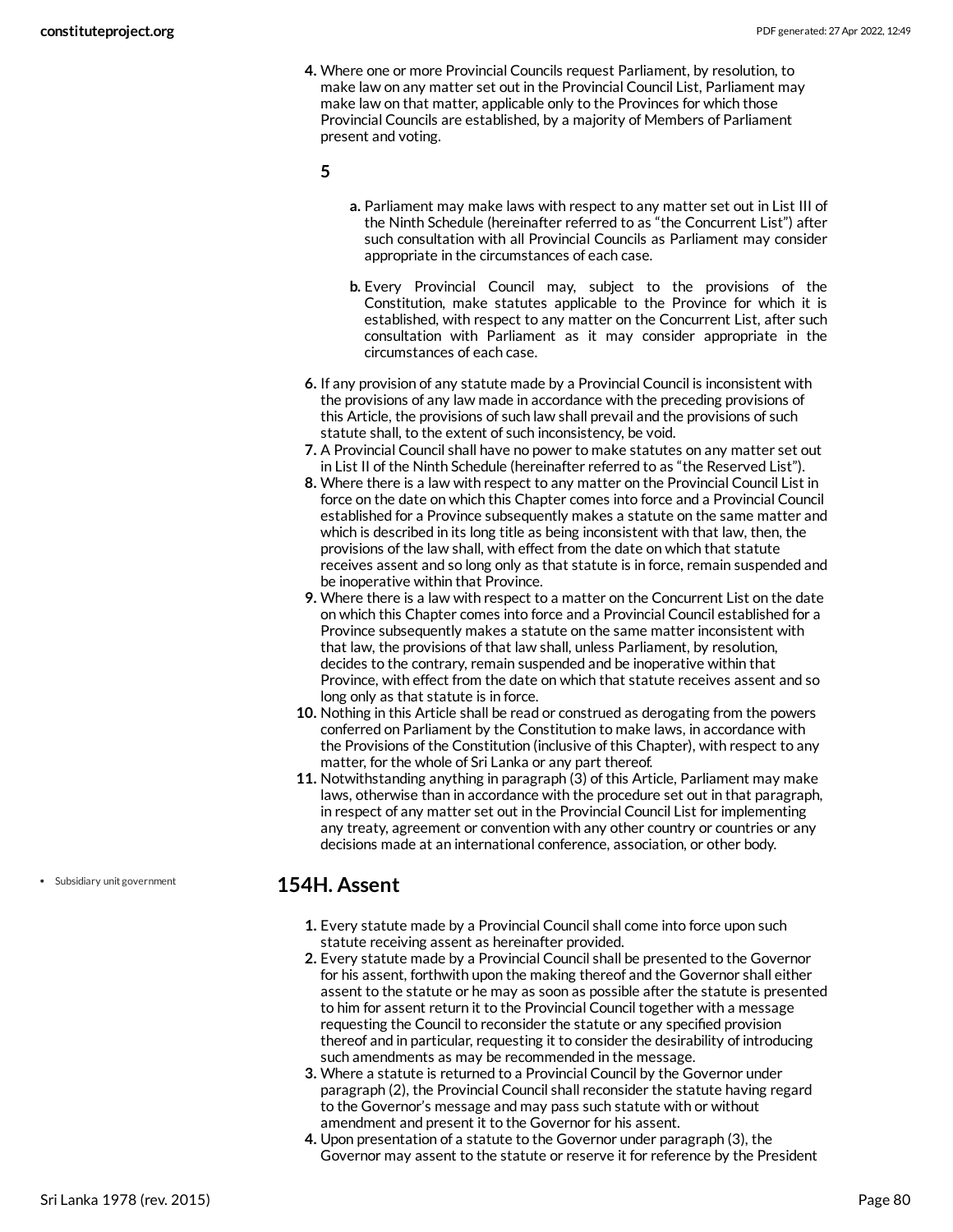**4.** to the Supreme Court, within one month of the passing of the statute for the second time, for a determination that it is not inconsistent with the provisions of the Constitution. Where upon such reference, the Supreme Court determines that the statute is consistent with the provisions of the Constitution, the Governor shall, on receipt by him of the Court's determination, assent to the statute. Where upon such reference, the Supreme Court determines that the statute is inconsistent with the provisions of the Constitution, the Governor shall withhold assent to the statute.

### **154J. Public Security**

**1.** Upon the making of a proclamation under the Public Security Ordinance or the law for the time being in force relating to public security, bringing the provisions of such Ordinance or law into operation on the ground that the maintenance of essential supplies and services is, threatened or that the security of Sri Lanka is threatened by war or external aggression or armed rebellion, the President may give directions to any Governor as to the manner in which the executive power exercisable by the Governor is to be exercised. The directions so given shall be in relation to the grounds specified in such Proclamation for the making thereof.

Explanation: A Proclamation under the Public Security Ordinance declaring that the maintenance of essential supplies and services is threatened or that the security of Sri Lanka or any part of the territory thereof is threatened by war, or by external aggression, or by armed rebellion may be made before the actual breakdown of supplies and services, or the actual occurrence of war, or of any such aggression or rebellion, if the President is satisfied that there is imminent danger thereof:

Provided that where such Proclamation is in operation only in any part of Sri Lanka, the power of the President to give directions under this Article, shall also extend to any Province other than the Province in which the Proclamation is in operation if, and insofar as it is expedient so to do for ensuring the maintenance of essential supplies and services or the security of Sri Lanka.

**2.** A Proclamation under the Public Security Ordinance or the law for the time being relating to public security, shall be conclusive for all purposes and shall not be questioned in any Court, and no Court or Tribunal shall inquire into, or pronounce on, or in any manner call in question, such Proclamation, the grounds for the making thereof, or the existence of those grounds or any direction given under this Article.

## **154K. Failure to comply with directions**

Where the Governor or any Provincial Council has failed to comply with, or give effect to any directions given to such Governor or such Council under this Chapter of the Constitution, it shall be lawful for the President to hold that a situation has arisen in which the administration of the Province cannot carried on in accordance with the provisions of the Constitution.

## **154L. Failure of administrative machinery**

- **1.** If the President, on receipt of a report from the Governor of the Province or otherwise, is satisfied that a situation has arisen in which the administration of the Province cannot be carried on in accordance with the provisions of the Constitution, the President may by Proclamation –
	- **a.** assume to himself all or any of the functions of the administration of the Province and all or any of the powers vested in, or exercisable by, the Governor or anybody or authority in the Province other than the Provincial Council;
	- **b.** declare that the powers of the Provincial Council shall be exercisable by, or under the authority of Parliament;
	- **c.** make such incidental and consequential provisions as appear to the President to be necessary or desirable for giving effect to the objects of the Proclamation:

• Emergency provisions

Head of state powers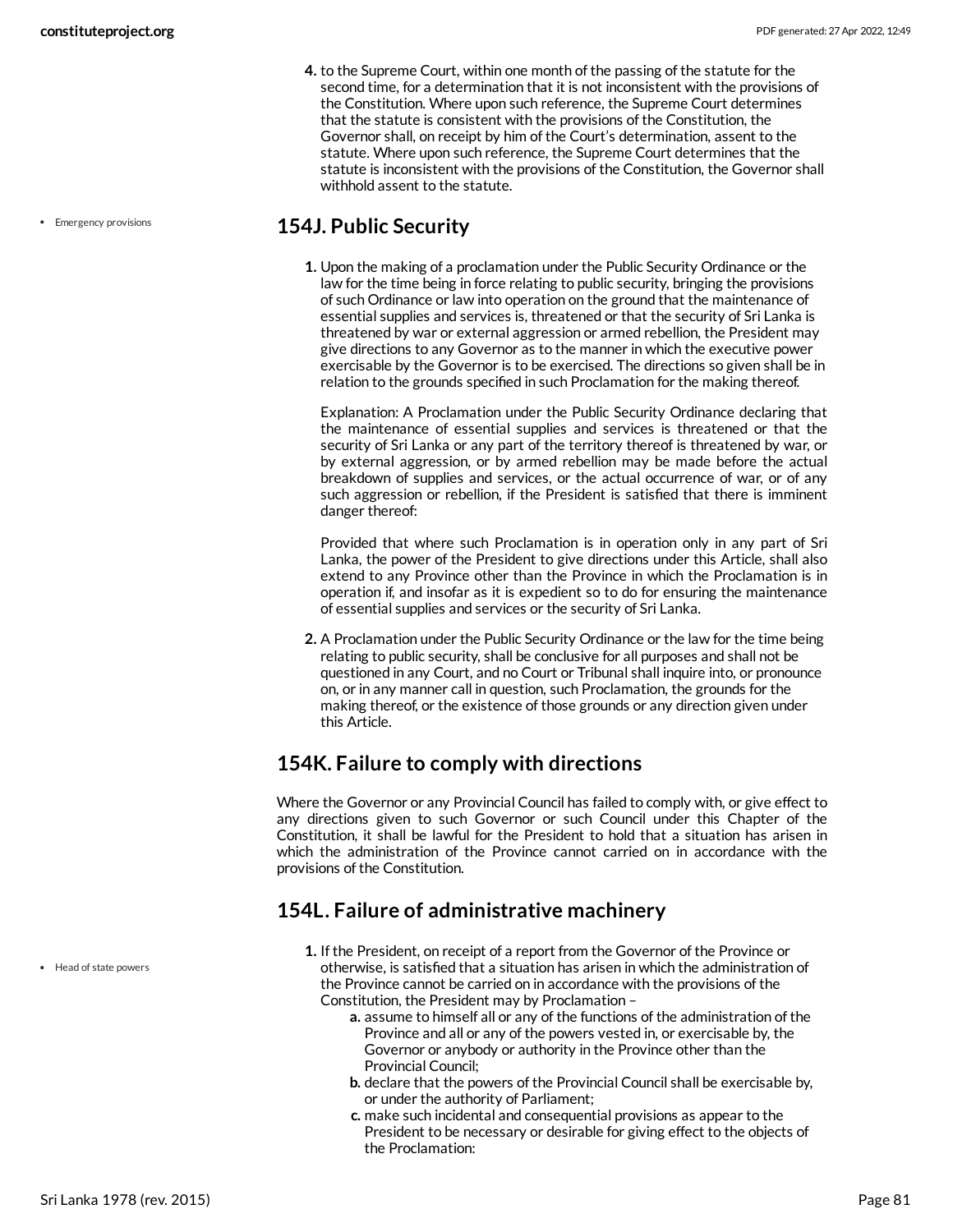- **1.** Provided that nothing in this paragraph shall authorize the President to assume to himself any of the powers vested in, or exercisable, by any Court.
- **2.** Any such Proclamation may be revoked or varied by a subsequent Proclamation.
- **3.** Every Proclamation under this Article shall be laid before Parliament and shall, except where it is a Proclamation revoking a previous Proclamation, cease to operate at the expiration of fourteen days unless before expiration of that period it has been approved by a resolution of Parliament:

Provided that if any such Proclamation (not being a Proclamation revoking a previous Proclamation) is issued at a time when Parliament is dissolved or the dissolution of Parliament takes place during the period of fourteen days referred to in this paragraph but no resolution with respect to such proclamation has been passed by Parliament before the expiration of that period, the proclamation shall cease to operate at the expiration of fourteen days from the date on which Parliament first sits after its reconstitution, unless before the expiration of the said period of fourteen days a resolution approving the Proclamation has been passed by Parliament.

**4.** A Proclamation so approved shall, unless earlier revoked, cease to operate on the expiration of a period of two months from the date of issue of the Proclamation:

Provided that if and so often as a resolution approving the continuance in force of such a Proclamation is passed by Parliament, the Proclamation shall, unless revoked continue in force for a further period of two months from the date on which under this paragraph is, would otherwise have ceased to operate, but no such Proclamation shall in any case remain in force for more than one year:

Provided further that if the dissolution of Parliament takes place during any such period of two months but no resolution with respect to the continuance in force of such Proclamation has been passed by Parliament during the said period, the Proclamation shall cease to operate at the expiration of fourteen days from the date on which Parliament first sits after its reconstitution unless before the expiration of the said period of fourteen days a Proclamation approving the continuance in force of the Proclamation has been passed by Parliament.

- **5.** Notwithstanding anything in this Article, the President may within fourteen days of his making a Proclamation under paragraph (1) and for the purpose of satisfying himself with regard to any of the matters referred to in that paragraph, appoint a retired Judge of the Supreme Court to inquire into and report upon such matters within a period of sixty days. A Judge so appointed shall in relation to such inquiry have the powers of a Commissioner appointed under the Commissions of Inquiry Act. Upon receipt of the report of such Judge, the President may revoke the Proclamation made under paragraph (1).
- **6.** A Proclamation under this Article shall be conclusive for all purposes and shall not be questioned in any Court, and no Court or Tribunal shall inquire into, or pronounce on, or in any manner call in question, such Proclamation or the grounds for making thereof.

## **154M. Parliament to confer powers of Provincial Council to President**

- **1.** Where by a Proclamation issued under paragraph (1) of Article 154L, it has been declared that the powers of the Provincial Council shall be exercisable by or under the authority, of Parliament, it shall be competent –
	- **a.** for Parliament to confer on the President, the power of the Provincial Council to make statutes and to authorize the President to delegate, subject to such conditions as he may think fit to impose, the power so conferred, on any other authority specified by him in that behalf;
	- **b.** for the President to authorize, when Parliament is not in session, expenditure from the Provincial Fund of the Province pending sanction of such expenditure by Parliament.
- **2.** A statute made by Parliament or the President or other authority referred to in sub-paragraph (a) of paragraph (1), during the continuance in force of a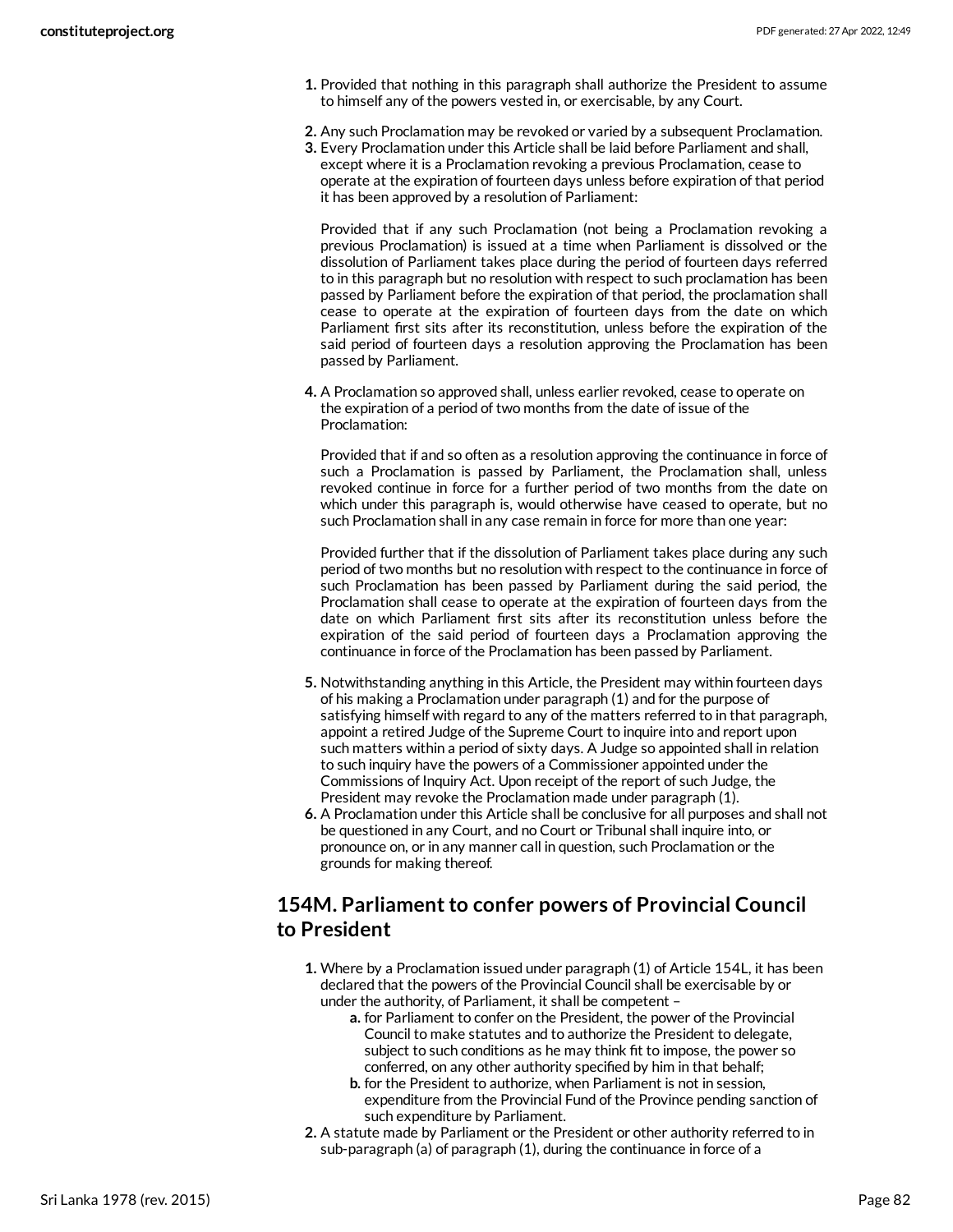**2.** Proclamation issued under paragraph (1) of Article 154L, shall continue in force until amended or repealed by the Provincial Council.

## **154N. Financial instability**

- **1.** If the President is satisfied that a situation has arisen whereby the financial stability or credit of Sri Lanka or of any part of the territory thereof is threatened, he may by Proclamation make a declaration to that effect.
- **2.** A Proclamation issued under paragraph (1)
	- **a.** may be revoked or varied by a subsequent Proclamation;
	- **b.** shall be laid before Parliament;
	- **c.** shall cease to operate at the expiration of two months, unless before the expiration of that period it has been approved by a resolution of Parliament:

Provided that if any such Proclamation is issued at a time when Parliament has been dissolved or the dissolution of Parliament takes place during the period of two months referred to in sub-paragraph (c), but no resolution with respect to such Proclamation has been passed by Parliament before the expiration of that period, the Proclamation shall cease to operate at the expiration of thirty days from the date on which Parliament first sits after its reconstitution, unless before the expiration of the said period of thirty days a resolution approving the Proclamation has been passed by Parliament.

- **3.** During the period and such Proclamation as is mentioned in paragraph (1) is in operation, the President may give directions to any Governor of a Province to observe such canons of financial propriety as may be specified in the directions, and to give such other directions as the President may deem necessary and adequate for the purpose.
- **4.** Notwithstanding anything in the Constitution any such direction may include **a.** a provision requiring the reduction of salaries and allowances of all or any class of persons serving in connection with the affairs of the Province;
	- **b.** a provision requiring all statutes providing for payments into or out of, a Provincial Fund to be reserved for the consideration of the President after they are passed by the Provincial Council.

## **154P. High Court**

- **1.** There shall be a High Court for each Province with effect from the date on which this Chapter comes into force. Each such High Court shall be designated as the High Court of the relevant Province.
- **2.** The Chief Justice shall nominate, from among Judges of the High Court of Sri Lanka, such number of Judges as may be necessary to each such High Court. Every such Judge shall be transferable by the Chief Justice.
- **3.** Every such High Court shall
	- **a.** exercise according to law, the original criminal jurisdiction of the High Court of Sri Lanka in respect of offences committed within the Province;
	- **b.** notwithstanding anything in Article 138 and subject to any law, exercise, appellate and revisionary jurisdiction in respect of convictions, sentences and orders entered or imposed by Magistrates Courts and Primary Courts within the Province;
	- **c.** exercise such other jurisdiction and powers as Parliament may, by law, provide.
- **4.** Every such High Court shall have jurisdiction to issue, according to law
	- **a.** orders in the nature of habeas corpus, in respect of persons illegally detained within the Province; and
	- **b.** order in the nature of writs of certiorari, prohibition, procedendo, mandamus and quo warranto against any person exercising, within the Province, any power under –
		- **i.** any law; or
		- **ii.** any statutes made by the Provincial Council established for that Province,

in respect of any matter set out in the Provincial Council List.

Structure of the courts

Ordinary court selection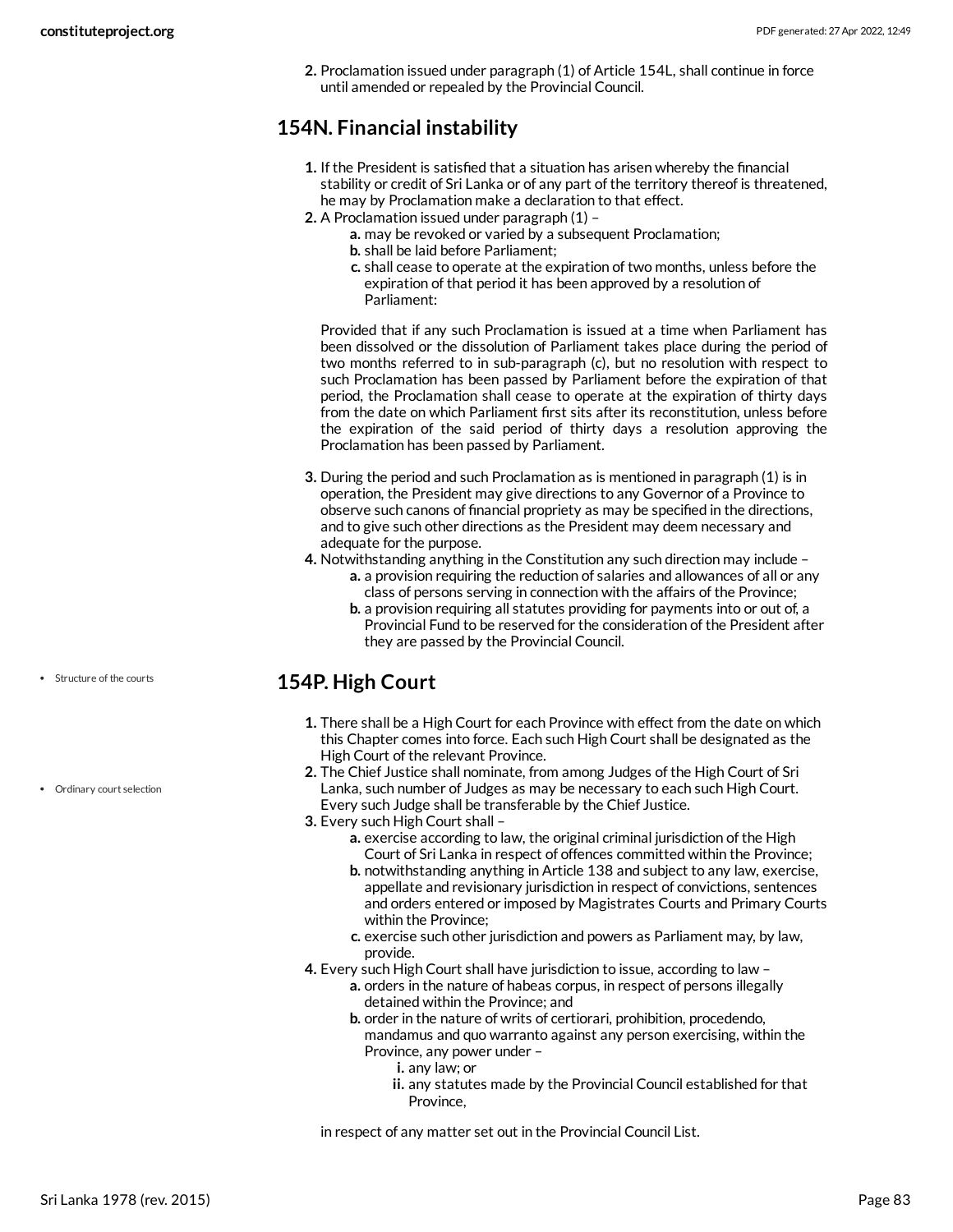- Establishment of judicial council
- $\cdot$  Right to appeal judicial decisions
- Subsidiary unit government
- **5.** The Judicial Service Commission may delegate to such High Court, the power to inspect and report on, the administration of any Court of First Instance within the Province.
- **6.** Subject to the provisions of the Constitution and any law, any person aggrieved by a final order, judgment or sentence of any such Court, in the exercise of its jurisdiction under paragraphs (3)(b) or (3)(c) or (4) may appeal there from to the Court of Appeal in accordance with Article 138.

#### **154Q. Functions, powers, election etc. of Provincial Councils**

Parliament shall by law provide for –

- **a.** the election of members of Provincial Councils and the qualifications for membership of such Councils;
- **b.** the procedure for transaction of business by every such Council;
- **c.** the salaries and allowances of members of Provincial Councils; and
- **d.** any other matter necessary for the purpose of giving effect to the principles of provisions of this Chapter, and for any matters connected with or incidental to, the provisions of this Chapter.

#### **154R. Finance Commission**

- **1.** There shall be a Finance Commission consisting of
	- **a.** the Governor of the Central Bank of Sri Lanka;
	- **b.** the Secretary to the Treasury; and
	- **c.** three other members appointed by the President on the recommendation of the Constitutional Council, to represent the three major communities, each of whom shall be a person who has distinguished himself or held high office, in the field of finance, law, administration, business or learning.
- **2.** Every member of the Commission shall, unless he earlier dies, resigns or is removed from office, hold office for a period of three years.
- **3.** The Government shall, on the recommendation of, and in consultation with, the Commission, allocate from the Annual Budget, such funds as are adequate for the purpose of meeting the needs of the Provinces.
- **4.** It shall be the duty of the Commission to make recommendations to the President as to –
	- **a.** the principles on which such funds as are granted annually by the Government for the use of Provinces, should be apportioned between the various Provinces; and
	- **b.** any other matter referred to the Commission by the President relating to Provincial Finance.
- **5.** The Commission shall formulate such principles with the objective of achieving balanced regional development in the country, and shall accordingly take into account –
	- **a.** the population of each Province;
	- **b.** the per capita income of each Province;
	- **c.** the need, progressively, to reduce social and economic disparities; and
	- **d.** the need, progressively, to reduce the difference between the per capita income of each Province and the highest per capita income among the Provinces.
- **6.** The Commission shall determine its own procedure and shall have such powers in the performance of its duties as Parliament may, by law, confer on it.
- **7.** The President shall cause every recommendation made by the Finance Commission under this Article to be laid before Parliament, and shall notify Parliament as to the action taken thereon.
- **8.** No Court or Tribunal shall inquire into, or pronounce on, or in any manner entertain, determine or rule upon, any question relating to the adequacy of such funds, or any recommendation made, or principle formulated by, the Commission.

Subsidiary unit government

Central bank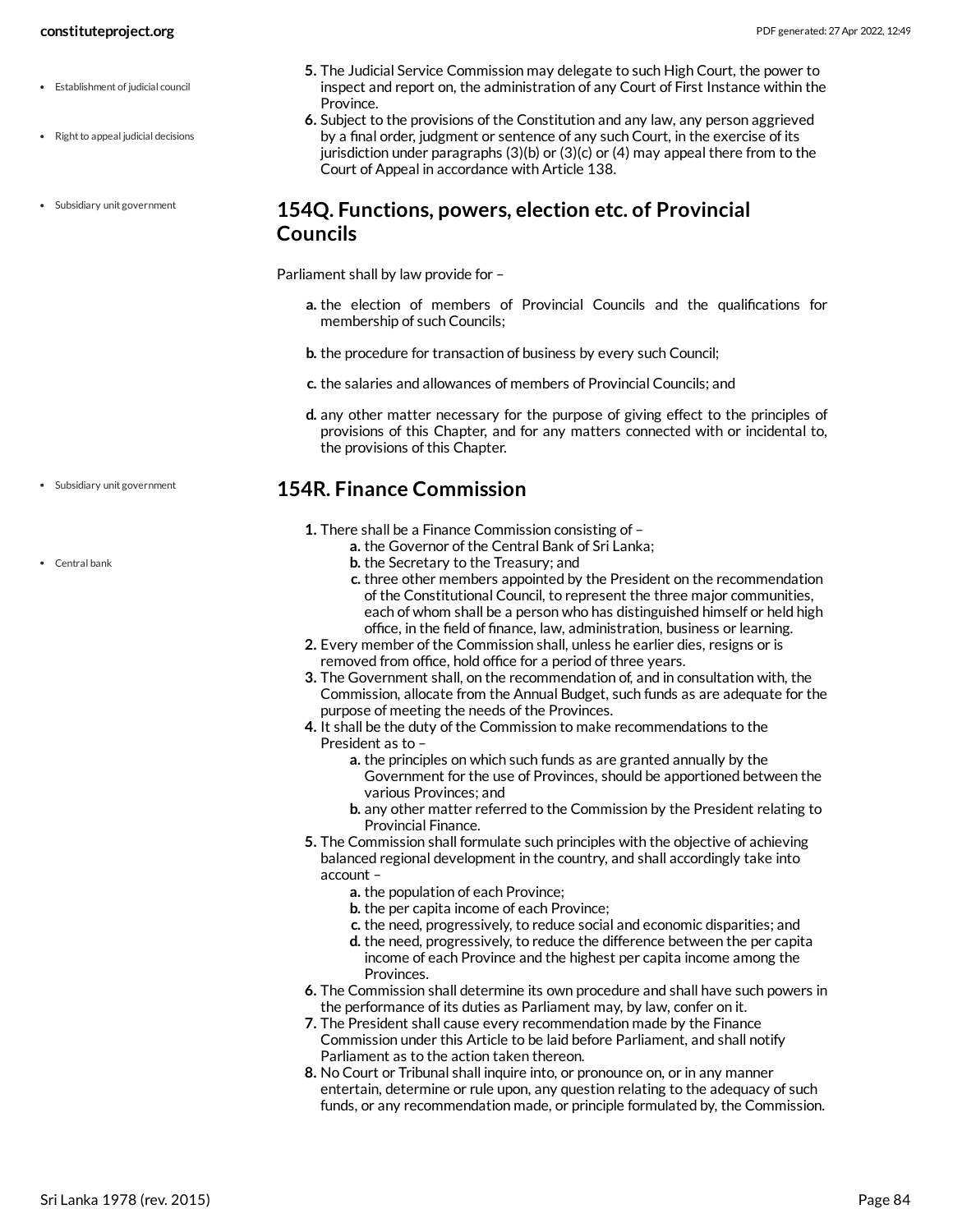### **154S. Special provision enabling Provincial Councils not to exercise powers under this Chapter**

- **1.** A Provincial Council may, by resolution, decide not to exercise its powers under Article 154G with respect to any matter or part thereof set out in the Provincial Council List or the Concurrent List of the Ninth Schedule.
- **2.** Where a resolution has been passed by a Provincial Council under paragraph (1) and the terms of such resolution have been accepted by Parliament, by resolution, the powers of such Provincial Council under Article 154G shall be deemed not to extend to the matter specified in such resolution and Parliament may make law, with respect to that matter, applicable to the province for which that Provincial Council is established, otherwise than in accordance with the provisions of Article 154G.

#### **154T. Transitional measures**

The President may by Order published in the Gazette, take such action, or give such directions, not inconsistent with the provisions of the Constitution, as appears to him to be necessary or expedient, for the purpose of giving effect to the provisions of this Chapter, or for the administrative changes necessary therefor, or for the purpose of removing any difficulties.

# **CHAPTER XVIII. PUBLIC SECURITY**

## **155. Public Security**

- **1.** The Public Security Ordinance as amended and in force immediately prior to the commencement of the Constitution shall be deemed to be a law enacted by Parliament.
- **2.** The power to make emergency regulations under the Public Security Ordinance or the law for the time being in force relating to Public security shall include the power to make regulations having the legal effect of over-riding, amending or suspending the operation of the provisions of any law, except the provisions of the Constitution.
- **3.** The provisions of any law relating to public security, empowering the President to make emergency regulations which have the legal effect of over-riding, amending or suspending the operation of the provisions of any law, shall not come into operation, except upon the making of a Proclamation under such law, bringing such provisions into operation.
- **3a.** Nothing in the preceding provisions of this Constitution shall be deemed to prohibit the making of emergency regulations, under the Public Security Ordinance or the law for the time being in force relating to Public security, with respect to any matter set out in the Ninth Schedule or having the effect of overriding amending or suspending the operation of a statute made by a Provincial Council.
- **4.** Upon the making of such a Proclamation, the occasion thereof shall, subject to the other provisions of this Article, be forthwith communicated to Parliament and accordingly –
	- **i.** if such Proclamation is issued after the dissolution of Parliament such Proclamation shall operate as a summoning of Parliament to meet on the tenth day after such Proclamation, unless the Proclamation appoints an earlier date for the meeting which shall not be less than three days from the date of the Proclamation; and the Parliament so summoned shall be kept in session until the expiry or revocation of such or any further Proclamation or until the conclusion of the General Election whichever event occurs earlier and shall thereupon stand dissolved;
	- **ii.** if Parliament is at the date of the making of such Proclamation, separated by any such adjournment or prorogation as will not expire within ten days,

Transitional provisions

Emergency provisions Head of state decree power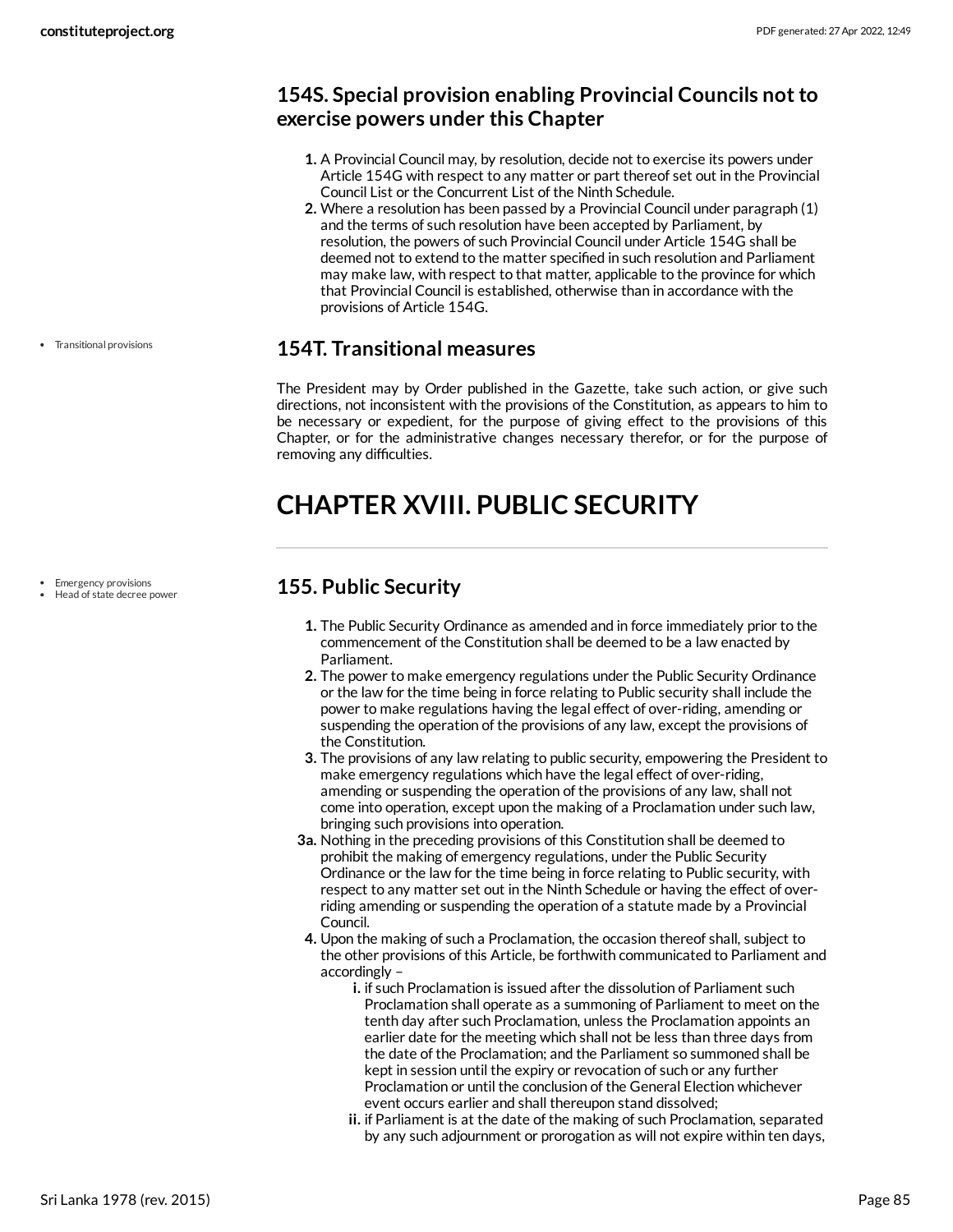- **4. ii.** a Proclamation shall be issued for the meeting of Parliament within ten days.
- **5.** Where the provisions of any law relating to public security have been brought into operation by the making of a Proclamation under such law, such Proclamation shall, subject to the succeeding provisions of this Article, be in operation for a period of one month from the date of the making thereof, but without prejudice to the earlier revocation of such Proclamation or to the making of a further Proclamation at or before the end of that period.
- **6.** Where such provisions as are referred to in paragraph (3) of this Article, of any law relating to public security, have been brought into operation by the making of a Proclamation under such law, such Proclamation shall expire after a period of fourteen days from the date on which such provisions shall have come into operation, unless such Proclamation is approved by a resolution of Parliament:

Provided that if –

- **a.** Parliament stands dissolved at the date of the making of such Proclamation; or
- **b.** Parliament is at such date separated by any such adjournment or prorogation as is referred to in paragraph (4)(ii) of this Article; or
- **c.** Parliament does not meet when summoned to meet as provided in paragraphs (4)(i) and (4)(ii) of this Article,

then such Proclamation shall expire at the end of ten days after the date on which Parliament shall next meet and sit, unless approved by a resolution at such meeting of Parliament.

- **7.** Upon the revocation of a Proclamation referred to in paragraph (6) of this Article within a period of fourteen days from the date on which the provisions of any law relating to public security shall have come into operation or upon the expiry of such a Proclamation in accordance with the provisions of paragraph (6), no Proclamation made within thirty days next ensuring shall come into operation until the making thereof shall have been approved by a resolution of Parliament.
- **8.** If Parliament does not approve any Proclamation bringing such provisions as are referred to in paragraph (3) of this Article into operation, such Proclamation shall, immediately upon such disapproval, cease to be valid and of any force in law but without prejudice to anything lawfully done thereunder.
- **9.** If the making of a Proclamation cannot be communicated to and approved by Parliament by reason of the fact that Parliament does not meet when summoned, nothing contained in paragraph (6) or (7), of this Article, shall affect the validity or operation of such Proclamation:

Provided that in such event, Parliament shall again be summoned to meet as early as possible thereafter.

# **CHAPTER XVIIIA. NATIONAL POLICE COMMISSION**

## **155A. Constitution of the National Police Commission**

- **1.** There shall be a National Police Commission (in this Chapter referred to as the "Commission") consisting of seven members appointed by the President on the recommendation of the Constitutional Council, of whom at least one member shall be a retired police officer who has held office as a Deputy Inspector-General of Police or above. The Constitutional Council may in making its recommendation, consult the Public Service Commission. The President shall on the recommendation of the Constitutional Council appoint one member as the Chairman.
- **2.** No person shall be appointed as a member of the Commission or continue to hold office as such member if he is or becomes a member of Parliament, a Provincial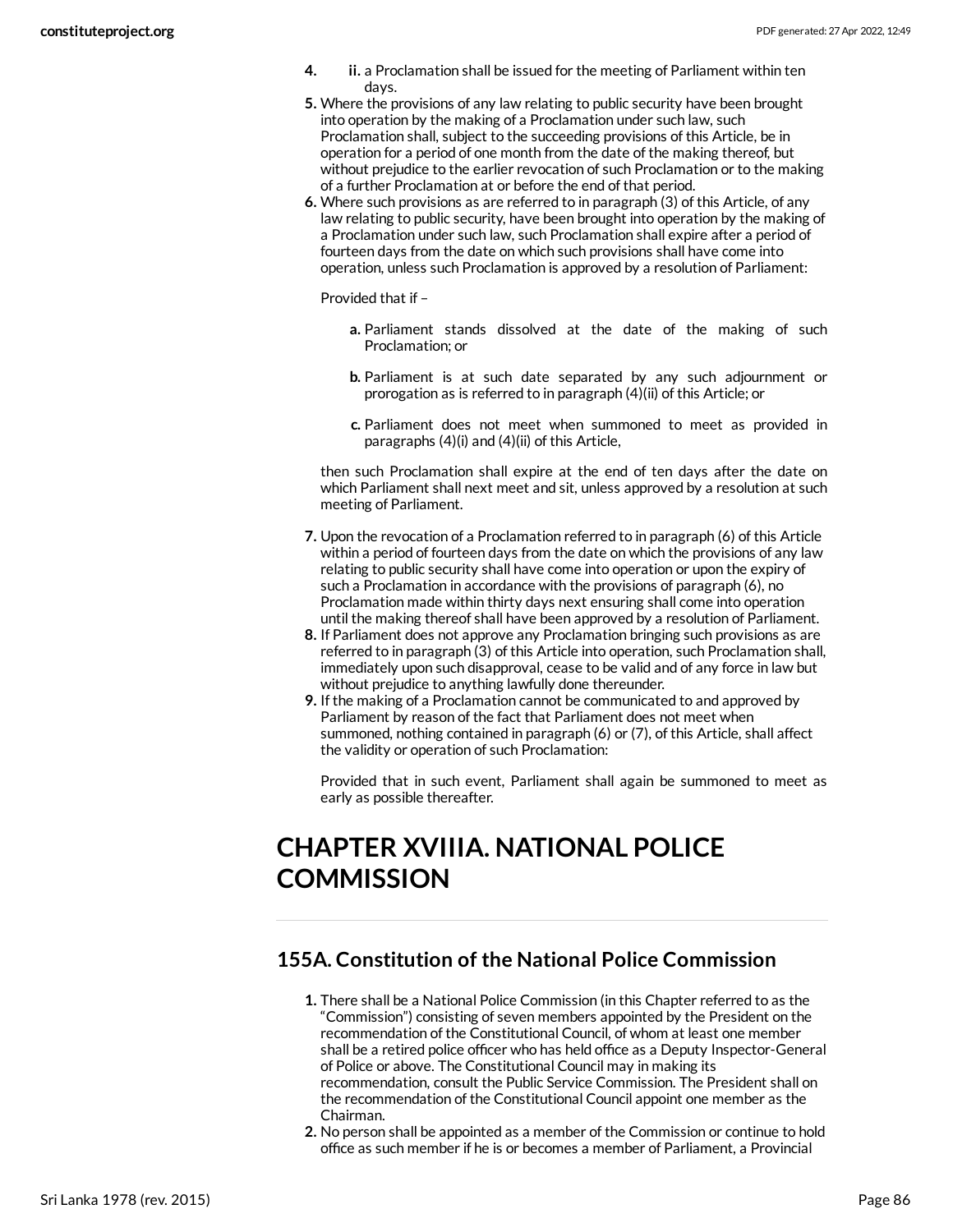- **2.** Council or a local authority.
- **3.** Every person who immediately before his appointment as a member of the Commission, was a public officer in the service of the State or a judicial officer, shall upon such appointment taking effect, cease to hold such office and shall be ineligible for further appointment as a public officer or a judicial officer:

Provided that any such person shall, until he ceases to be a member of the Commission, or while continuing to be a member, attains the age at which he would, if he were a public officer or a judicial officer, as the case may be, be required to retire, be deemed to be a public officer or a judicial officer and to hold a pensionable office in the service of the State, for the purpose of any provision relating to the grant of pensions, gratuities and other allowances in respect of such service.

- **4.** Every member of the Commission shall hold office for a period of three years from the date of appointment, unless such member becomes subject to any disqualification under paragraph (2) or earlier resigns from office by writing addressed to the President or is removed from office by the President for reasons assigned and with the approval of the Constitutional Council or is convicted by a Court of law of any offence involving moral turpitude or if a resolution for the imposition of civic disability upon such member has been passed in terms of Article 81 or is deemed to have vacated his office under paragraph (6) of this Article.
- **5.** A member of the Commission shall be eligible for reappointment as a member, but shall not be eligible for appointment as a public officer or a judicial officer after the expiry of his term of office as a member. No member shall be eligible to hold office as a member of the Commission for more than two terms.
- **6.** In the event of the Chairman or a member of the Commission absenting himself from three consecutive meetings of the Commission without the prior leave of the Commission, he shall be deemed to have vacated his office from the date of the third of such meetings and shall not be eligible to be reappointed as a member or as Chairman of the Commission.
- **7.** The Chairman and members of the Commission shall be paid such allowances as are determined by Parliament. Such allowances shall be charged on the Consolidated Fund and shall not be diminished during the term of office of the Chairman or member.
- **8.** The Chairman and members of the Commission shall be deemed to be public servants within the meaning and for the purposes of Chapter IX of the Penal Code.

## **155B. Meetings of the Commission**

- **1.** The quorum for a meeting of the Commission shall be four members.
- **2.** The Chairman shall preside at all meetings of the Commission and in his absence a member elected by the members present from amongst the members shall preside at such meeting.
- **3.** Decisions of the Commission shall be by a majority of members present and voting at the meeting at which the decision is taken and in the event of an equality of votes the Chairman or the person presiding shall have a casting vote.
- **4.** The Commission shall have power to act notwithstanding any vacancy in its membership, and any act or proceeding or decision of the Commission shall not be invalid or deemed to be invalid by reason only of such vacancy or any defect in the appointment of the Chairman or member.
- **5.** The Inspector-General of Police shall be entitled to be present at meetings of the Commission, except where any matter relating to him is being considered. He shall have no right to vote at such meetings.

## **155C. Immunity from Legal Proceedings**

**1.** Subject to the jurisdiction conferred on the Supreme Court under Article 126 and the powers granted to the Administrative Appeals Tribunal under Article 155L, no court or tribunal shall have the power or jurisdiction to inquire into, or pronounce upon or in any manner call in question any order or decision made by the Commission or a Committee, in pursuance of any power or duty, conferred or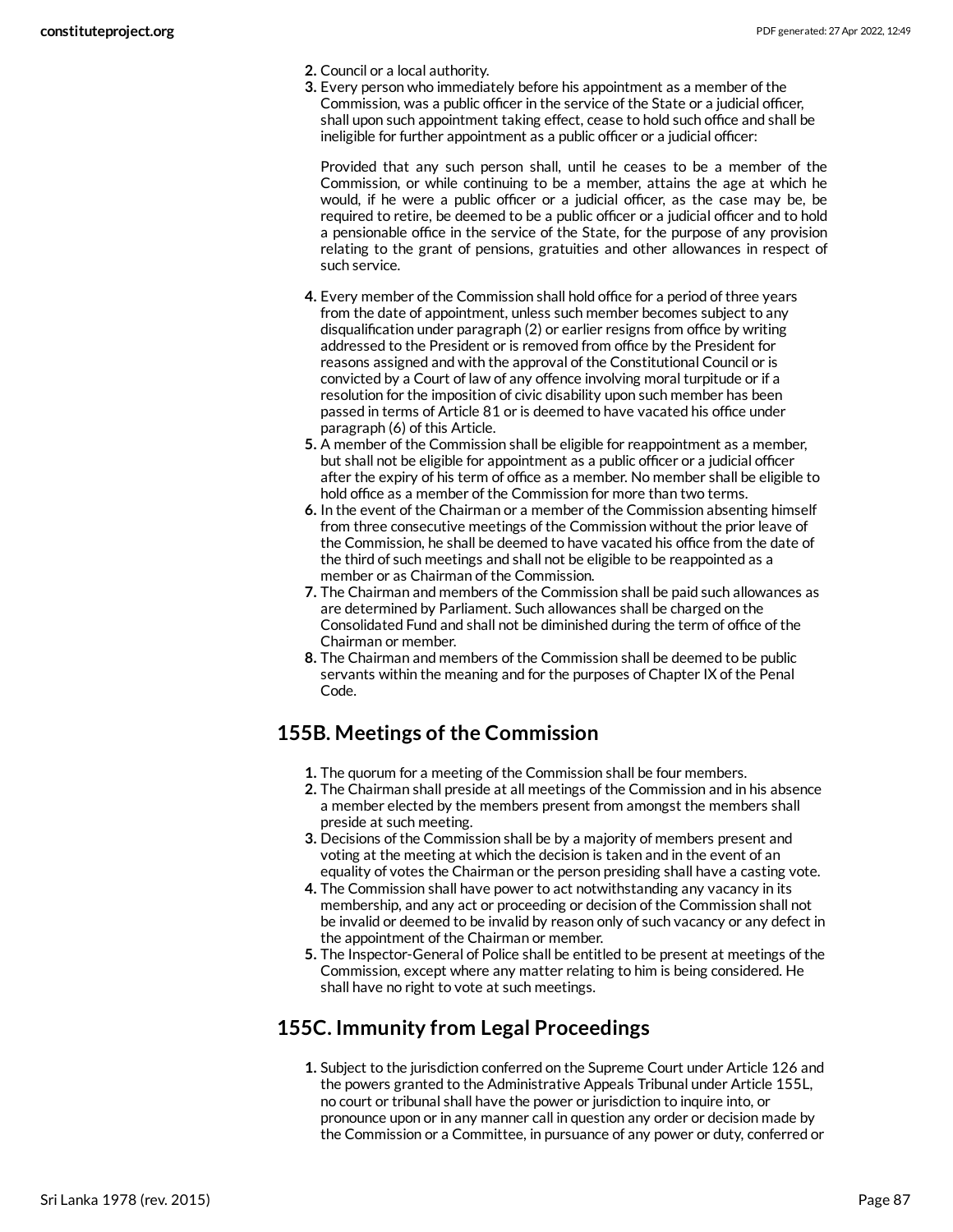**1.** imposed on such Commission or Committee under this Chapter or under any other law.

## **155D. Secretary to the Commission**

There shall be a Secretary to the Commission and such other officers appointed by the Commission on such terms and conditions as may be determined by the Commission.

### **155E. Costs and Expenses**

The costs and expenses of the Commission shall be a charge on the Consolidated Fund.

## **155F. Interference with the Commission**

- **1.** Every person who, otherwise than in the course of such person's lawful duty, directly or indirectly by himself or by or with any other person, in any manner whatsoever influences or attempts to influence or interferes with any decision of the Commission or a Committee or any police officer to whom the Commission has delegated any power under this Chapter or to so influence any member of the Commission or a Committee or any police officer to whom any power has been delegated shall be guilty of an offence and shall on conviction be liable to a fine not exceeding one hundred thousand rupees or to imprisonment for a term not exceeding seven years, or to both such fine and imprisonment.
- **2.** A High Court established under Article 154P of the Constitution shall have jurisdiction to hear and determine any matter referred to in paragraph (1).

**155FF.** [Repealed].

#### **155FFF. Commission to make rules**

The Commission shall from time to time, make rules for such matters which require rules to be made. Every such rule shall be published in the Gazette.

#### **155G. Powers of the Commission**

#### **1**

- **a.** The appointment, promotion transfer, disciplinary control and dismissal of police officers other than the Inspector-General of Police, shall be vested in the Commission. The Commission shall exercise its powers of promotion, transfer, disciplinary control and dismissal in consultation with the Inspector- General of Police.
- **b.** The Commission shall not in the exercise of its powers under this Article, derogate from the powers and functions assigned to the Provincial Police Service Commissions as and when such Commissions are established under Chapter XVIIA of the Constitution.
- **2.** The Commission shall establish procedures to entertain and investigate public complaints and complaints of any aggrieved person made against a police officer or the police service, and provide redress as provided by law. In the event of the Commission providing redress, the Commission shall forthwith inform the Inspector-General of Police.
- **3.** The Commission shall, in consultation with the Inspector-General of Police, provide for and determine all matters regarding police officers, including:
	- **a.** the formulation of schemes of recruitment, promotion and transfers, subject to any policy determined by the Cabinet of Ministers pertaining to the same;
	- **b.** training and the improvement of the efficiency and independence of the police service;
	- **c.** the nature and type of the arms, ammunition and other equipment necessary for the use of the National Division and the Provincial Divisions;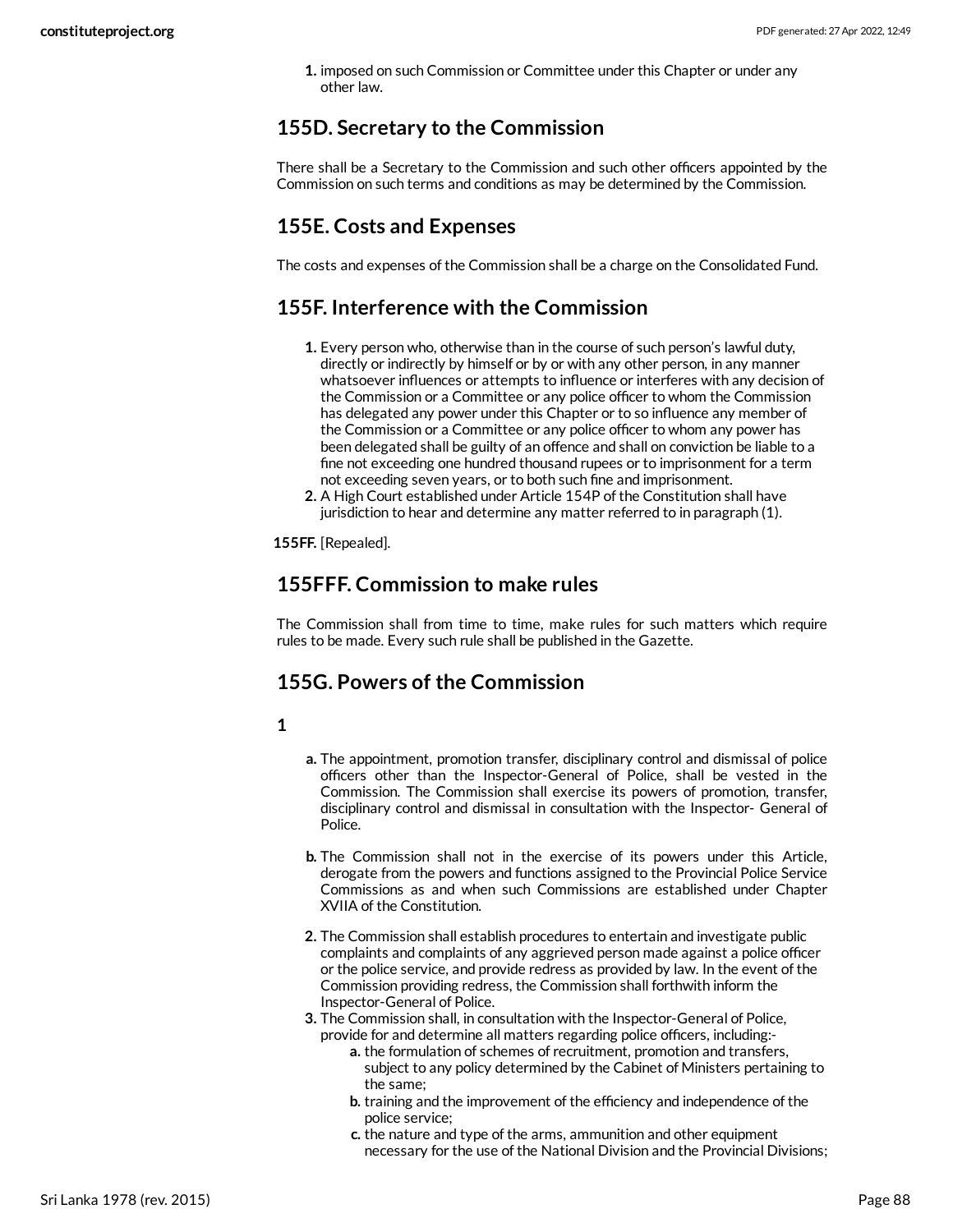- **3. c.** and
	- **d.** codes of conduct and disciplinary procedures.
- **4.** The Commission shall exercise all such powers and discharge and perform all such functions and duties as are vested in it under Appendix I of List I contained in the Ninth Schedule to the Constitution.

### **155H. Delegation of certain powers of the Commission to a Committee**

- **1.** The Commission may delegate to a Committee of the Commission (not consisting of members of the Commission) as shall be nominated by the Commission, the powers of appointment, promotion, transfer, disciplinary control and dismissal of such categories of police officers as are specified by the Commission.
- **2.** The Commission shall cause to be published in the Gazette, the appointment of any such Committee.
- **3.** The procedure and quorum for meetings of a Committee nominated under paragraph (1) shall be according to rules made by the Commission. The Commission shall cause such rules to be published in the Gazette.

#### **155J. Delegation of certain functions by the Commission**

- **1.** The Commission may, subject to such conditions and procedures as may be prescribed by the Commission, delegate to the Inspector-General of Police or in consultation with the Inspector-General of Police to any Police Officer, its powers of appointment, promotion, transfer, disciplinary control and dismissal of any category of police officers.
- **2.** The Commission shall cause any such delegation to be published in the Gazette.

### **155K. Right of Appeal**

- **1.** Where the Commission has delegated under Article 155J to any police officer its powers of appointment, promotion, transfer, disciplinary control and dismissal of any category of police officers, the Inspector-General of Police shall have a right of appeal to the Commission against any order made by such Police officer in the exercise of his delegated powers.
- **2.** A police officer aggrieved by any order relating to promotion, transfer or any order on a disciplinary matter or dismissal made by the Inspector-General of Police or a Committee or a Police Officer referred to in Article 155H and 155J in respect of such officer may, appeal to the Commission against such order in accordance with rules made by the Commission from time to time regulating the procedure and the period fixed for the making and hearing of an appeal by the Commission.
- **3.** The Commission shall have the power to alter, vary, rescind or confirm such order upon an appeal made under paragraph (1) or paragraph (2), or to give directions in relation thereto or to order such further or other inquiry, as to the Commission shall deem fit.
- **4.** The Commission shall from time to time cause to be published in the Gazette, rules made by it under paragraph (2) of this Article.
- **5.** Upon any delegation of its powers to the Inspector-General of Police or a Committee or police officer under Article 155H and 155J, the Commission shall not, whilst such delegation is in force, exercise, perform or discharge its powers, duties or functions in respect of the categories of police officers in respect of which such delegation is made, subject to the right of appeal hereinbefore provided.

## **155L. Appeals to Administrative Appeals Tribunal**

Any police officer aggrieved by any order relating to promotion, transfer, or any order on a disciplinary matter or dismissal made by the Commission, in respect of such officer, may appeal therefrom to the Administrative Appeals Tribunal established under Article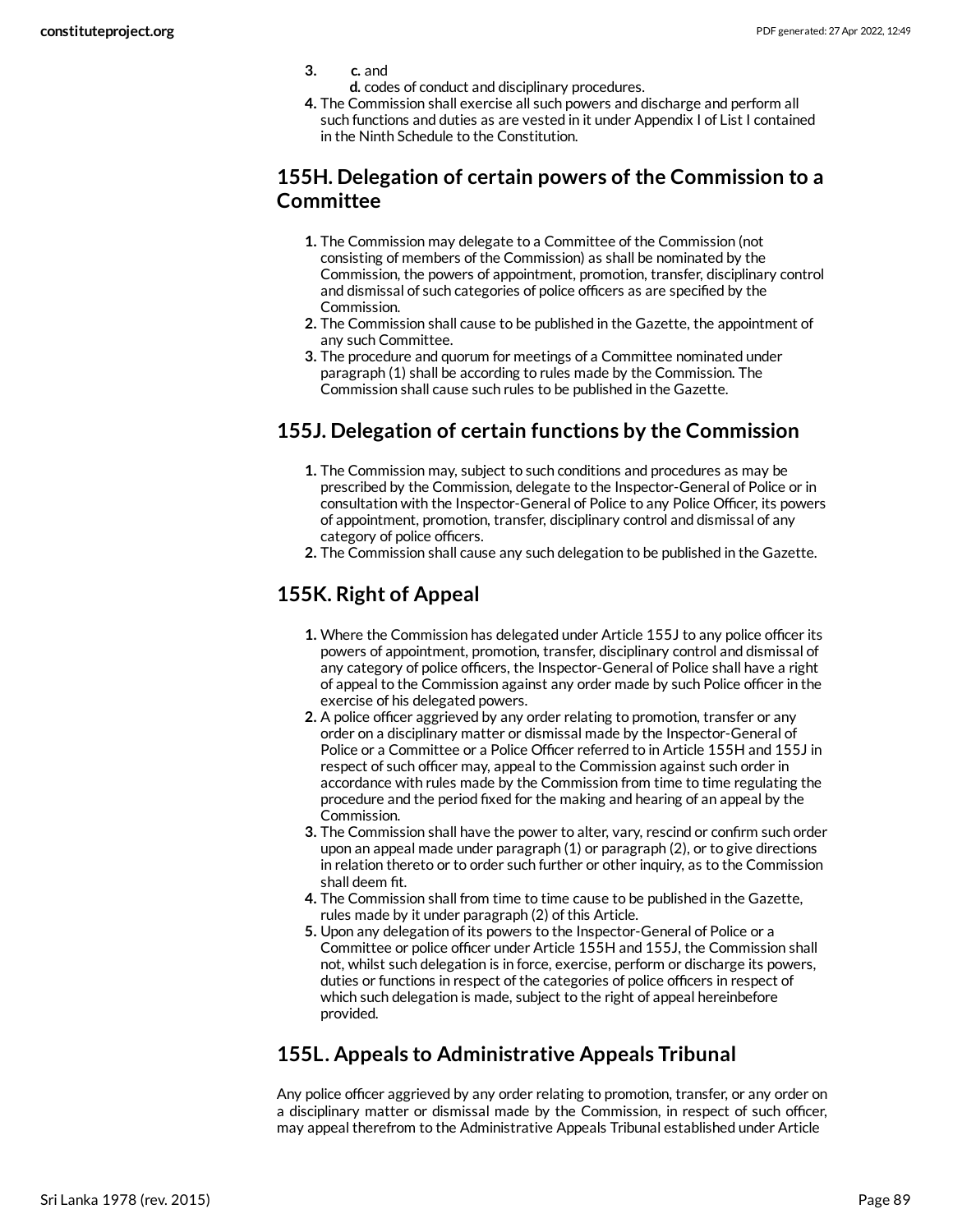59, which shall have the power to alter, vary, rescind or confirm any order or decision made by the Commission.

### **155M. Saving of existing rules and regulation**

Until the Commission otherwise provides, all rules, regulations and procedures relating to the Police Force as are in force on the date of the coming into operation of this Article, shall continue to be operative and in force.

### **155N. Commission answerable to Parliament**

The Commission shall be responsible and answerable to Parliament in accordance with the provisions of the Standing Orders of Parliament for the exercise, performance and discharge of its powers, duties and functions and shall forward to Parliament in each calendar year a report of its activities in such year.

## **CHAPTER XIX. THE PARLIAMENTARY COMMISSIONER FOR ADMINISTRATION**

## **156. Parliamentary Commissioner for Administration**

- **1.** Parliament shall by law provide for the establishment of the office of the Parliamentary Commissioner for Administration (Ombudsman) charged with the duty of investigating and reporting upon complaints or allegations of the infringement of fundamental rights and other injustices by public officers and officers of public corporations, local authorities and other like institutions, in accordance with and subject to the provisions of such law.
- **2.** The Parliamentary Commissioner for Administration (Ombudsman) shall, subject to the approval of the Constitutional Council, be appointed by the President and shall hold office during good behaviour.
- **3.** The salary of the Parliamentary Commissioner for Administration shall be determined by Parliament and shall not be diminished during his term of office.
- **4.** The office of the Parliamentary Commissioner for Administration shall become vacant –
	- **a.** upon his death;
	- **b.** on his resignation in writing addressed to the President;
	- **c.** on his attaining the age fixed by law;
	- **d.** on his removal by the President on account of ill health or physical or mental infirmity; or
	- **e.** on his removal by the President on an address of Parliament.
- **5.** Whenever the Parliamentary Commissioner for Administration is unable to perform or discharge the duties and functions of his office, the President shall, subject to the approval of the Constitutional Council, appoint a person to act in his place.

## **CHAPTER XIXA. COMMISSION TO INVESTIGATE ALLEGATIONS OF BRIBERY OR CORRUPTION**

Counter corruption commission

#### **156A. Commission to Investigate Bribery or Corruption**

**1.** Parliament shall by law provide for the establishment of a Commission to investigate allegations of bribery or corruption. Such law shall provide for–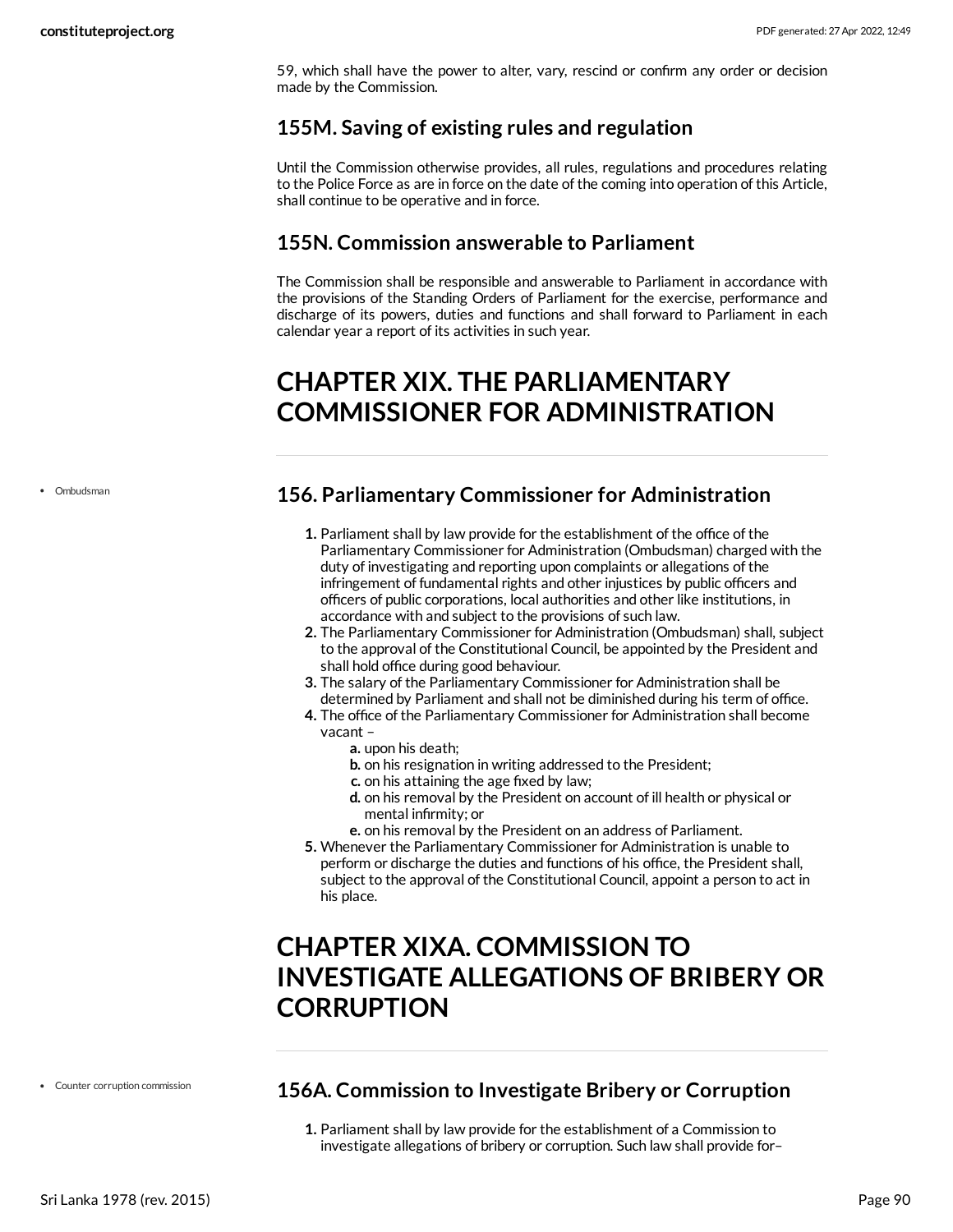- **1. a.** the appointment of the members of the Commission by the President on the recommendation of the Constitutional Council;
	- **b.** the powers of the Commission, including the power to direct the holding of a preliminary inquiry or the making of an investigation into an allegation of bribery or corruption, whether of its own motion or on a complaint made to it, and the power to institute prosecutions for offences under the law in force relating to bribery or corruption;
	- **c.** measures to implement the United Nations Convention Against Corruption and any other international Convention relating to the prevention of corruption, to which Sri Lanka is a party.
- **2.** Until Parliament so provides, the Commission to investigate Allegations of Bribery or Corruption Act, No. 19 of 1994 shall apply, subject to the modification that it shall be lawful for the Commission appointed under that Act, to inquire into, or investigate, an allegation of bribery or corruption, whether on its own motion or on a written complaint made to it.

# **CHAPTER XIXB. NATIONAL PROCUREMENT COMMISSION**

## **156B. National Procurement Commission**

- **1.** There shall be a National Procurement Commission (in this Chapter referred to as the "Commission") consisting of five members appointed by the President on the recommendation of the Constitutional Council, of whom at least three members shall be persons who have had proven experience in procurement, accountancy, law or public administration. The President shall, on the recommendation of the Constitutional Council, appoint one member as the Chairman of the Commission.
- **2.** Every member of the Commission shall hold office for a period of three years from the date of appointment, unless such member earlier resigns from office by a writing addressed to the President or is removed from office by the President for causes assigned with the approval of the Constitutional Council or is convicted by a court of law for an offence involving moral turpitude or is elected as a member of Parliament or as a member of a Provincial Council or of a local authority or if a resolution for the imposition of a civic disability on him is passed in terms of Article 81.
- **3.** The Chairman and every member of the Commission shall be paid such allowances as may be determined by a resolution of Parliament. Such allowances shall be charged on the Consolidated Fund and shall not be diminished during the term of office of such Chairman or the member.

## **156C. Functions of the Commission**

- **1.** It shall be the function of the Commission to formulate fair, equitable, transparent, competitive and cost effective procedures and guidelines, for the procurement of goods and services, works, consultancy services and information systems by government institutions and cause such guidelines to be published in the Gazette and within three months of such publication, to be placed before Parliament.
- **2.** Without prejudice to the generality of paragraph (1), it shall be the function of the Commission to,–
	- **a.** monitor and report to the appropriate authorities, on whether all procurement of goods and services, works, consultancy services and information systems by government institutions are based on procurement plans prepared in accordance with previously approved action plans;
	- **b.** monitor and report to the appropriate authorities on whether all qualified bidders for the provision of goods and services, works, consultancy services and information systems by government institutions are afforded an equal opportunity to participate in the bidding process for the provision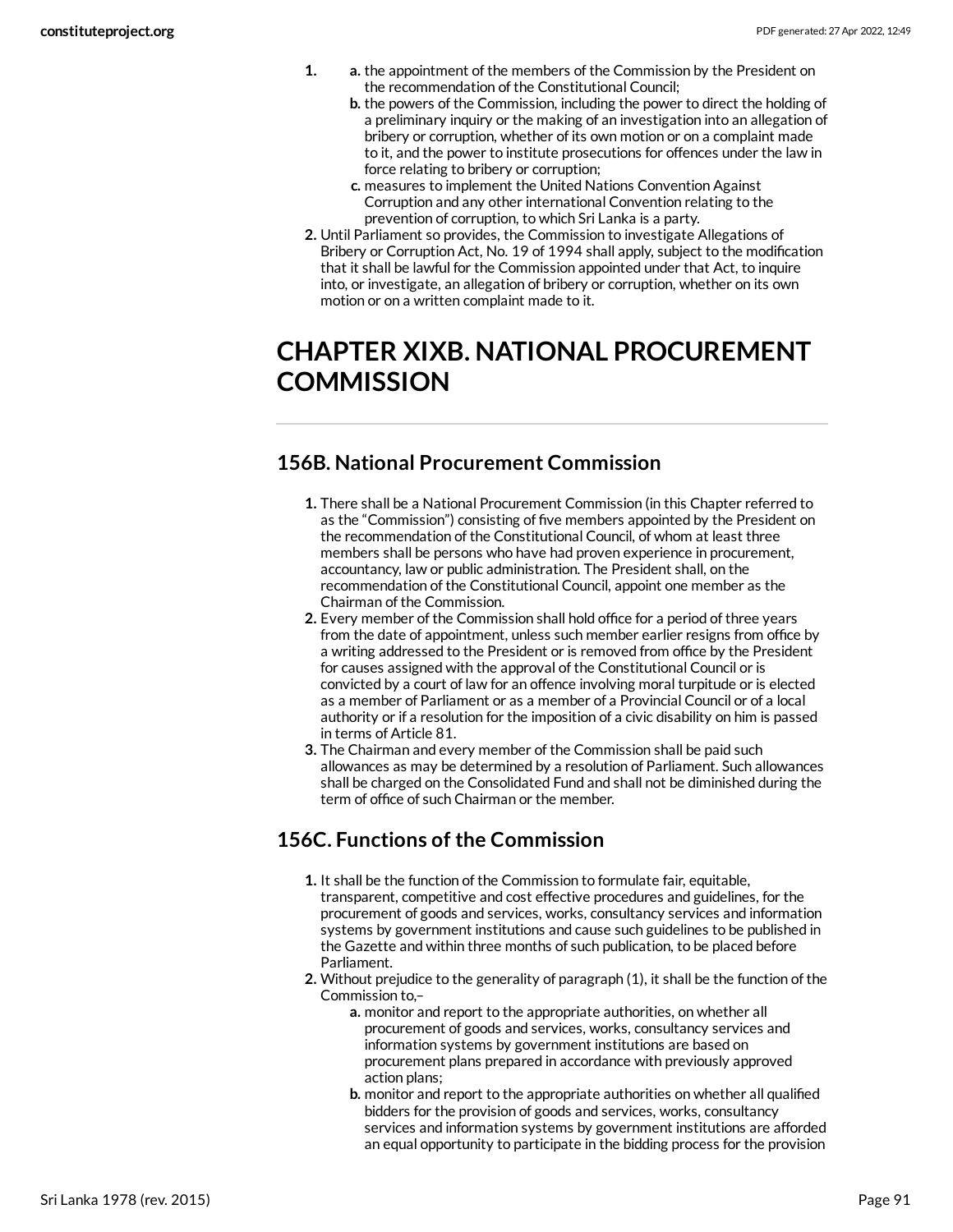- **2. b.** of those goods and services, works, consultancy services and information systems;
	- **c.** monitor and report to the appropriate authorities on whether the procedures for the selection of contractors, and the awarding of contracts for the provision of goods and services, works, consultancy services and information systems to government institutions, are fair and transparent;
	- **d.** report on whether members of procurement Committees and Technical Evaluation Committees relating to the procurements, appointed by government institutions are suitably qualified; and
	- **e.** investigate reports of procurements made by government institutions outside established procedures and guidelines, and to report the officers responsible for such procurements to the relevant authorities for necessary action.

#### **156D. Powers of the Commission**

- **1.** The Commission may, by Notice in writing, require any person to,–
	- **a.** attend before the Commission, to be questioned by the Commission; **b.** produce to the Commission, any document or thing in the possession or control of that person and specified in such Notice.
- **2.** Every person who–
	- **a.** fails, without reasonable cause to appear before the Commission when required to do so by a Notice sent to him under paragraph (1);
	- **b.** appears before the Commission in compliance with such a Notice, but refuses without reasonable cause, to answer any questions put to him by the Commission; or
	- **c.** fails or refuses, without reasonable cause, to produce any document or thing which he was required to produce by a Notice sent to him under paragraph (1),

shall be guilty of an offence and shall on conviction be liable to a fine not exceeding one hundred thousand rupees or to imprisonment for a term not exceeding seven years, or to both such fine and imprisonment.

**3.** Every High Court established under Article 154P of the Constitution shall have jurisdiction to hear and determine any matter referred to in paragraph (2).

## **156E. Meetings of the Commission**

- **1.** The Commission shall meet as often as may be necessary for the discharge of its functions.
- **2.** The Chairman shall preside at all meetings of the Commission. In the absence of the Chairman from any meeting of the Commission, the members present shall elect a Chairman for that meeting, from among themselves.
- **3.** The quorum for any meeting of the Commission shall be three.
- **4.** Decisions of the Commission shall be by the majority vote of the members present and voting at the meeting at which the decision is taken, and in the event of an equality of votes, the Chairman or member presiding at the meeting shall have a casting vote.
- **5.** Subject to the preceding provisions of this Article, the Commission may determine the procedure with regard to its meetings and the transaction of business at such meetings.
- **6.** The Commission shall have the power to act notwithstanding any vacancy in the membership of the Commission, and no act, proceeding or decision of the Commission shall be invalid or deemed to be invalid, by reason only of such vacancy or defect in the appointment of a member.

## **156F. Staff of the Commission**

- **1.** the Commission shall appoint a Secretary-General and such other officers as it may consider necessary for the proper discharge of its functions, on such terms and conditions as may be determined by the Commission.
- **2.** All members and officers of the Commission shall be deemed to be public servants within the meaning, and for the purposes of, Chapter IX of the Penal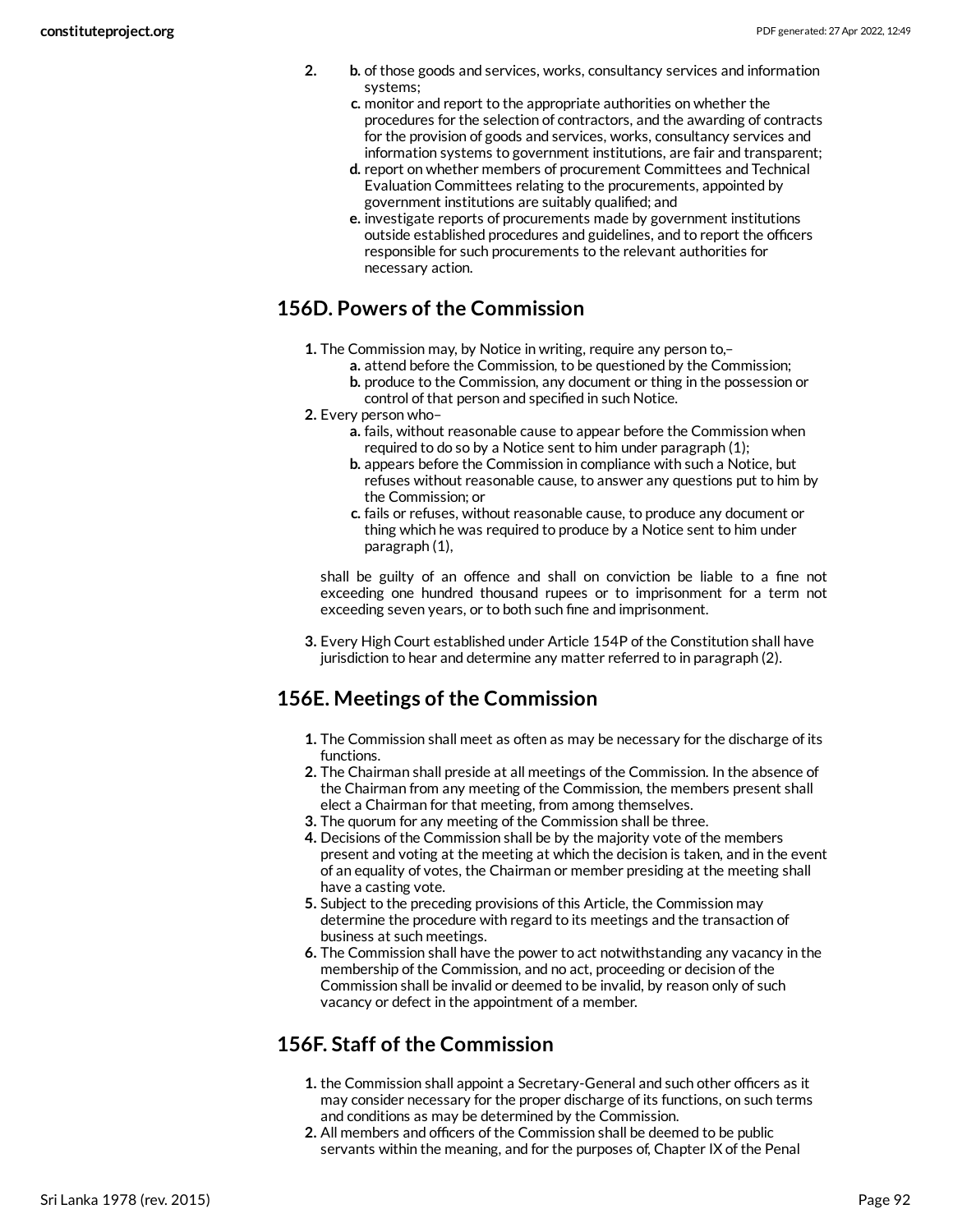- **2.** Code.
- **3.** No suit, prosecution or other proceeding shall lie against any member or officer of the Commission for any act or thing which in good faith is done or purported to be done by him in the performance of his duties or the discharge of his functions, under the Constitution.

## **156G. Expenses of the Commission to be charged on the Consolidation Fund**

The expenses of the Commission shall be charged on the Consolidated Fund.

#### **156H. Interpretation**

In this Chapter, "government institution" includes a Ministry, a government department, a public corporation, a local authority, any business or other undertaking vested in the Government and a Company registered or deemed to be registered under the Companies Act, No 7 of 2007, in which the Government, a public corporation or any local authority holds more than fifty per centum of the shares.

# **CHAPTER XX. GENERAL**

- International law
- Legal status of treaties
- Treaty ratification

### **157. International Treaties and Agreements**

Where Parliament by resolution passed by not less than two-thirds of the whole number of Members of Parliament (including those not present) voting in its favour, approves as being essential for the development of the national economy, any Treaty or Agreement between the Government of Sri Lanka and the Government of any foreign State for the promotion and protection of the investments in Sri Lanka of such foreign State, its nationals, or of corporations, companies and other associations incorporated or constituted under its laws, such Treaty or Agreement shall have the force of law in Sri Lanka and otherwise than in the interests of national security no written law shall be enacted or made, and no executive or administrative action shall be taken, in contravention of the provisions of such Treaty or Agreement.

## **157A. Prohibition against violation of territorial integrity of Sri Lanka**

- **1.** No person shall, directly or indirectly, in or outside Sri Lanka, support, espouse, promote, finance, encourage or advocate the establishment of a separate State within the territory of Sri Lanka.
- **2.** No political party or other association or organization shall have as one of its aims or objects the establishment of a separate State within the territory of Sri Lanka.
- **3.** Any person who acts in contravention of the provisions of paragraph (1) shall, on conviction by the Court of Appeal, after trial on indictment and according to such procedure as may be prescribed by law,
	- **a.** be subject to civic disability for such period not exceeding seven years as may be determined by such Court;
	- **b.** forfeit his movable and immovable property other than such property as is determined by an order of such Court as being necessary for the sustenance of such person and his family;
	- **c.** not be entitled to civic rights for such period not exceeding seven years as may be determined by such Court; and
	- **d.** if he is a Member of Parliament or a person in such service or holding such office as is referred to in paragraph (1) of Article 165, cease to be such Member or to be in such service or to hold such office.
- **4.** Where any political party or other association or organization has as one of its aims or objects the establishment of a separate State within the territory of Sri Lanka, any person may make an application to the Supreme Court for a
- Removal of individual legislators

Prohibited political parties

Regulation of political parties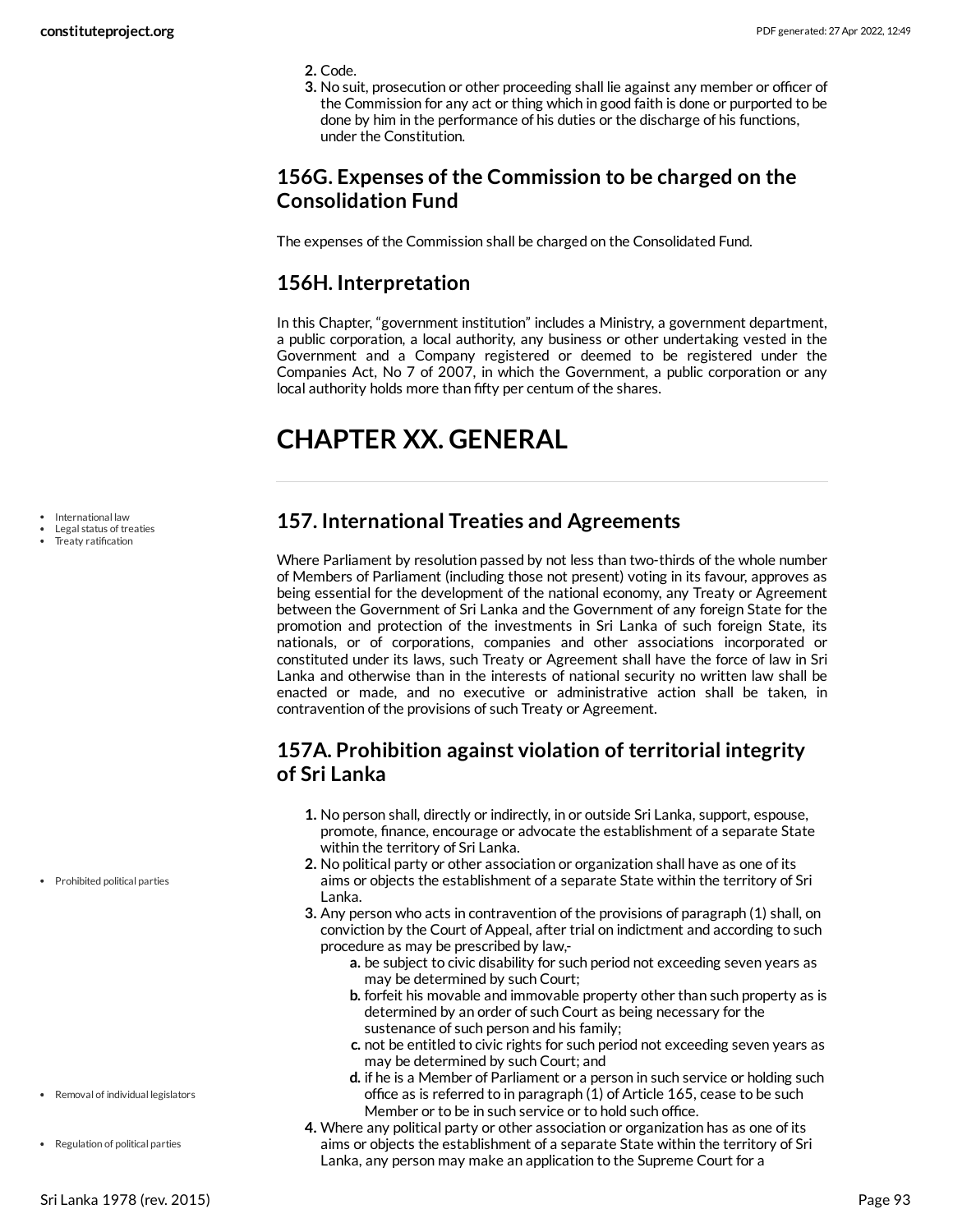- **4.** declaration that such political party or other association or organization has as one of its aims or objects the establishment of a separate State within the territory of Sri Lanka. The Secretary or other officer of such political party or other officer of such political party or other association or organization shall be made a respondent to such application.
- **5.** Where the Supreme Court makes a declaration under paragraph (4) in relation to any political party or other association or organization, in pursuance of an application made to it under that paragraph –
	- **a.** that political party or other association or Organization shall be deemed, for all purposes to be proscribed and any member of such political party or other association or organization, who is a Member of Parliament shall be deemed to have vacated his seat in Parliament with effect from the date of such declaration, and any nomination paper submitted by such political party or other association or organization shall be deemed for all purposes to be invalid;
	- **b.** any person who holds office or is a member of that political party or other association or organization, shall be guilty of an offence and shall, on conviction, by the Court of Appeal after trial on indictment and according to such procedure as may be prescribed by law –
		- **i.** be subject to civic disability for such period not exceeding seven years as may be determined by such Court;
		- **ii.** forfeit his movable and immovable property other than such property as is determined by an order of such Court as being necessary for the sustenance of such person and his family;
		- **iii.** not be entitled to civic rights for such period not exceeding seven years as may be determined by such Court;
		- **iv.** if he is a Member of Parliament or a person in such service or holds such office as is referred to in paragraph (1) of Article 165, cease to be such Member or to be in such service or hold such office.
- **6.** The execution of any punishment imposed under paragraph (3) or sub-paragraph (b) of paragraph (5) shall not be stayed or suspended pending the determination of any appeal against such punishment or the conviction in consequence of which such punishment was imposed.
- **7.** Every officer or person who was or is required by, Article 32 or Article 53, Article 61 or Article 107 or Article 165 or Article 169 (12), to take and subscribe or to make and subscribe an oath or affirmation, every member of, or person in the service, of a local authority, Development Council Pradeshiya Mandalaya, Gramodaya Mandalaya or public corporation and every attorney-at-law shall –
	- **a.** if such officer or person is holding office on the date of coming into force of this Article, make and, subscribe, or take and subscribe, an oath or affirmation in the form set out in the Seventh Schedule, before such person or body if any, as is referred to in that Article, within one month of the date on which this Article comes into force;
	- **b.** if such person or officer is appointed to such office after the coming into force of this Article, make and subscribe or take and subscribe an oath or affirmation, in the form set out in the Seventh Schedule, before such person or body, if any, as is referred to in that Article, within one month of his appointment to such office.

The provisions of Article 165 and Article 169 (12) shall mutatis mutandis, apply to, and in relation to, any person or officer who fails to take and subscribe, or make and subscribe an oath or affirmation as required by this paragraph.

- **8**
- **a.** Every person who is a Member of Parliament on the coming into force of this Article shall not be entitled to sit and vote in Parliament unless he takes and subscribes or makes and subscribes an oath or affirmation in the form set out in the Seventh Schedule.
- **b.** Every person who is elected or nominated as a Member of Parliament on or after the coming into force of this Article shall not be entitled to sit and vote in Parliament unless he takes and subscribes or makes and subscribes an oath or affirmation in the form set out in the Seventh Schedule.
- Regulation of political parties
- Removal of individual legislators

• Removal of individual legislators

Oaths to abide by constitution

Oaths to abide by constitution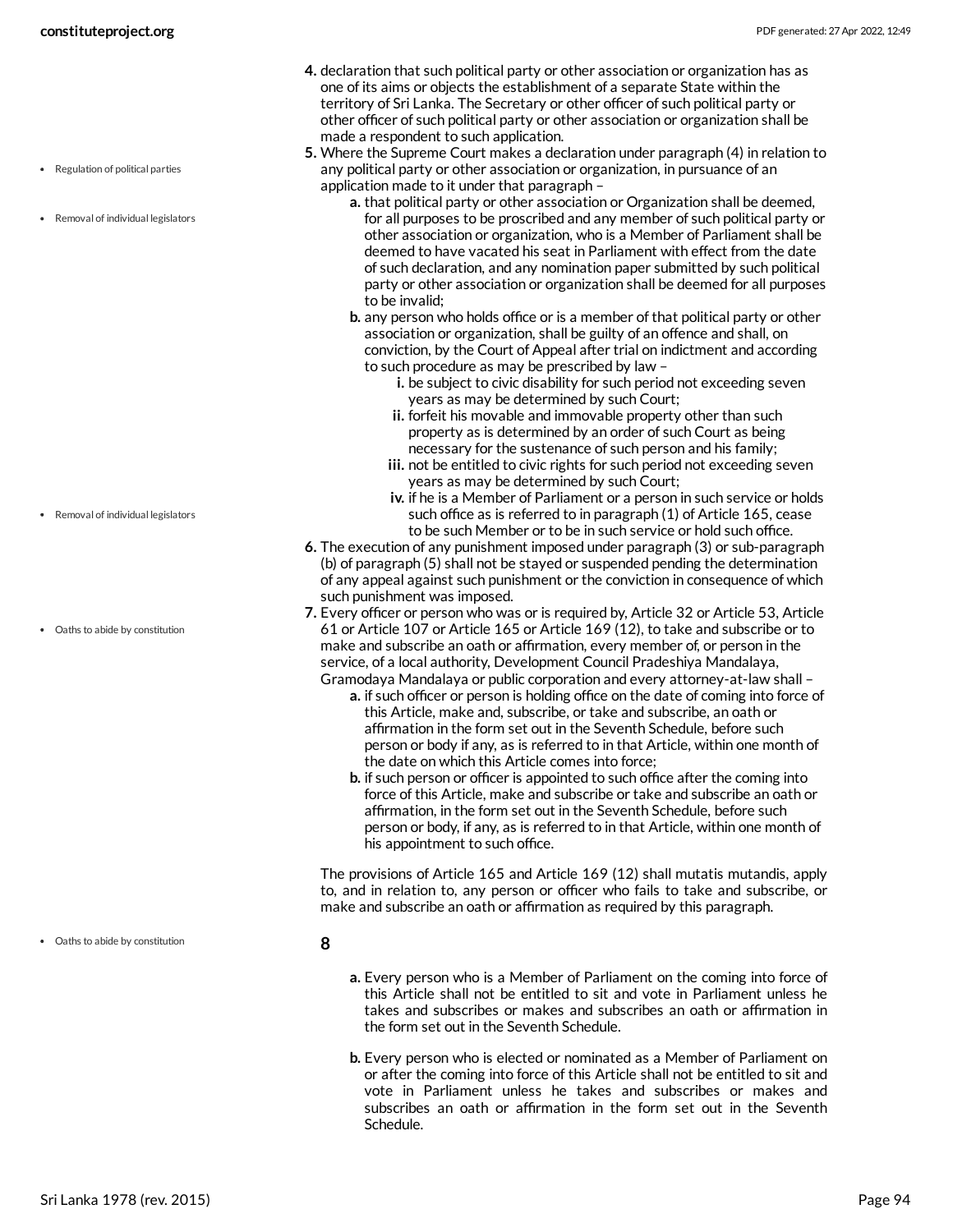• Right to own property

- **9.** No person who has taken and subscribed or made and subscribed an oath or affirmation in the form set out in the Seventh Schedule shall, notwithstanding any provision to the contrary in the Constitution, be required to take and subscribe or make and subscribe any other oath or affirmation required to be taken and subscribed or made and subscribed under the Constitution.
- **10.** Parliament may, by resolution, determine such other categories of persons or officers to whom the provisions of paragraph (7) shall apply and thereupon, the provisions of such paragraph shall, mutatis mutandis, apply to, and in relation to, officers or persons of that category.
- **11.** The jurisdiction of the Court of Appeal in respect of its powers under this Article shall be exercised in the manner provided in sub-paragraph (iv) of the proviso to paragraph (2) of Article 146.
- **12.** In this Article, "civic rights" means
	- **a.** the right to obtain a passport;
		- **b.** the right to sit for any public examination;
		- **c.** the right to own any immovable property;
		- **d.** the right to engage in any trade or profession which requires a licence, registration or other authorization, by or under any written law.

## **158. Delegation**

Where any person is empowered under the provisions of the Constitution to delegate any power, duty or function to any other person, such person delegating such power, duty or function may, notwithstanding such delegation, exercise, perform or discharge such power, duty or function and may at any time revoke such delegation.

In this Article, "person" includes anybody of persons or any authority.

#### **159. Deputy Speaker to act for Speaker**

Where the Speaker is unable to discharge the functions of his office, the powers, duties and functions conferred or imposed on, or assigned to, the Speaker by any provision of the Constitution, other than by Articles 31 (4), 37, 38 (2) (b), 39 (2) and 40, may be exercised, performed or discharged by the Deputy Speaker.

Transitional provisions

# **CHAPTER XXI. TRANSITIONAL PROVISIONS**

#### **160. First President**

Notwithstanding anything to the contrary in any other provision of the Constitution, the person holding the office of President immediately before the commencement of the Constitution shall be the first President under the Constitution and shall be deemed for all purposes to have been elected as the President of the Republic, and shall, subject, to the provisions of Article 31, hold office for a period of six years from February 4, 1978.

The President shall, notwithstanding the provisions of Article 32, be deemed to have assumed office immediately upon the commencement of the Constitution and shall be entitled thereupon to exercise, perform and discharge all the powers, duties and functions conferred or imposed on, or assigned to, the President by the Constitution or otherwise. The President shall, as soon as possible thereafter at a sitting of Parliament, take and subscribe the oath or make and subscribe the affirmation set out in the Fourth Schedule.

## **161. First Parliament**

Notwithstanding anything to the contrary in any other provision of the Constitution-

**a.** the first Parliament shall consist of one hundred and sixty-eight members, and subject to the succeeding provisions of this Article, all persons who immediately before the commencement of the Constitution were members of the National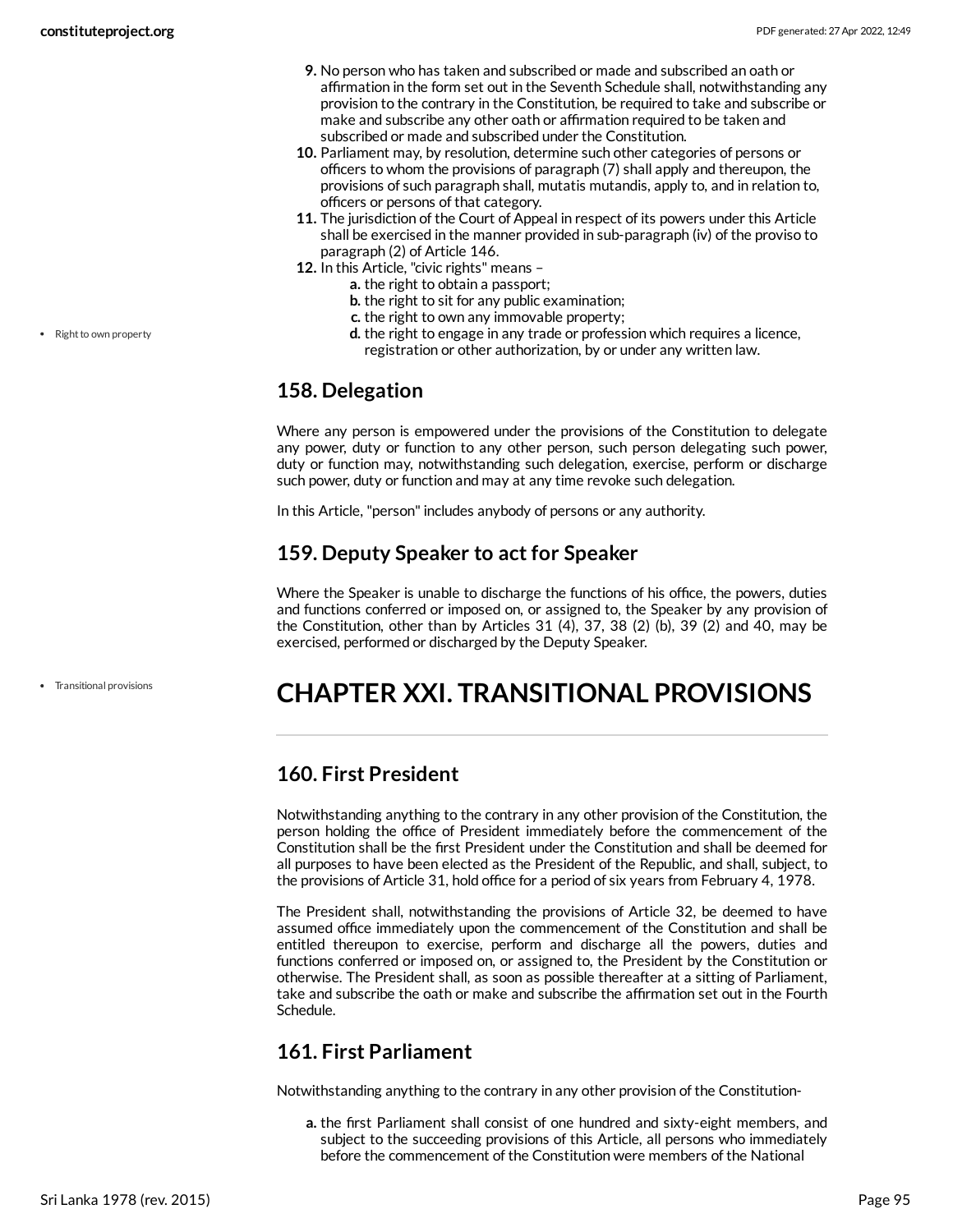- **a.** State Assembly shall be deemed to have been elected as Members of Parliament;
- **b. i.** if the election, as a Member of the National State Assembly, of a person deemed to have been elected to the first Parliament is declared void under the law for the time being in force and no other person is determined to have been duly returned or elected, the seat of such Member shall be vacant, and an election to the electoral district as existing immediately prior to the commencement of the Constitution, shall be held in accordance with the law relating to elections to the National State Assembly in force immediately before the commencement of the Constitution and on the basis of the register of electors applicable to such electoral district which was operative on the day immediately preceding the commencement of the Constitution;
	- **ii.** the law applicable to election petitions in relation to an election held as provided in sub-paragraph (i) shall be the law in force upon the commencement of the Constitution and in the event of such an election being declared void the provisions of sub-paragraph (i) shall, mutatis mutandis, apply;
- **c.** if the election as a Member of the National State Assembly of a person who is deemed to have been elected to the first Parliament is declared void or undue and any other person is determined to have been duly returned or elected such other person shall be deemed to have been duly elected as a Member of the first Parliament;
- **d. i.** where immediately before the commencement of the Constitution there was a vacancy in the membership of the National State Assembly or where a vacancy in the membership of the first Parliament occurs otherwise than under the provisions of paragraph (b) of this Article, such vacancy shall be filled in the manner provided in sub-paragraph (iii) hereof;
	- **ii.** Where during the duration of the first Parliament, a Member ceases, by resignation, expulsion or otherwise, to be a member of the recognized political party to which he belonged upon or after the commencement of the Constitution, the Secretary of such party shall, within two weeks of the date on which such Member so ceased to be a member of such party, communicate, in writing to the Secretary-General of Parliament, the fact and date thereof. The Secretary-General shall, upon receipt of such communication, submit it to the Speaker.

Where a Member ceases to be a member of the recognized political party to which he belonged by reason of being expelled from such party, he shall be entitled to apply, within one month of the date of such expulsion by petition in writing, to the Supreme Court for a determination that such expulsion was invalid. In the event of any such application being made, the Registrar of the Supreme Court shall forthwith inform the Secretary-General of Parliament in writing, of such application. Every such application shall be heard and determined by not less than three Judges of the Supreme Court who shall, within two months of the making of such application, determine whether such expulsion was valid or not.

The Speaker shall, on receiving in the aforesaid manner, a communication alleging that a Member has ceased to be a member of the recognized political party to which such Member belonged, appoint a Select Committee consisting of not less than five Members of Parliament (one of whom shall be nominated as Chairman thereof) to inquire into, and report to Parliament on, the circumstances in which such Member is alleged to have resigned from, or to have been expelled from, or to have otherwise ceased to be a member of, such party, and the reasons therefor:

Provided, however, that where such communication alleges that a Member has ceased to be a member of the recognized political party to which he belonged by reason of his being expelled therefrom, no Select Committee shall be appointed as aforesaid until after the expiration of a period of' one month from the date of such alleged expulsion, and in any case where such Member has applied to the Supreme Court for a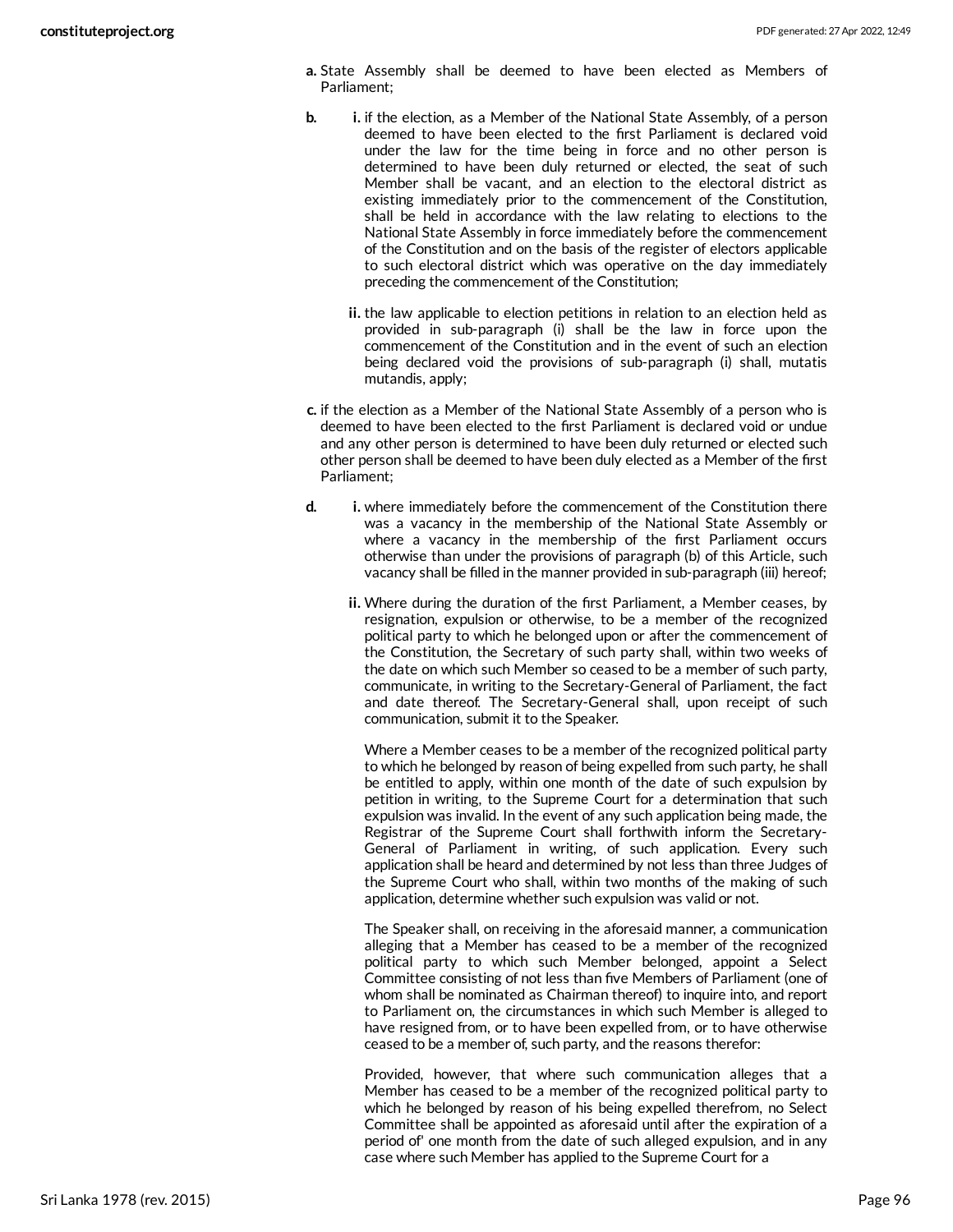**d. ii.** determination that such expulsion was invalid, unless and until the Supreme Court has determined that such expulsion was valid.

> The provisions of the Parliament (Powers and Privileges) Act shall, mutatis mutandis, apply in relation to proceedings before, and to the privileges, Immunities and powers of, a Select Committee appointed as aforesaid, and every such Select Committee shall be deemed, for the purposes of that Act, to be duly authorized by an order of Parliament to send for persons, papers and records.

> After consideration of the report made by a Select Committee appointed as aforesaid, Parliament may, by resolution passed by not less than eighty-five members voting in its favour, resolve that the Member to whom such report relates, shall cease to be a Member of Parliament. The Speaker shall endorse on every resolution so passed, a certificate in the following form:-

> "This resolution has been passed by the majority required by Article 161 (d) (ii) of the Constitution".

> The seat of such Member shall, with effect from the date of such certificate, become vacant.

> Every such certificate shall be conclusive for all purposes and shall not be questioned in any court, and no court or tribunal shall inquire into, pronounce upon or in any manner call in question, the validity of the resolution on which such certificate is endorsed on any ground whatsoever.

**iii.** where a vacancy as is referred to in sub- paragraph (i) or (ii) has occurred, the Secretary-General of Parliament shall forthwith inform the Commissioner of Elections of such vacancy. The Commissioner of Elections shall thereupon require the Secretary of the political party to which such Member belonged to nominate a member of such party to fill such vacancy. A nomination made by the Secretary of such political party under this sub-paragraph shall be accompanied by an oath or affirmation, as the case may be, in the form set out in the Seventh Schedule, taken and subscribed or made and subscribed, as the case may be, by the person nominated to fill such vacancy. Upon the receipt of such nomination, accompanied by such oath or affirmation the Commissioner shall declare such person to be the Member for the electoral district in respect of which the vacancy occurred:

Provided that where the Secretary of such political party fails to nominate a member of such political party to fill such vacancy under the preceding provisions of this sub-paragraph within thirty days of his being required to do so and in the aforesaid manner or where the Secretary of a political party had been required, before the coming into force of this proviso, to nominate a member of such political party to fill any such vacancy under such provisions and such Secretary fails, within thirty days of the coming into force of this proviso, to nominate a member of such political party to fill such vacancy, or where such political party is deemed to be proscribed under Article 157 (a), then, the Commissioner of Election shall forthwith so inform the President, who shall, within thirty days of the receipt by him of such information, by Notice published in the Gazette order the Commissioner of Elections to hold an election for the electoral district in respect of which such vacancy has occurred. The Commissioner of Elections shall thereupon hold an election, in accordance with Part I and Parts IV to VI (both inclusive) of the Ceylon (Parliamentary Elections) Order in Council, 1946, for such electoral district as existed immediately preceding the Constitution and on the basis of such part of the register, prepared under the Registration of Electors Act, No. 44 of 1980, and in operation, as corresponds to such electoral district. The aforesaid parts of the Ceylon (Parliamentary Elections) Order in Council, 1946, shall, for the purposes of such election and notwithstanding the repeal of such Order in Council, be deemed to be in force and shall, mutatis mutandis, and except as otherwise expressly provided in the Constitution, apply to such election.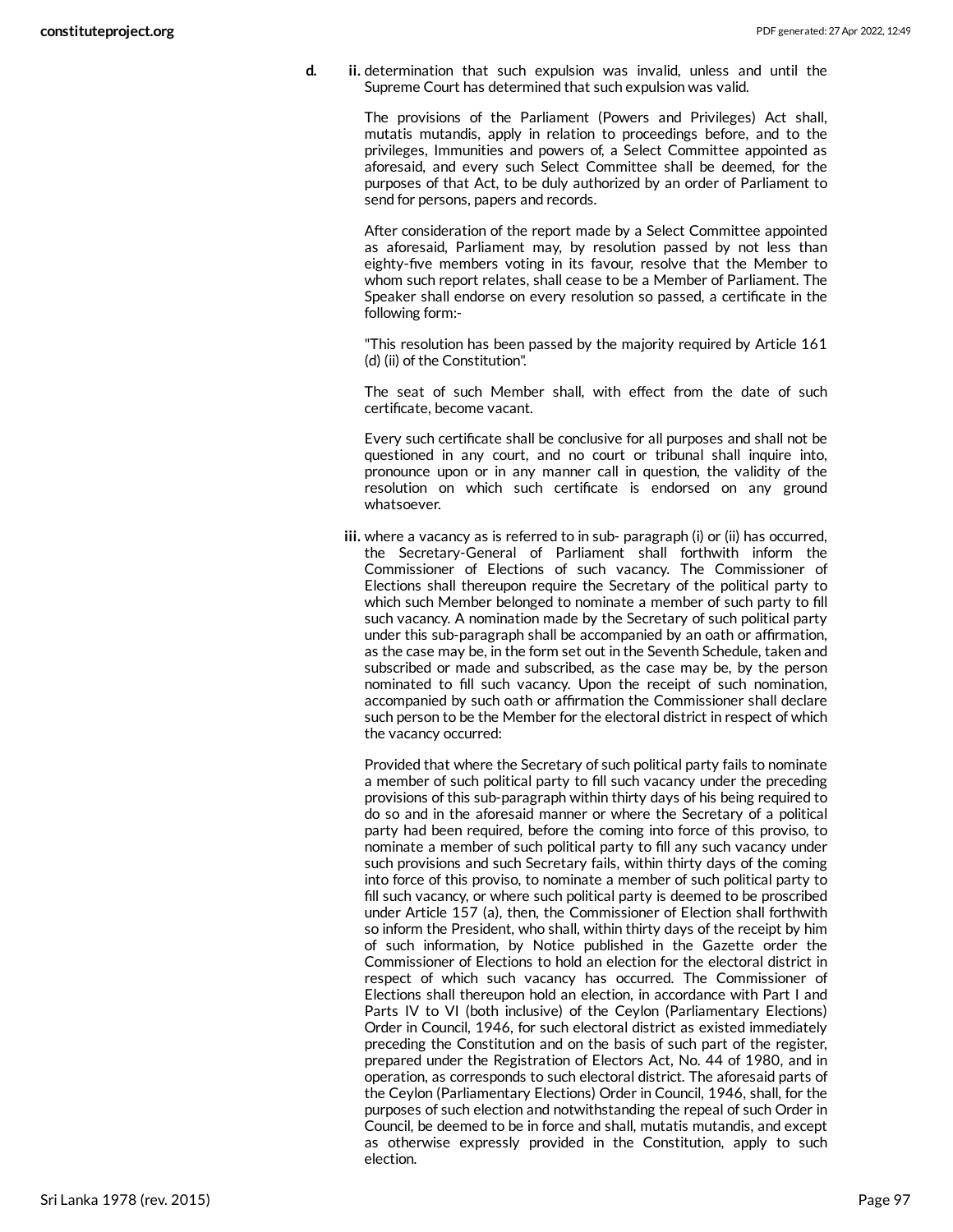- **d. iii.** The law applicable to election petitions in relation to such electoral district shall be the aforesaid parts of such Order in Council as applied aforesaid and in the event of such election being declared void and no other person is determined to have been duly returned or elected, the election to fill such vacancy shall be held in accordance with the provisions of this proviso.
	- **iv.** Where a Member nominated or elected to fill any such vacancy as is referred to in sub-paragraph (i) or sub-paragraph (ii), being a Member who has taken and subscribed or made and subscribed an oath or affirmation in the form set out in the Seventh Schedule, directly or indirectly, in or outside Sri Lanka, supports, espouses, promotes, finances, encourage or advocates the establishment of a separate State within the territory of Sri Lanka, any person may make an application to the Court of Appeal for a declaration that such member has directly or indirectly, in or outside Sri Lanka, supported, espoused, promoted, financed, encouraged or advocated the establishment of a separate State within the territory of Sri Lanka.

If the Court of Appeal makes, on such application, a declaration that such Member has directly or indirectly, in or outside Sri Lanka, supported, espoused, promoted, financed, encouraged or advocated the establishment of a separate State within the territory of Sri Lanka, the seat of such Member shall be deemed to be vacant with effect from the date of such declaration and such Member shall be disqualified from sitting and voting in Parliament and from being elected or nominated to Parliament for a period of seven years from the date of such declaration. The vacancy occurring in the membership of Parliament by reason of such declaration shall be filled in the manner provided in paragraph (iii).

The jurisdiction of the Court of Appeal' in respect of its powers under this sub-paragraph shall be exercised in the manner provided in subparagraph (iv) of the proviso to paragraph (2) of Article 146.

**e.** unless sooner dissolved, the First Parliament shall continue until August 4, 1989 and no longer, and shall thereupon stand dissolved, and the provisions of Article 70 (5) (b) shall, mutatis mutandis, apply.

## **162. Application of certain provisions**

- **1.** The provisions of Article 98, other than paragraphs (8) and (9) thereof, and Article 99 shall not come into operation until the General Election held upon the dissolution of the first Parliament.
- **2.** If at the time of such dissolution the notification of electoral districts has not been proclaimed as required by Article 97, the electoral districts for the first General Election to be held upon the dissolution of the first Parliament, and the number of Members which each such district shall be entitled to return by virtue of the provisions of paragraph (4) of Article 96, shall be as set out in the Sixth Schedule and accordingly, registers of electors shall be prepared and certified for each such electoral district, and unless Parliament otherwise provides, such registers shall be prepared on the basis of the register of electors in force immediately before the commencement of the Constitution.

## **163. Judges of Supreme Court and High Court to cease to hold office**

All Judges of the Supreme Court and the High Courts established by the Administration of Justice Law, No. 44 of 1973, holding office on the day immediately before the commencement of the Constitution shall, on the commencement of the Constitution, cease to hold office.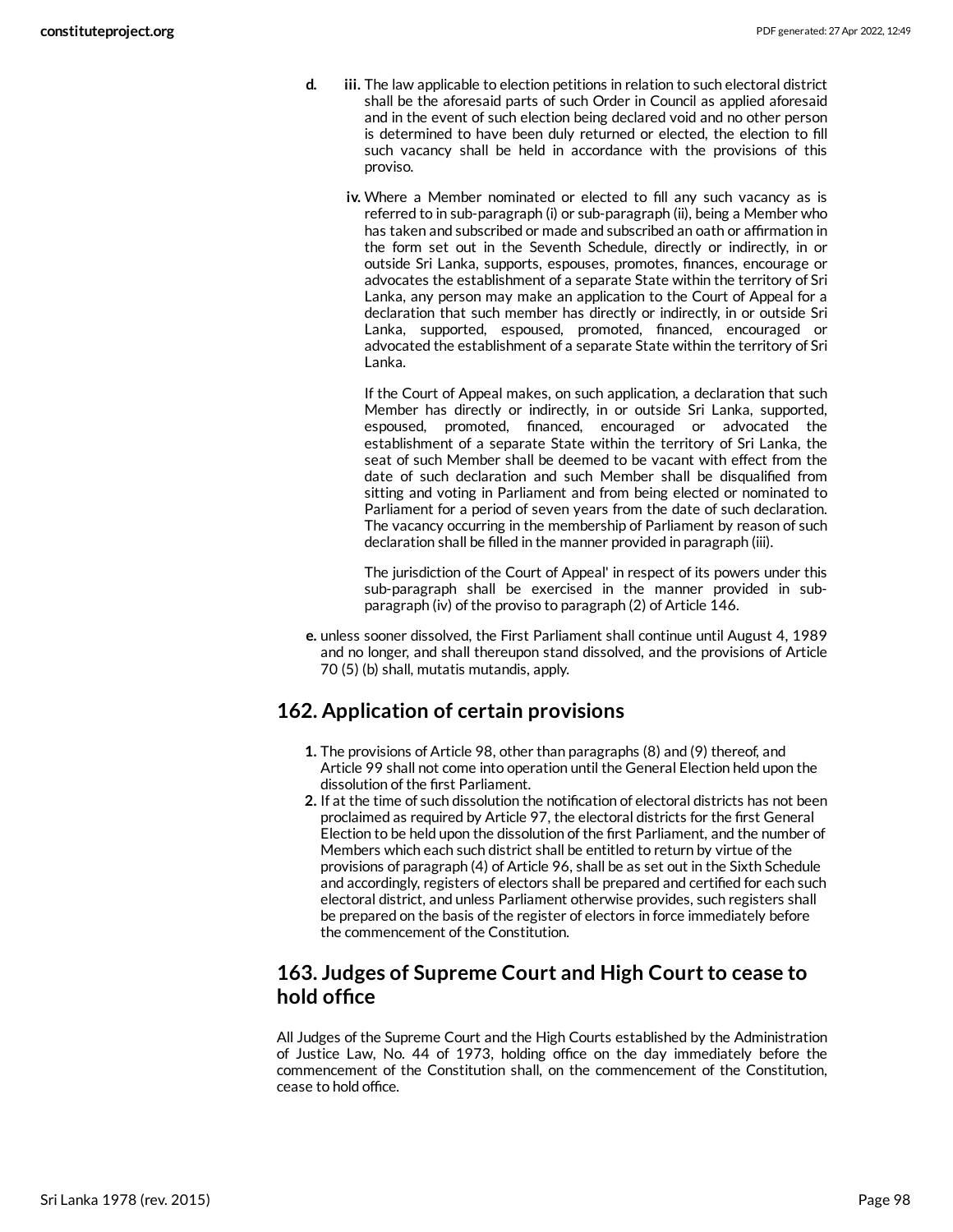#### **164. Continuation in office of Judges, public officers and others**

Subject to the provisions of Article 163 every person who immediately before the commencement of the Constitution –

- **a.** held office in any court or tribunal deemed, by virtue of the provisions of paragraph (2) of Article 105, to be a court or tribunal created and established by Parliament,
- **b.** was in the service of the Republic, any local authority or any public corporation,
- **c.** held office in any local authority or public corporation, or
- **d.** held any appointment under any existing written law,

shall continue in such service or hold such office or appointment under the same terms and conditions.

```
Oaths to abide by constitution
```
#### **165. Oath or affirmation to be taken or made by public officers and others**

- **1.** Every public officer, judicial officer and every other person as is required by the Constitution to take an oath or make an affirmation on entering upon the duties of his office, every holder of an office required under the existing law to take an official oath and every person in the service of every local authority and of every public corporation shall take and subscribe the oath or make and subscribe the affirmation set out in the Fourth Schedule. Any such public officer, judicial officer, person or holder of an office failing to take and subscribe such oath or make and subscribe such affirmation after the commencement of the Constitution on or before such date as may be prescribed by the Prime Minister by Order published in the Gazette shall cease to be in service or hold office.
- **2.** The Minister in charge of the subject of Public Administration may, in his sole discretion, permit any public officer, judicial officer, person or holder of an office referred to in paragraph (1) of this Article, to take the oath or make the affirmation referred to in that paragraph after the prescribed date if he is satisfied that the failure to take the oath or make the affirmation within the time prescribed was occasioned by illness or some other unavoidable cause. On his taking such oath or making such affirmation, he shall continue in service or hold office as if he had taken such oath or made such affirmation within the time prescribed under paragraph (1) of this Article.
- **3.** The President may by Proclamation
	- **a.** exclude the application of the provisions of paragraph (1) of this Article to any category of public officers,
	- **b.** prescribe the persons or categories of persons who may administer such oath or affirmation in addition to the persons who are empowered under the existing law to administer oaths or affirmations.

## **166. Powers, privileges, immunities and rights of the Republic**

Unless Parliament otherwise provides, the Republic of Sri Lanka shall continue to possess and exercise all powers, privileges, immunities and rights whatsoever possessed, exercised or exercisable immediately prior to the commencement of the Constitution.

## **167. Rights, duties and obligations of the Republic**

All rights and all duties or obligations, however arising, of the Government of Sri Lanka and subsisting immediately prior to the commencement of the Constitution shall be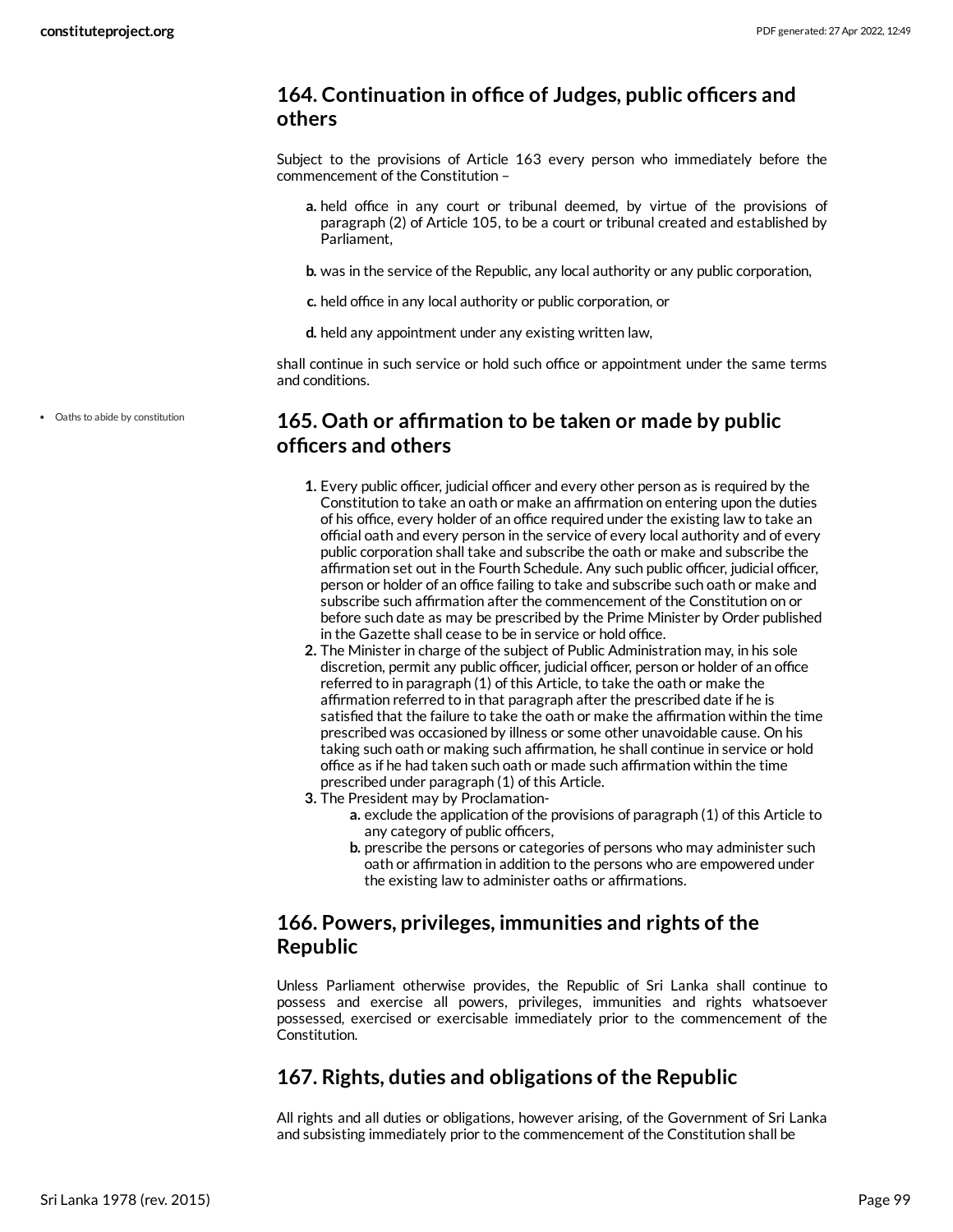rights, duties and obligations of the Government of the Republic of Sri Lanka under the Constitution.

## **168. Past operation of laws, previous Acts, offences and pending actions etc**

- **1.** Unless Parliament otherwise provides, all laws, written laws and unwritten laws, in force immediately before the commencement of the Constitution, shall, mutatis mutandis, and except as otherwise expressly provided in the Constitution, continue in force.
- **2.** Save as otherwise provided in the Constitution, existing laws, written laws and unwritten laws are not and shall not in any manner be deemed to be provisions of the Constitution.
- **3.** Wherever the Constitution provides that any law, written law or unwritten law or any provision of the Constitution shall continue in force until or unless Parliament otherwise provides, any law enacted by Parliament so providing may be passed by a majority of the Members present and voting.
- **4.** Whenever the Constitution provides that any provision of any existing written law shall continue in force until or unless Parliament otherwise provides and the existing written law referred to consists of subordinate legislation, the provision that such existing written law shall continue in force until or unless Parliament otherwise provides shall not in any manner be deemed to derogate from the power of the person or body on whom the power to make and when made, to amend, vary, rescind or revoke such subordinate legislation is conferred, to exercise the power so conferred until or unless Parliament otherwise provides.
- **5.** Unless the Constitution otherwise provides, the past operation of any law in force prior to the commencement of the Constitution or anything duly done or suffered or any offence committed or any right, liberty, obligation or penalty acquired or incurred under any law in force prior to the commencement of the Constitution shall not in any manner be affected or be deemed to be affected by the Constitution coming into force.
- **6.** All actions, prosecutions, proceedings, matters or things, including proceedings of Commissions appointed or established by or under any existing written law, pending or uncompleted on the commencement of the Constitution shall, subject to the provisions of the Constitution and, mutatis mutandis, be deemed to continue and may be carried on and completed after the commencement of the Constitution.

## **169. Provisions relating to judiciary**

Unless Parliament otherwise provides –

- **1.** any provisions of the Administration of Justice Law, No. 44 of 1973, which are inconsistent with the provisions of the Constitution, shall, to the extent of such inconsistency, be deemed to be repealed;
- **2.** the Supreme Court established by the Administration of Justice Law, No. 44 of 1973, shall, on the commencement of the Constitution, cease to exist, and accordingly the provisions of that Law relating to the establishment of the said Supreme Court, shall be deemed to have been repealed. Unless otherwise provided in the Constitution, every reference in any existing written law to the Supreme Court shall be deemed to be a reference to the Court of Appeal;
- **3.** all appellate proceedings including proceedings by way of revision, case stated and restitutio in integrum pending in the Supreme Court established under the Administration of Justice Law, No. 44 of 1973, on the day preceding the commencement of the Constitution, shall stand removed to the Court of Appeal and the Court of Appeal shall have jurisdiction to take cognizance of and to hear and determine the same; and the judgments and orders of the Supreme Court aforesaid delivered or made before the commencement of the Constitution in appellate proceedings shall have the same force and effect as if they had been delivered or made by the Court of Appeal;
- **4.** all original proceedings by way of applications for the issue of high prerogative Writs and applications for any other relief pending in the Supreme Court as well as all applications for injunctions pending in the High Court established under the Administration of Justice Law, No. 44 of 1973, on the date immediately preceding the commencement of the Constitution shall stand removed to the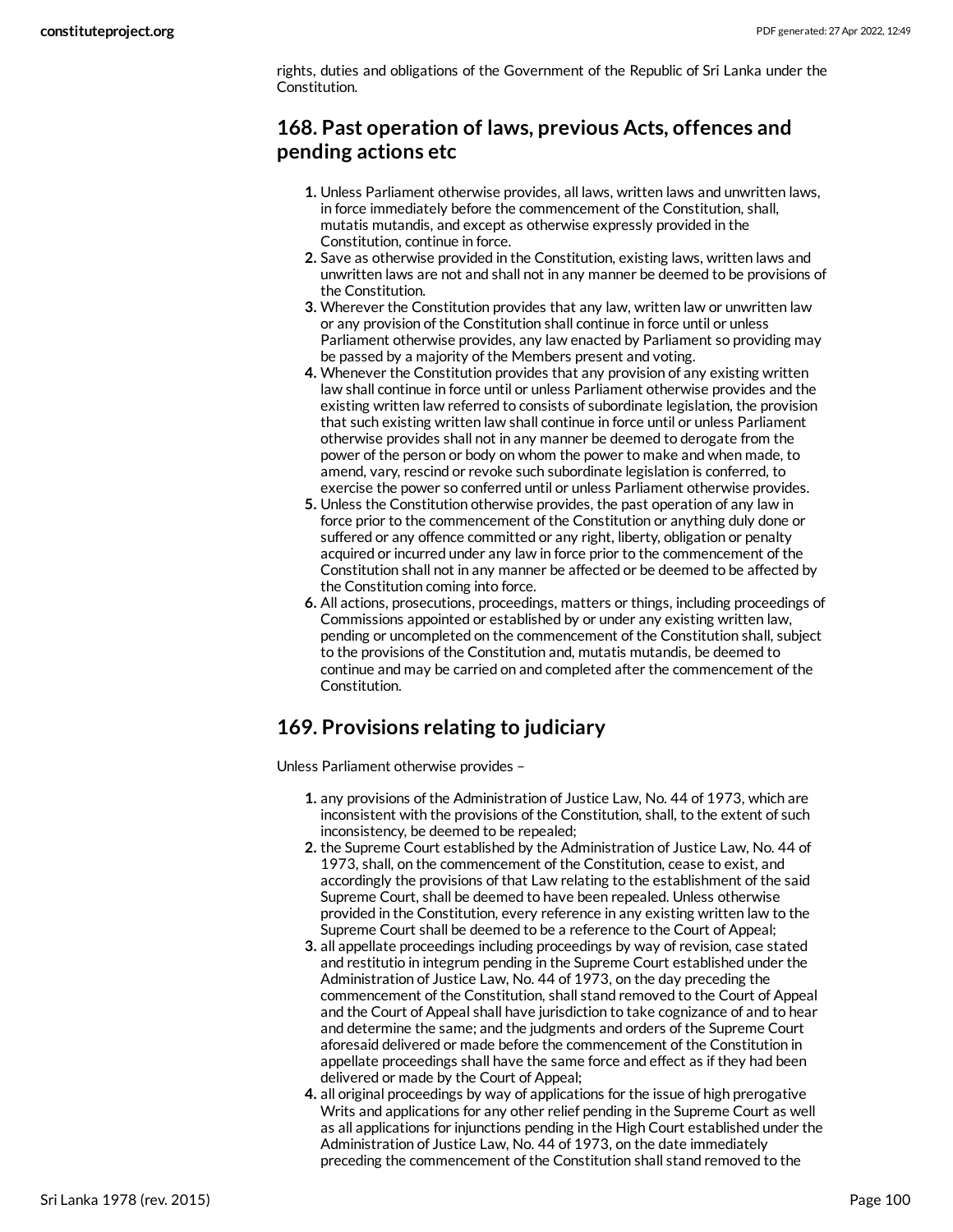**4.** Court of Appeal and such Court shall have jurisdiction to take cognizance of, hear and determine or to continue and complete the same, and the judgments and orders of the Supreme Court established under the Administration of Justice Law, No. 44 of 1973, delivered or made before the commencement of the Constitution in original proceedings shall have the same force and effect as if they had been delivered or made by the Court of Appeal:

Provided that any proceedings in relation to any alleged breach of privileges of Parliament pending in the Supreme Court shall stand removed to the Supreme Court created and established by the Constitution;

**5.** no appeal shall lie from any judgment, order or decree of the Supreme Court established under the Administration of Justice Law, No, 44 of 1973, to the Supreme Court created and established under the Constitution but such judgment, order or decree, as the case may be, shall be final as between the parties to the action, application or other proceeding in which such judgment, order or decree was made:

Provided that it shall be competent for the Court of Appeal and all officers of such Court to take all such steps as may be necessary, including the entering of decrees if not already entered and taxation and recovery of costs so as to ensure that such judgments, orders and decrees are completely and effectively complied with, as if they had been delivered or made by the Court of Appeal created and established by the Constitution;

- **6.** the several High Courts established under Chapter I of the Administration of Justice Law, No. 44 of 1973, shall be deemed for all purposes to constitute a single court created and established by Parliament called the High Court of the Republic of Sri Lanka having jurisdiction throughout the Republic of Sri Lanka to be exercised in the several Zones in accordance with the law for the time being in force. Accordingly, subject to the provisions of the Constitution, and of any existing written law, all provisions relating to High Courts contained in such Law shall, mutatis mutandis, apply to the High Court of the Republic of Sri Lanka;
- **7.** all criminal and admiralty cases, proceedings or matters, other than applications for injunctions, pending in the High Courts established under the Administration of Justice Law, No. 44 of 1973, on the day preceding the commencement of the Constitution shall stand removed to the said High Court of the Republic of Sri Lanka and such Court shall have jurisdiction to take cognizance of, hear and determine or to continue and complete the same, and the judgments and orders of the aforesaid High Courts delivered or made before the commencement of the Constitution shall have the same force and effect as if they had been delivered or made by the High Court of the Republic of Sri Lanka;
- **8.** the President of the Court of Appeal shall from time to time as he may deem expedient nominate the Judges of the High Court of the Republic of Sri Lanka to exercise the jurisdiction of the High Court in such zones as he may determine and the Provisions of Chapter II of the Administration of Justice Law, No. 44 of 1973, shall, mutatis mutandis, apply to the hearing and disposal of all proceedings pending in or hereafter instituted in the High Court;
- **9.** all indictments filed hereafter in the High Court of the Republic of Sri Lanka shall be in the name of the Republic of Sri Lanka and shall be signed by the Attorney-General or any person authorized under section 189 of the Administration of Justice Law, No. 44 of 1973;
- **10.** all election petition proceedings relating to the election of any person to the membership of the National State Assembly pending in the High Courts established under the Administration of Justice Law, No. 44 of 1973, on the day preceding the commencement of the Constitution shall stand removed to the Court of Appeal and the Court of Appeal shall have the same jurisdiction to take cognizance of, hear and determine or to continue and complete the same, and the judgments and orders of the Supreme Court established by the Administration of Justice Law, No. 44 of 1973, and of the High Courts aforesaid delivered or made before the commencement of the Constitution in such election petition proceedings shall have the same force and effect as if they had been delivered or made by the Supreme Court and the Court of Appeal established by the Constitution, as the case may be. The President of the Court of Appeal is hereby vested with the power to nominate a Judge of the Court of Appeal to hear and determine any election petition in respect of which the Court of Appeal is vested with jurisdiction by the Constitution;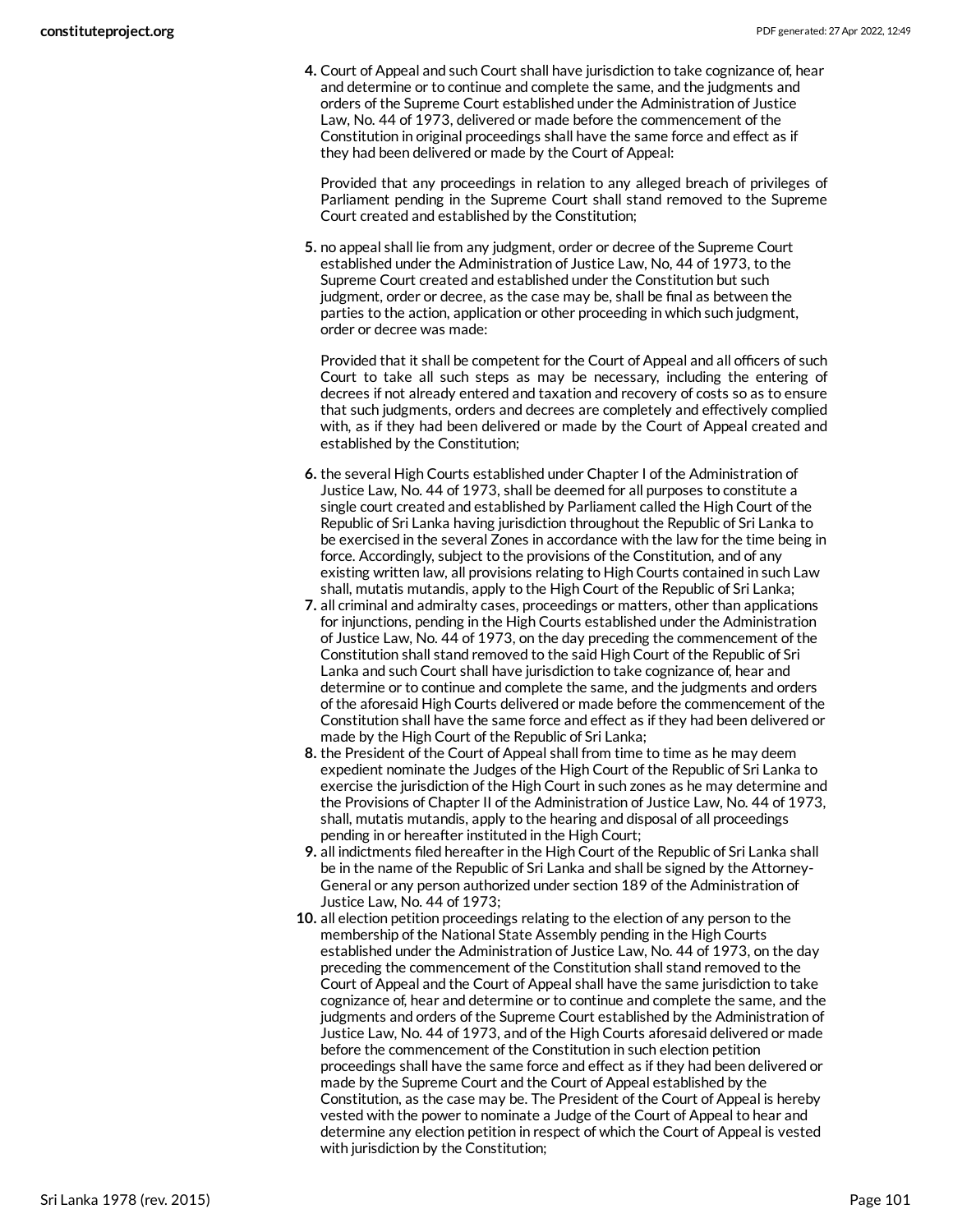- **11.** all attorneys-at-law admitted and enrolled or deemed to have been admitted and enrolled as attorneys-at-law under the provisions of the Administration of Justice Law, No. 44 of 1973, shall subject to the provisions of the Constitution be deemed to have been admitted and enrolled as attorneys-at-law of the Supreme Court created and established by the Constitution;
- **12.** after the date fixed by the Minister in charge of the subject of Justice, by Order published in the Gazette, no attorney-at-law shall be entitled to represent any party to a proceeding or be given the right of audience in any court, tribunal or other institution until or unless he has taken and subscribed the oath or made and subscribed the affirmation set out in the Fourth Schedule before a Judge of the Supreme Court, Court of Appeal, High Court or any other judicial officer as defined in Article 114; and it shall be the duty of any such Judge or judicial officer, as the case may be, to forward such oath or affirmation so taken and subscribed or made and subscribed to the Registrar of the Supreme Court who shall cause the same to be entered in the rolls of such Court. Such entry shall be the only proof that such attorney-at-law has taken and subscribed or made and subscribed such oath or affirmation;
- **13.** the provisions of the Administration of Justice Law, No. 44 of 1973, relating to the Attorney-General, the legal profession, State Attorneys and State Counsel, shall be deemed for all purposes to be in operation, and every reference to the Supreme Court in sections 33 to 36 of the Administration of Justice Law, No. 44 of 1973, and in the rules and regulations relating thereto shall be deemed to be a reference to the Supreme Court established by the Constitution;
- **14.** if any matter or question shall arise with regard to any procedure or practice to be followed in any court in consequence of the coming into operation of the Constitution, not provided for in the Constitution or any written law, the Chief Justice shall have the power to give such directions as he may consider necessary to prevent injustice or as the justice of the case may require and to ensure that the provisions of Chapters XV and XVI of the Constitution are given full and complete effect;

- **i.** any reference in section 2 of the Special Presidential Commissions of Inquiry Law, No. 7 of 1978, to the Supreme Court shall be deemed to be a reference to the Supreme Court established by the Constitution;
- **ii.** where any person has been appointed as a member of a Special Presidential Commission of Inquiry established under the Special Presidential Commission of Inquiry Law, No. 7 of 1978, then, such person shall notwithstanding the provisions of the Constitution, continue to be such member and shall be deemed for the purposes of Article 81 (1) to be a Judge of a Court referred to therein unless he resigns, or refuses or becomes unable to act, or is discharged by the President from the performance of his duties as such member in accordance with the provisions of the Special Presidential Commissions of Inquiry Law, No. 7 of 1978;
- **iii.** any such member specified in the Warrant establishing such Special Presidential Commission of Inquiry as Chairman, shall, subject to the provisions of subparagraph (ii) of this paragraph, continue to be the Chairman of such Special Presidential Commission of Inquiry;

#### **16**

- **i.** any breach the privileges of the National State Assembly functioning immediately prior to the commencement of the Constitution, shall be deemed to be a breach of the privileges of Parliament and accordingly, Parliament and the Supreme Court, shall have the Power to take cognizance of and punish any person for such breach of privileges of Parliament;
- **ii.** where prior to the commencement of the Constitution, any step required or authorized by the Parliament (Powers and Privileges) Act has been taken in respect of, or in relation to, any act or omission alleged to constitute such a breach of the privileges of Parliament as is referred to in sub-paragraph (i) of this paragraph, such step shall be deemed to have been validly taken and any further steps as are required or authorized under such Act, may be taken, in respect of or, in relation to, such alleged breach of the privileges of Parliament as if the act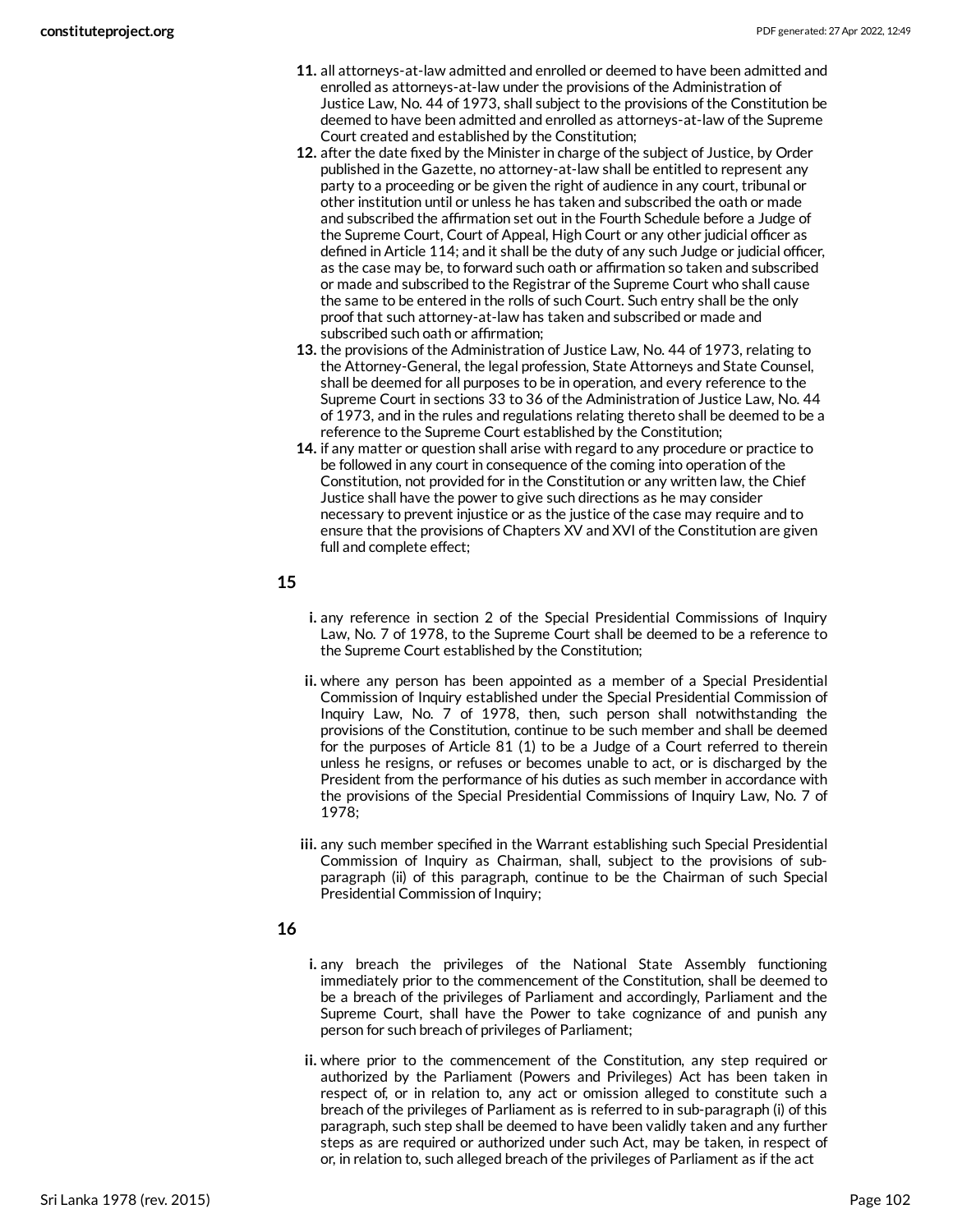**ii.** or omission alleged to constitute; such breach of privileges of Parliament had been committed or had occurred after the commencement of the Constitution.

### **169A. Provision relating to Queen's Counsel and Senior Attorneys-at-Law**

- **1.** Every
	- **a.** Queen's Counsel appointed prior to the coming into force of the Constitution; and
	- **b.** Senior attorney-at-law appointed by the President after the coming into force of the Constitution,

shall, from the date on which this Article comes into force, be called and known also as President's Counsel and shall continue to enjoy all such privileges as were hitherto enjoyed by a Queen's Counsel.

- **2.** Every rule made under Article 136 relating to the appointment of Senior attorneys-at-law shall, from the date on which this Article comes into force, be deemed to be rescinded.
- **3.** Every reference in any written law to "Senior attorney- at-law" shall, from the date on which this Article comes into force, be deemed to include a reference to "President's Counsel."

# **CHAPTER XXII. INTERPRETATION**

## **170. Interpretation**

In the Constitution –

- "civic disability" shall have the same meaning as in the Special Presidential Commissions of Inquiry Law, No. 7 of 1978, as on the commencement of the Constitution;
- "commencement of the Constitution" means the date appointed by the Proclamation made under Article 172;
- "conclusion of the General Election" means the time at which Members of Parliament for all the electoral districts in respect of which a poll has been taken on the date or dates specified in the Proclamation made under Article 70(5) have been declared elected by the respective returning officers, or when on the results declared more than half the total membership of Parliament consists of Members belonging to any single recognized political party or independent group, whichever event occurs earlier;
- "existing law" and "existing written law" mean any law and written law, respectively, in force immediately before the commencement of the Constitution which under the Constitution continue in force;
- "judicial officer", other than in Article 111M, means any person who holds office as –

**a.** a Judge of the Supreme Court or a Judge of the Court of Appeal;

**b.** any Judge of the High Court or any Judge, presiding officer or member of any other Court of First Instance, tribunal or institution created and established for the administration of Justice or for the adjudication of any labour or other dispute but does not include a person who performs arbitral functions or a public officer whose principal duty or duties is or are not the performance of functions of a judicial nature.

No court or tribunal or institution shall have jurisdiction to determine the question whether a person is a judicial officer within the meaning of the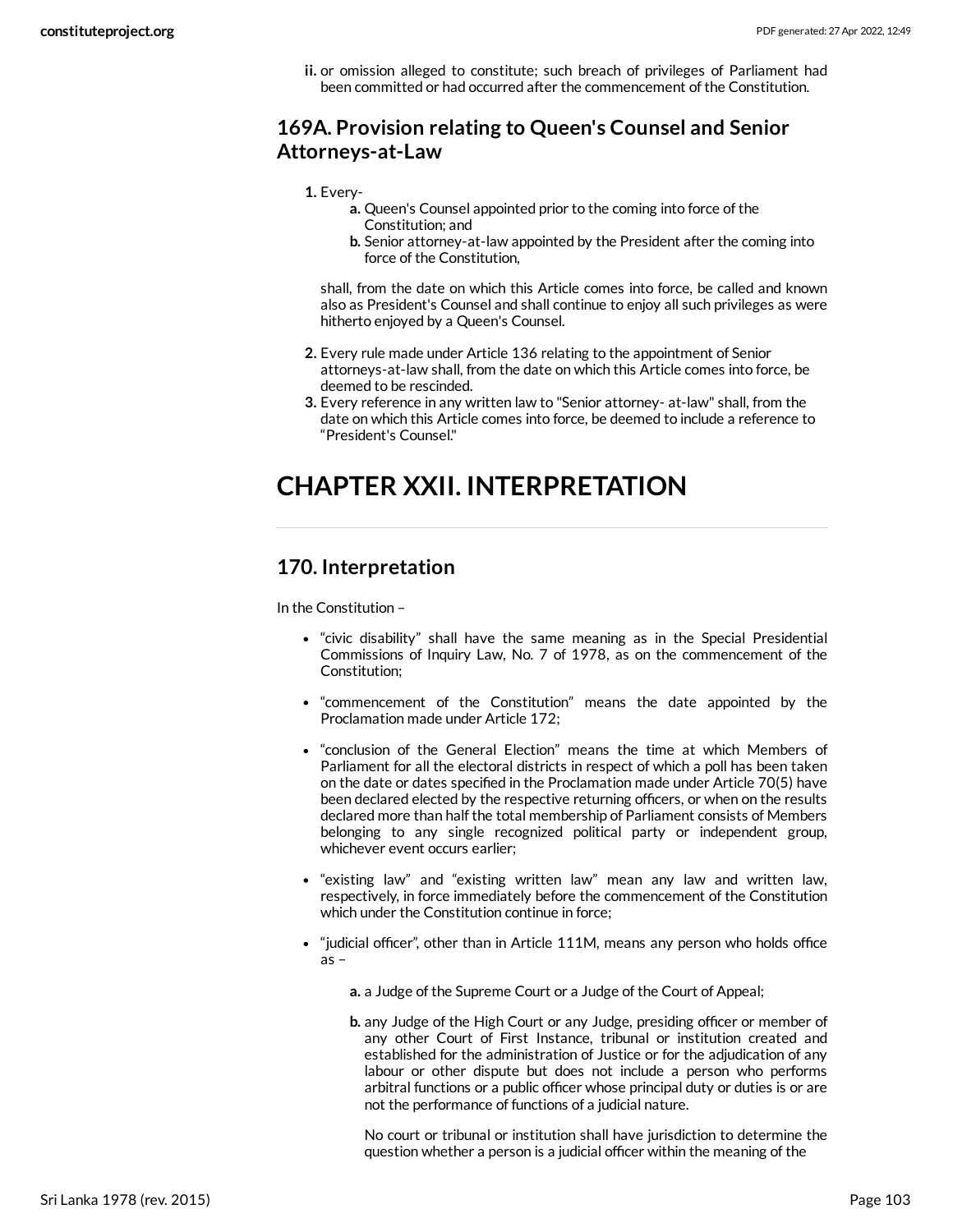**b.** Constitution but such question shall be determined by the Judicial Service Commission whose decision thereon shall be final and conclusive.

No act of such person or proceeding held before such person, prior to such determination, shall be, deemed to be invalid by reason of such determination;

- "law" means any Act of Parliament and any law enacted by any legislature at any time prior to the commencement of the Constitution and includes an Order in Council;
- "local authority" means any Municipal Council, Urban Council, Town Council or Village Council and includes any Authority created and established by or under any law to exercise, perform and discharge powers, duties and functions corresponding to or similar to the powers, duties and functions exercised, performed and discharged by any such Council;
- "public corporation" means any corporation, board or other body which was or is established by or under any written law other than the Companies Ordinance, with funds or capital wholly or partly provided by the Government by way of grant, loan or otherwise;
- "public officer" means a person who holds any paid office under the Republic, other than a judicial officer, but does not include –
	- **a.** the President;
	- **b.** the Prime Minister
	- **c.** the Speaker;
	- **d.** a Minister;
	- **e.** a Deputy Minister;
	- **f.** a Member of Parliament;
	- **g.** a member of the Constitutional Council;
	- **h.** a member of the Judicial Service Commission;
	- **i.** a member of the Public Service Commission;
	- **j.** a member of the Election Commission;
	- **k.** a member of the National Police Commission;
	- **l.** a member of the Audit Service Commission;
	- **m.** a member of the Human Rights Commission of Sri Lanka;
	- **n.** a member of the Commission to Investigate Allegations of Bribery or Corruption;
	- **o.** a member of the Finance Commission;
	- **p.** a member of the Delimitation Commission;
	- **q.** a member of the National Procurement Commission;
	- **r.** the Secretary-General of Parliament;
	- **s.** a member of the staff of the Secretary-General of Parliament;
	- **t.** a member of the University Grants Commission;
	- **u.** a member of the Official Languages Commission; and
	- **v.** the Auditor-General.

Human rights commission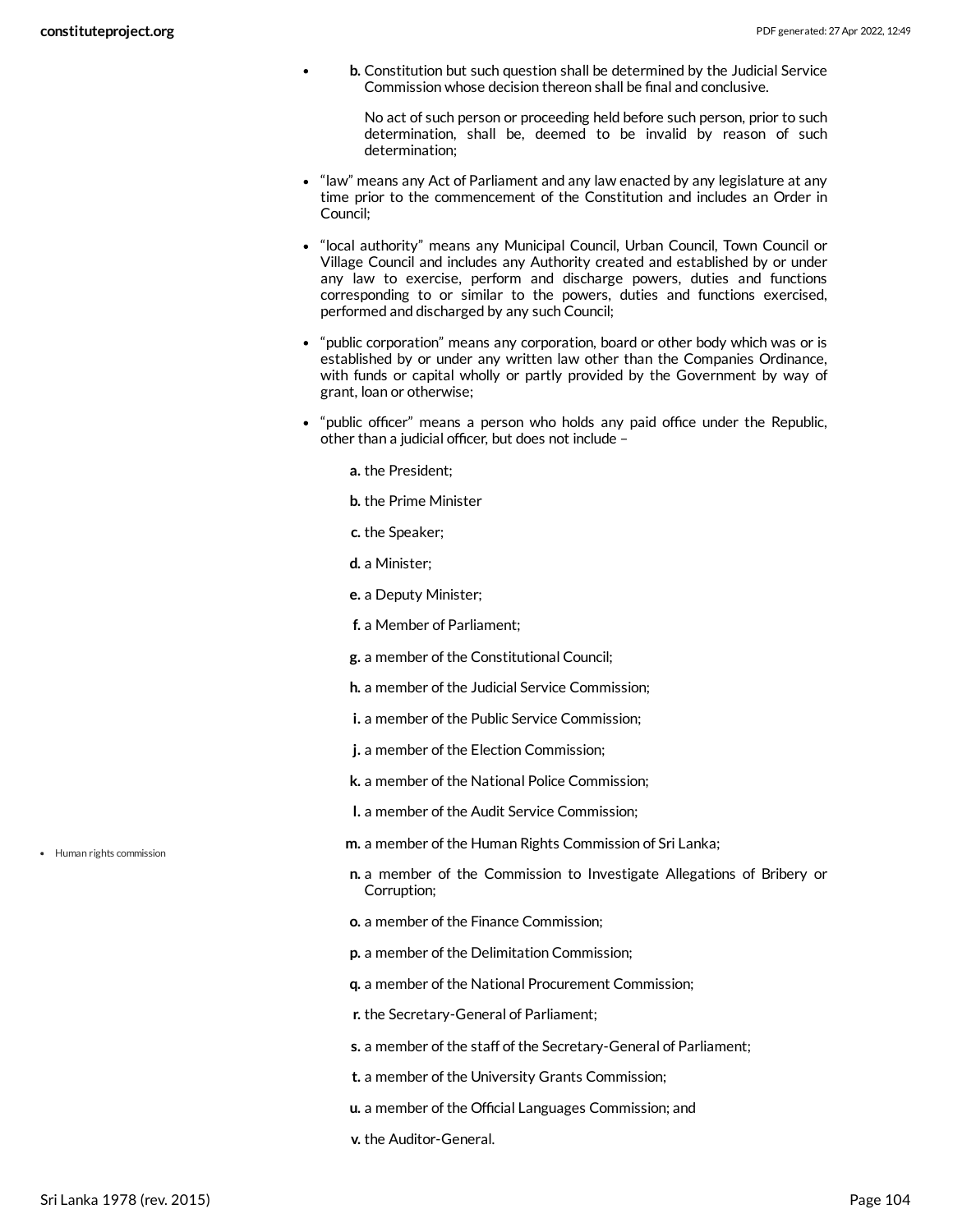- "recognized political party" means unless Parliament otherwise provides, every political party which is treated as a recognized political party under the Ceylon (Parliamentary Elections) Order in Council, 1946;
- "territorial waters" includes the territorial sea and the historic waters of Sri Lanka;
- "written law" means any law and subordinate legislation and includes statutes made by a Provincial Council, Orders, Proclamations, Rules, By-laws and Regulations made or issued by anybody or person having power or authority under any law to make or issue the same.

## **CHAPTER XXIII. REPEAL**

**171.** The Constitution adopted and enacted on the 22nd day of May, 1972, is hereby repealed.

# **CHAPTER XXIV. PROMULGATION OF THE CONSTITUTION**

## **172. Promulgation of the Constitution**

- **1.** The provisions of Chapter I to Chapter XXIII shall come into force on the day appointed by the President by Proclamation.
- **2.** Parliament shall meet on the day so appointed and the President may, in such Proclamation, specify the time at which Parliament shall so meet.

# **Other Consequential Amendments in the Seventeenth Amendment to the Constitution**

## **24. Commissions under repealed Articles 56 and 112 of the Constitution to continue**

- **1.** The persons holding office on the date prior to the date of commencement of this Act, as members of the Public Service Commission and the Judicial Service Commission established by Article 56 and Article 112 respectively, of the Constitution, shall continue to hold office as such members continue to exercise the powers vested in those Commissions under the Constitution, prior to the date of commencement of this Act, until the date on which the members of the Public Service Commission and the Judicial Service Commission respectively, are appointed under Article 54 and Article 111D respectively of the Constitution.
- **2.** The persons holding office on the day prior to the date of commencement of this Act, as the Secretary to the Public Service Commission and as the Secretary to the Judicial Service Commission appointed under paragraph (7) of Article 56 and Article 113 respectively, of the Constitution, shall continue to hold such office under the same terms and conditions.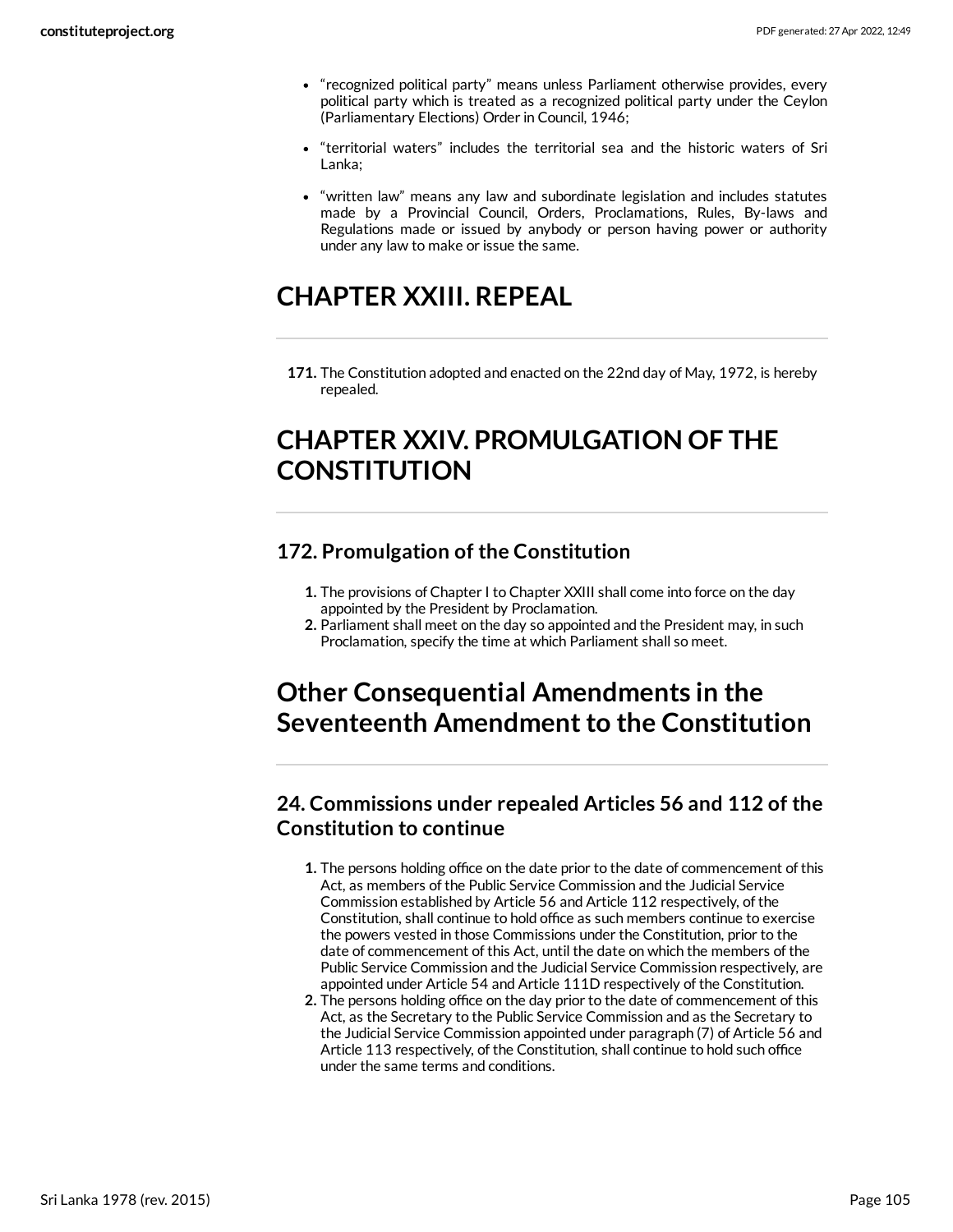## **25. Chief Justice, Judges of the Supreme Court, President of the Court of Appeal etc.; to continue to hold office**

- **a.** The Chief Justice and all the Judges of the Supreme Court and the President and all the Judges of the Court of Appeal holding office on the day prior to the date of the commencement of this Act, shall, subject to the provisions of paragraph (3) of Article 41C, continue to hold office.
- **b.** Every person holding office on the day prior to the date of the commencement of this Act, as the Attorney-General, the Auditor-General, the Inspector-General of Police, the Parliamentary Commissioner for Administration (Ombudsman) and the Secretary-General of Parliament shall, subject to the provisions of paragraph (3) of Article 41C, continue to hold such office under the same terms and conditions.

## **26. Judges of the High Court etc.; to continue to hold office**

Every person holding office on the day prior to the date of the commencement of this Act –

**a.** as a Judge of the High Court;

**b.** as a judicial officer, a scheduled public officer, a public officer or a police officer,

shall, continue to hold such office under the same terms and conditions.

## **27. Substitution and savings**

- **1.** Unless the context otherwise requires, there shall be substituted for the expressions "Commissioner of Elections" and "Department of the Commissioner of Elections" wherever such expressions occur in the Constitution and in any written law or in any contract, agreement or other document, of the expression "Election Commission".
- **2.** The person holding office as the Commissioner of Elections on the day immediately preceding the date of the commencement of this Act, shall continue to exercise and perform the powers and functions of the office of Commissioner of Elections as were vested in him immediately prior to the commencement of this Act, and of the Election Commission, until an Election Commission is constituted in terms of Article 103, and shall, from and after the date on which the Election Commission is so constituted, cease to hold office as the Commissioner of Elections.
- **3.** All suits, actions and other legal proceedings instituted by or against the Commissioner of Elections appointed under Article 103 of the Constitution prior to the amendment of such Article by this Act, and pending on the day immediately prior to the date of commencement of this Act, shall he deemed to be suits, actions and other legal proceedings instituted by or against the Election Commission, and shall be continued and completed in the name of the Election Commission.
- **4.** Any decision or order made, or ruling, given by the Commissioner of Elections appointed under Article 103 of the Constitution prior to the amendment of that Article, by this Act, and under any written law on or before the date of the commencement of this Act, shall be deemed to be a decision or order made or ruling given, by the Election Commission.

### **28. Pending matters before the Public Service Commission to stand removed to the National Police Commission**

All matters pertaining to the appointment, promotion, transfer, disciplinary control and dismissal of any police officer pending before the Public Service Commission, on or before the date of the commencement of this Act, shall stand removed to the National Police Commission established by Chapter XVIIIA of the Constitution and accordingly such matter shall be continued and completed before such National Police Commission.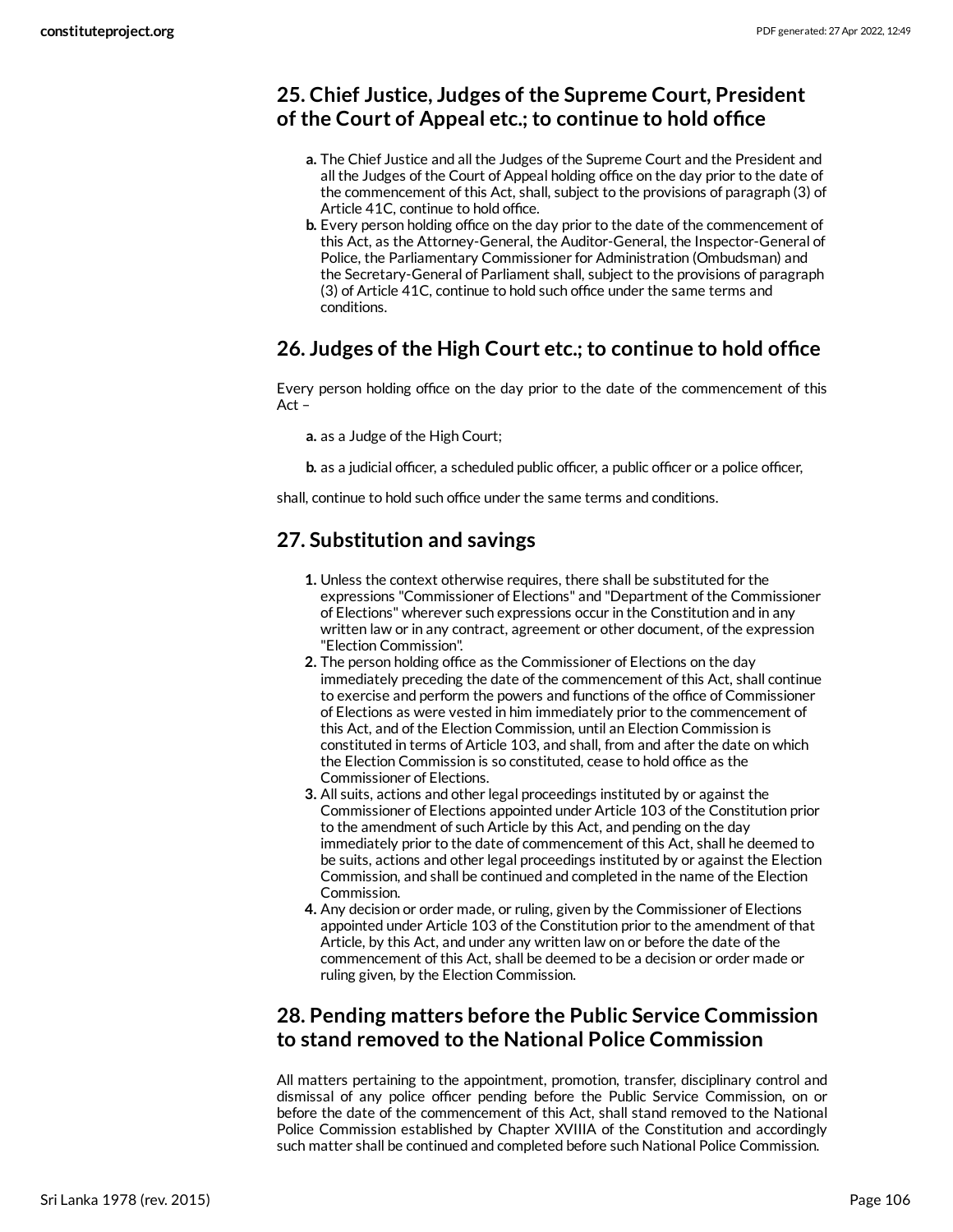## **FIRST SCHEDULE. Names of Administrative Districts (ARTICLE 5)**

- **1.** Colombo
- **2.** Gampaha
- **3.** Kalutara
- **4.** Kandy **5.** Matale
- **6.** Nuwara Eliya
- **7.** Galle
- **8.** Matara
- **9.** Hambantota
- **10.** Jaffna
- **11.** Kilinochchi
- **12.** Mannar
- **13.** Vavuniya
- **14.** Mullaitivu **15.** Batticaloa
- **16.** Ampara
- **17.** Trincomalee
- **18.** Kurunegala
- **19.** Puttalam
- **20.** Anuradhapura
- **21.** Polonnaruwa
- **22.** Badulla
- **23.** Moneragala
- **24.** Ratnapura
- **25.** Kegalle

## **SECOND SCHEDULE. The National Flag (ARTICLE 6)**

[image]

## **THIRD SCHEDULE. Words and Music ofthe National Anthem (ARTICLE 7)**

[image]

Oaths to abide by constitution

## **FOURTH SCHEDULE. ARTICLES 32, 53, 61, 107, 165**

"I………………………………………………………………………………………do [solemnly declare and affirm/Swear] that I will faithfully perform the duties and discharge the functions of the office of ………………………………………………… in accordance with the Constitution of the Democratic Socialist Republic of Sri Lanka and the law, and that I will be faithful to the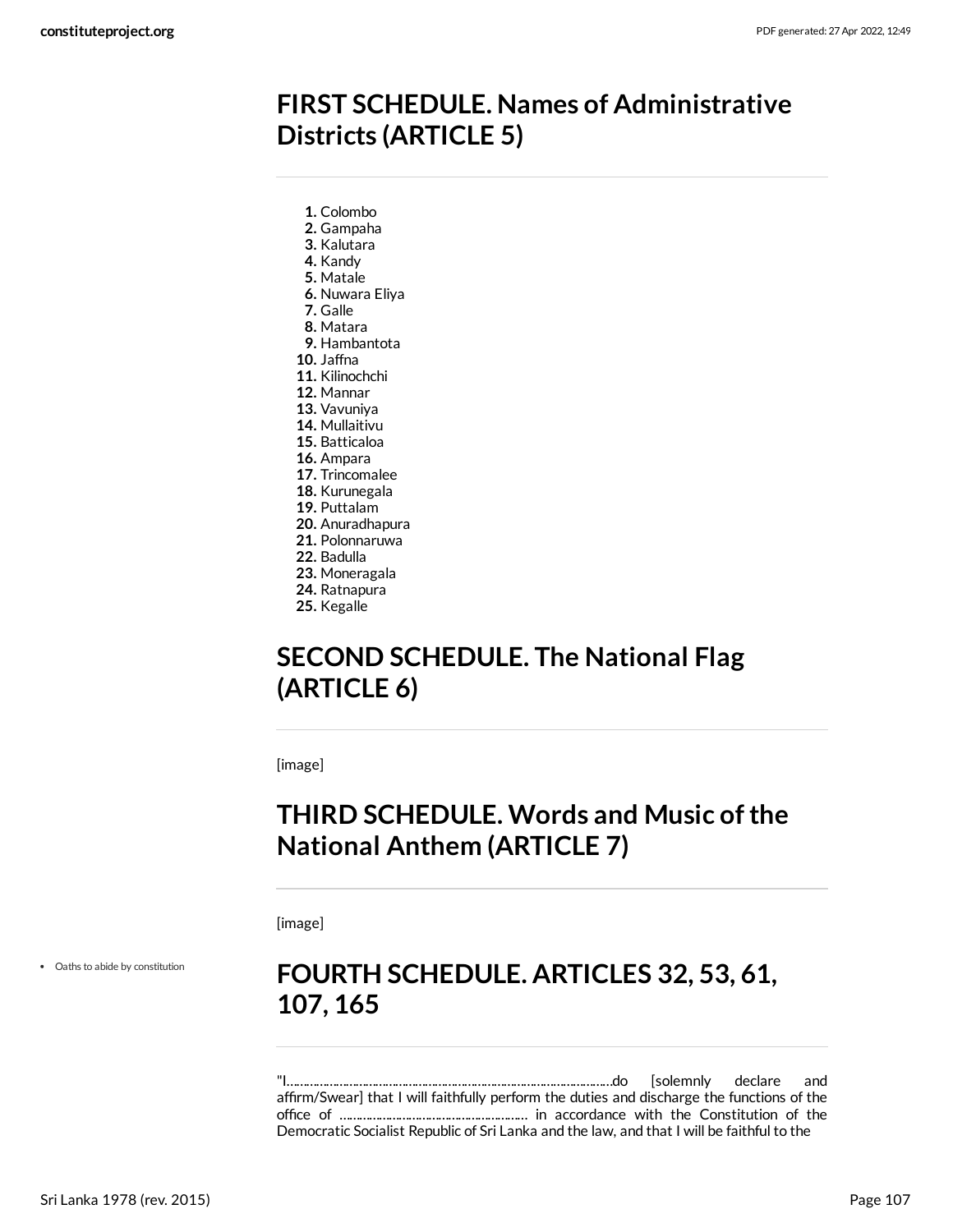Republic of Sri Lanka and that I will do the best of my ability uphold and defend the Constitution of the Democratic Socialist Republic of Sri Lanka."

## **FIFTH SCHEDULE. ARTICLE 114(6)**

Clerks

Deputy Fiscals

Interpreters

Stenographers

Typists

Binders

# **SIXTH SCHEDULE. ARTICLE 162(2)**

Colombo City and Dehiwela -Mount Lavinia -(Municipal Limits) 1 Member Colombo District (excluding Colombo City and Dehiwela-Mount Lavinia) 2 Members Kalutara District … … … 1 Member Kandy District … … … 2 Members Matale District … … … 1 Member Nuwara-Eliya District … … … 1 Member Galle District … … … 2 Members Matara District … … … 1 Member Hambantota District … … … 1 Member Jaffna District … … … 3 Members Mannar and Vavuniya Districts … … … 1 Member Batticaloa District … … … 1 Member Trincomalee District … … … 1 Member Ampara District … … … 2 Members Kurunegala District … … … 3 Members Puttalam District … … … 1 Member Anuradhapura District … … … 3 Members Polonnaruwa District … … … 1 Member Badulla District … … … 3 Members Moneragala District … … … 1 Member Kegalle District … … … 2 Members Ratnapura District … … … 2 Members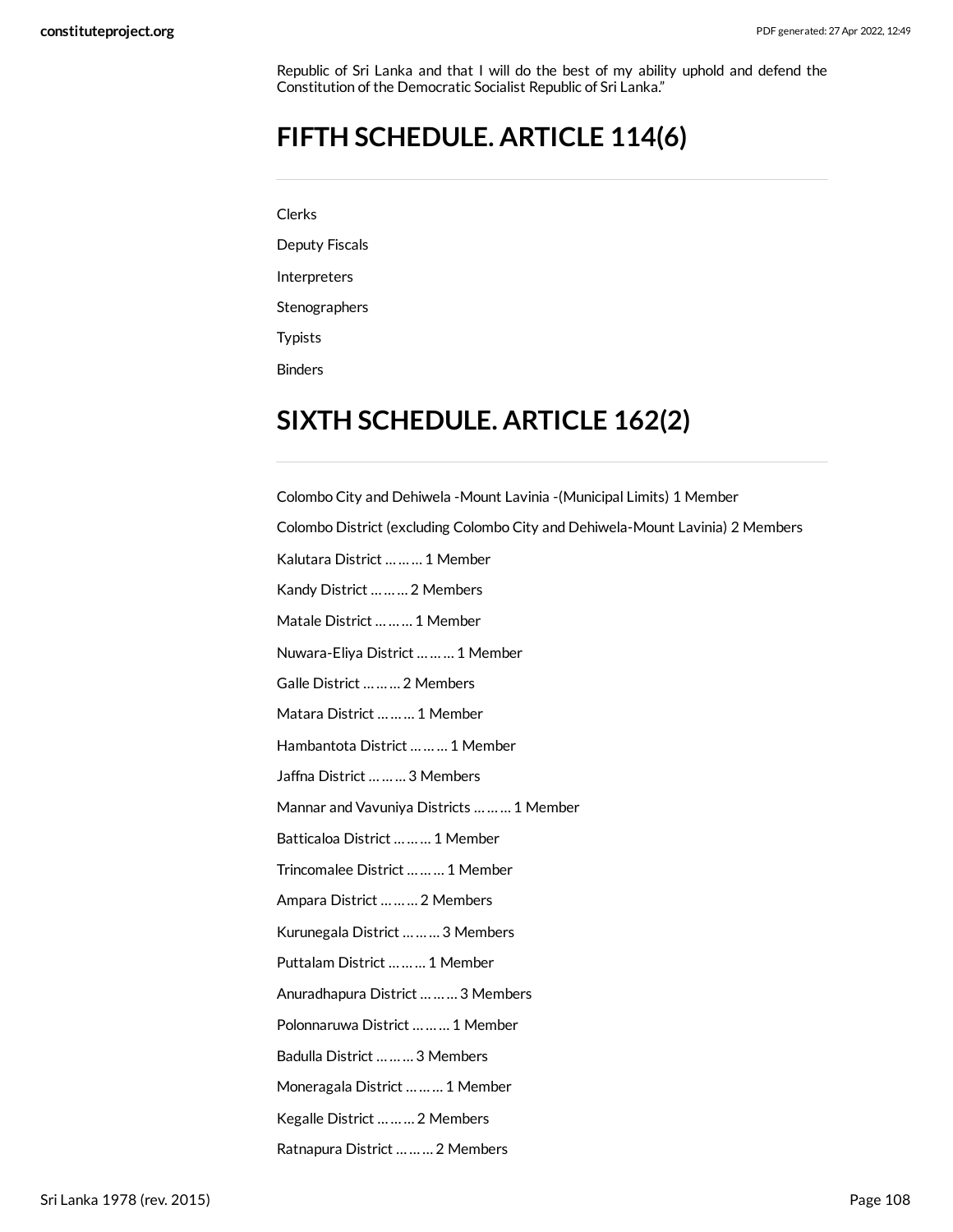"District" means the Administrative District established under the Administrative Districts Act (Chapter 392) having the limits specified thereunder as on July 21, 1977.

Oaths to abide by constitution

# <span id="page-108-1"></span>**SEVENTH SCHEDULE. ARTICLE 157A AND ARTICLE 161(d) (iii)**

"I,………………………………………………… [do solemnly declare and affirm/Swear] that I will uphold and defend the Constitution of the Democratic Socialist Republic of Sri Lanka and that I will not, directly or indirectly, in or outside Sri Lanka, support, espouse, promote, finance, encourage or advocate the establishment of a separate State within the territory of Sri Lanka."

# **EIGHTH SCHEDULE. Provinces (Article 154A)**

Western

North-Western

Uva

Sabaragamuwa

Central

Eastern

Southern

North-Central

Northern

# **NINTH SCHEDULE**

### <span id="page-108-0"></span>**LIST I. Provincial Council List**

- **1.** Police and Public order– Public order and the exercise of police powers, to the extent set out in Appendix I, within the Province, but not including National Defence, National Security and the use of any armed forces or any other forces under the control of the Government of Sri Lanka in aid of the civil power and not including the city of Colombo, Sri Jayewardenepura, Kotte, and their environs the limits of which shall be specified by the President by Order published in the Gazette.
- **2.** Planning– Implementation of provincial economic plans.
- **3.** Education and Educational Services– Education to the extent set out in Appendix III.
- **4.** Local Government
	- **4:1.** Local authorities for the purpose of Local Government and village administration, such as Municipal Councils, Urban Councils and Pradeshiya Sabhas, except that, the constitution, form and structure of local authorities shall be determined by law;
	- **4:2.** Supervision of the administration of Local Authorities established by law, including the power of dissolution (subject to such quasi-judicial inquiries into the grounds for dissolution and legal remedies in respect thereof, as

Municipal government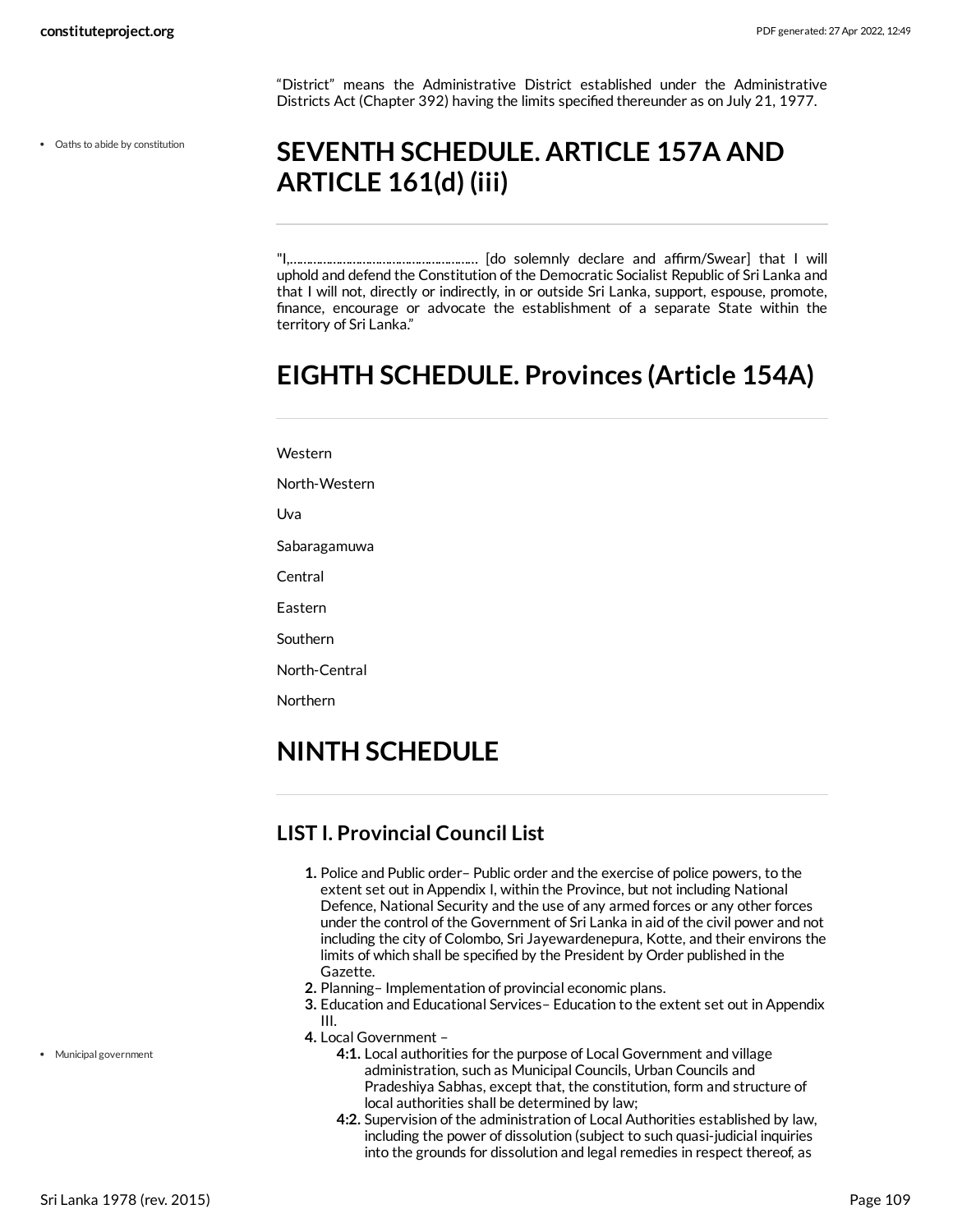- **4. 4:2.** may be provided by law and subject to provisions relating to audit as may be provided by law);
	- **4:3.** Local Authorities will have the powers vested in them under existing law. Municipal Councils and Urban Councils will have the powers vested in them under the Municipal Councils Ordinance and the Urban Councils Ordinance, Pradeshiya Sabhas will have the powers vested in them under existing law. It will be open to a Provincial Council to confer additional powers on local authorities but not to take away their powers;
	- **4:4.** Gramodaya Mandalayas will have the powers vested in Gramodaya Mandalayas under existing law. It will be open to a Provincial Council to confer additional powers on Gramodaya Mandalayas.
- **5.** Provincial Housing and Construction
	- **5:1.** Implementing, co-ordinating, supervising and monitoring provincial housing development programmes and projects (other than National Housing Development Authority projects) including aided self-help housing projects, housing loans and the provision of building materials;
	- **5:2.** The implementation of the Protection of Tenants Act and the Rent Act within a Province;
	- **5:3.** Construction activity in respect of subjects in this List.
- **6.** Roads and bridges and ferries thereon within the Province, other than **a.** national highways;
	- **b.** bridges and ferries on national highways.
- **7.** Social Services and Rehabilitation
	- **7:1.** Probation and Child Care Services;
	- **7:2.** The Rehabilitation of destitute persons and families;
	- **7:3.** Rehabilitation and welfare of physically, mentally and socially handicapped persons;
	- **7:4.** Relief of the disabled and unemployable.
- **8.** Regulation of road passenger carriage services and the carriage of goods by motor vehicles within the Province and the provisions of inter-provincial road transport services.
- **9.** Agriculture and Agrarian Services-
	- **9:1.** Agriculture, including agricultural extension, promotion and education for provincial purposes and agricultural services (other than in inter-provincial irrigation and land settlement schemes, State land and plantation agriculture);
	- **9:2.** Rehabilitation and maintenance of minor irrigation works;
	- **9:3.** Agricultural research save and except institutions designated as national agricultural research institutions.
- **10.** Rural Development
- **11.** Health
	- **11:1.** The establishment and maintenance of public hospitals, rural hospitals, maternity homes, dispensaries (other than teaching hospitals and hospitals established for special purposes);
	- **11:2.** Public health services, health education, nutrition, family health maternity and child care, food and food sanitation, environmental health;
	- **11:3.** Formulation and implementation of Health Development Plan and of the Annual Health Plan for the Province;
	- **11:4.** The provision of facilities for all institutions referred to in 1 above within the Province, excluding the procurement of drugs;
	- **11:5.** Awarding of Scholarships for Post-Graduate Education within Sri Lanka to personnel attached to the Institutions specified in 1 above.
- **12.** Indigenous Medicine Ayurveda, Siddha and Unani
	- **12:1.** Establishment of Ayurvedic dispensaries and hospitals, grants to such dispensaries and hospitals;
		- **12:2.** Establishment and maintenance of herbaria.

#### **13**

- **13:1.** Rest houses maintained by local authorities; and
- **13:2.** Circuit bungalows presently administered by Government departments whose functions are exclusively specified in this List.
- **14.** Pawn brokers Pawn brokers other than pawn brokers business carried on by Banks.
- **15.** Markets, fairs.
- **16.** Food supply and distribution within the Province.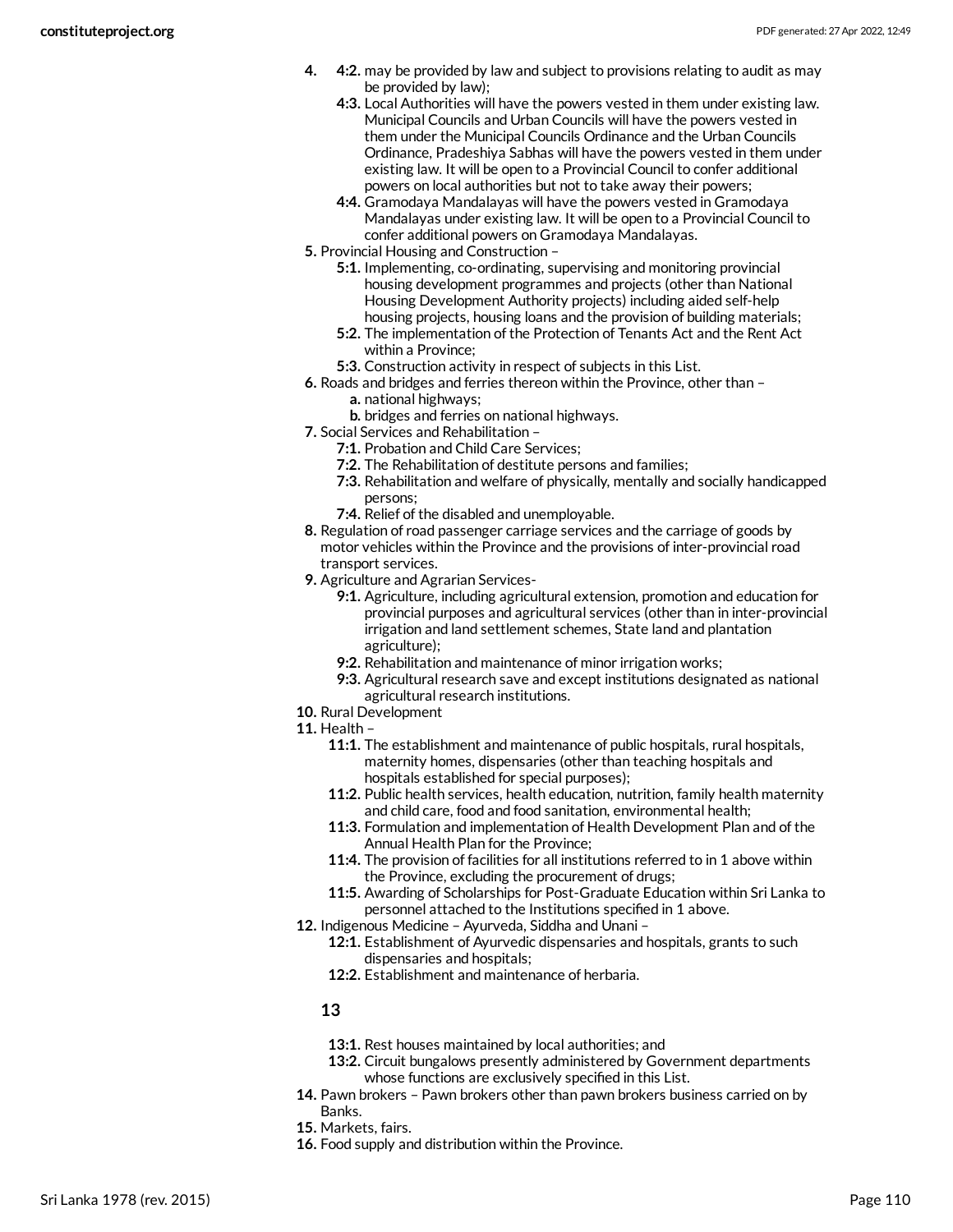- **17.** Co-operatives
	- **17:1.** Co-operative undertakings and the organization, registration, supervision and audit of co-operative societies within the Province;
	- **17:2.** Co-operative development within the Province including co-operative education and propaganda;
	- **17:3.** Provincial Co-operative Employees Commission;
	- **17:4.** Matters connected with employment, promotion, retirement and other connected matters of employees of co-operative societies within the Province.
- **18.** Land Land, that is to say, rights in or over land, land tenure, transfer and alienation of land, land use, land settlement and land improvement, to the extent set out in Appendix II.
- **19.** Irrigation Planning, designing, implementation, supervision and maintenance of all irrigation works, other than irrigation schemes relating to rivers running through more than one Province or inter provincial irrigation and land development schemes.
- **20.** Animal husbandry Preservation, protection and improvement of stock and prevention of animal diseases within the Province.
- **21.** Subject to the formulation and implementation of National Policy in regard to development and planning, the power to promote, establish and engage in agricultural, industrial, commercial and trading enterprises and other incomegenerating projects, within the Province without prejudice to the power of the Government and Public Corporations to have such enterprises and projects.

(This would include the promotion of scientific and industrial research within the Province and the preparation, co-ordination and the implementation of industrial development plans for the Province).

- **22.** Reformatories, Borstal institutions and other institutions of a like nature and persons detained therein, arrangements with other Provinces for the use of such institutions.
- **23.** Possession, transport, purchase and sale of intoxicating liquors.
- **24.** Burials and burial grounds, cremations and cremation grounds, other than those declared by or under law made by Parliament to be national memorial cemeteries.

**25**

- **25:1.** Libraries, Museums and other similar institutions controlled or financed by a Provincial Council;
- **25:2.** Ancient and historical monuments and records other than those declared by or under law made by Parliament to be of national importance.
- **26.** The regulation of mines and mineral development, to the extent permitted by or under any law made by Parliament, within the Province.
- **27.** Incorporation, regulation and judicial winding up of corporations with objects confined to the Province, excluding trading corporations, banking, insurance and financial corporations.
- **28.** Regulation of unincorporated trading, literary, scientific, religious and other societies and associations.

#### **29**

- **29:1.** Theatres and dramatic performances, music, cinemas, entertainments and amusements, excluding the sanctioning of cinematograph films for exhibition and public performances.
- **29:2.** Encouragement and development of sports (other than national sports associations).
- **30.** Betting and gambling, other than imposition of licence fees and taxes.
- **31.** Provincial debt.
- **32.** Offences against statutes with respect to any of the matters specified in this List.
- **33.** Fees in respect of any of the matters in this List, excluding fees taken in any court.
- **34.** Development, conservation and management of sites and facilities in the Province for the generation and promotion of electrical energy (other than hydroelectric power and power generated to feed the national grid).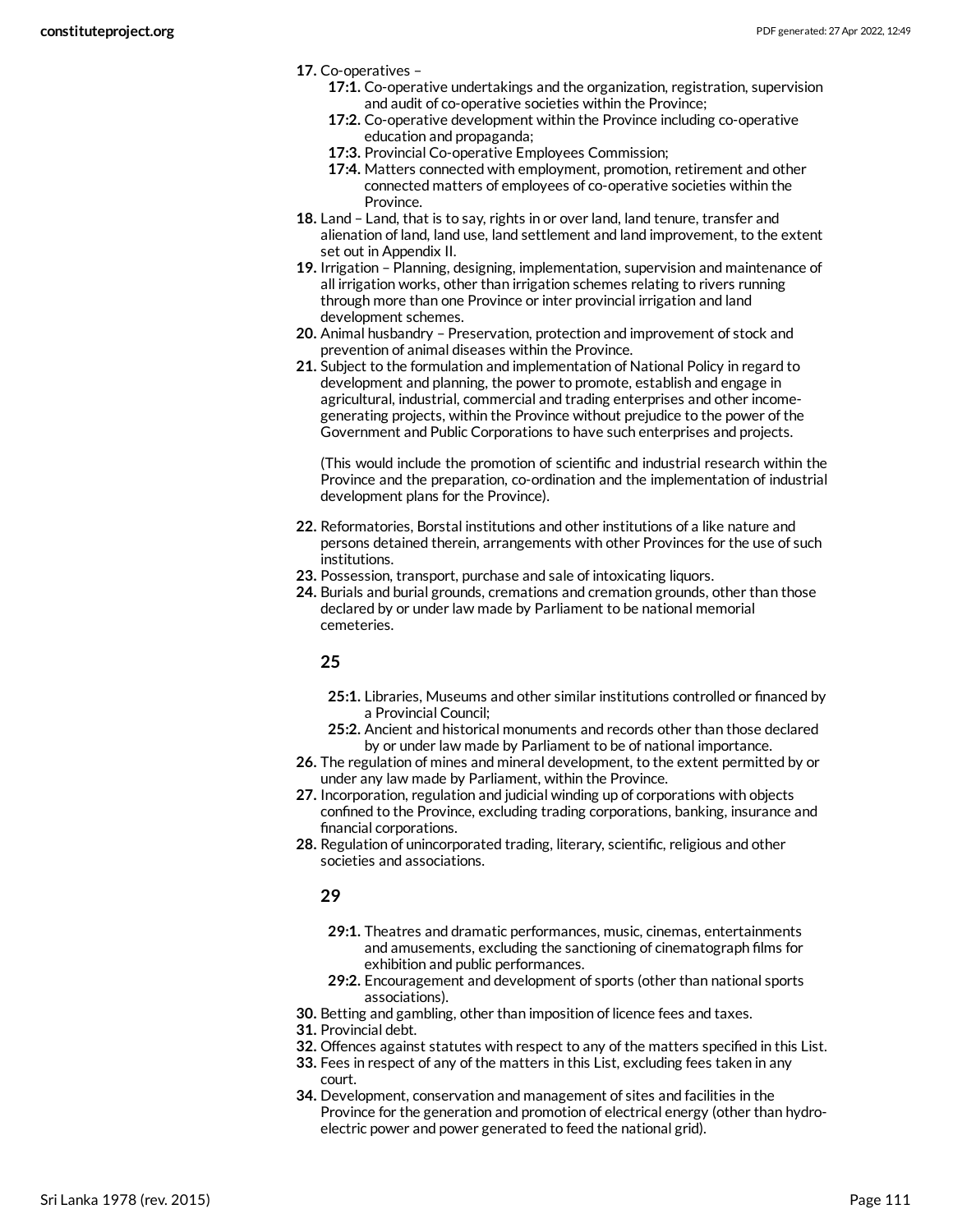**35.** The borrowing of money to the extent permitted by or under any law made by Parliament.

#### **36**

- **36:1.** Turnover taxes on wholesale and retail sales within such limits and subject to such exemptions as may be prescribed by law made by Parliament;
- **36:2.** Betting taxes, and taxes on prize competitions and lotteries, other than National Lotteries and lotteries organized by the Government of Sri Lanka;
- **36:3.** Licence taxes, arrack, toddy rents, tapping licence fees and liquor licence fees
- **36:4.** Motor vehicle licence fees within such limits and subject to such exemptions as may be prescribed by law made by Parliament;
- **36:5.** Dealership licence taxes on drugs and other chemicals;
- **36:6.** Stamp duties on transfer of properties, such as lands and motor cars;
- **36:7.** Toll collections;
- **36:8.** Fines imposed by courts;
- **36:9.** Fees charged under the Medical Ordinance;
- **36:10.** Fees charged under the Motor Traffic Act;
- **36:11.** Departmental fees in respect of any of the matters specified in this List;
- **36:12.** Fees under the Fauna and Flora Protection Ordinance;
- **36:13.** Fees on lands alienated under the Land Development Ordinance and Crown Lands Ordinance;
- **36:14.** Court fees, including stamp fees on documents produced in court;
- **36:15.** Regulatory charges under the Weights and Measures Ordinance;
- **36:16.** Land revenue, including the assessment and collection of revenue and maintenance of land records for revenue purposes;
- **36:17.** Taxes on lands and buildings including the property of the State to the extent permitted by law made by Parliament;
- **36:18.** Taxes on mineral rights within such limits and subject to such exemptions as may be prescribed by law made by Parliament;
- **36:19.** Licensing fees on the possession, transport, purchase and sale of intoxicating liquors;
- **36:20.** Other taxation within the Province in order to raise revenue for provincial purposes to the extent permitted by or under any law made by Parliament.
- **37.** Protection of environment within the Province to the extent permitted by or under any law made by Parliament.

# **APPENDIX I. Law and Order**

**1.** The subject devolved shall be described as follows:–

Public Order and the exercise of Police powers as set out in this Appendix within the Province, but not including –

- **a.** national defence;
- **b.** national security; and
- **c.** the use of any armed forces or any other forces under the control of the Government of Sri Lanka in aid of the civil power.
- **2.** The I. G. P. shall be the head of the Sri Lanka Police Force, The Sri Lanka Police Force shall be divided into –
	- **a.** the National Division (including Special Units); and
	- **b.** a Provincial Division for each Province.
	- **2:1.** The National Division shall consist of the I. G. P., (D. I. G. G.., SS. PP., ASPP.,) and other ranks recruited at the national level.
	- **2:2.** A Provincial Division shall consist of the D.I.G., S.S.PP., S.PP and A.S.PP., all seconded from the National Division and Provincial Assistant Superintendents of Police, Chief Inspectors, Inspectors, Sub-Inspectors,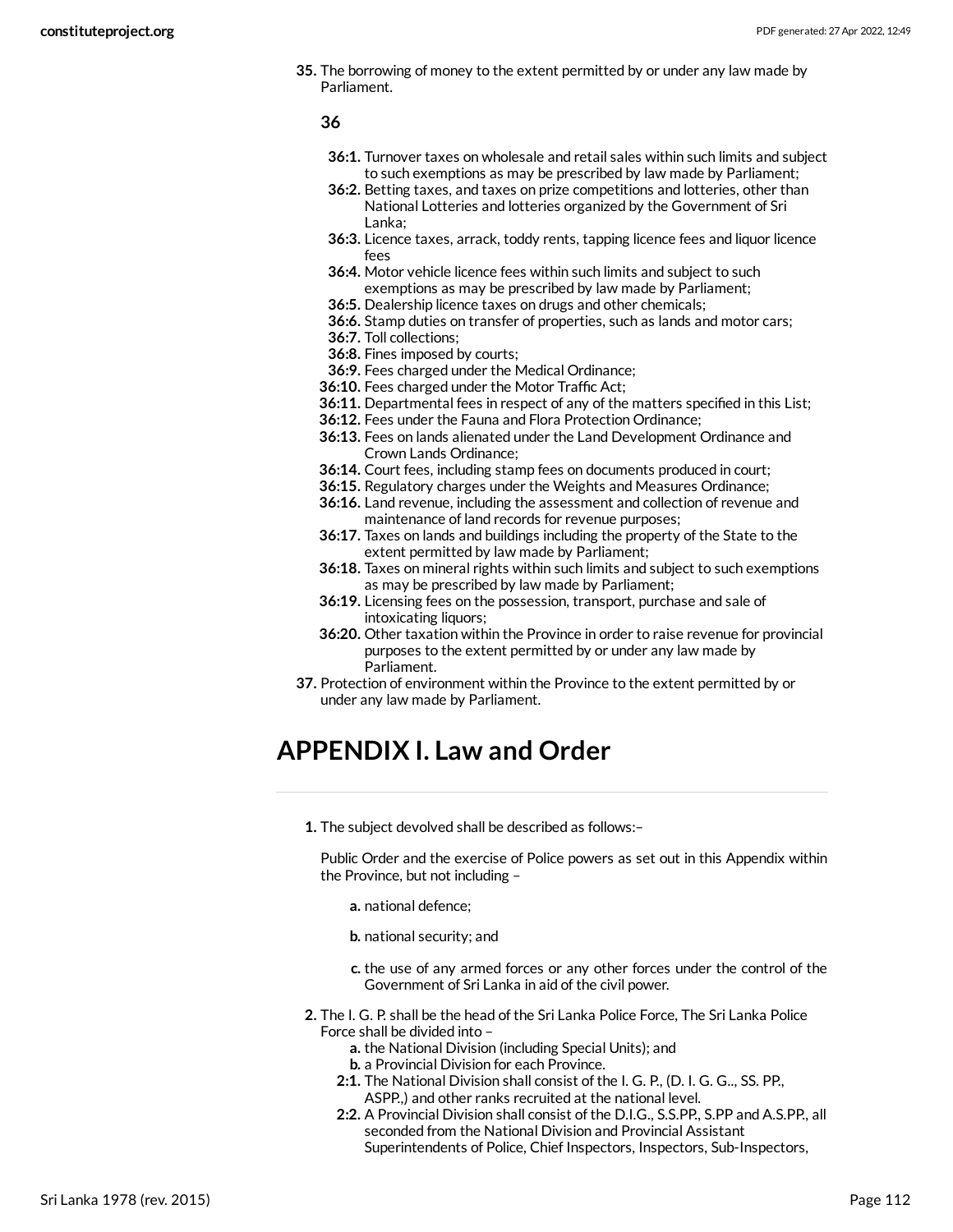- **2. 2:2.** Sergeants and Constables recruited in the Province. Members of the Provincial Division shall be eligible for promotion to the National Division.
- **3.** Recruitment to the National Police Division and promotion of Police Officers in the Provincial Divisions to the National Division, shall be made by the National Police Commission.
	- **3:1.** The National Police Commission shall, before promoting any police officer serving in any Provincial Division to the National Division, call for a Confidential Report on such Officer from the relevant Provincial Police Commission and take the matters specified in such report into consideration in deciding whether to promote such Officer or not.
	- **3:2.** The Commission shall also be responsible for promotions, transfers and disciplinary control of members of the National Division other than the I.G.P. subject to paragraph 4:1 below.
	- **3:3.** It shall hear and determine appeals from officers seconded to Provincial Divisions against whom disciplinary action has been taken by Provincial Police Commissions.
	- **3:4.** It shall set standards for recruitment and promotion of Police Officers of all Divisions and such standards shall be uniform for all Provincial Divisions.
- **4.** Recruitment to each Provincial Division shall be made by a Provincial Police Commission composed of three members, namely
	- **a.** the D. I. G. of the Province;
	- **b.** a person nominated by the Public Service Commission in consultation with the President; and
	- **c.** a nominee of the Chief Minister of the Province.
	- **4:1.** A Provincial Police Commission shall be responsible for transfers, promotions and disciplinary control over officers in the Provincial Division; for promotion of Officers of the National Division seconded to the Provincial Division up to the rank of S.S.P.; and for transfer and disciplinary control over officers seconded to the Provincial Division, except the D.I.G.:

Provided that any Officer of the National Division seconded to any Provincial Division against whom disciplinary action has been taken by a Provincial Police Commission, shall have the right to appeal to the National Police Commission, whose decision on such appeal shall be final.

- **5.** The National Police Commission or a Provincial Police Commission shall be entitled to delegate such of its powers as may be prescribed to such other person or authority as may be prescribed.
- **6.** The I.G.P. shall appoint a D.I.G. for each Province with the concurrence of the Chief Minister of the Province. However, where there is non-agreement between the Inspector-General of Police and the Chief Minister, the matter will be referred to the National Police Commission, who, after due consultations with the Chief Minister, shall make the appointment.
- **7.** The cadres of Police Officers of all ranks of the National Division shall be fixed by the Government of Sri Lanka. The cadre of Officers and other ranks of each Provincial Division shall be fixed by the Provincial Administration with the approval of the National Police Commission, having regard to –
	- **a.** the area of the Province;
	- **b.** population of the Province; and
	- **c.** such other criteria, as may be agreed to or prescribed.

These principles shall be uniformly applied to all Provincial Divisions.

- **7:1.** The cadres of the Provincial Divisions shall be fixed on ascertained principles such as population, area, number of Police Stations involved and other relevant considerations. These principles shall be applied to all Provincial Divisions without distinction.
- **7:2.** The salary scales and perquisites of office enjoyed by the various ranks in the National and Provincial Divisions shall be determined by the Government of Sri Lanka after consultation with the Chief Ministers of the Provinces. The salary scales and perquisites of office as enjoyed by members of the Provincial Divisions shall apply uniformly to all Provincial Divisions.
- **8.** The nature, type and quantity of fire-arms and ammunition and other equipment for the National Division shall be determined by the National Police Commission. The nature, type and quantity of fire-arms and ammunition and other equipment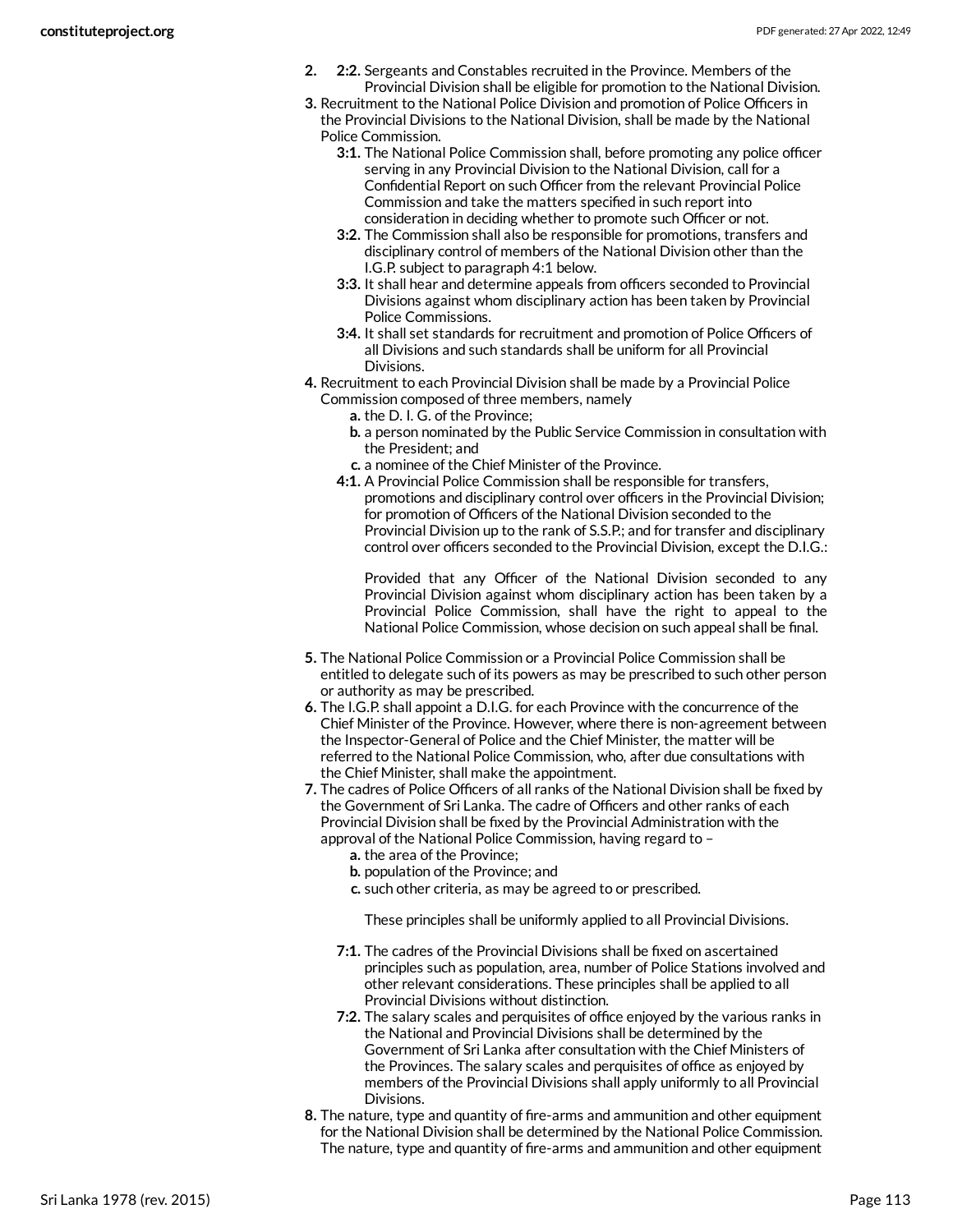- **8.** for all Provincial Divisions shall be determined by the National Police Commission after consultation with the Provincial Police Commission and uniform standards and principles shall be applied for all Provincial Divisions.
- **9.** Recruitment to the National Division shall be made at the ranks of P. C., S.I., and A.S.P.,. Recruitment to the Provincial Division shall be made at the ranks of P.C., S.I., and P.A.S.P (rank referred to in paragraph 2:2 above).
	- **9:1.** Recruitment to the National Division shall be made by the National Police Commission and recruitment to the Provincial Division shall be made by the Provincial Police Commission having regard to the standards of recruitment and other criteria prescribed in this behalf:

Provided also that a recruit may, on appointment, set out his preferences as to the Division in which he wishes to serve and that he shall, if possible, be posted to the Division of his choice, with the consent of the Division concerned.

**9:2.** The Government of Sri Lanka shall be responsible for the training of all recruits to and of members of all Divisions of the Sri Lanka Police Force.

The National Police Commission may, where he considers it necessary provide for alternate training for members of any Provincial Division.

- **10.** Members of the National Division and the Provincial Divisions shall wear the same uniforms and insignia of rank, provided that uniforms of the members of each Division shall bear a distinctive shoulder flash, indicating the Division to which he belongs.
	- **10:1.** There shall be one uniformed police force in each Province, comprising of the members of the Provincial Division and the officers seconded thereto. Members of the National Division shall ordinarily be in plain clothes provided that they may wear uniforms when performing any duties in respect of the maintenance or restoration of public order as set out in paragraph 12:2, 12:3 and 12:4. Provided also that the I.G.P. and such other Officers as may be specified shall ordinarily be attired in uniforms.
- **11.** All Police Officers serving in units of the National Division and Provincial Divisions in any Province shall function under the direction and control of the D. I. G. of such Province.
	- **11:1.** The D. I. G. of the Province shall be responsible to and under the control of the Chief Minister thereof in respect of the maintenance of public order in the Province and the exercise of police powers in the Province as set out in this Schedule.
	- **11:2.** The provisions of paragraph 11:1 above are subject to the qualifications that –
		- **a.** upon the declaration of an emergency in the Province, the President may assume such powers and responsibilities of the Chief Minister and the Provincial Administration in respect of public order within the Province as he may, by regulation, provide; and
		- **b.** where the President is of the opinion that the security of or public order in a Province is threatened by grave internal disturbance, he may, without the declaration of an emergency, but in consultation with the Chief Minister of such Province and subject to the provisions of the Public Security Ordinance, by order, deploy in aid of the civil power, any unit of the National Division, in the Province for the purpose of restoring public order:

Provided that every such order shall cease to be in force as soon as the President is satisfied that Public order has been restored or on the expiry of thirty days from the date of the order, whichever is earlier.

#### **12**

**12:1.** The Provincial Division shall be responsible for the preservation of public order within the Province and the prevention, detection and investigation of all offences (except the offences specified in the Schedule) and subject to the powers of the Attorney-General in terms of the Code of Criminal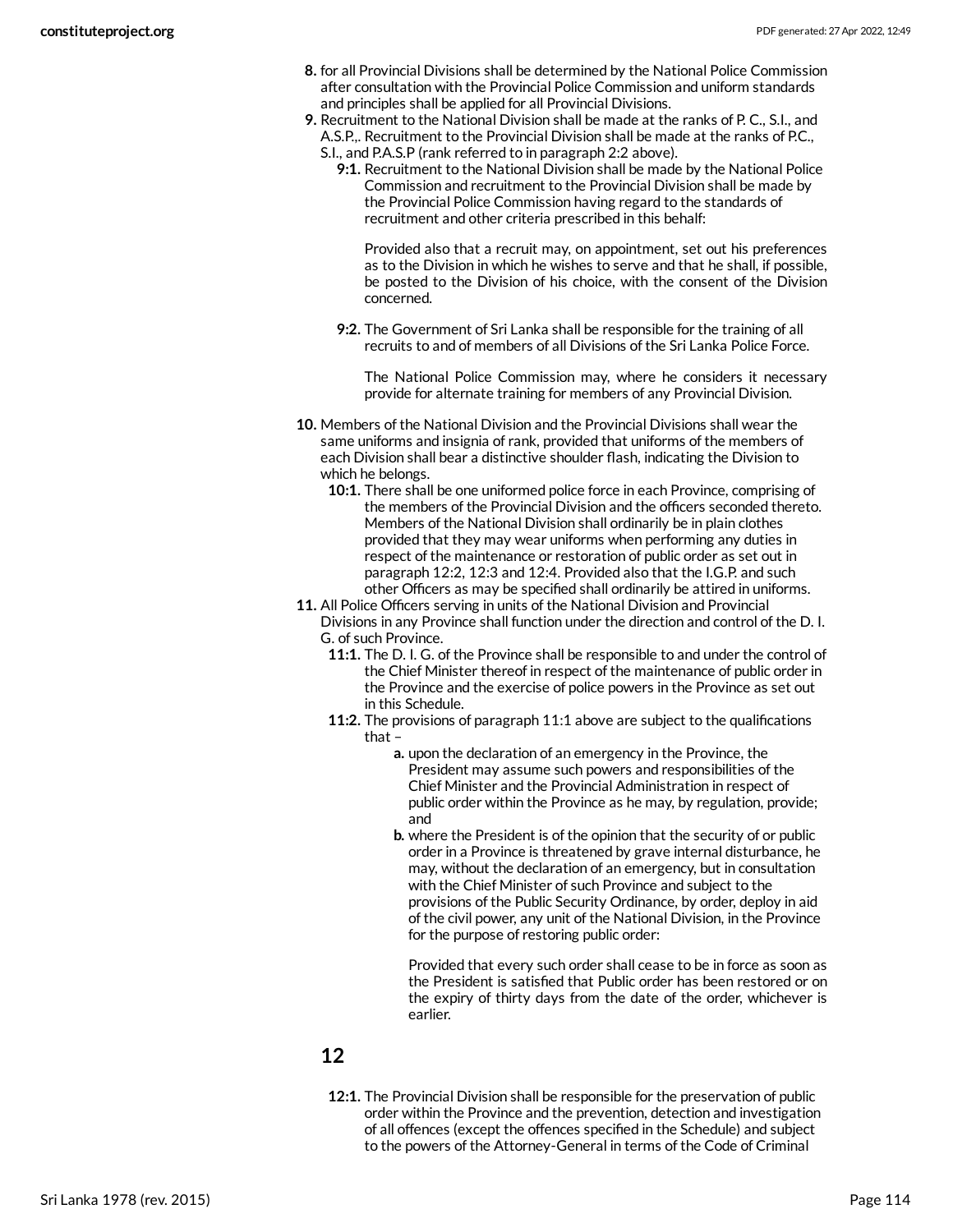**12:1.** Procedure Act, the institution of prosecutions in the relevant Courts in respect of such offences.

The National Division of the Sri Lanka Police Force shall be responsible for the prevention, detection and investigation of all offences specified in the Schedule and subject to the powers of the Attorney-General in terms of the Code of Criminal Procedure Act, for the institution of prosecutions in the relevant Courts in respect of such offences.

- **12:2.** Where the Chief Minister seeks the assistance of the National Division to preserve public order within a Province, the I.G.P. shall deploy such personnel of the National Division as are necessary for the purpose and place them under the control of the D. I. G. of the Province.
- **12:3.** Where a State of Emergency is declared in the Province, the I.G.P. may deploy such units of the National Division as he deems necessary in any Province for the restoration and maintenance of public order within such Province.
- **12:4.** Any offence which may ordinarily be investigated by a Provincial Division may be investigated by the C.I.D. or any other unit of the National Division –
	- **a.** where the Chief Minister requests, that such investigation be undertaken by the C.I.D. or any other unit of the National Division; and
	- **b.** where the I.G.P. is of opinion that an investigation of such offence by the C.I.D. or any other unit of the National Division is necessary, in the public interest and directs, after consultation with the Chief Minister and the approval of the Attorney-General, that such offence be investigated by the C.I.D. or any other unit of the National Division.
- **13.** The National Division shall perform all the functions vested in a Provincial Division, in any Province, for a period of one year or until a Provincial Division is established in such Province, whichever is earlier.
- **14.** All Gazetted officers of the National Division and Provincial Division shall be required to attain the prescribed standard in Sinhala and Tamil. All Officers of the rank of A.S.P. and above shall also be required to attain the prescribed standard of English.

Every recruit to the Sri Lanka Police Force shall have proficiency in his mother tongue. For the first promotion he shall acquire proficiency in a language other than his mother tongue. For the next promotion he shall acquire a knowledge of the third language. The three languages recognized for this purpose are Sinhala, Tamil and English.

### **SCHEDULE. List of Offences to be investigated by the National Police**

- **1.** Offences against the State.
- **2.** Offences relating to the Navy, Army and Air Force.
- **3.** Offences relating to the Elections.
- **4.** Offences relating to Coins, Currency and Government Stamps.
- **5.** Any Offence committed against the President.
- **6.** Any Offence committed against a Public Officer, a Judicial Officer, or the Speaker, or the Prime Minister or a Minister, or a Member of the Judicial Service Commission, or a Member of the Public Service Commission or a Deputy Minister or a Member of Parliament or the Secretary-General of Parliament or a Member of the President's Staff or a Member of the Staff of the Secretary-General of Parliament.
- **7.** Any Offence relating to property belonging to the State or a State Corporation or Company or Establishment, the whole or part of the capital whereof has been provided by the State.
- **8.** Any Offence prejudicial to National Security or the maintenance of Essential Services.
- **9.** Any Offence under any law relating to any matter in the Reserve List other than such offences as the President may, by order published in the Gazette, exclude.
- **10.** Any Offence in respect of which Courts in more than one Province have jurisdiction.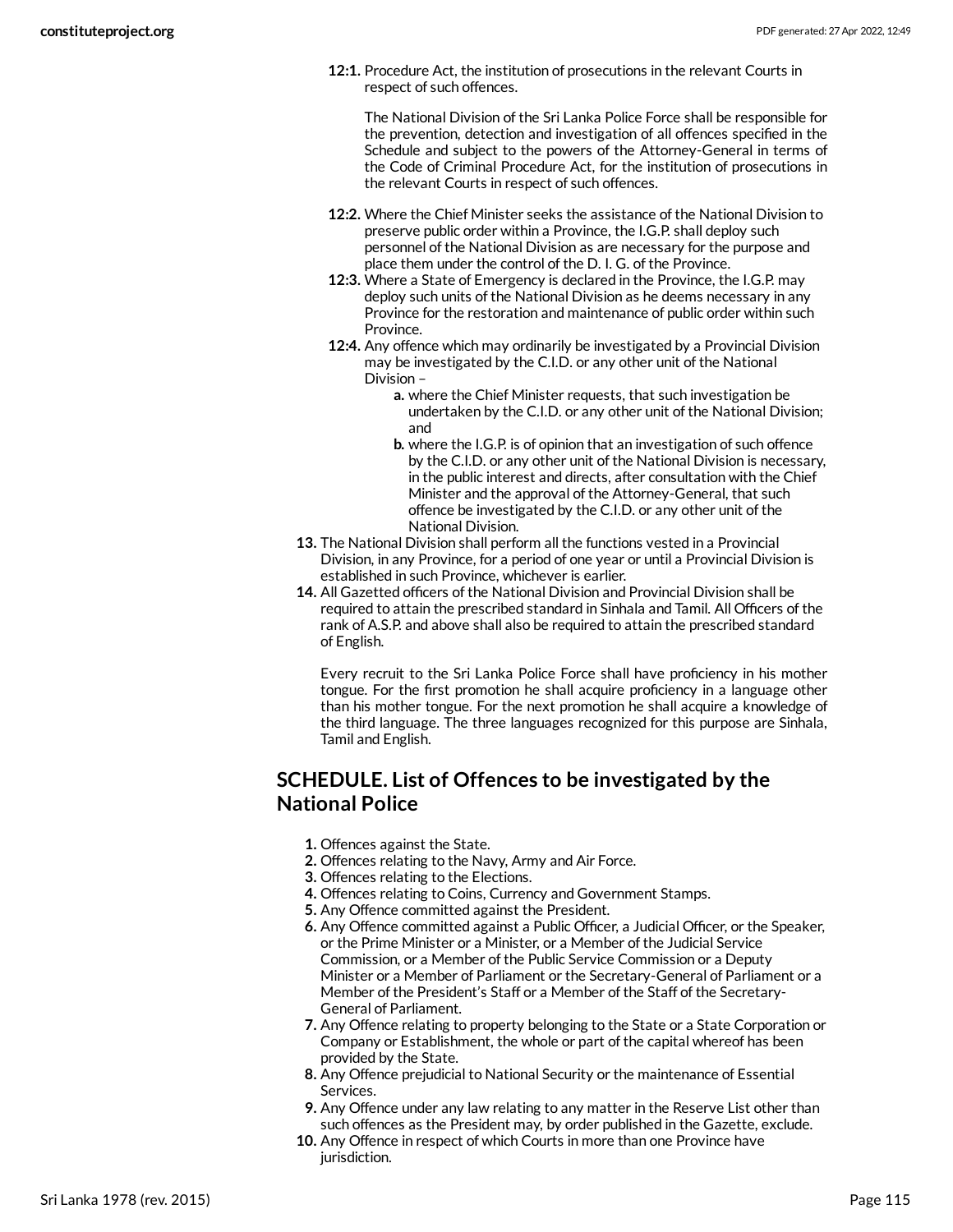**11.** International Crimes.

# **APPENDIX II. Land and Land Settlement**

State land shall continue to vest in the Republic and may be disposed of in accordance with Article 33(d) and written law governing this matter.

Subject as aforesaid, land shall be Provincial Council Subject, subject to the following special provisions:–

- **1.** State land
	- **1:1.** State land required for the purposes of the Government in a Province, in respect of a reserved or concurrent subject may be utilised by the Government in accordance with the laws governing the matter. The Government shall consult the relevant Provincial Council with regard to the utilisation of such land in respect of such subject.
	- **1:2.** Government shall make available to every Provincial Council State land within the Province required by such Council for a Provincial Council subject. The Provincial Council shall administer, control and utilise such State land, in accordance with the laws and statutes governing the matter.
	- **1:3.** Alienation or disposition of the State land within a Province to any citizen or to any organisation shall be by the President, on the advice of the relevant Provincial Council, in accordance with the laws governing the matter.
- **2.** Inter-Provincial Irrigation and Land Development Projects.
	- **2:1.** Such projects would comprise irrigation and land development schemes **a.** within the Province initiated by the State and which utilize water from rivers flowing through more than one Province; a Provincial Council however, may also initiate irrigation and land development schemes within its Province utilizing water from such rivers;
		- **b.** within the Province which utilize water through diversions from water systems from outside the Province; and
		- **c.** all schemes where the command area falls within two or more Provinces such as the Mahaweli Development Project.
	- **2:2.** These projects will be the responsibility of the Government of Sri Lanka.
	- **2:3.** The principles and criteria regarding the size of holdings of agricultural and homestead lands arising out of these projects will be determined by the Government of Sri Lanka in consultation with the Provincial Councils.
	- **2:4.** The selection of allottees for such lands will be determined by the Government of Sri Lanka having regard to settler selection criteria including degree of landlessness, income level, size of family and agricultural background of the applicants. The actual application of these principles, selection of allottees and other incidental matters connected thereto will be within the powers of the Provincial Councils.
	- **2:5.** The distribution of all allotments of such land in such projects will be on the basis of national ethnic ratio. In the distribution of allotments according to such ratios, priority will be given to persons who are displaced by the project, landless of the District in which the project is situated and thereafter the landless of the Province.
	- **2:6.** Where the members of any community do not, or are unable to take their entitlements of allotments from any such project, they would be entitled to receive an equivalent number of allotments in another Inter-Provincial Irrigation or Land Development Scheme. This unused quota should be utilized within a given time-frame.
	- **2:7.** The distribution of allotments in such projects on the basis of the aforesaid principles would be done as far as possible so as not to disturb very significantly the demographic pattern of the Province and in accordance with the principle of ensuring community cohesiveness in human settlements.
	- **2:8.** The administration and management of such projects will be done by the Government of Sri Lanka.
- **3.** National Land Commission.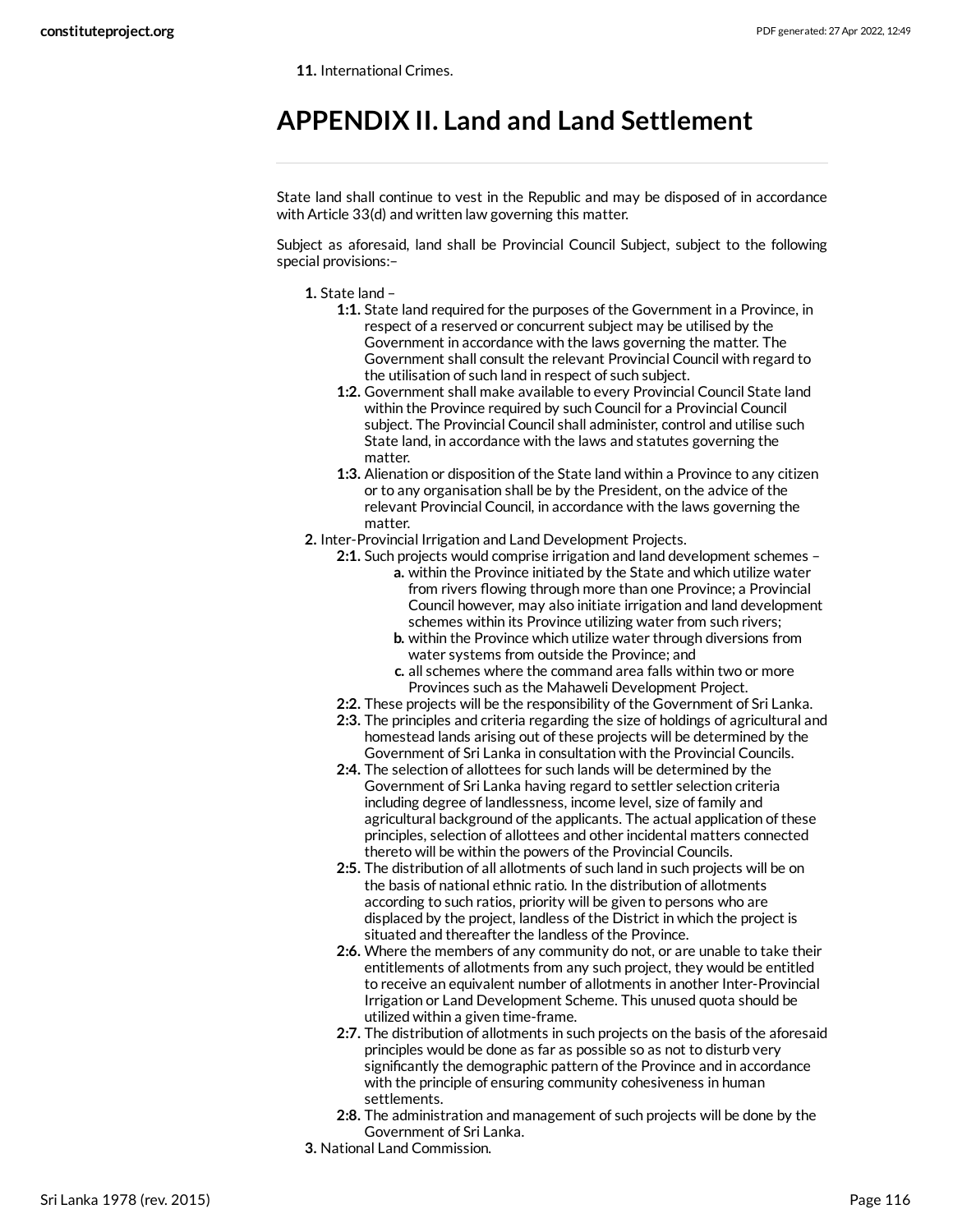- **3. 3:1.** The Government of Sri Lanka shall establish a National Land Commission which would be responsible for the formulation of national policy with regard to the use of State land. This Commission will include representatives of all Provincial Councils in the Island.
	- **3:2.** The National Land Commission will have a Technical Secretariat representing all the relevant disciplines required to evaluate the physical as well as the socioeconomic factors that are relevant to natural resources management.
	- **3:3.** National policy on land use will be based on technical aspects (not on political or communal aspects), and the Commission will lay down general norms in regard to the use of land, having regard to soil, climate, rainfall, soil erosion, forest cover, environmental factors, economic viability, &c.
	- **3:4.** In the exercise of the powers devolved on them, the powers shall be exercised by the Provincial Councils having due regard to the national policy formulated by the National Land Commission.

# <span id="page-116-0"></span>**APPENDIX III. Education**

- **1.** Provision of facilities for all State Schools other than specified schools (Specified Schools will be National Schools, Special Schools for Service Personnel and schools for specified development schemes).
- **2.** Supervision of the management of –

**a.** all pre-schools; and

**b.** all State schools other than specified schools indicated above.

(In order to ensure standards the Ministry of Education will retain the right to inspect and supervise the management of schools).

- **3.** The transfer and disciplinary control of all educational personnel, i. e. Teachers, Principals and Education Officers, Officers belonging to a National Service but serving the Provincial Authority on secondment will have the right of appeal to the Public Service Commission. Officers belonging to the Provincial Public Service will have a right to appeal to the Public Service Commission against dismissal.
- **4.** Recruitment into the Teaching Service of those with diplomas and degrees, from Colleges of Education and Universities, recognised as teaching qualifications.
- **5.** Until adequate numbers of these categories are available recruitment into the Teaching Service will be on the results of recruitment examinations conducted by the Public Service Commission. On the results of these examinations interviews and selection will be conducted together with the Provincial Authorities.
- **6.** Appointment of Principals of all schools other than those in 1A, B, C categories. (Criteria will be laid down by the Minister of Education).
- **7.** Appointment of Principals of 1A, B, C schools will be by the Secretary to the Ministry of the Minister in charge of the subject of Education of the Public Service Commission.
- **8.** Training of teachers and other educational personnel will come within the purview of the National Institute of Education. Provincial Authorities will indicate their needs to the National Institute of Education.
- **9.** Appointment of Provincial Boards of Education which will have the advisory functions, will be the responsibility of the Minister of Education. However, this will be done with the concurrence of the Chief Minister of the Provincial Authority.
- **10.** Provincial Authorities will establish School Boards conforming to the specifications laid down by the Ministry of Education.
- **11.** Provincial Authorities will supervise the working of School Boards.
- **12.** Preparation of plans (educational development plan and annual implementation plan) will be the responsibility of the Provincial Authority.
- **13.** Implementation of the Annual Education Development Plan.
- **14.** Appraisal of the performance of Principals, Teachers and Education Officers.
- **15.** Conducting of in-service training programmes for which prior approval of the National Institute of Education has been obtained.
- **16.** Conducting of local examinations approved by the Commissioner-General of Examinations.
- **17.** Implementation of non-formal education programmes.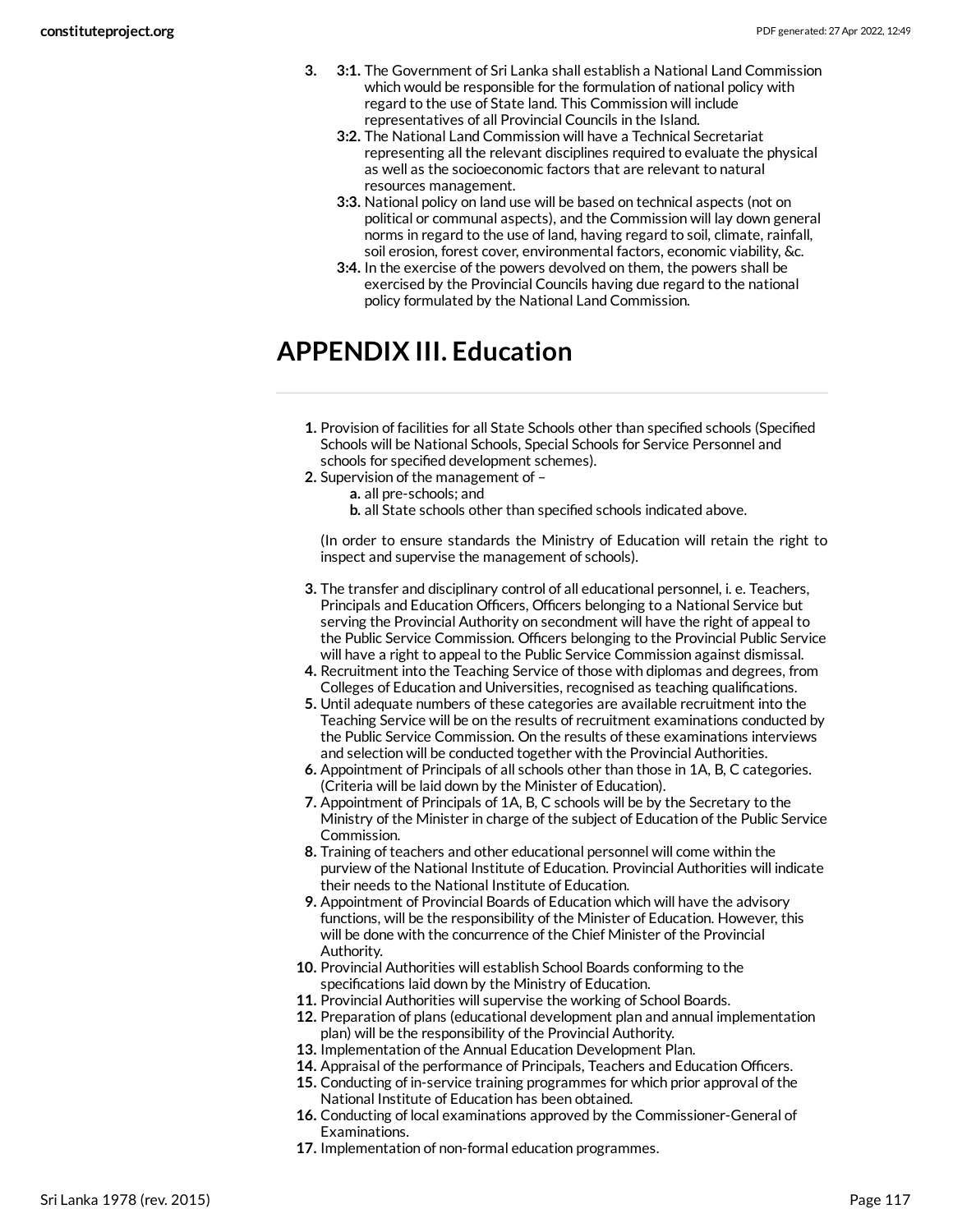- **18.** Registration and supervision of pre-schools.
- **19.** Obtaining the approval of the National Institute of Education for local variations in the primary curriculum and selected subjects in the secondary curriculum.
- **20.** Construction and maintenance of educational buildings, libraries and playgrounds.
- **21.** Procuring and distribution of teaching aids, visual aids and audio visual materials, furniture and other equipment.
- **22.** Procuring and distribution of science equipment other than certain specified items indicated by the Ministry.
- **23.** Production and distribution of school textbooks after approval by the Ministry.
- **24.** Organization and development of school libraries in accordance with guidelines given by the National Library Services Board.

#### **LIST II. Reserved List**

National Policy on all Subjects and Functions

Defence and National Security: Internal Security; Law and order and prevention and detection of crime except do the extent specified in item 1 of List I.

This would include –

- **a.** Defence of Sri Lanka and every part thereof including preparation for defence and all such acts as may be conducive in times of war to its prosecution and after its termination, to effective demobilisation;
- **b.** Naval, military and air forces; any other armed forces of the Government of Sri Lanka;
- **c.** Deployment of any armed force of the Government of Sri Lanka or any other force subject to the control of the Government of Sri Lanka or any contingent or unit thereof in any Province in aid of the civil power; powers, jurisdiction, privileges and liabilities of the members of such forces while on such deployment;
- **d.** Delimitation of cantonment areas, local self-government in such areas, the constitution and powers within such areas of cantonment authorities and the regulation of house accommodation (including the control of rents) in such areas;
- **e.** Naval, military and air force works;
- **f.** Arms, firearms, ammunition and explosives;
- **g.** Atomic energy and mineral resources necessary for its production;
- **h.** Industries declared by Parliament by law to be necessary for the purpose of defence or for the prosecution of war;
- **i.** Criminal Investigation Department;
- **j.** Preventive detention for reasons connected with Defence, Foreign Affairs, or the security of Sri Lanka, persons subjected to such detention; and
- **k.** Extension of the powers and jurisdiction of members of a police force belonging to any Province to any area outside that Province, but not so as to enable the police of one Province to exercise powers and jurisdiction in any area outside that Province without the consent of the Provincial Council in which such area is situated; extension of the powers and jurisdiction of members of a police force belonging to any Province to railway areas outside that Province.

Foreign Affairs

This would include –

- **a.** Foreign Affairs; all matters which bring the Government of Sri Lanka into relation with any foreign country;
- **b.** Diplomatic, consular and trade representation;

• Reference to science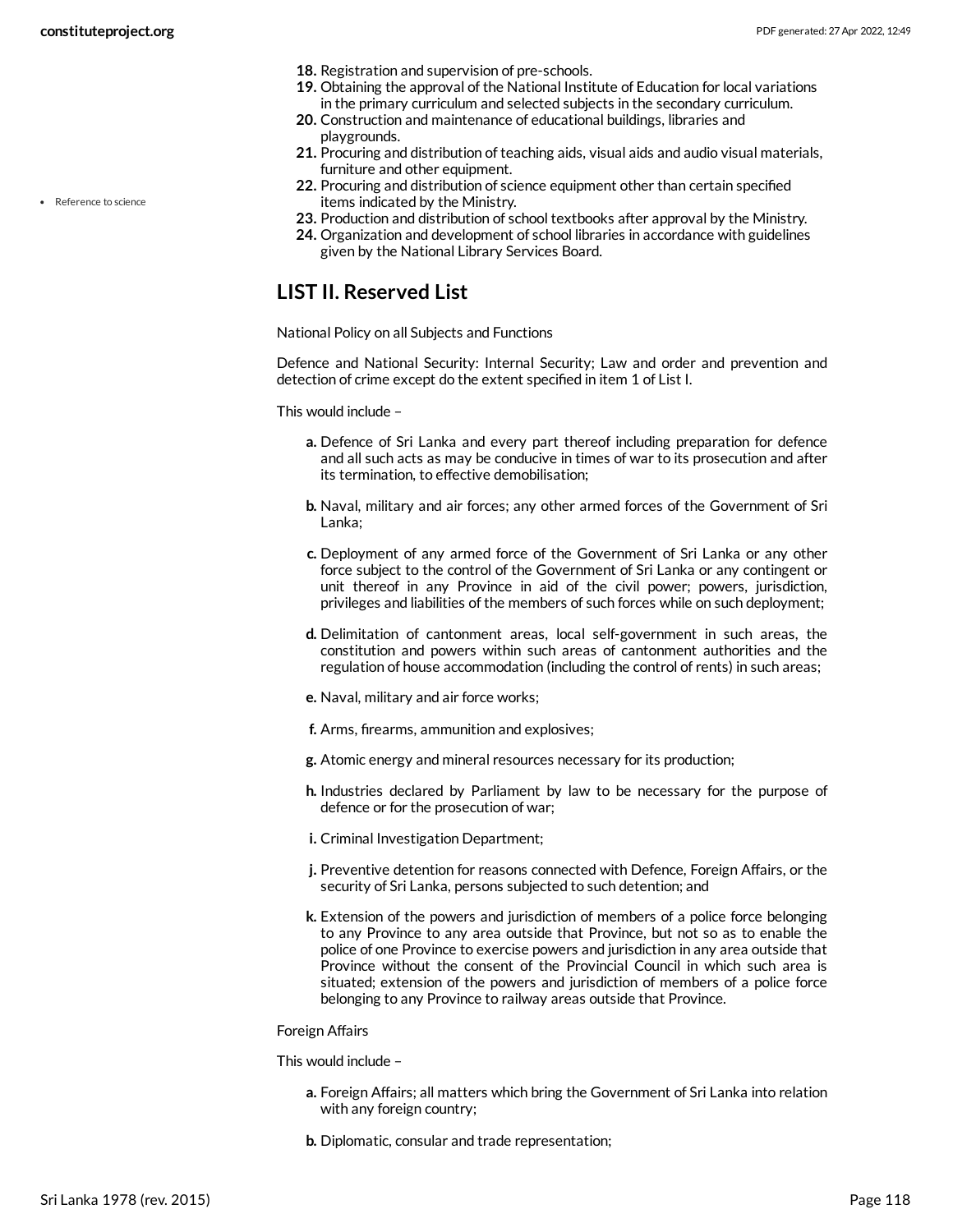- **c.** United Nations Organization;
- **d.** Participation in international conferences, associations and other bodies and implementing of decisions made thereat;
- **e.** Entering into treaties and agreements with foreign countries and implementing treaties, agreements and conventions with foreign countries;
- **f.** War and peace; and
- **g.** Foreign jurisdiction.

Posts and Telecommunications; Broadcasting; Television

This would include –

- **a.** Posts and telegraphs; telephones; wireless, broadcasting and other like forms of communications; and
- **b.** Sanctioning of cinematograph films for exhibition.

Justice in so far as it relates to the judiciary and the courts structure.

This would include –

- **a.** Constitution, organisation, jurisdiction and powers of the Supreme Court including contempt of such Court) and the fees taken therein; persons entitled to practise before the Supreme Court, Court of Appeal and other Courts;
- **b.** Constitution, organisation, jurisdiction and powers of the Court of Appeal and the fees taken therein; and
- **c.** Jurisdiction and powers of all Courts, except the Supreme Court and the Court of Appeal.

Finance in relation to national revenue, monetary policy and external resources; customs.

This would include –

- **a.** Public debt of the Government of Sri Lanka;
- **b.** Currency, coinage and legal tender; foreign exchange;
- **c.** Foreign loans;
- **d.** Central Bank;
- **e.** National Savings Bank;
- **f.** Lotteries organised by the Government of Sri Lanka or a Provincial Council;
- **g.** Banking;
- **h.** Bills of exchange, cheques, promissory notes and other like instruments;
- **i.** Insurance;
- **j.** Stock exchanges and future markets;
- **k.** Audit of the accounts of the Government of Sri Lanka and of the Provinces;
- **l.** Taxes on income, capital and wealth of individuals, companies and corporations;
- **m.** Customs duties, including import and export duties and excise duties;
- **n.** Turnover taxes and stamp duties, except to the extent specified in List I;

**o.** Any other tax or fee not specified in List I.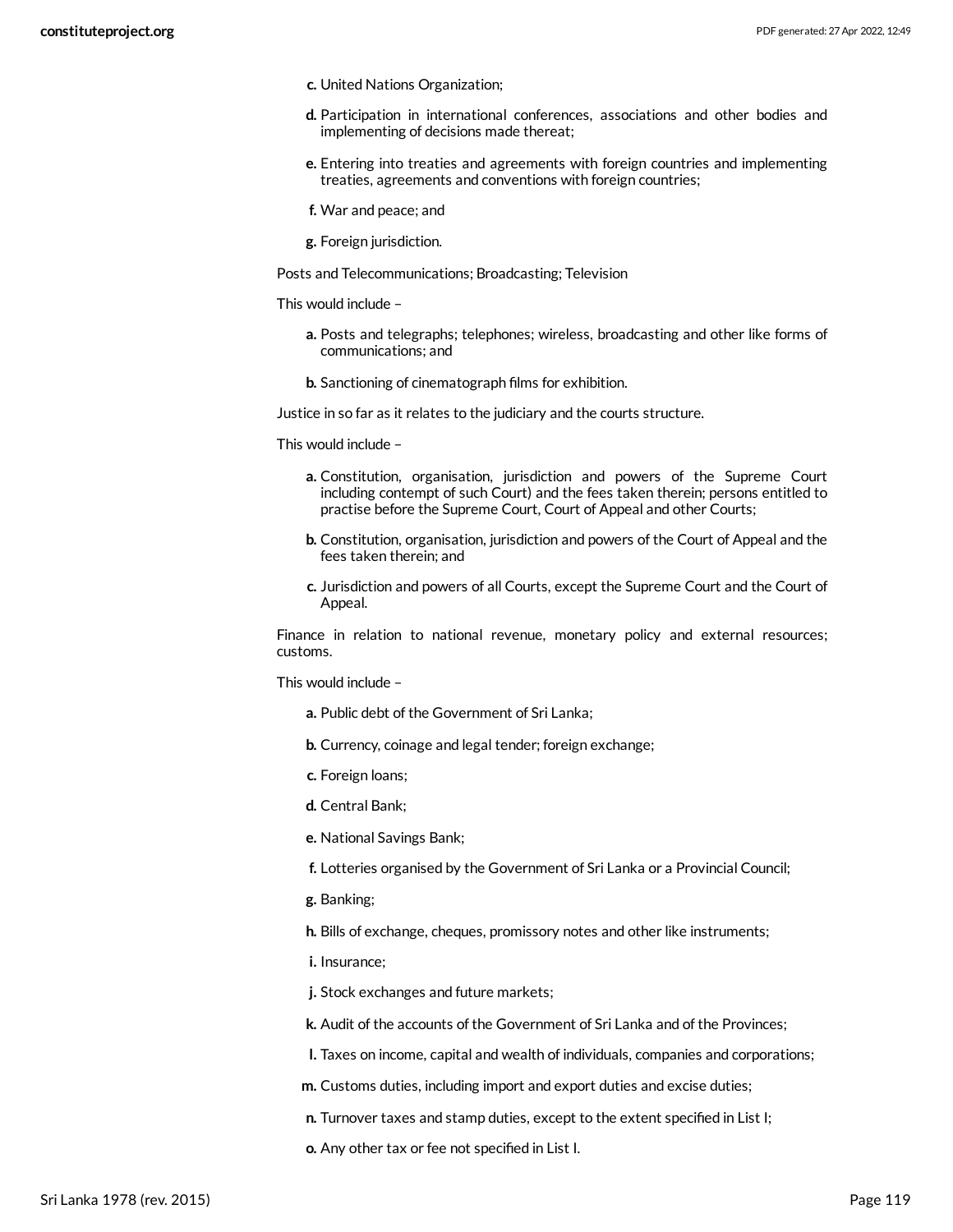Foreign Trade; Inter-Province Trade and Commerce

This would include –

- **a.** Trade and commerce with foreign countries; import and export across customs frontiers; definition of customs frontiers; and
- **b.** Inter-province trade and commerce.

Ports and Harbours

This would include –

- **a.** Ports declared by or under law made by Parliament or existing law to be major ports including their delimitation and the constitution and powers of port authorities therein; and
- **b.** Port quarantine, including hospitals connected therewith; seamen's and marine hospitals.

Aviation and Airports

This would include –

Airways; aircraft and air navigation; provision of aerodromes; regulation and organisation of air traffic and of aerodromes; provision for aeronautical education and training and regulation of such education and training provided by Provinces and other agencies.

National Transport

This would include –

**a.** Railways;

- **b.** Highways declared by or under law made by Parliament to be national highways; and
- **c.** Carriage of passengers and goods by railway, land, sea or air or by national waterways in mechanically propelled vessels.

Rivers and Waterways; Shipping and Navigation; Maritime zones including Historical Waters, Territorial Waters, exclusive Economic zone and Continental Shelf and Internal Waters; State Lands and Foreshore, except to the extent specified in Item 18 of List I.

This would include –

- **a.** Piracies and crimes committed on the high seas or in the air; offences against the law of nations committed on land or the high seas or in the air;
- **b.** Shipping and navigation on inland waterways, declared by Parliament by law to be national waterways, as regards mechanically propelled vessels; the rule of the road on such waterways;
- **c.** Maritime shipping and navigation, including shipping and navigation on tidal waters; provision of education and training for the mercantile marine and regulation of such education and training provided by Provinces and other agencies;
- **d.** Lighthouses, including lightships, beacons and other provision for the safety of shipping and aircraft;
- **e.** Regulation and development of inter province rivers; and river valleys to the extent to which such regulation and development under the control of the Government of Sri Lanka is declared by Parliament by law to be expedient in the public interest;

**f.** Fishing and fisheries beyond territorial waters; and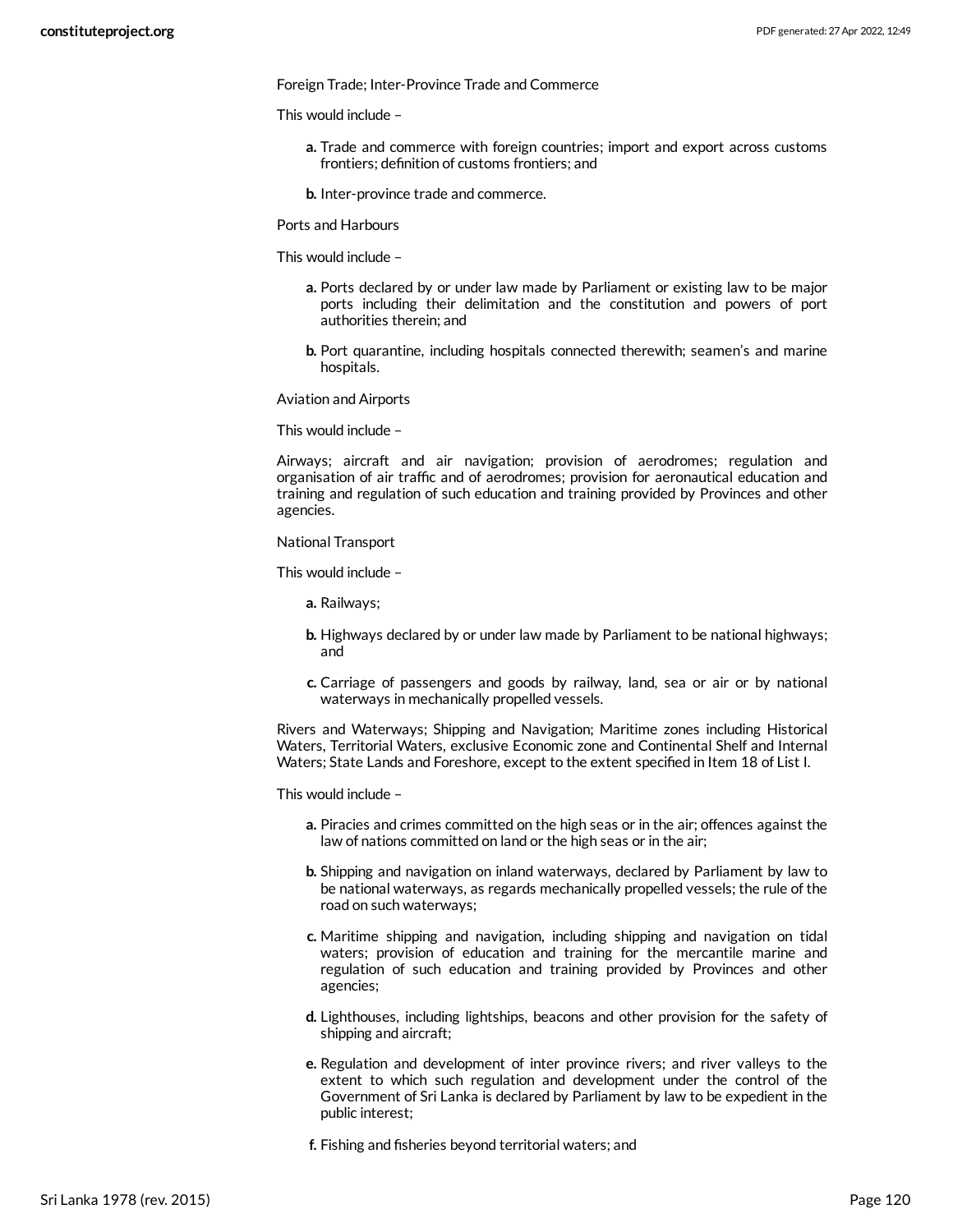**g.** Property of the Government of Sri Lanka and the revenue therefrom, but as regards property situated in a Province, subject to statutes made by the Province save in so far as Parliament by law otherwise provides.

#### Minerals and Mines

This would include –

- **a.** Regulation and development of oil fields and mineral oil resources; petroleum and petroleum products; other liquids and substances declared by Parliament by law to be dangerously inflammable; and
- **b.** Regulation of mines and mineral development to the extent to which such regulation and development under the control of the Government of Sri Lanka is declared by Parliament by law to be expedient in the public interest.

Immigration and Emigration and Citizenship

This would include –

- **a.** Citizenship, Naturalization and Aliens;
- **b.** Extradition; and
- **c.** Admission into and emigration and expulsion from, Sri Lanka; passports and visas.

Elections Including Presidential, Parliamentary, Provincial Councils and Local Authorities

This would include –

Elections to Parliament, Provincial Councils, Local Authorities and to the Office of President; the Department of Elections.

Census and Statistics

This would include –

**a.** Census; and

**b.** Inquiries, surveys and statistics for the purposes of any of the matters in this List.

Professional Occupations and Training

This would include –

- **a.** Institutions, such as Universities, declared by Parliament by law to be institutions of national importance;
- **b.** Institutions for scientific or technical education by the Government of Sri Lanka wholly or in part and declared by Parliament by law to be institutions of national importance;
- **c.** Provincial agencies and institutions for
	- **i.** professional, vocational or technical training, including the training of police officers; or
	- **ii.** the promotion of special studies or research; or
	- **iii.** scientific or technical assistance in the investigation or detection of crime; and
- **d.** Co-ordination and determination of standards in institutions for higher education or research and scientific and technical institutions.

National Archives; Archaeological Activities and Sites and Antiquities declared by or under any law made by Parliament to be of National Importance.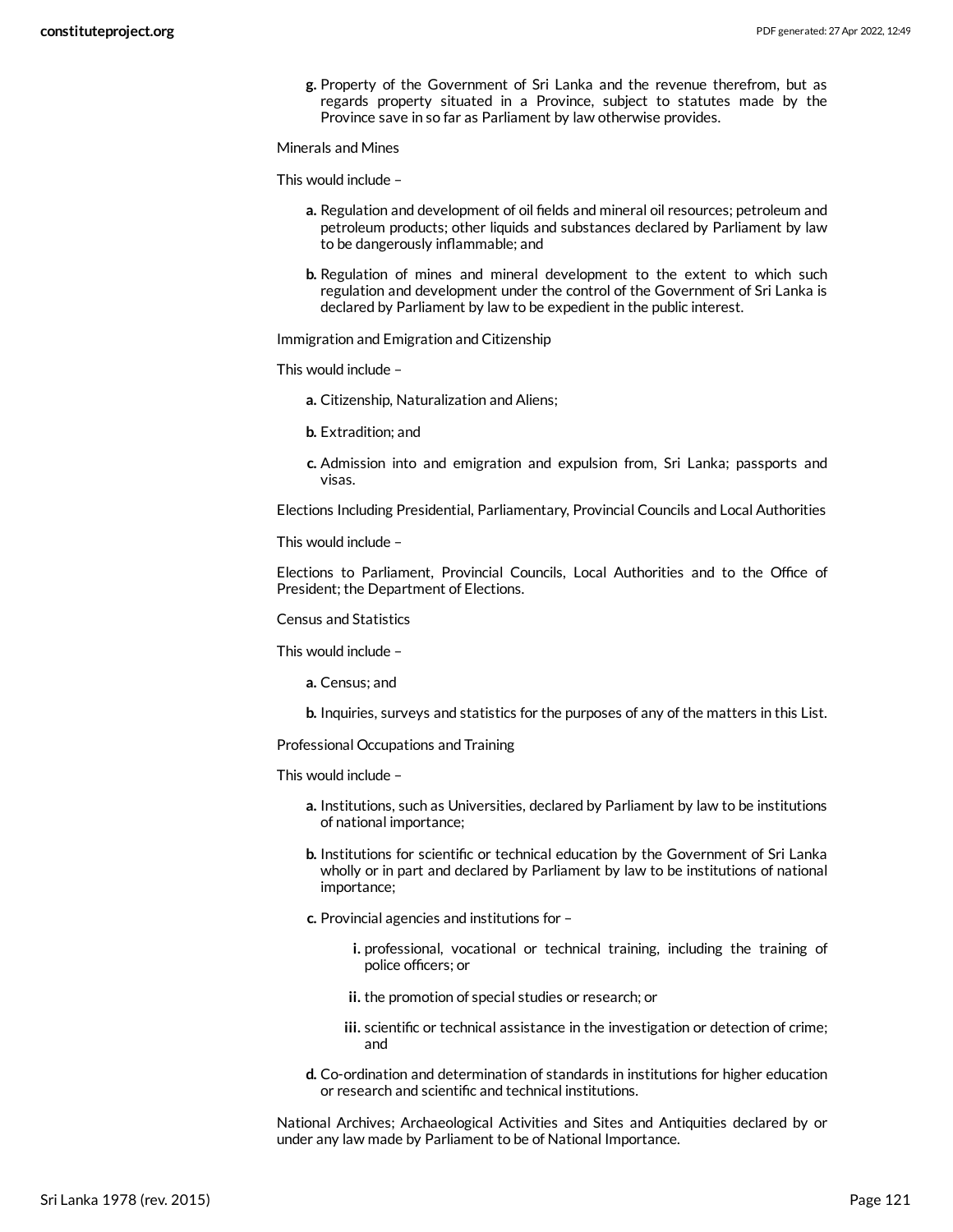This would include –

Ancient and historical monuments and records and archaeological sites and remains declared by or under law made by Parliament to be of national importance.

All Subjects and Functions not Specified in List I or List III including –

- **a.** Pilgrimages to places outside Sri Lanka;
- **b.** Incorporation, regulation and winding up of trading corporations, including banking, insurance and financial corporations but not including co-operative societies;
- **c.** Incorporation, regulation and winding up of corporations, whether trading or not, with objects not confined to one Province, but not including Universities;
- **d.** Patents, inventions and designs; copyright, trade marks and merchandise marks;
- **e.** Establishment of standards of weight and measure;
- **f.** Establishment of standards of quality for goods to be exported out of Sri Lanka or transported from one Province to another;
- **g.** Industries, the control of which by the Government of Sri Lanka is declared by Parliament by law to be expedient in the public interest;
- **h.** Regulation of labour and safety in mines;
- **i.** Manufacture, supply and distribution of salt by agencies of the Government of Sri Lanka; regulation and control of manufacture, supply and distribution of salt by other agencies;
- **j.** Cultivation, manufacture and sale for export, of opium;
- **k.** Industrial disputes concerning employees of the Government of Sri Lanka;
- **l.** Institutions such as Museums and War Memorials financed by the Government of Sri Lanka wholly or in part and declared by Parliament by law to be institutions of national importance;
- **m.** The Survey of Sri Lanka, the Geological, Botanical, Zoological and Anthropological Surveys of Sri Lanka; Meteorological organizations;
- **n.** National Public Services; National Public Service Commission;
- **o.** Pensions, that is to say, pensions payable by the Government of Sri Lanka or out of the Consolidated Fund;
- **p.** Salaries and allowances of Members of Parliament and the Speaker and Deputy Speaker of Parliament;
- **q.** Powers, privileges and immunities of Parliament and of the Members and the Committees of Parliament; enforcement of attendance of persons for giving evidence or producing documents before Committees of Parliament or Commissions appointed by Parliament;
- **r.** Emoluments, allowances, privileges and rights in respect of leave of absence, of the President and Governors; salaries and allowances of the Ministers of the Government of Sri Lanka; the salaries, allowances and rights in respect of leave of absence and other conditions of service of the Auditor-General;
- **s.** Inter-Province migration; inter-province quarantine;
- **t.** Offences against laws with respect to any of the matters in this List; and
- **u.** Fees in respect of any of the matters in this List, but not including fees taken in any Court.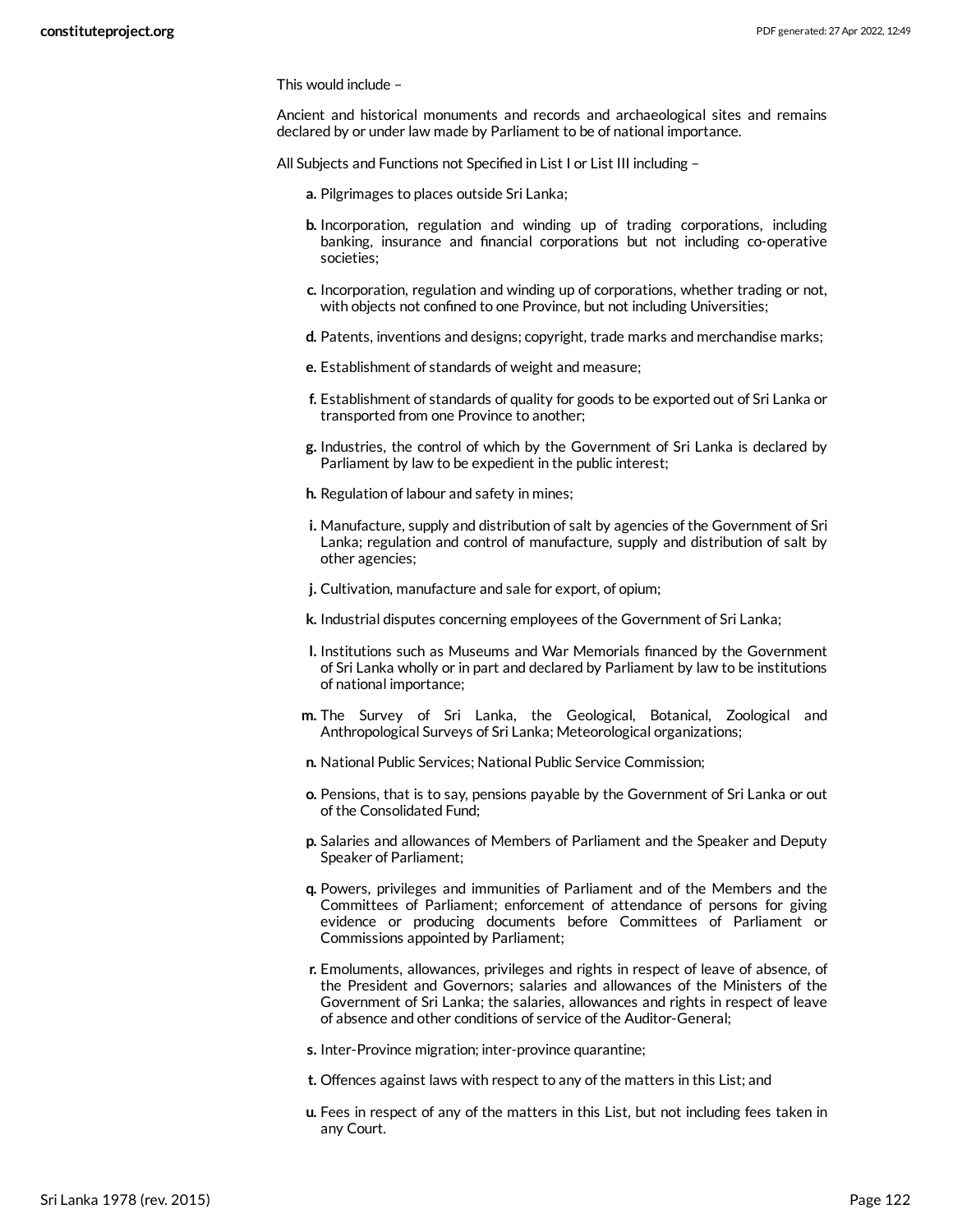### <span id="page-122-0"></span>**LIST III. Concurrent List**

- **1.** Planning-
	- **1:1.** Formulation and appraisal of plan implementation strategies at the provincial level;
	- **1:2.** Progress control;
	- **1:3.** Monitoring progress of public and private sector investment programmes;
	- **1:4.** The evaluation of the performance of institutions and enterprises engaged in economic activities;
	- **1:5.** The presentation of relevant data in the achievement of plan targets ;
	- **1:6.** The dissemination of information concerning achievement of plan targets;
	- **1:7.** Publicity of implementation programmes;
	- **1:8.** Manpower planning and employment Data Bank;
	- **1:9.** Nutritional planning and programmes.

#### **2 and 3**

Education and Educational Services. - Education, except to the extent specified in items 3 and 4 of List I.

- **4.** Higher Education-
	- **4:1.** The establishment and maintenance of new Universities.
	- **4:2.** The establishment of degree awarding institutions under the Universities (Amendment) Act, No. 7 of 1985, and other institutions for tertiary, technical and post-school education and training.
- **5.** National Housing and Construction. -The promotion of integrated planning and implementation of economic, social and physical development of urban development areas.
- **6.** Acquisition and requisitioning of Property.
- **7.** Social Services and Rehabilitation-
	- **7:1.** Relief, rehabilitation and resettlement of displaced persons;
	- **7:2.** Relief of distress due to floods, droughts, epidemics or other exceptional causes and rehabilitation and resettlement of those affected;
	- **7:3.** Restoration, reconstruction and rehabilitation of towns, villages, public institutions and properties, industries, business places, places of worship and other properties destroyed or damaged, grant of compensation or relief to persons of institutions who have sustained loss or damage and the reorganization of civil life.
- **8.** Agricultural and Agrarian Services
	- **8:1.** Establishment and promotion of agro-linked industries, the establishment and maintenance of farms and supervision of private nurseries;
	- **8:2.** Soil conservation;
	- **8:3.** Plant pests.
- **9.** Health-
	- **9:1.** Schools for training of Auxiliary Medical Personnel;
	- **9:2.** The supervision of private medical care, control of nursing homes and of diagnostic facilities within a Province;
	- **9:3.** Population control and family planning;
	- **9:4.** Constitution of Provincial Medical Boards.
- **10.** Registration of births, marriages and deaths.
- **11.** Renaming of Towns and Villages.
- **12.** Private lotteries within the Province.
- **13.** Festivals and Exhibitions.
- **14.** Rationing of food and maintenance of food stocks.
- **15.** Co-operatives, Co-operative Banks.
- **16.** Surveys For the purpose of any of the matters enumerated in the Provincial or
- Concurrent List.
- **17.** Irrigation-
	- **17:1.** Water storage and management, drainage and embankments, flood protection, planning of water resources;
	- **17:2.** Services provided for inter-provincial land and irrigation schemes, such as those relating to rural development, health, education, vocational training, co-operatives and other facilities.
- **18.** Social Forestry and protection of wild animals and birds.
- **19.** Fisheries. Other than fishing beyond territorial waters.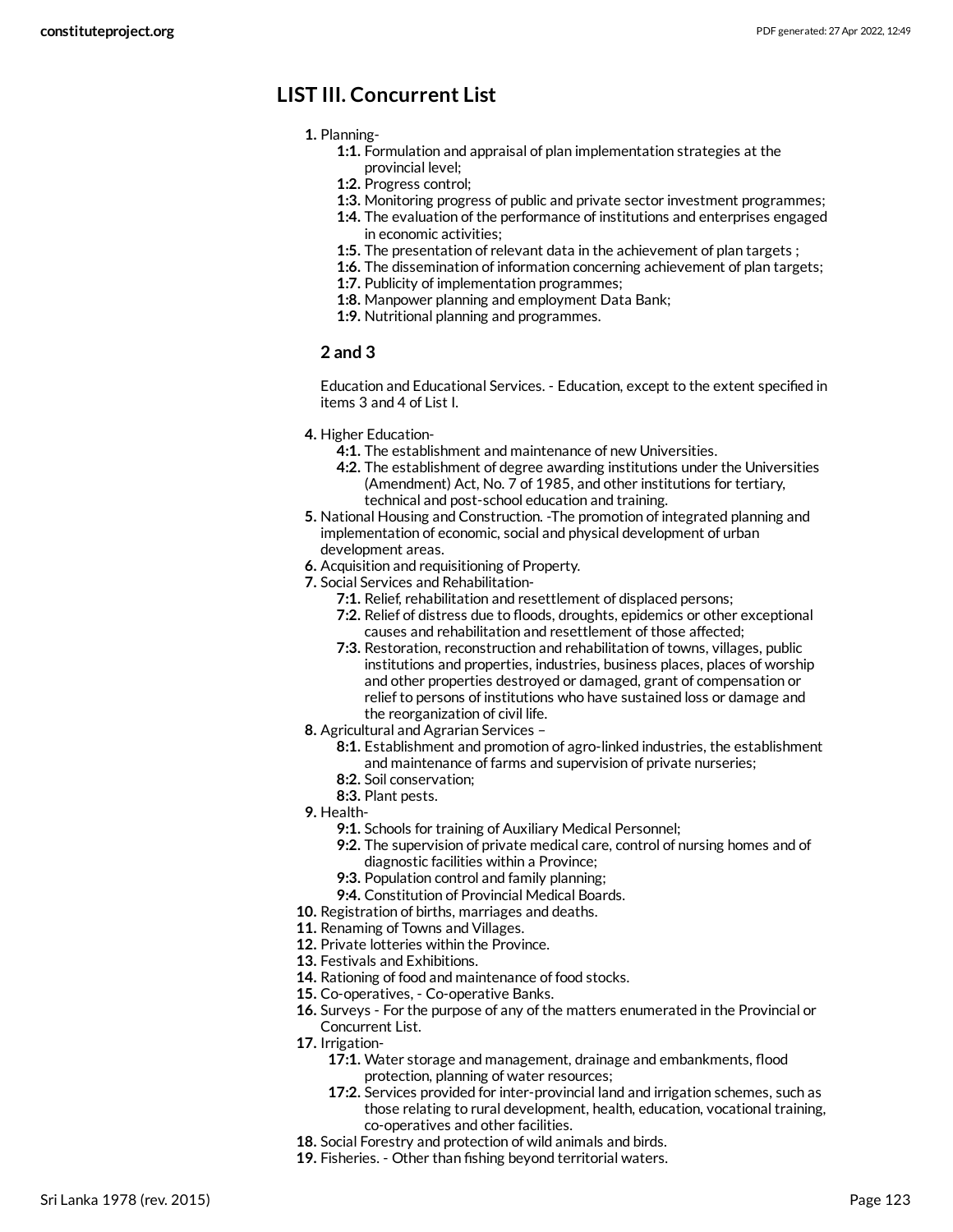- **20.** Animal Husbandry-
	- **20:1.** Production, processing, distribution and sale of livestock and livestock products;
	- **20:2.** Veterinary training services and research, inclusive of the provision of science laboratories and science equipment;
	- **20:3.** Animal breeding, care and health,
	- **20:4.** The establishment of pastures.
- **21.** Employment-
	- **21:1.** Employment planning at Provincial level;
	- **21:2.** Special Employment programmes relating to the Province;
	- **21:3.** Promotion of youth employment activities relating to the Province;
	- **21:4.** Technical Manpower Development Programmes in relation to the Province.
- **22.** Tourism. Development and control of the Tourist Industry in the Province.
- **23.** Trade and commerce in, and the production, supply and distribution of **a.** the products of any industry where the control of such industry by the Government is declared by Parliament by law to be expedient in the public interest, and imported goods of the same kind as such products; and
	- **b.** foodstuffs and cattle fodder.
- **24.** Newspapers, books and periodicals and printing presses.
- **25.** Offences against statutes with respect to any matters specified in this List.
- **26.** Fees in respect of any of the matters in this List, excluding fees taken in any Court.
- **27.** Charities and charitable institutions, charitable and religious endowments and religious institutions.
- **28.** Price control.
- **29.** Inquiries and statistics for the purpose of any of the matters in this List or in the Provincial Council List.
- **30.** Adulteration of foodstuffs and other goods.
- **31.** Drugs and Poisons.
- **32.** Extension of electrification within the Province and the promotion and regulation of the use of electricity within the Province.
- **33.** Protection of the environment.
- **34.** Archaeological sites and remains, other than those declared by or under any law made by Parliament to be of national importance.
- **35.** Prevention of the extension from one Province to another of infectious or contagious diseases or pests affecting human beings, animals or plants.
- **36.** Pilgrimages.

• Reference to science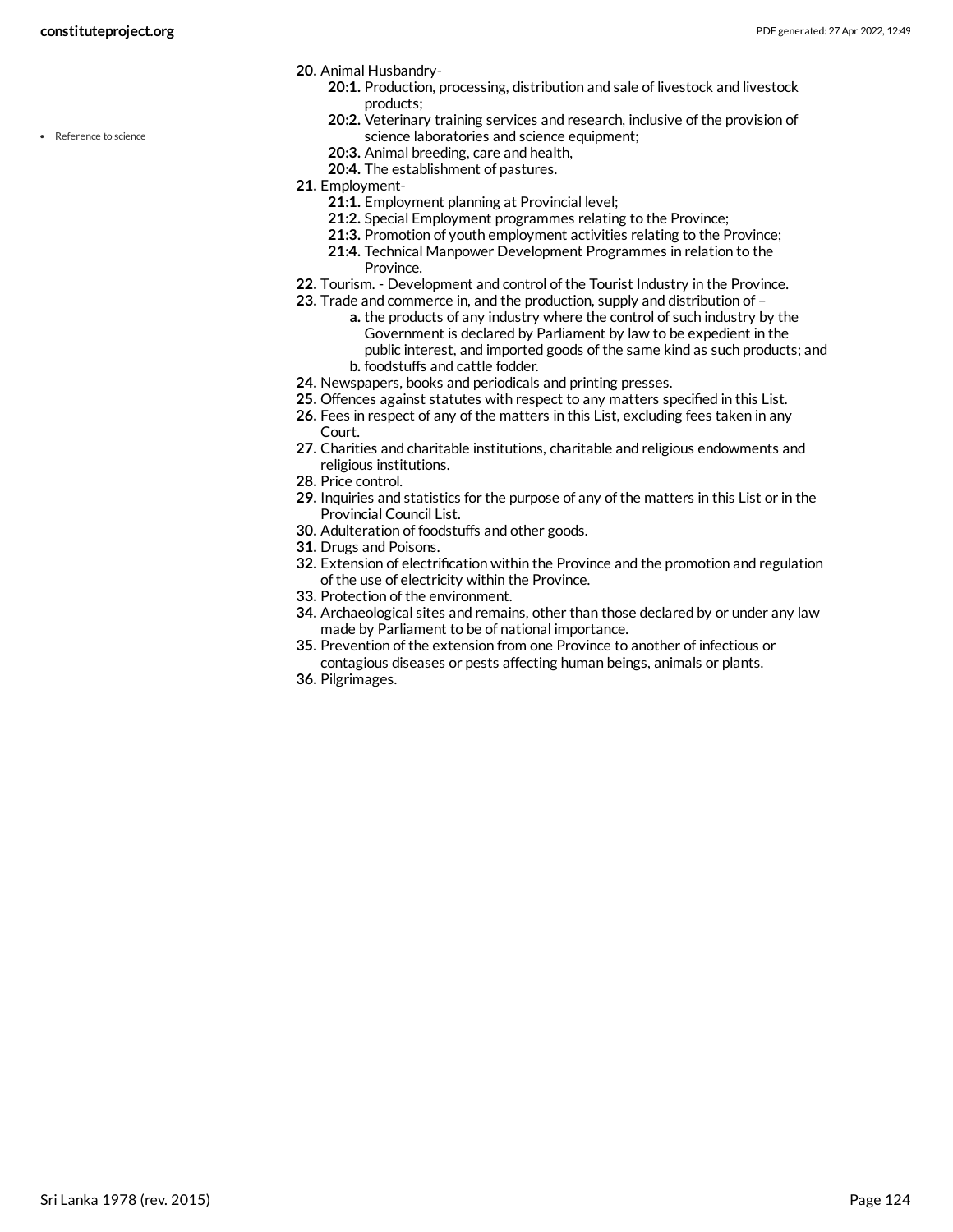# **Topic index**

#### A

### C

### D

### E

### F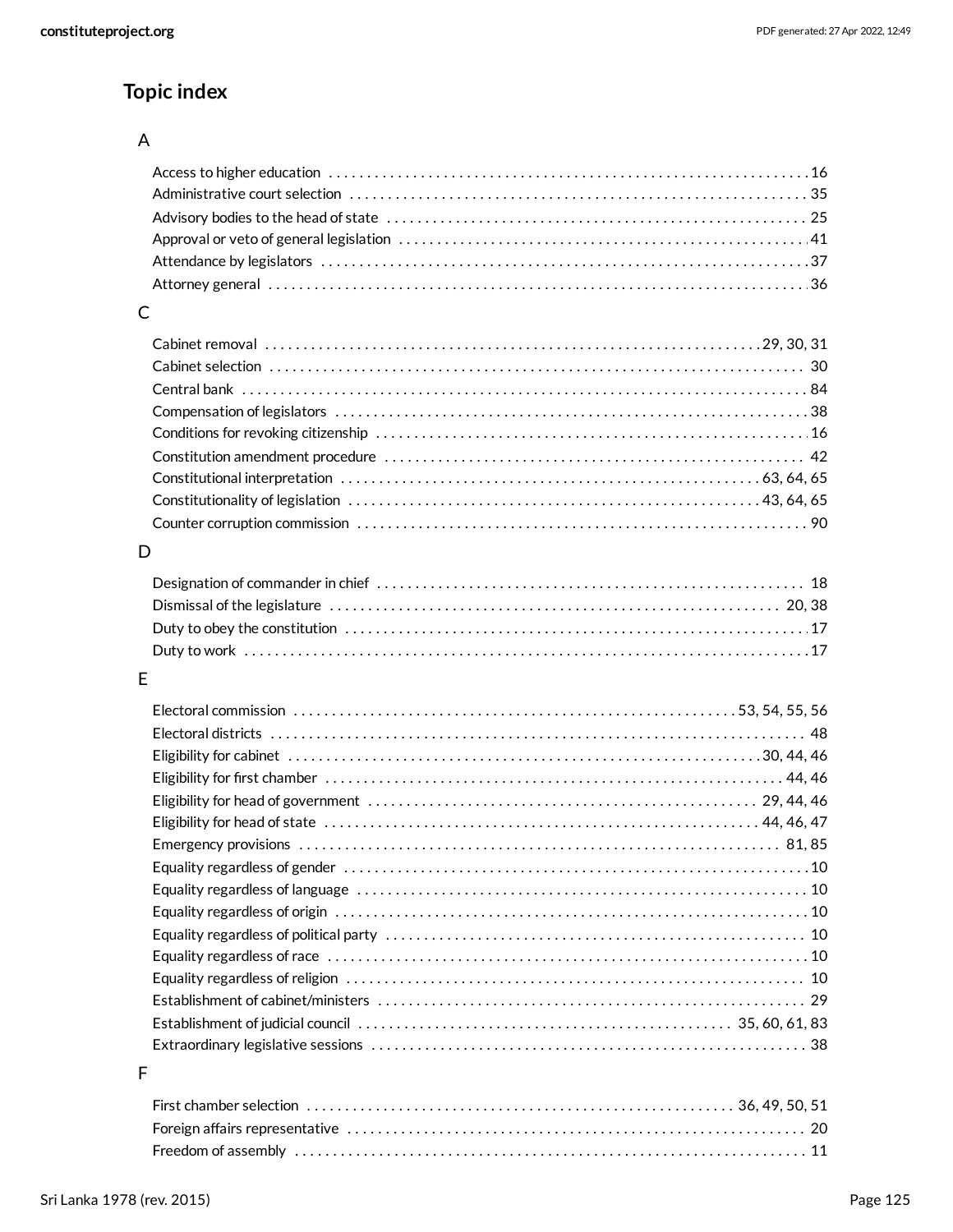| G |  |
|---|--|
|   |  |
|   |  |

#### $\boldsymbol{\mathsf{H}}$

#### $\overline{1}$

#### $\mathsf J$

| Judicial independence $\dots\dots\dots\dots\dots\dots\dots\dots\dots\dots\dots\dots\dots\dots\dots\dots\dots$ |  |
|---------------------------------------------------------------------------------------------------------------|--|
|                                                                                                               |  |

#### $\bar{\mathsf{L}}$

#### ${\sf M}$

#### $\overline{\mathsf{N}}$

|--|--|--|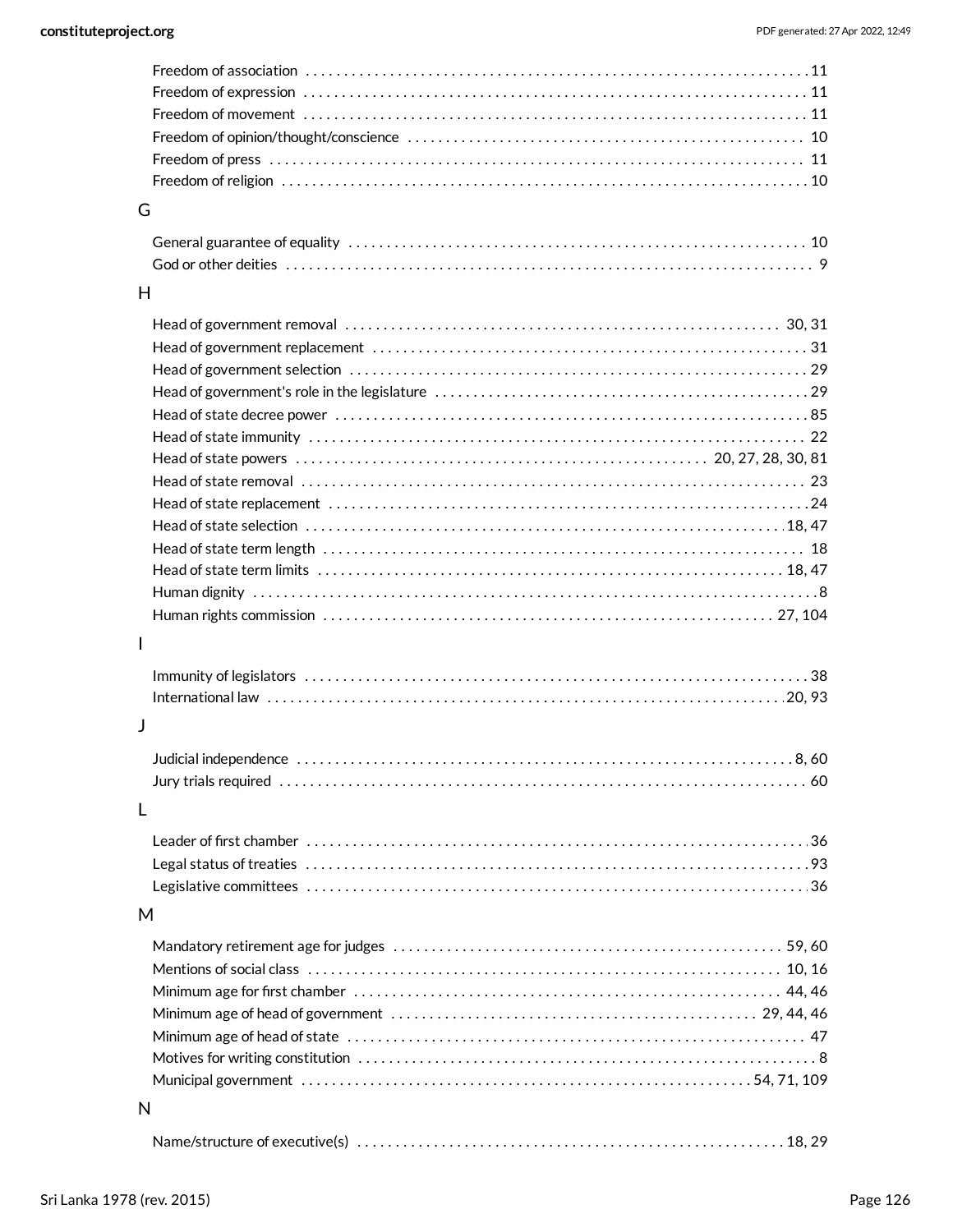| constituteproject.org |  |  |
|-----------------------|--|--|
|                       |  |  |

#### O

#### P

### Q

#### R